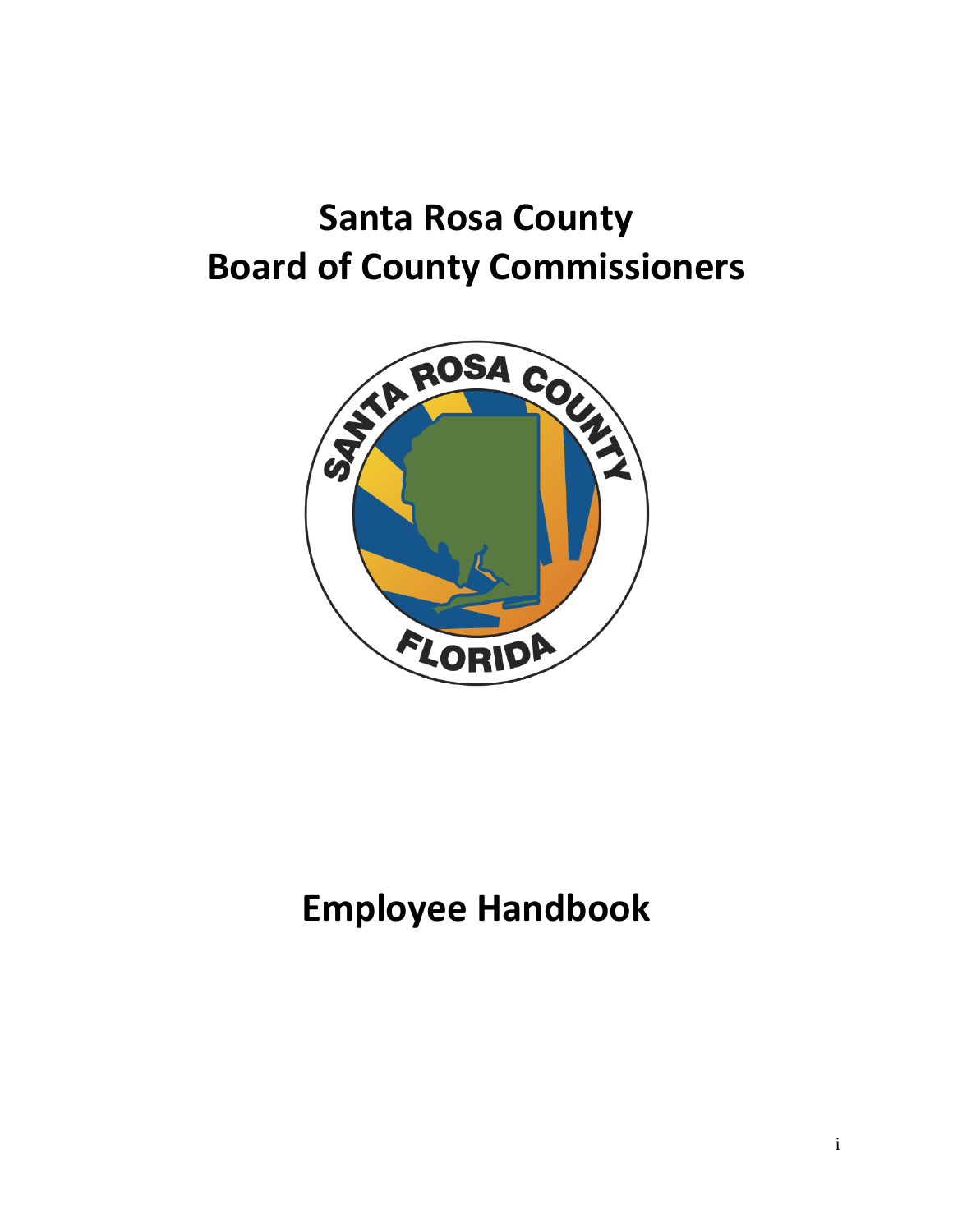

### **SANTA ROSA COUNTY HUMAN RESOURCES**

6495 Caroline Street, Suite H | Milton, Florida 32570-4592

**GINNEAL MCVAY, Director** CINDY WILLIAMS, HR Manager hr@santarosa.fl.gov

August 30, 2019

Dear Colleague:

As you begin your career with or transition to another position within Santa Rosa County, remember that regardless of where you work or the nature of your job assignment, public employment is a noble calling. You are part of a team of dedicated and talented individuals who are *Committed to Excellence* while *Serving our Community.* Indeed, our greatest asset is its workforce.

Please take time to review the policies and procedures contained in this handbook. The handbook is designed to identify expectations of Santa Rosa County and provides basic information about your benefits, salary administration, leave accrual and use, holidays and employee assistance program. It also provides important information on the County's commitment to diversity, our policies on workplace conduct, work schedules, safety on the job, and your obligations as a County employee. I trust you will take time to familiarize yourself with its contents and maintain it as a valuable resource to be referred to in the future.

The County's Human Resources Department is here to help you with your employment-related questions. If you need further information, contact your department supervisor or a representative from the Human Resources Department.

Thank you for your commitment to public service and to the people of Santa Rosa County. No doubt you will serve with pride, dedication, and integrity.

Sincerely,

GodAfeal Mr. McVay

GinNeal M McVay, PHR, SHRM-CP Human Resources Director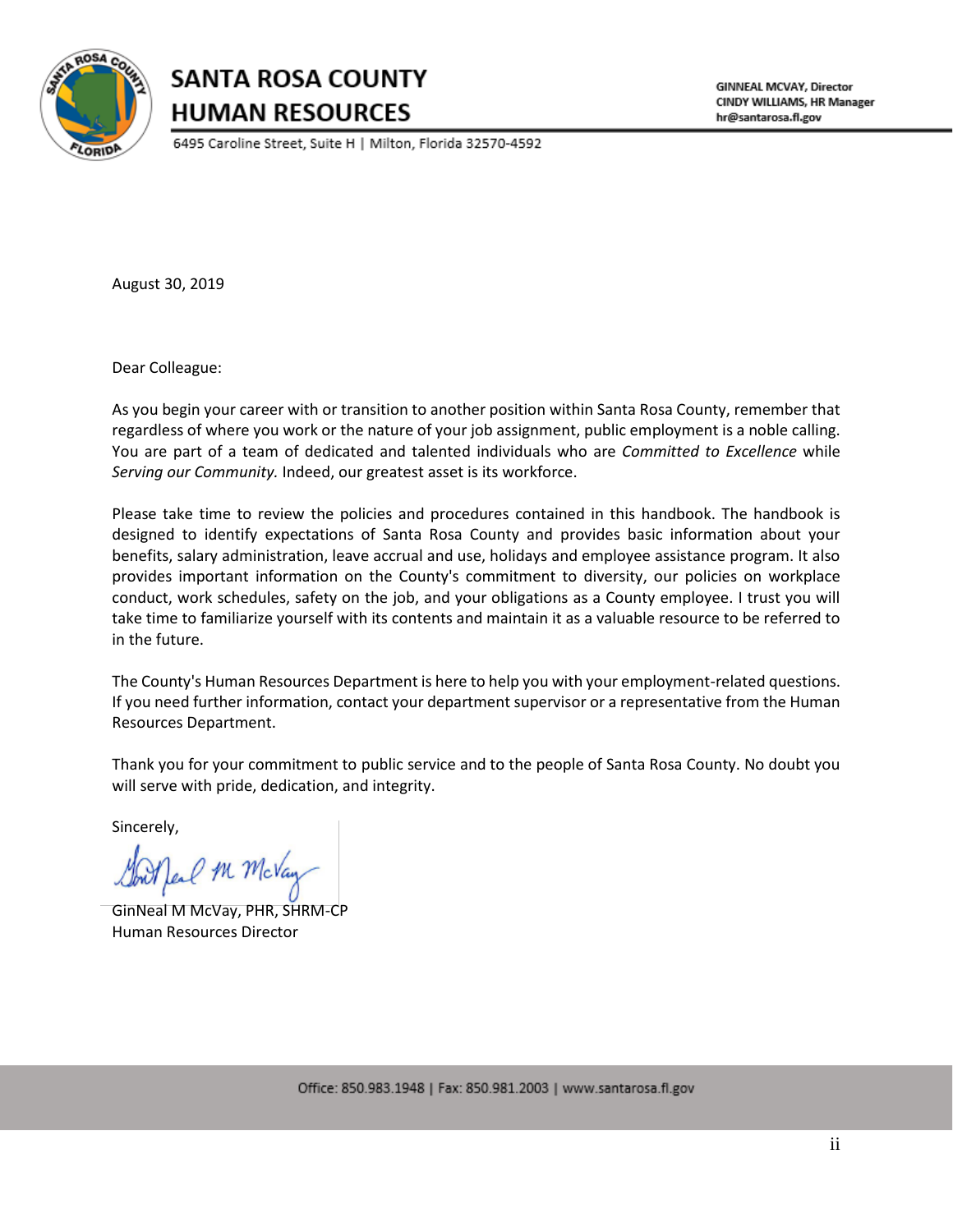#### **Table of Contents**

| <b>Policy</b> |                                                                                                          | <b>Effective Date:</b> | <b>Revision Date:</b> | Page:          |
|---------------|----------------------------------------------------------------------------------------------------------|------------------------|-----------------------|----------------|
|               | <b>INTRODUCTION</b>                                                                                      |                        |                       |                |
| 010           | <b>Title Page</b>                                                                                        | 1/1/2004               |                       | j.             |
| 020           | <b>Employee Message</b>                                                                                  | 1/1/2004               | 12/8/2016             | ii             |
| 040           | <b>Introductory Statement</b>                                                                            | 1/1/2004               |                       | v              |
| 051           | Employee Acknowledgement Form                                                                            | 1/1/2004               |                       | vi             |
|               | <b>EMPLOYMENT</b>                                                                                        |                        |                       |                |
| 100           | <b>Employee Responsibilities</b>                                                                         | 4/25/2008              | 12/8/2016             | 1              |
| 101           | Employment                                                                                               | 1/1/2004               | 12/8/2016             | $\overline{2}$ |
| 102           | <b>Employee Relations</b>                                                                                | 1/1/2004               |                       | $\overline{2}$ |
| 103           | Equal Employment Opportunity Program and<br>Policy Against Discrimination, Harassment<br>And Retaliation | 3/28/2002              | 12/11/2014            | $\overline{2}$ |
| 104           | Code of Ethics                                                                                           | 5/9/2002               |                       | 9              |
| 105           | Nepotism/Employment of Relatives                                                                         | 1/28/2008              | 2/2/2016              | 11             |
| 106           | Personal Relationships in the Workplace<br>(Non-Fraternization Policy)                                   | 4/21/2003              | 2/21/2018             | 11             |
| 107           | <b>Employee Medical Examinations</b>                                                                     | 1/1/2004               |                       | 12             |
| 114           | Disability and Accommodation                                                                             | 3/28/2002              | 12/8/2016             | 12             |
| 115           | Whistleblower and Retaliation Policy                                                                     | 3/9/2017               |                       | 13             |
| 116           | <b>Job Posting</b>                                                                                       | 7/1/2002               | 11/13/2003            | 15             |
|               | <b>EMPLOYMENT STATUS &amp; RECORDS</b>                                                                   |                        |                       |                |
| 201           | <b>Categories of Regular Employment</b>                                                                  | 7/1/2002               | 11/13/2003            | 15             |
| 202           | <b>Access to Personnel Files</b>                                                                         | 1/1/2004               |                       | 16             |
| 203           | <b>Employment Reference Checks</b>                                                                       | 1/1/2004               |                       | 16             |
| 204           | <b>Personnel Data Changes</b>                                                                            | 1/1/2004               |                       | 16             |
| 205           | <b>Probationary Period</b>                                                                               | 7/1/2002               | 11/12/2015            | 16             |
| 207           | Educational, Driving, Credit, Criminal, and                                                              | 2/2/2016               | 12/8/2016             | 17             |
|               | <b>Employment Background Screening During Employment</b>                                                 |                        |                       |                |
| 208           | <b>Employment Applications</b>                                                                           | 7/1/2002               |                       | 17             |
| 209           | <b>Performance Evaluation</b>                                                                            | 7/1/2002               |                       | 17             |
| 210           | Job Descriptions                                                                                         | 7/1/2002               | 11/13/2003            | 18             |
| 212           | <b>Salary Administration</b>                                                                             | 7/1/2002               |                       | 18             |
| 214           | <b>Medical Information Privacy</b>                                                                       | 4/14/2003              |                       | 19             |
| 215           | <b>Employment Reference Prohibition Policy</b>                                                           | 2/2/2016               |                       | 19             |
|               | <b>EMPLOYEE BENEFIT PROGRAMS</b>                                                                         |                        |                       |                |
| 301           | <b>Employee Benefit Programs</b>                                                                         | 7/1/2002               | 10/01/2007            | 19             |
| 303           | Annual Leave                                                                                             | 7/1/2002               | 10/1/2019             | 20             |
| 305           | Holidays                                                                                                 | 7/1/2002               | 6/01/2016             | 23             |
| 306           | Employee's Sick Leave Pool                                                                               | 6/1/2016               | 2/8/2018              | 24             |
| 307           | <b>Sick Leave Benefits</b>                                                                               | 7/1/2002               | 10/1/2019             | 27             |
| 308           | Return-to-Work Medical Evaluation                                                                        | 11/3/2003              | 7/11/2007             | 30             |
| 309           | <b>Bereavement Leave</b>                                                                                 | 7/1/2002               | 4/24/2003             | 30             |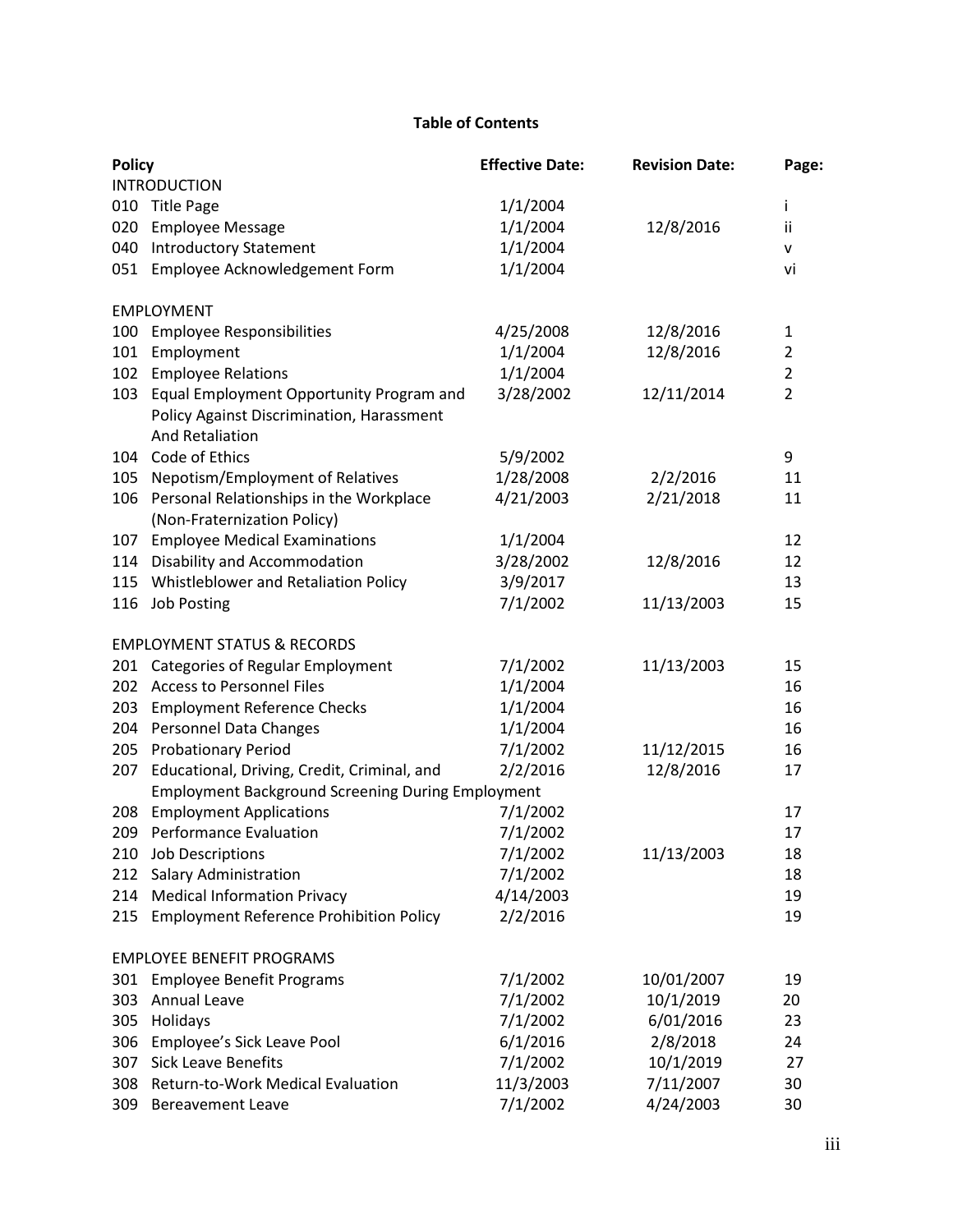| 310 | Employee Assistance Program (EAP)                   | 7/1/2002  |            | 31 |
|-----|-----------------------------------------------------|-----------|------------|----|
| 313 | <b>Benefits Continuation (COBRA)</b>                | 7/1/2002  |            | 31 |
| 316 | Santa Rosa County Benefit Plan                      | 12/1/1998 | 1/11/2007  | 31 |
| 317 | Life Insurance                                      | 1/1/2004  | 4/24/2003  | 34 |
| 324 | <b>Employee Hardship Policy</b>                     | 6/12/2003 | 6/12/2003  | 35 |
|     | TIMEKEEPING/PAYROLL                                 |           |            |    |
|     | 405 Separation of Employment                        | 7/1/2002  | 8/23/2007  | 35 |
|     | <b>WORK CONDITIONS &amp; HOURS</b>                  |           |            |    |
| 501 | Safety                                              | 1/1/2004  | 12/8/2016  | 35 |
| 502 | <b>Employee Identification Badge</b>                | 10/8/2010 |            | 36 |
| 504 | Use of Telephones                                   | 1/1/2004  |            | 36 |
| 505 | Smoke-Free/Tobacco Free Workplace                   | 1/1/2004  | 4/14/2016  | 38 |
| 506 | <b>Break Periods</b>                                | 7/1/2002  | 11/13/2003 | 38 |
|     | 508 Use of Equipment and Vehicles                   | 7/24/1986 | 4/14/2016  | 39 |
| 512 | <b>Travel Policy</b>                                | 1/1/2004  | 2/20/2008  | 40 |
| 516 | E-mail, Bring Your Own Device and Software<br>Usage | 6/26/1996 | 12/8/2016  | 42 |
| 517 | <b>Internet Usage</b>                               | 3/19/1997 | 2/2/2016   | 47 |
| 518 | <b>Employee Confidentiality Agreement</b>           | 3/10/2016 |            | 48 |
| 520 | <b>Contagious Illness</b>                           | 2/2/2016  |            | 48 |
| 522 | Workplace Violence Prevention                       | 1/1/2004  |            | 49 |
|     | <b>LEAVES OF ABSENCE</b>                            |           |            |    |
| 602 | Family and Medical Leave                            | 3/23/1995 | 1/27/2011  | 50 |
| 603 | Domestic Violence Leave                             | 7/01/2007 |            | 51 |
| 604 | <b>Educational Leave</b>                            | 6/12/2003 |            | 51 |
| 605 | Military Leave                                      | 3/13/2003 |            | 52 |
|     | <b>EMPLOYEE CONDUCT &amp; DISCIPLINARY ACTION</b>   |           |            |    |
| 701 | <b>Employee Conduct and Work Rules</b>              | 1/1/2004  | 12/8/2016  | 52 |
| 702 | Drug and Alcohol Use                                | 1/26/1989 | 5/23/2019  | 53 |
|     | (Drug-Free Workplace Policy)                        |           |            |    |
| 704 | <b>Attendance and Punctuality</b>                   | 1/1/2004  | 11/13/2003 | 61 |
| 705 | Personal Appearance                                 | 1/1/2004  |            | 61 |
| 706 | Return of Property                                  | 1/1/2004  |            | 62 |
| 708 | Resignation                                         | 7/1/2002  | 5/31/2007  | 62 |
| 711 | Social Media & Digital Marketing                    | 6/30/2014 | 2/25/2016  | 63 |
| 712 | Solicitation                                        | 1/1/2004  |            | 65 |
| 713 | <b>Gift Reporting</b>                               | 2/2/2016  | 12/8/2016  | 66 |
| 716 | Progressive Discipline Action                       | 1/1/2004  | 12/8/2016  | 66 |
| 717 | Sameness vs. Consistency                            | 2/2/2016  |            | 67 |
| 718 | <b>Problem Resolution</b>                           | 1/1/2004  | 12/8/2016  | 67 |
| 719 | <b>Employee Right of Appeal</b>                     | 7/1/2002  |            | 68 |
| 720 | Casual Days                                         | 1/1/2004  |            | 69 |
| 721 | Tattoo                                              | 2/2/2016  | 12/8/2016  | 70 |
| 722 | Workplace Etiquette                                 | 1/1/2004  |            | 70 |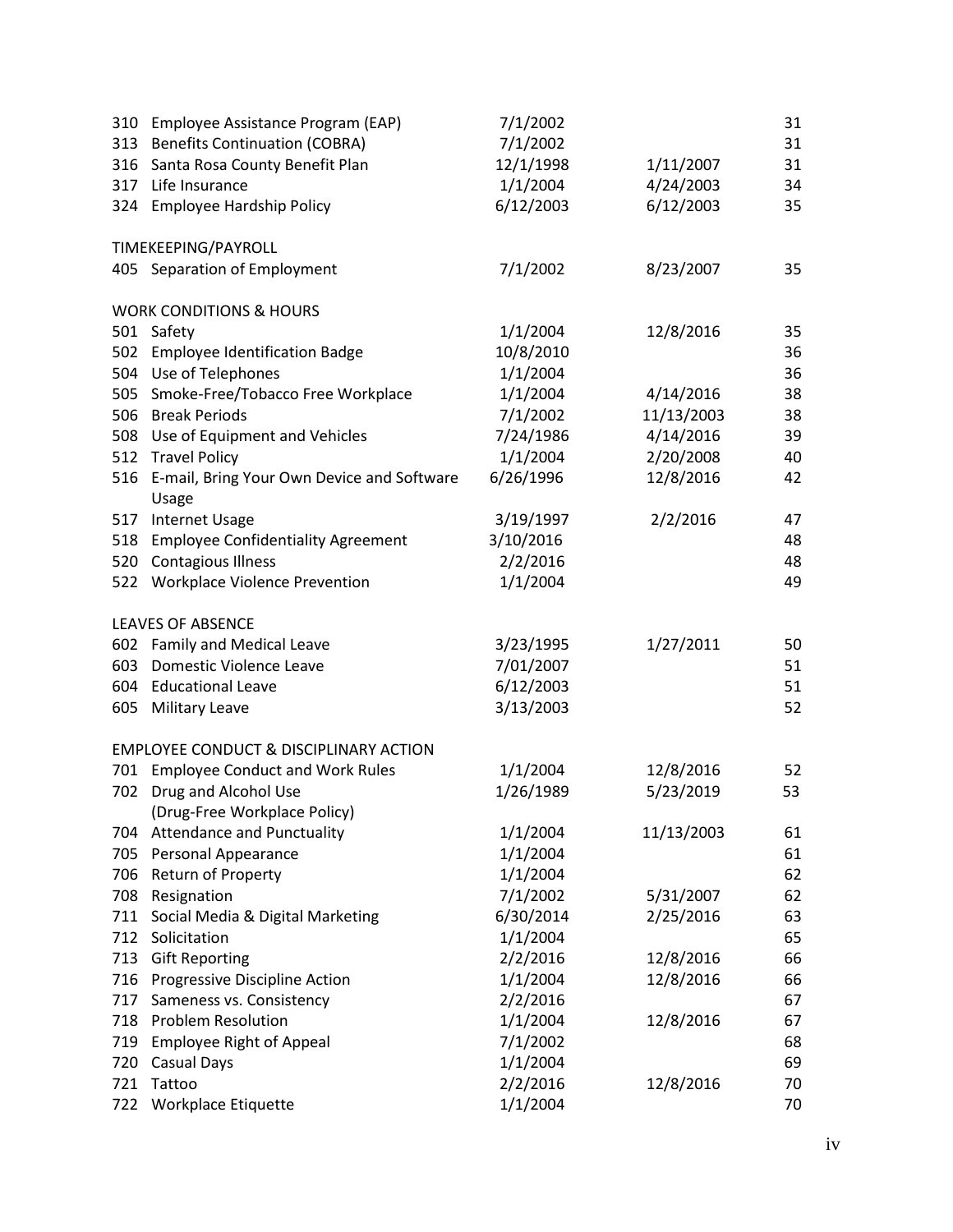#### INTRODUCTORY STATEMENT

This handbook is designed to acquaint you with the Santa Rosa County Board of County Commissioners (BOCC) and provide you with information about working conditions, employee benefits, and some of the policies affecting your employment. You should read, understand, and comply with all provisions of the handbook. It describes many of your responsibilities as an employee and outlines the programs developed by the Santa Rosa County BOCC to benefit employees. One of our objectives is to provide a work environment that is conducive to both personal and professional growth.

No employee handbook can anticipate every circumstance or question about policy. As the Santa Rosa County BOCC continues to grow, the need may arise and the Santa Rosa County BOCC reserves the right to revise, supplement, or rescind any policies or portion of the handbook from time to time as it deems appropriate, at its sole and absolute discretion.

Individual departments may have policies unique to that department which may not be part of this handbook.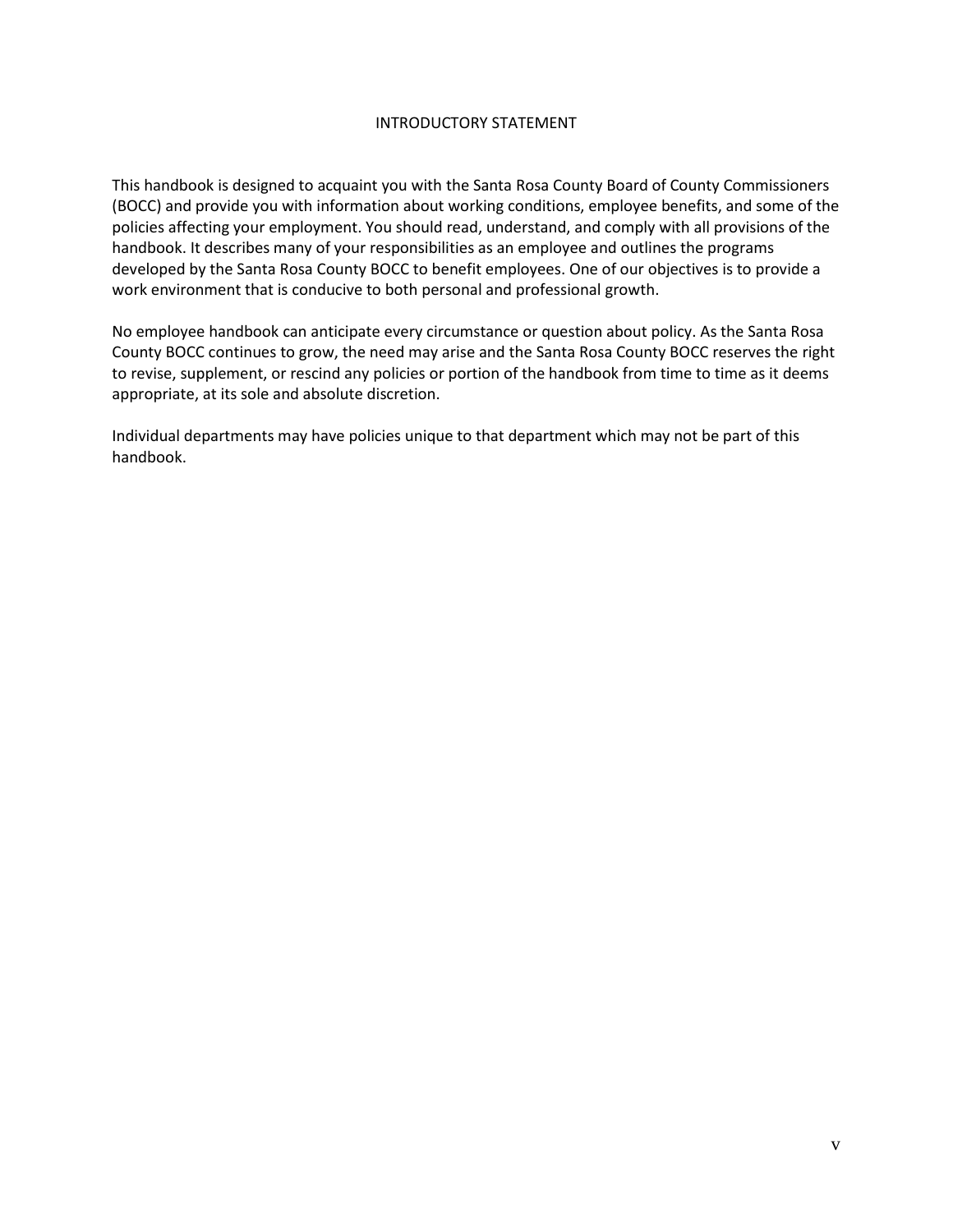#### EMPLOYEE ACKNOWLEDGEMENT FORM

The employee handbook describes important information about the Santa Rosa County BOCC, and I understand that I should consult the Human Resources Department or my supervisor regarding any questions not answered in the handbook.

Since the information, policies, and benefits described here are necessarily subject to change, I acknowledge that revisions to the handbook may occur. I understand that revised information may supersede, modify, or eliminate existing policies. Only the County Administrator or Board of County Commissioners of Santa Rosa County has the ability to adopt any revisions to the policies in this handbook. Nothing contained in this handbook shall create any property right.

Furthermore, I acknowledge that this handbook is neither a contract of employment nor a legal document. I have received the handbook, which includes the Equal Employment Opportunity Program and Policy against Discrimination, Harassment and Retaliation, Drug Free Workplace, Safety, Non-Fraternization, Electronic Mail and Internet polices. I understand that it is my responsibility to read and comply with all policies contained in this handbook and any revisions made to it.

EMPLOYEE'S NAME (printed): \_\_\_\_\_\_\_\_\_\_\_\_\_\_\_\_\_\_\_\_\_\_\_\_\_\_\_\_\_\_\_\_\_\_\_\_\_\_\_\_\_\_\_\_\_\_\_

EMPLOYEE'S SIGNATURE: \_\_\_\_\_\_\_\_\_\_\_\_\_\_\_\_\_\_\_\_\_\_\_\_\_\_\_\_\_\_\_\_\_\_\_\_\_\_\_\_\_\_\_\_\_\_\_\_\_

DATE: \_\_\_\_\_\_\_\_\_\_\_\_\_\_\_\_\_\_\_\_\_\_\_\_\_\_\_\_\_\_\_\_\_\_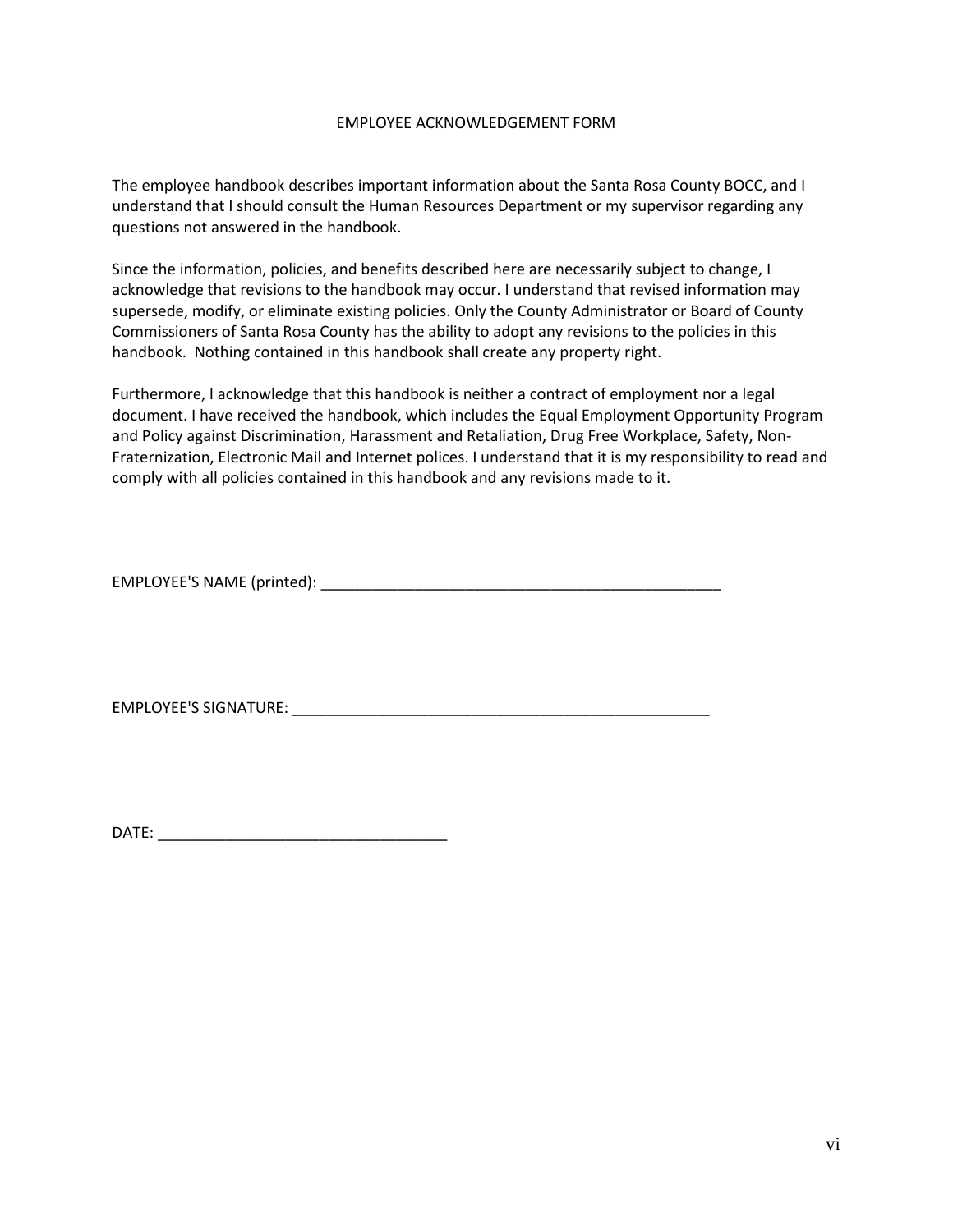**100 Employee Responsibilities** Effective Date: 4/25/2008 Revision Date: 12/8/2016

To ensure proper functioning of all departments serving the people of Santa Rosa County, employees have certain responsibilities. The following are basic responsibilities of all County employees:

- Review and comply with the Personnel Rules, and departmental rules and policies.
- The County attempts to provide a fair pay and benefit package to all employees. In return, employees are expected to give their employer a full day's work.
- Santa Rosa County citizens depend on County employees to serve their needs daily, particularly during emergencies. Each County employee must be quick to respond to emergency standby or call-out requests. The lines of communication must be kept open with supervisors if an employee is away from work and feels his/her services may be needed in an emergency situation.
- Before, during and/or after an emergency or catastrophe all County employees will have a role in addressing the situation. You must discuss this role with your supervisor. Failure to take the action required of you could result in disciplinary action including termination. Citizens and your employer depend on you performing your part during this time.
- You will need to familiarize yourself with the Santa Rosa County Code of Ethics and abide by its principles. A copy of this is printed inside this manual.
- All employees must be courteous at all times to the public we serve.
- To ensure a smooth-running organization, advance notice is required for job absences for such things as vacation, military leave, etc. Please familiarize yourself with your department's rule in this regard.
- Some employees are required to wear uniforms, badges, or picture ID cards at work. This is practical and it identifies you as a public employee. The uniform should be clean and neat at the beginning of your work shift. Where uniforms are not issued, employees should dress in accordance with good taste and proper image for the job. Verify the dress code with your supervisor for the workplace position to which you are assigned.
- You will want to act at all times and in all places in a manner that will bring credit to you and to your employer. Remember, your off-duty behavior, especially if you are in uniform and if you are known as a County employee, impacts our credibility as a public service agency.
- If you are arrested at any time during your employment with the County, you must report it to your supervisor immediately.
- Please use safety equipment when required by your department to do so. Treat this equipment properly, and report repair requirements or safety problems to your supervisor.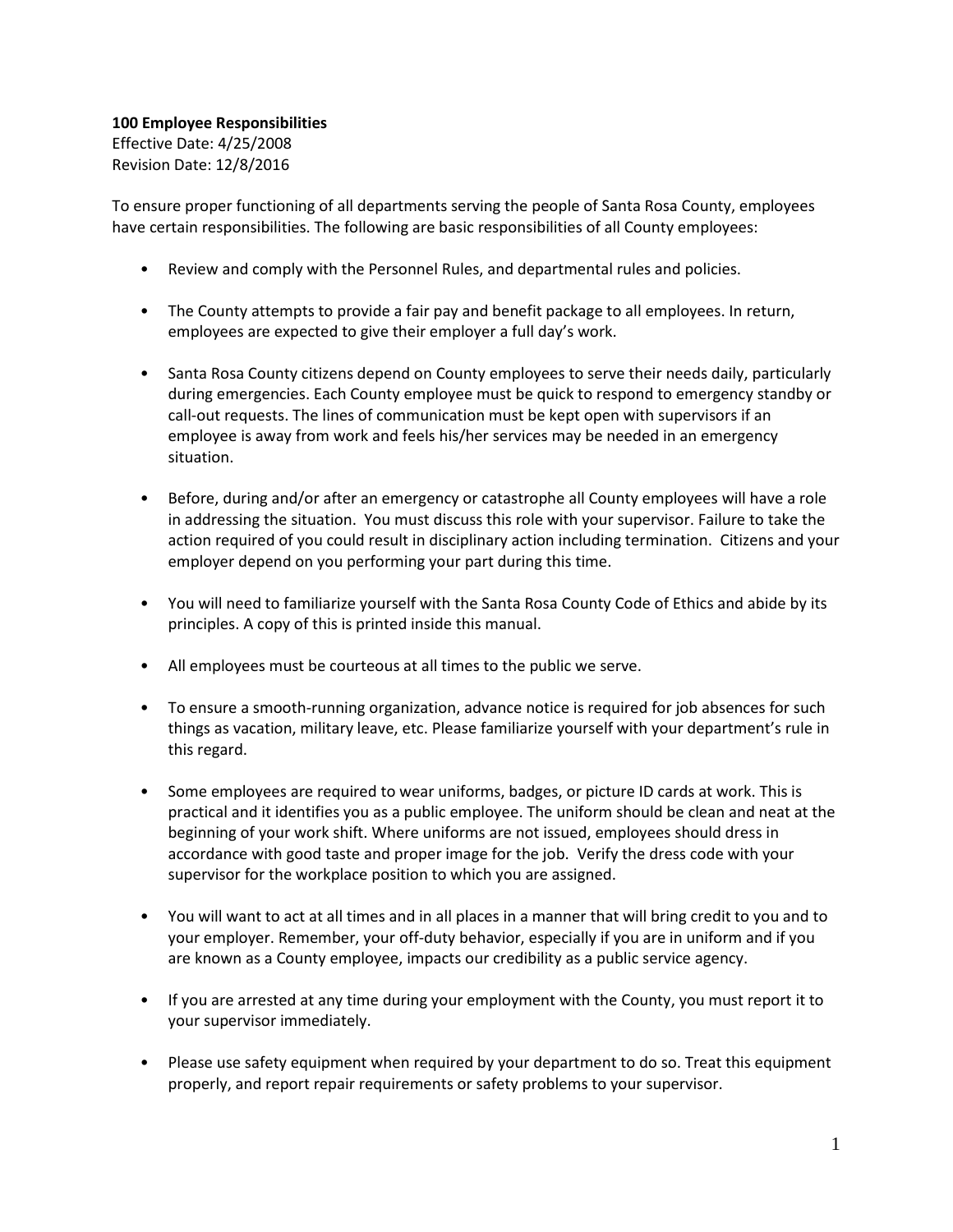**101 Employment** Effective Date: 1/1/2004 Revision Date: 12/8/2016

Employment with the Santa Rosa County BOCC is voluntarily entered into, and the employee is free to resign at will at any time, with or without cause. Similarly, the Santa Rosa County BOCC may terminate the employment relationship at will at any time, with or without notice or cause subject to the provisions of the Civil Service Act, so long as there is no violation of applicable federal or state law.

Policies set forth in this handbook are not intended to create a contract, nor are they to be construed to constitute contractual obligations of any kind or a contract of employment between the Santa Rosa County BOCC and any of its employees. The provisions of the handbook have been developed at the discretion of management and, except for its policy of employment-at-will, may be amended or cancelled at any time, at the Santa Rosa County BOCC's sole discretion.

These provisions supersede all existing policies and practices and may not be amended or added to without the express written approval of the County Commissioners or County Administrator of Santa Rosa County.

#### **102 Employee Relations**

Effective Date: 1/1/2004

The Santa Rosa County BOCC believes that the work conditions, wages, and benefits it offers to its employees are competitive with those offered by other employers in this area. If employees have concerns about work conditions or compensation, they are strongly encouraged to voice these concerns openly and directly to their supervisors.

Our experience has shown that when employees deal openly and directly with supervisors, the work environment can be excellent, communications can be clear, and attitudes can be positive. We believe that the Santa Rosa County BOCC amply demonstrates its commitment to employees by responding effectively to employee concerns.

#### **103 Equal Employment Opportunity Program and Policy Against Discrimination, Harassment and Retaliation**

Effective Date: 3/28/2002 Revision Date: 12/11/2014

 **WHEREAS**, the Board of County Commissioners, Santa Rosa County, prohibits unlawful discrimination, harassment, and retaliation, and strives to ensure that all aspects of County employment are free of such unlawful conduct, and that County employment is equally available to all persons regardless of race, sex, color, national origin, religion, age, disability, marital status, genetic information, veteran/military status, and any other characteristic or status protected by applicable law.

**WHEREAS**, the County believes that special measures and efforts are appropriate to prevent and correct unlawful discrimination, harassment and retaliation within its organization, and will accordingly engage in a determined and sustained effort in support of this belief, which will include the provisions outlined in this Equal Employment Opportunity Program and Policy Against Discrimination, Harassment and Retaliation;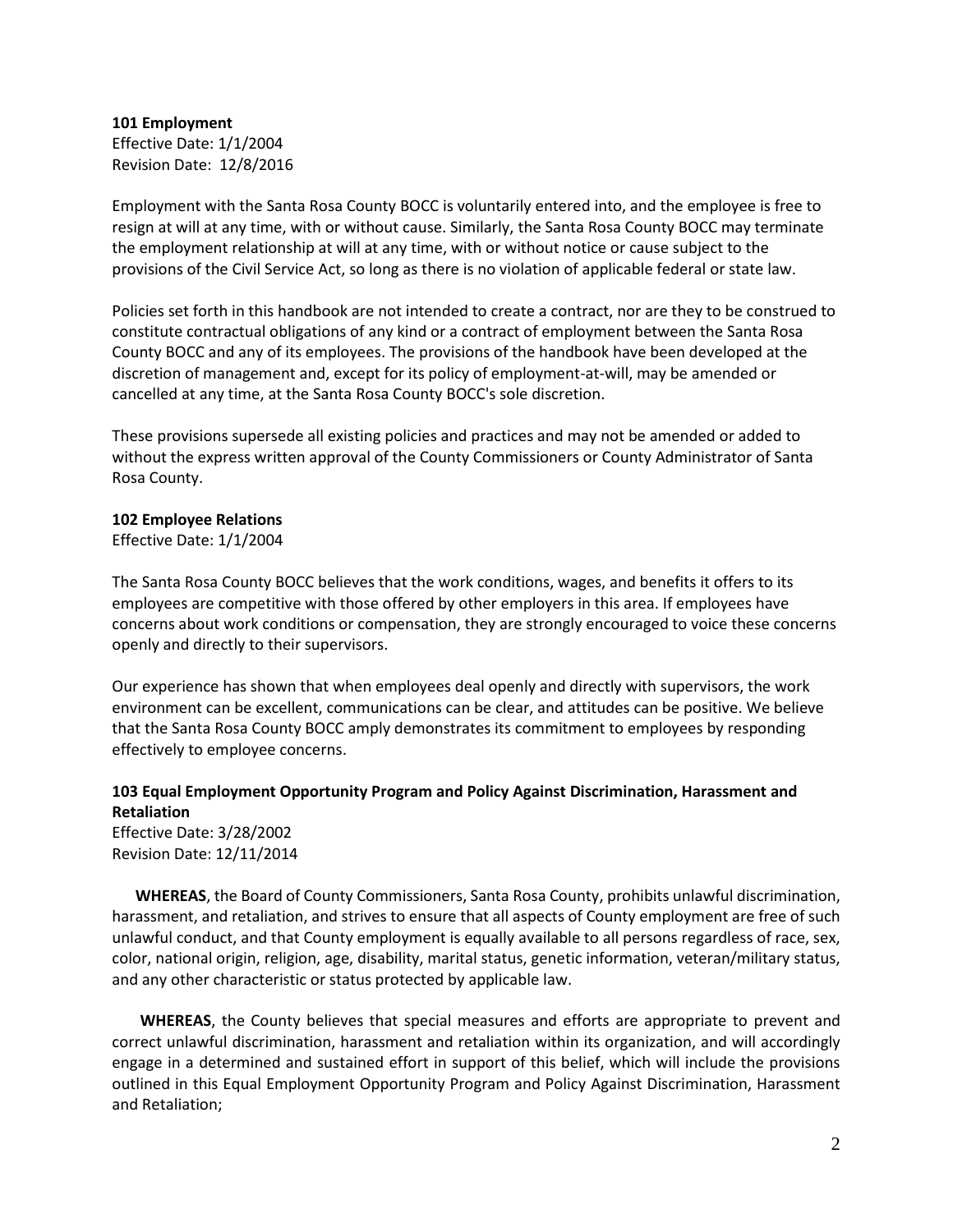**WHEREAS**, pursuant to the goals of this program and policy, all management and supervisory personnel will share in the responsibility for implementation and management performance in the area of equal employment opportunity, which will be evaluated in the same way that performance in other assigned duties are evaluated; and violations of this Equal Employment Opportunity Program and Policy Against Discrimination, Harassment and Retaliation will meet with appropriate action;

**WHEREAS**, it is the responsibility of each member of management to give this Program and Policy their full support by leadership and personal example; in addition, it is the duty of every County employee to create a job environment, which is conducive to the provisions contained herein; and the overall County responsibility for the direction of this Program and Policy, and implementation, will reside with the Human Resources Director, who will serve as the County's Equal Employment Opportunity Coordinator;

**NOW THEREFORE**, the Board of County Commissioners of Santa Rosa County hereby enacts this Equal Employment Opportunity Program and Policy Against Discrimination, Harassment and Retaliation.

For the purposes of this Program and Policy, the terms "Santa Rosa County" or "the County" may be used interchangeably with the term "Board of County Commissioners."

#### • **EQUAL EMPLOYMENT OPPORTUNITY PROGRAM**

#### **A. GENERAL EQUAL EMPLOYMENT OPPORTUNITY POLICY**

There shall be no discrimination with respect to race, sex, color, national origin, religion, age, disability, marital status, genetic information, veteran/military status, and any other characteristic or status protected by applicable law, with respect to the recruitment, examination or appointment of applicants, or in any personnel decisions affecting employees, including but not limited to evaluation, training, promotion, and disciplinary actions. Harassment based on any of the aforementioned statuses or characteristics is a form of discrimination prohibited by this policy, and retaliation against an employee for complaining about such discrimination or harassment (or supporting a complaint of alleged discrimination or harassment) is also prohibited. Details regarding the County's commitment to preventing and correcting unlawful discrimination, harassment and retaliation, including the procedure for making complaints about such conduct, are set forth in the Policy Against Discrimination, Harassment and Retaliation.

Santa Rosa County will take affirmative steps to ensure the proper implementation and enforcement of its Equal Employment Opportunity Program in accordance with applicable law.

#### **B. RESPONSIBILITY FOR AND IMPLEMENTATION OF THE PROGRAM**

The Human Resources Director is hereby designated as the Program Coordinator and is responsible for the Program. The Coordinator has the support of the Commissioners and County Management and is identified as the responsible official for internal and external communications which relate to the Program. These responsibilities include:

1. Developing and revising this Program and devising techniques for communicating the County's Equal Employment Opportunity Program and Policy Against Discrimination, Harassment and Retaliation both internally and externally.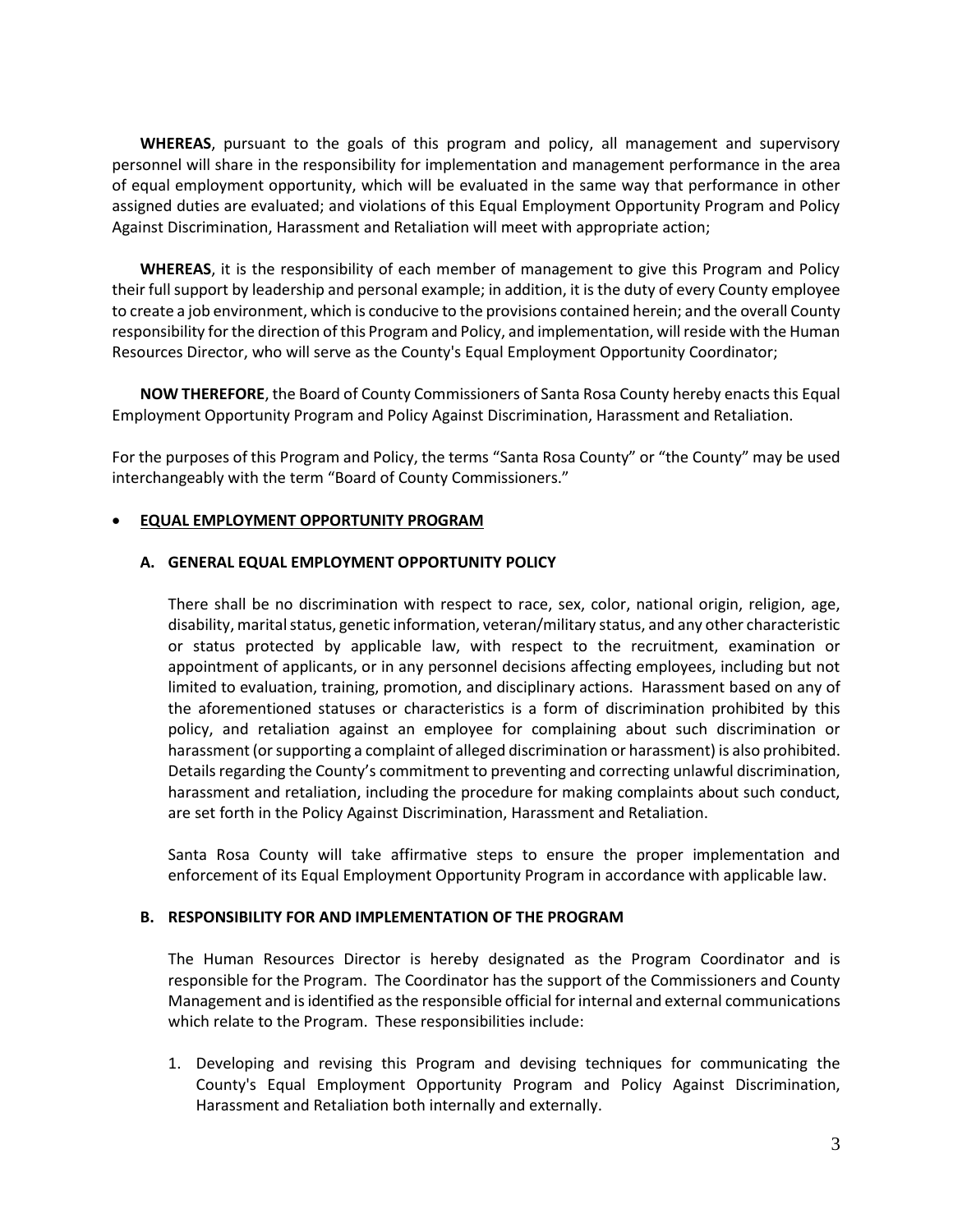- 2. Assisting in identifying any problem areas concerning the placement of minorities and female workers.
- 3. Assisting County management in devising solutions to any areas identified as potential problems with respect to the placement of minority and female employees or applicants.
- 4. Implementing appropriate systems for measuring the impact of the Program, the need for remedial action, and the degree to which goals and objectives have been attained.
- 5. Serving as liaison between the County and minority and women's organizations and community action groups concerned with employment opportunities for minorities and women.
- 6. Ensuring that the County Commission remains informed of issues regarding equal employment opportunity, discrimination, harassment and retaliation.

In addition to these responsibilities, the Human Resources Director is also to provide for periodic review of applicable recruitment, training programs, hiring and promotion practices, and other applicable personnel policies to remove any impediments that may exist for minorities and females. This review shall include, but not be limited to:

- 1. Holding regular discussions with managers and supervisors to assure that the County's Equal Employment Opportunity Program and Policy Against Discrimination, Harassment and Retaliation are being followed.
- 2. Reviewing the qualifications of all employees seeking promotions or transfers to ensure that qualified minorities and women are given equal consideration.
- 3. Periodic review of such matters as:
	- (a) proper display of EEO posters and notices;
	- (b) the comparable quality of facilities provided for both sexes;
	- (c) the opportunity of all employees to participate in any County sponsored recreation and social activity;
	- (d) equal opportunity to attend County-sponsored training, seminars, etc.;
	- (e) seeing that the needs of disabled employees and applicants are addressed in accordance with the law;
- 4. Ensuring that supervisors understand that their work performance is being evaluated, among other criteria, on the basis of their efforts to comply with this Program and the results of such efforts.
- 5. Ensuring that supervisors adequately address and respond to any reported and/or observed unlawful harassment, discrimination or retaliation of employees, including any reported and/or observed comments, jokes, cartoons, etc., which are intended to be derogatory to minorities, females or the disabled.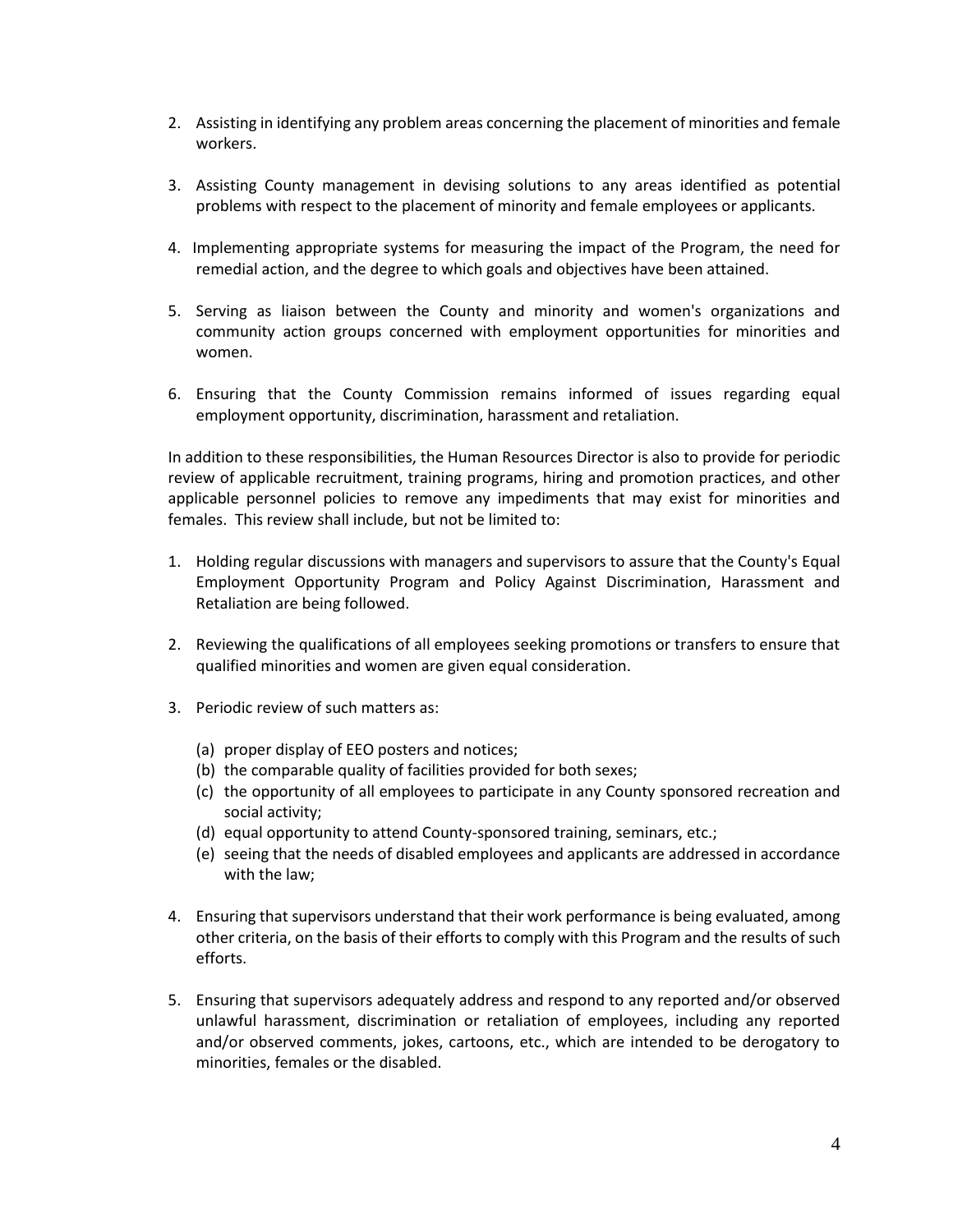- 6. Ensuring that the overall selection process will be reviewed continually, including the training, transfer and promotion procedures, to ensure freedom from bias toward or stereotyping of minorities and women.
- 7. Ensuring that all personnel involved in the recruitment, screening, selection, promotion, disciplinary and related processes are carefully selected and trained to ensure that commitments to the Equal Employment Opportunity Program and Policy Against Discrimination, Harassment and Retaliation are fully implemented.
- 8. Ensuring that qualified minorities and women are given careful consideration for all available positions.
- 9. Ensuring that efforts will continue to be made to find qualified minority and female applicants through local recruitment organizations and other organizations created to promote the employment opportunities for minorities and females.

#### **C. DISSEMINATION OF PROGRAM**

Santa Rosa County recognizes that knowledge and understanding of the Program is crucial to its effective implementation. Therefore, the County will take steps to disseminate its Equal Employment Opportunity Program to the workforce and the community.

#### **1. INTERNAL DISSEMINATION**

- a. Notice of the Program will be disseminated to all County employees on County bulletin boards and will be included in revisions to the Personnel Rules, Regulations and Policies.
- b. Relevant provisions from the Equal Employment Opportunity Program and Policy Against Discrimination, Harassment and Retaliation will be included as appropriate in any applicable union agreements.
- c. The County Administrator will discuss the Equal Employment Opportunity Program and Policy Against Discrimination, Harassment and Retaliation at management training programs and at other appropriate meetings. During these discussions, the County's commitment to the Program will be stressed. All participants will also be encouraged to use the Complaint Procedure in situations where it is applicable and will be assured that use of the procedure will not result in retaliation.
- d. Notice of any changes to the Program, as well as a copy of the Program, will be posted on the County's website and intranet.
- e. Through the above and other such steps, the County will communicate to the employees the existence of the Program in order that employees may know of and avail themselves of its benefits.

#### **2. EXTERNAL DISSEMINATION**

a. In those instances when the County seeks employees from external sources, those sources will be informed of the County's Equal Employment Opportunity Program and Policy Against Discrimination and Retaliation.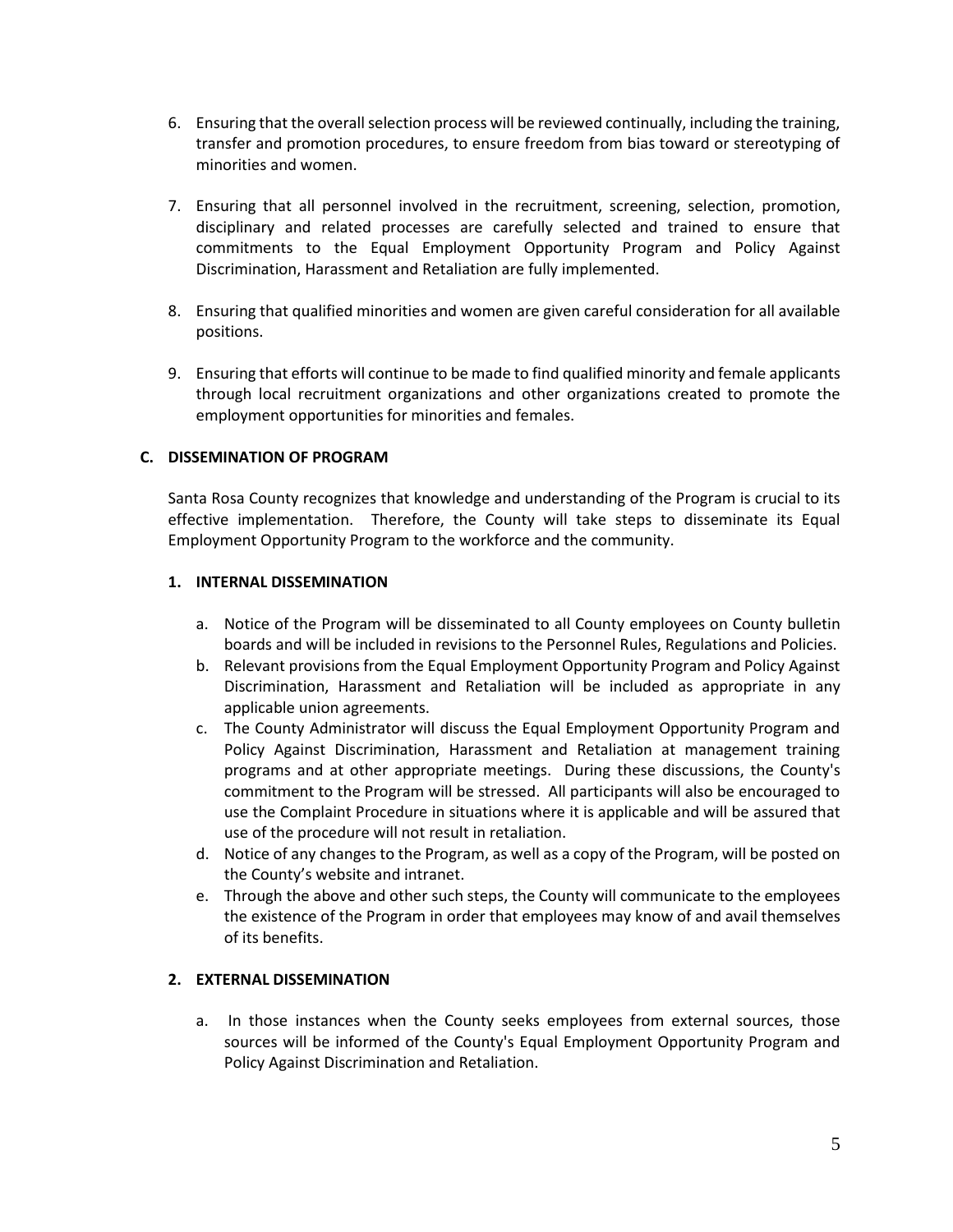b. The County will notify vendors, community organizations, community leaders, schools and colleges of the County's Program as appropriate.

#### **D. RECRUITMENT AND HIRING PROCESS**

#### **1. RECRUITMENT**

- a. The Human Resources Office will ensure recruitment efforts are adequate, to provide an applicant pool sufficient to represent county minority groups. It is understood that if the County labor force is not approximate to the demographics of the county at-large, then the pool of minority applicants on registers should exceed employment needs. It will be the purpose of this recruitment effort to allow the County to select the best-qualified applicant for a given vacancy.
- b. Advertising efforts of the Human Resources Office for entry-level positions will include, but will not be limited to the following sources:

Workforce Escarosa, Escambia County, N.A.S. Pensacola Transition Assistance Office, Naval Air Station Whiting Field (Family Service Center), Pensacola Junior College (Attn: Placement Offices), The University of West Florida (Attn: Career Center), The National Association for the Advancement of Colored People (NAACP), Santa Rosa County's Web Site, Locklin Technical Center, City of Pensacola, all Divisional offices of Board of County Commissions/Appointing Authorities/County Libraries.

This distribution scheme will also be used for internal Promotional Registers.

c. Where appropriate, Human Resources may also advertise in:

The Pensacola News Journal (Regional Newspaper) (to be utilized when normal recruitment efforts will not be sufficient)

#### **2. HIRING**

- a. Human Resources will ensure that:
	- (i) All questions on the employment application are job related.
	- (ii) No tests or other screening criteria have an unlawfully discriminatory impact on minorities or females.
	- (iii) Job titles are descriptive of job content.
	- (iv) Job description and qualification standards do not cause inadvertent unlawful discrimination and are free from bias related to gender or other protected statuses or characteristics.
	- (v) Job requirements are known by all members of management involved in the recruitment, screening, placement and promotion process.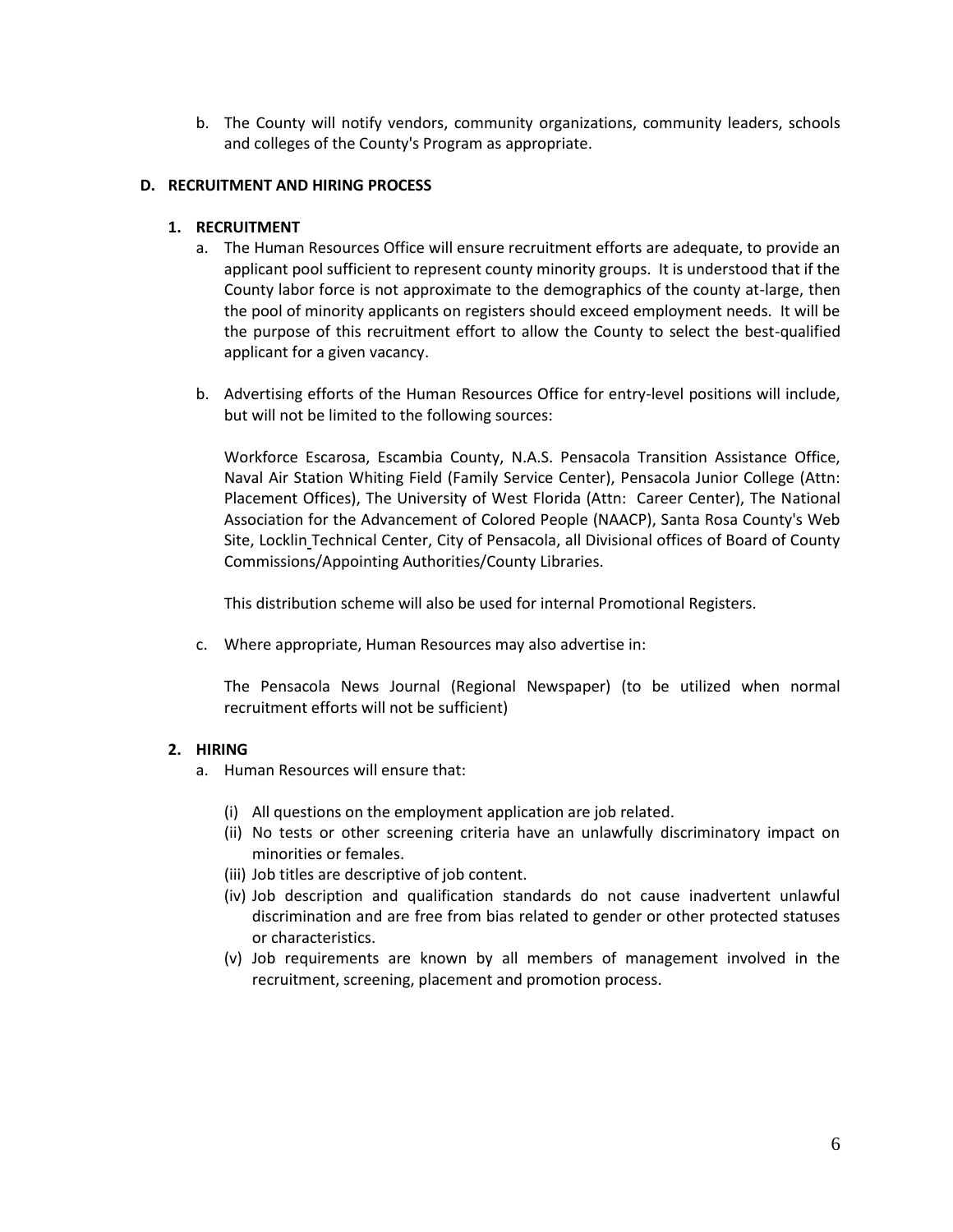#### **II. POLICY AGAINST DISCRIMINATION, HARASSMENT AND RETALIATION**

#### **A. PURPOSE**

The purpose of this policy is to inform interested persons of the policies and procedures of Santa Rosa County relating specifically to unlawful discrimination, harassment and retaliation, and complaints about such conduct. This policy complements the County's Equal Employment Opportunity Program and applies to all persons employed by the Santa Rosa County Board of County Commissioners.

#### **B. DISCRIMINATION**

Consistent with its role as an Equal Employment Opportunity employer, the County prohibits employees, including management, from taking any action against others or making any employment decision based on race, color, gender, religion, national origin, ethnicity, disability, veteran status, sexual orientation, age, or any other characteristic protected by applicable law. Those found to violate this provision will be subject to discipline, up to and including discharge.

#### **C. HARASSMENT**

As an Equal Employment Opportunity employer, the Company prohibits workplace harassment. The County expects all employees to help us accomplish this goal. Harassment can take many forms, and any form of harassment is unacceptable. Those found to violate this provision will be subject to discipline, up to and including discharge. Examples of harassment prohibited by this policy include, but are not limited to, the following:

- 1. Jokes, insults, threats, and other unwelcome actions about a person's race, color, gender, religion, national origin, ethnicity, disability, veteran status, sexual orientation, age, or any other characteristic protected by applicable law.
- 2. Unwelcome sexual advances, flirtations, sexually suggestive comments or conduct, requests for sexual favors, and other unwelcome verbal or physical conduct of a sexual nature.
- 3. The display of sexually suggestive objects or pictures.
- 4. Comments or conduct suggesting that an employee's cooperation with or refusal of sexual harassment or other harassing conduct will have any effect on the employee's employment, assignment, compensation, advancement, career development, or any other term or condition of employment.
- 5. Verbal or physical conduct that disrupts another employee's work performance or creates a fearful or hostile work environment (e.g., bullying).

#### **D. RETALIATION**

The County will not tolerate any form of retaliation against any employee who reports alleged discrimination or harassment prohibited by this policy, is a witness to the alleged discrimination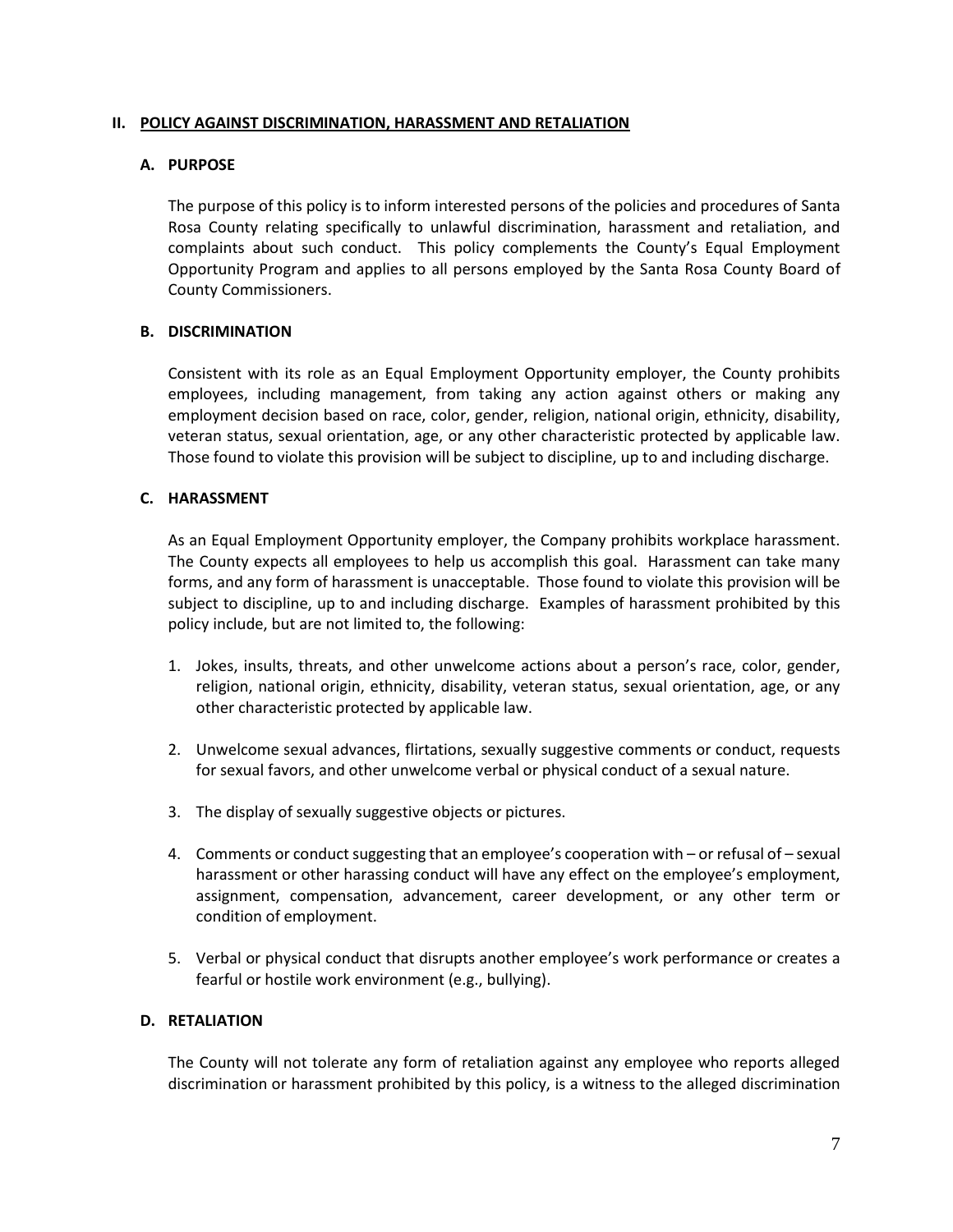or harassment, or who participates in an investigation of such conduct. Those found to violate this provision will be subject to discipline, up to and including discharge.

#### **E. COMPLAINT RESOLUTION PROCEDURE**

If any employee believes that he or she has experienced or witnessed discrimination, harassment or retaliation prohibited by this policy, the employee must immediately submit a complaint to the Human Resources Director.

The County recognizes that there may be circumstances in which an employee making a complaint under this policy is uncomfortable submitting the complaint to the Human Resources Director for some reason, such as the employee's belief that the Human Resources Director is involved in the alleged wrongful conduct, or the employee's belief that the Human Resources Director will not adequately respond to the complaint. For this reason, the County has adopted the following reporting procedure for submitting complaints of alleged discrimination, harassment or retaliation under this policy: if the employee is not comfortable submitting the complaint to the Human Resources Director, the employee must submit the complaint to the County Administrator. If the employee is not comfortable submitting the complaint to the County Administrator, the employee must submit the complaint to the Chairperson of the Board of County Commissioners.

Note that for complaints under this policy that allege wrongful conduct by a County Commissioner, the complaint must be submitted to the Chairperson of the Board of County Commissioners. If the complaint alleges wrongful conduct by the Chairperson of the Board of County Commissioners, the complaint must be submitted to the Vice-Chairperson.

To aid the County's investigation of reports of alleged discrimination, harassment and retaliation under this policy, reports of alleged violations of this policy must be made in writing, signed by the reporting employee, and should contain the following information:

- 1. The name, address and telephone number of the person filing the complaint.
- 2. The name(s) of the person(s) who allegedly committed the act of discrimination, harassment or retaliation, and the name(s) of the alleged victim(s).
- 3. A clear and concise statement of the facts, including pertinent dates, and any other documentation in support of the complaint.

Upon receipt of a complaint of alleged discrimination, harassment or retaliation under this policy, the County will promptly conduct an investigation. Each investigation will be handled with as much confidentiality as is feasible considering the need to adequately investigate the allegations. If, following the investigation, the County concludes that its policy against discrimination, harassment and retaliation has been violated, appropriate action will be taken (i.e., discipline, up to and including discharge) with respect to those who have violated the policy. Following the investigation, the County will follow up with the reporting employee regarding the investigation and discuss the investigation results.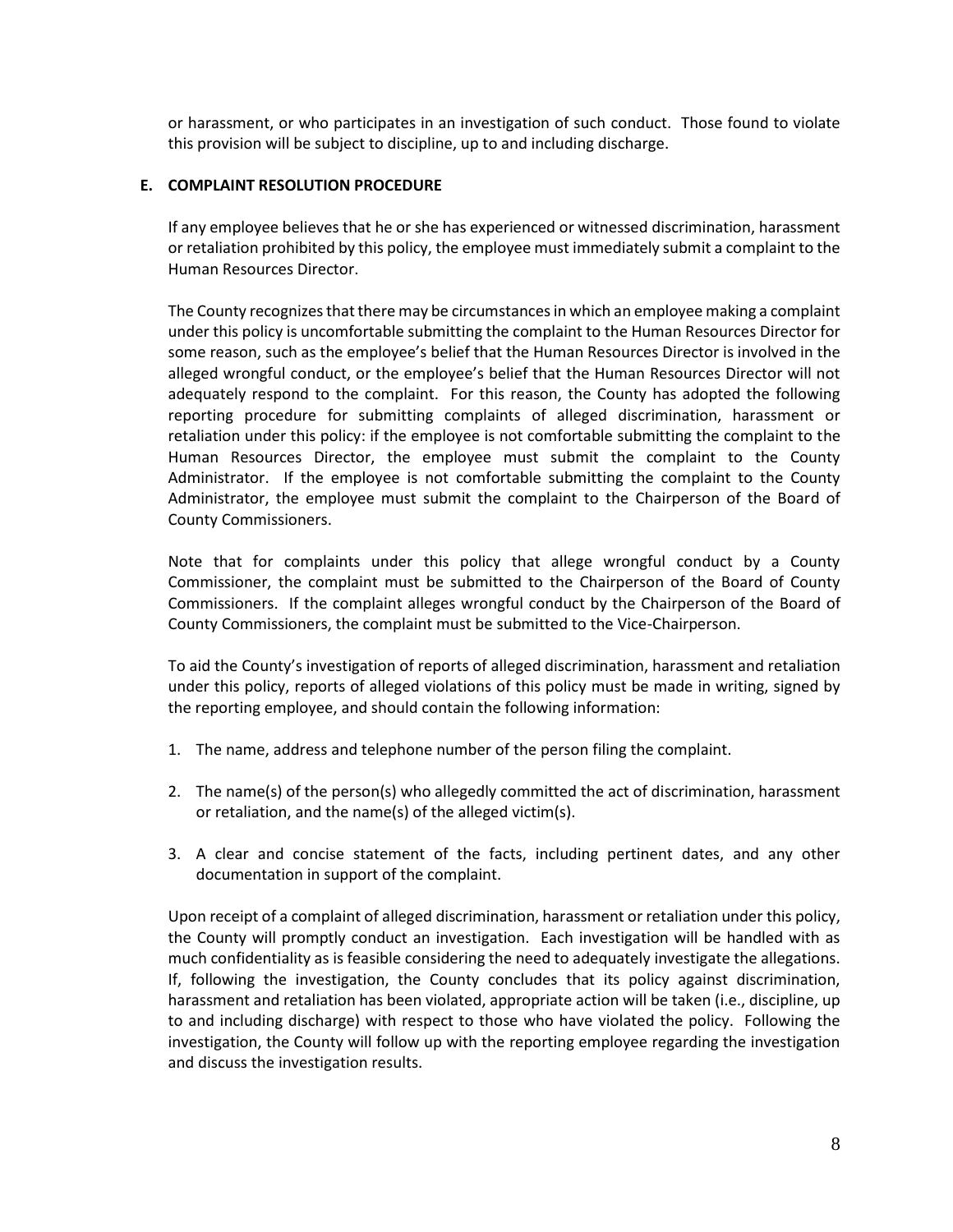Any questions regarding this policy should be addressed to the Human Resources Director. If an employee is not comfortable consulting with the Human Resources Director about a question, the employee should address his or her question to the County Administrator.

#### **F. RECORDS OF INVESTIGATION AND DISPOSITION**

No information regarding the filing or investigation of a complaint under the Policy Against Discrimination, Harassment or Retaliation will be placed in the personnel file of the subject of the complaint until a decision is made by the County that discipline is warranted. Only substantiated findings will be placed in the file. The subject of the complaint will be afforded the opportunity to place a rebuttal of the findings in his or her personnel file or any other records retained by the County regarding the investigation and disposition of the complaint.

#### **III. PLANNED IMPROVEMENTS AND CORRECTIVE ACTIONS**

Santa Rosa County will review its Equal Employment Opportunity Program and Policy Against Discrimination, Harassment and Retaliation on a periodic basis and as required by applicable law. This review will include an update of the statistical data gathered for purposes of the Equal Employment Program. The purpose of the County's periodic review process will be to promote the County's continual commitment to equal employment opportunity. Any deficiencies or necessary corrections, determined during review, will be submitted to the Board of County Commissioners for their approval and vote on changes to this document.

The provisions in this Equal Employment Opportunity Program and Policy Against Discrimination, Harassment and Retaliation shall not be construed as creating or granting any rights, expectation of rights, or other property interest for any applicant, potential applicant or employee.

#### **104 Code of Ethics**

Effective Date: 5/9/2002

#### CODE OF ETHICS

We tell the truth. We keep our promises. We deal fairly with everyone.

We face continuously changing business and professional environments, with unparalleled opportunities and greatly increased pressures from any number of sources. Our reputation is a key element to our ultimate success, and the behavior of every one of us affects that reputation. Our Code of Ethics is a set of guidelines to help us make prudent and ethical decisions as we carry out our day-to-day responsibilities.

#### **CUSTOMER/CITIZEN SERVICE**

Customer or citizen satisfaction is our top priority. We strive to be known by our customers/citizens for the quality and value of the services we provide. We follow through on the promises we make.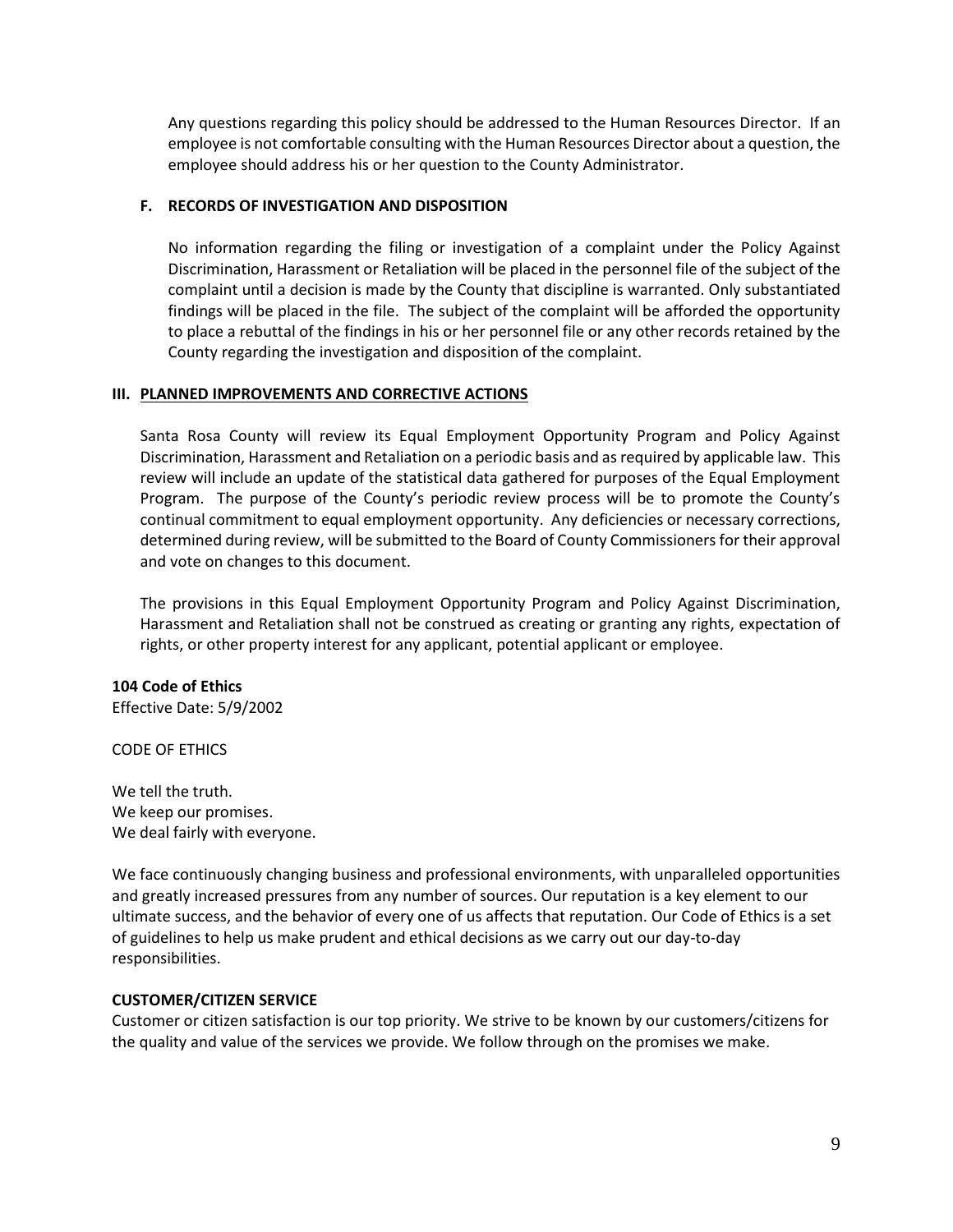#### **OUR EMPLOYEES**

We treat each other with dignity, respect, and fairness offering equal opportunities for employment and advancement to all individuals. Intimidation and harassment or discrimination based on race, sex, age, color, religion, national origin or disability is not tolerated. We recognize the value that each of us contributes to Santa Rosa County. Each of us takes personal responsibility for the quality of our work.

#### **SAFETY AND HEALTH**

We value the health and safety of each other and the public by conducting our business in a manner designed to preserve the wellbeing of all involved. We work safely and watch out for each other, reporting and correcting any unsafe situation. We keep our workplace free from illegal drugs and the abuse of alcohol.

#### **THE ENVIRONMENT**

We are committed to good stewardship of the environment and work to conserve valuable natural resources. We achieve environmental goals that are in concert with other goals needed to further the well-being of society.

#### **COMPLIANCE WITH LAWS AND REGULATIONS**

We comply with all laws and regulations. We have a responsibility to understand the laws and how they apply to our jobs. The County supports each employee in this responsibility and provides the necessary resources for compliance.

#### **USE OF CONFIDENTIAL INFORMATION**

We use confidential information only for the purpose for which it was developed or given. Recognizing that Santa Rosa County operates under the appropriate public records requirements, we respect the confidentiality of information about the County, its citizens, employees, and its vendors.

#### **CONFLICT OF INTEREST**

We avoid conflicts, or the appearance of conflicts, between personal interests and official responsibilities on behalf of the County. We use County resources - time, personnel, equipment and supplies - for County business or County sponsored activities.

#### **GIFTS AND GRATUITIES**

We do not accept, offer or authorize gifts, entertainment or other favors that are not a reasonable part of a business relationship. We exercise hospitality with discretion, so as not to jeopardize the integrity of the County or those with whom we associate.

#### **EXTERNAL RELATIONSHIPS**

It is the right of the employee, as individuals, to support political candidates and engage in political activities of their own free choice during non-working hours. County resources are not used, directly or indirectly, to support political candidates.

#### **FINANCIAL INTEGRITY**

We are prudent in our expenditures on behalf of the County and we record all business transactions in accordance with accepted accounting principles. Every accounting or financial record, and supporting data must describe the transaction accurately without omission, concealment or falsification.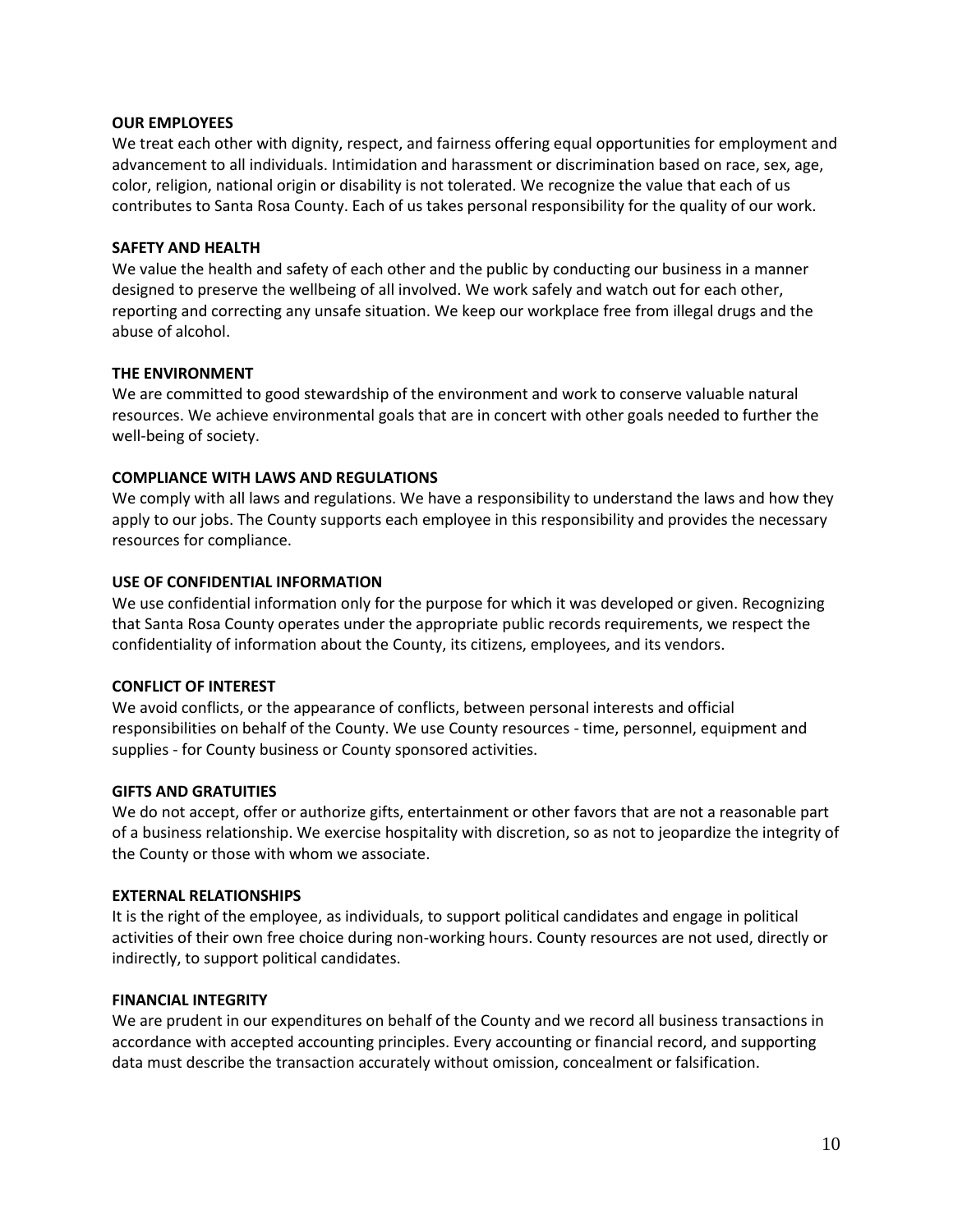#### **QUESTIONS OR CONCERNS**

Each of us is obligated to report to management promptly any activities that may be in violation of this Code of Ethics or any applicable laws or regulations. In addition, we should express any other concerns or ask any questions about compliance with the Code. Each of us is encouraged to discuss concerns or questions with our supervisors.

APPROVED: April 10, 2002

#### **105 Nepotism/Employment of Relatives**

Effective Date: 1/28/2008 Revision Date: 2/2/2016

The County prohibits working relationships between members of the same family in which one such employee has supervisory or managerial authority over the other family member. Supervisory or managerial authority includes hiring, promotion, salary, performance evaluation and other staffing decisions. For the purpose of this policy, family member is defined as a spouse, domestic partner, romantic partner, children, parents, siblings, nieces, nephews, grandparents, grandchildren, aunts, uncles, first cousins, and corresponding in-law or step relationships. If such a relationship is discovered, the County will take all necessary measures, including separation of employment, to rectify the violation of this policy.

#### **106 Personal Relationships in the Workplace**

(Non-Fraternization Policy) Effective Date: 4/21/2003 Revision Date: 2/21/2018

#### **1. Restrictions on Dating and Romantic Relationships**

Supervisors and any employee under their supervision are prohibited from dating. Such relationships can be disruptive to the work environment, create a conflict or the appearance of a conflict of interest, and lead to charges of favoritism, discrimination, and sexual harassment. Accordingly, Santa Rosa County has adopted the following policy and guidelines:

Santa Rosa County strictly prohibits supervisory personnel and employees under their supervision; employees working on the same shift; or employees working on the same crew from dating or engaging in romantic or sexual relationships with each other. Any such relationship must be disclosed so immediate steps can be taken to resolve conflict with this policy.

#### **2. General**

General provisions applicable to this policy are as follows: The terms dating and romantic relationship, as used in this policy, include, but are not limited to: casual dating, serious dating, casual sexual involvement where the parties have no intention of carrying on a long-term relationship, cohabitation, and any other conduct or behavior normally associated with romantic or sexual relationships.

This policy is not intended to discourage friendships between co-workers or between supervisory and non-supervisory personnel.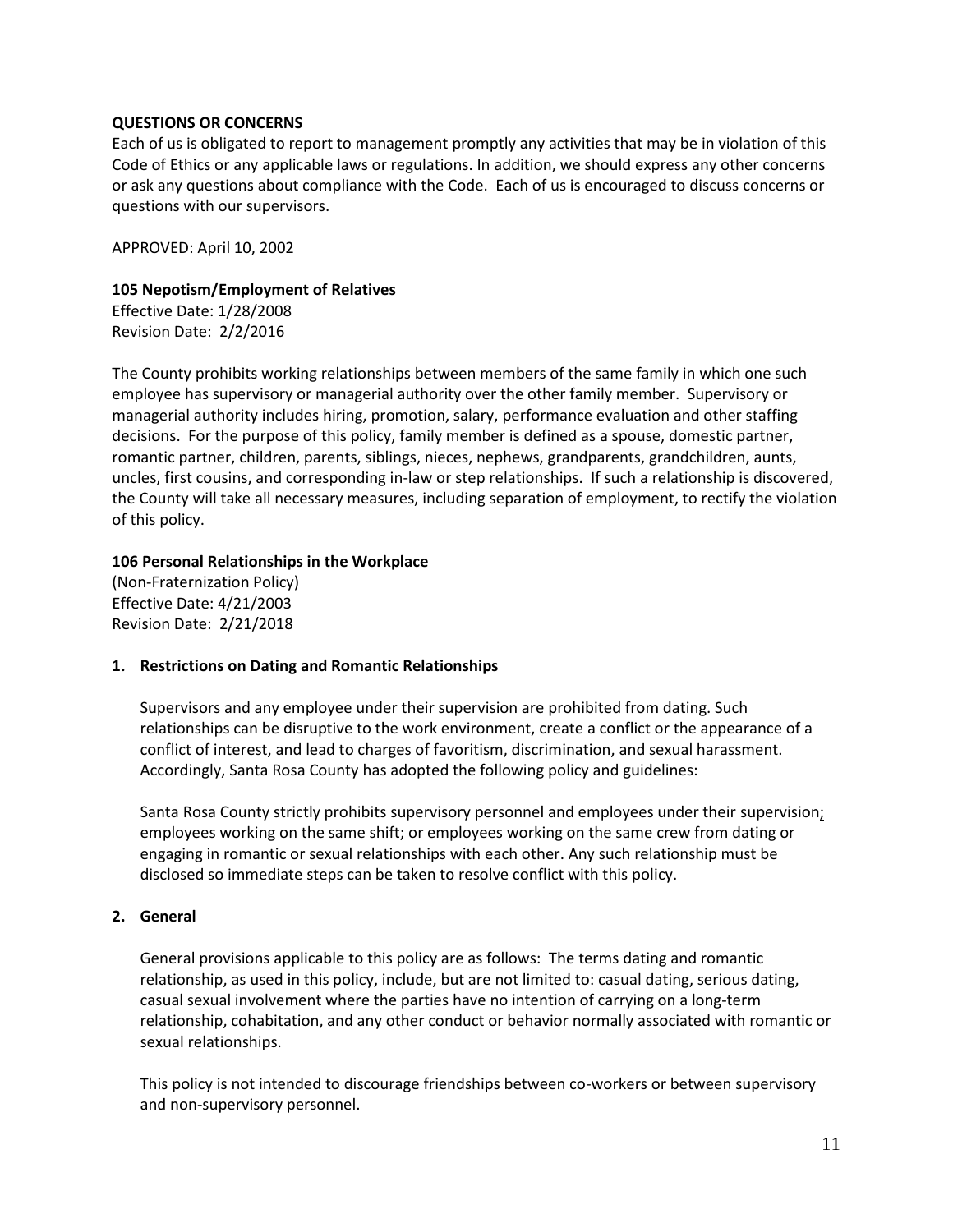This policy shall be implemented in a non-discriminatory manner and Santa Rosa County shall take any steps necessary to avoid disparate impact on either sex.

This policy applies only to consensual romantic or sexual relationships between employees. Unwanted sexual attention (including physical contact) and sexually oriented behavior with the purpose or effect of creating an offensive environment is strictly prohibited. See Santa Rosa County's Equal Employment Opportunity/Discrimination & Sexual Harassment Policy.

#### **107 Employee Medical Examinations**

Effective Date: 1/1/2004

To help ensure that employees are able to perform their duties safely, medical examinations may be required.

After an offer has been made to an applicant entering a designated job category, a medical examination will be performed at the Santa Rosa County BOCC's expense by a health professional of the Santa Rosa County BOCC's choice. The offer of employment and assignment to duties is contingent upon satisfactory completion of the exam.

Information on an employee's medical condition or history will be kept separate from other employee information and maintained confidentially. Access to this information will be limited to those who have a legitimate need to know.

**114 Disability and Accommodation**

Effective Date: 3/28/2002 Revision Date: 12/8/2016

The Santa Rosa County BOCC is committed to complying fully with the Americans with Disabilities Act (ADA) and ensuring equal opportunity in employment for qualified persons with disabilities. All employment practices and activities are conducted on a non-discriminatory basis.

Hiring procedures have been reviewed and provide persons with disabilities meaningful employment opportunities. Upon request, job applications are available in alternative, accessible formats, as is assistance in completing the application. Pre-employment inquiries are made only regarding an applicant's ability to perform the duties of the position.

Reasonable accommodation is available to all disabled employees, where their disability affects the performance of job functions. All employment decisions are based on the merits of the situation in accordance with defined criteria, not the disability of the individual.

The Santa Rosa County BOCC is also committed to not discriminating against any qualified employees or applicants because they are related to or associated with a person with a disability. The Santa Rosa County BOCC will follow any state or local law that provides individuals with disabilities greater protection than the ADA.

This policy is neither exhaustive nor exclusive. The Santa Rosa County BOCC is committed to taking all other actions necessary to ensure equal employment opportunity for persons with disabilities in accordance with the ADA and all other applicable federal, state, and local laws.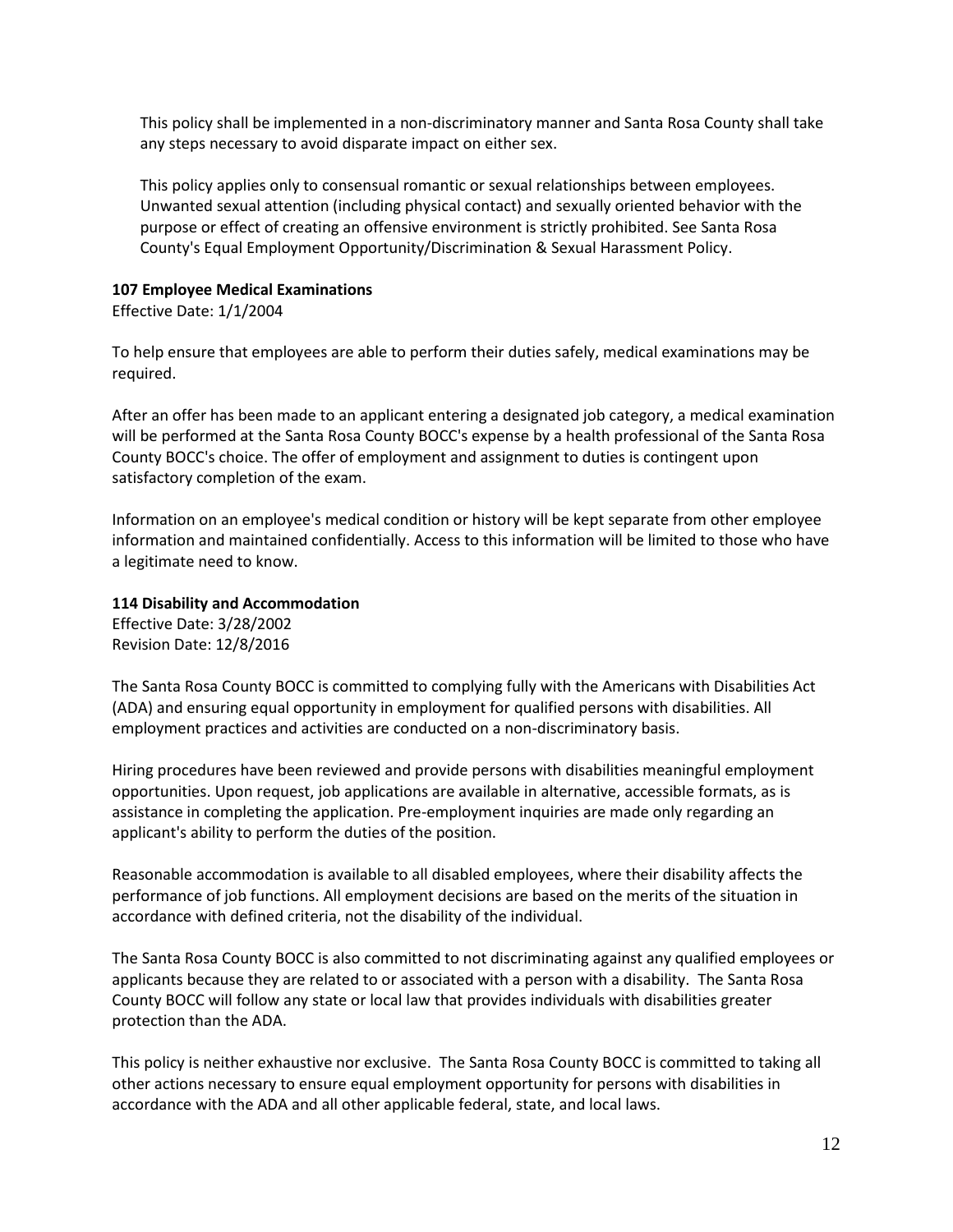#### **115 Whistleblower and Retaliation**

Effective Date: 3/9/2017

The objective of this policy is to ensure that SANTA ROSA COUNTY maintains an effective, easy-to-use mechanism for employees to raise concerns regarding potentially unlawful or unethical behavior within the organization and that ensures protection against retaliation for the whistleblower. Employees will not be penalized in any employment action for engaging in any protective activity including: making a complaint, making a discrimination claim, participating in an investigation, taking protected leave, asking for an accommodation for a disability, and/or making a claim for workers' compensation.

The County's policy is that no retaliation shall occur against any employee who reports a concern about potentially unlawful or unethical conduct ("Whistleblower"). Each employee has an obligation and responsibility to report in accordance with this Whistleblower Policy: (a) questionable or improper accounting or auditing practices, (b) suspected unlawful conduct, and (c) violations or suspected violations of County policy (collectively referred to as "Concerns" from this point forward).

#### A. No Retaliation

This policy is intended to encourage and enable employees to raise Concerns for prompt internal investigation and appropriate action. **No employee who in good faith reports a Concern shall be subject to retaliation in any form for making the report.** An employee who retaliates against someone who has made a good faith report about a Concern is subject to discipline up to and including termination of employment.

#### B. Reporting Concerns

- 1. In most cases, employees should first discuss their Concern with their immediate supervisor. If, after speaking with his or her supervisor, the employee continues to have reasonable grounds to believe the Concern is valid and the supervisor is not responsive or if the immediate supervisor is part of the Concern, the employee should then report the Concern (*in writing or orally*) to the Human Resources Director. If the Human Resources Director is a subject of the Concern, or if the employee is uncomfortable speaking with his or her supervisor or the Human Resources Director for any reason, the employee should report his or her Concern to the County Administrator. If the County Administrator is the subject of the Concern, the Concern should be reported to the Board Chairman. If the County Attorney is the subject of the Concern, the Concern should be reported to the Board Chairman.
- C. Handling of Reported Concerns
	- 1. Investigation Procedure**:** All Concerns will be dealt with promptly and in a manner intended to protect confidentiality, consistent with the need to conduct a full and fair investigation.
		- a. Concerns Not Involving the Human Resources Director or the County Administrator: Following a preliminary assessment, if the individual initially receiving the Concern believes the Concern warrants further investigation, then the Human Resources Director shall be responsible for investigating the Concern and reporting the results of this further investigation to the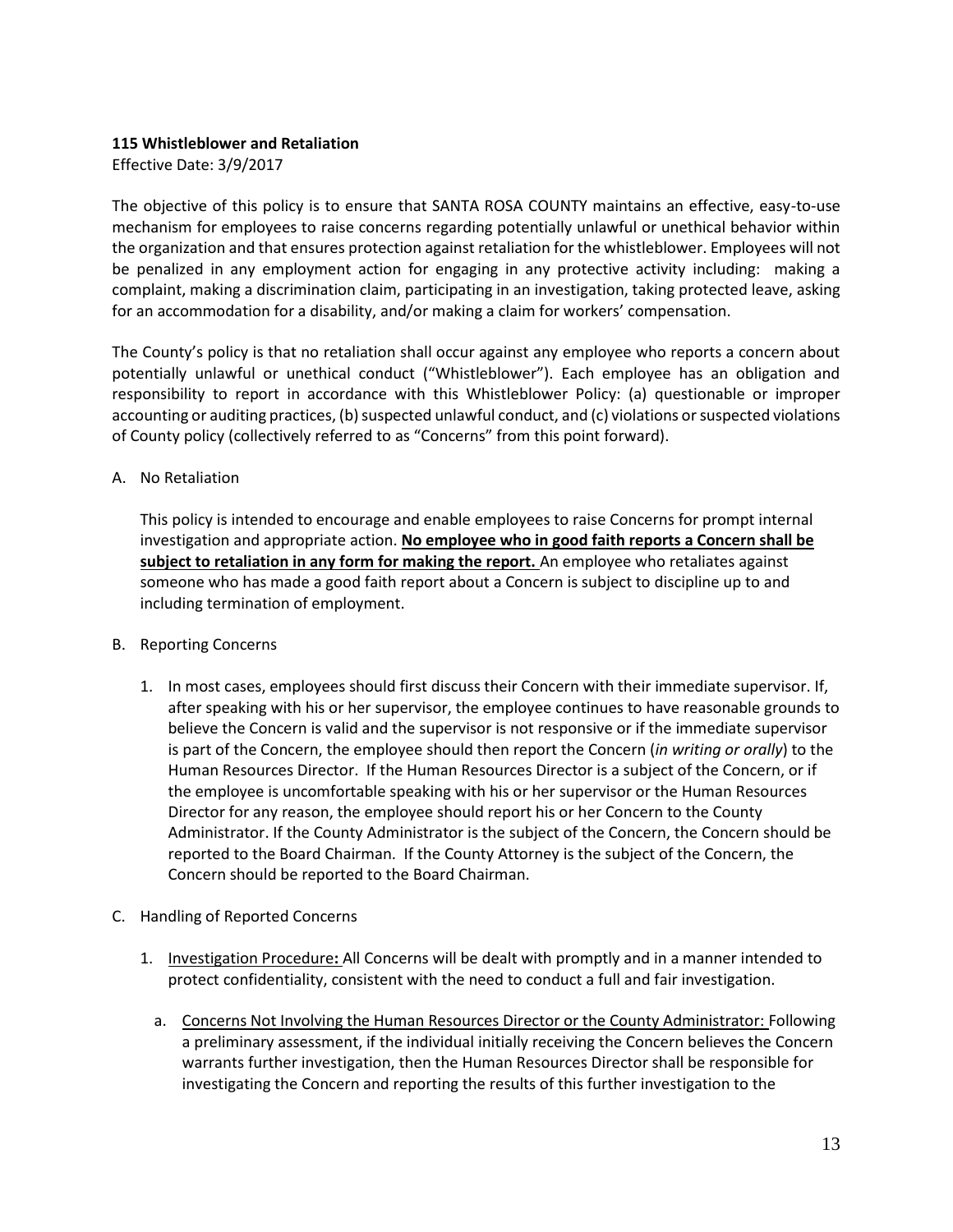referring supervisor/manager or to a higher level management or the County Administrator, as appropriate.

If the investigation indicates that there has been or likely has been a violation of law, accounting or audit standards, or County policy, then the individual who receives the report of the results of the investigation shall consult with the Human Resources Director or County Administrator to determine the appropriate follow-up action and conclusion.

- b. Concerns Involving the Human Resources Director: If the Human Resources Director is the subject of the Concern, the County Administrator shall conduct a preliminary assessment. If the preliminary assessment reveals that the Concern warrants further investigation, then the County Administrator shall consult with the County Attorney to further investigate the Concern. The County Administrator shall then determine the appropriate follow-up action and conclusion.
- c. Concerns Involving the County Administrator: If the County Administrator is the subject of the Concern, the Chairman of the Board who initially receives the Concern shall conduct a preliminary assessment. If the preliminary assessment reveals that the Concern warrants further investigation, then the Board Chairman shall consult with the County Attorney to further investigate the Concern. The Board Chairman shall then report back to the full Board on the results of the investigation for appropriate follow-up action and conclusion.
- d. Concerns Involving the County Attorney: If the County Attorney is the subject of the Concern, the Chairman of the Board who initially receives the Concern shall conduct a preliminary assessment. If the preliminary assessment reveals that the Concern warrants further investigation, then the Board Chairman shall consult with the FACT personnel attorney to further investigate the Concern. The Board Chairman shall then report back to the full Board on the results of the investigation for appropriate follow-up action and conclusion.
- 2. Follow-up with Whistleblower**:** The Whistleblower (employee) will be informed of the progress and/or outcome of the investigation unless: (1) the Whistleblower expressly indicates his or her preference not to be informed, (2) this would be detrimental to the Whistleblower, County or the investigation, or (3) there are other, sound reasons not to inform the Whistleblower. The individual responsible for investigating the Concern is also responsible for determining whether follow-up with the Whistleblower would be detrimental or whether other reasons exist not to inform the Whistleblower. The individual is also responsible for informing the Whistleblower if the Concern has been resolved or closed.
- 3. Cooperation**:** All employees are required to cooperate in the investigation of Concerns, which may include steps such as personal interviews, sworn statements and requests for and review of documents. Employees must not discuss the investigation, including any interviews or document requests, with anyone unless specifically instructed that they may do so.
- D. Acting in Good Faith

Anyone reporting a concern must act in good faith and have reasonable grounds for believing the information provided in a reported Concern indicates a violation of law, accounting or audit standards, or County policy. (*The act of making allegations that prove to be unsubstantiated, or*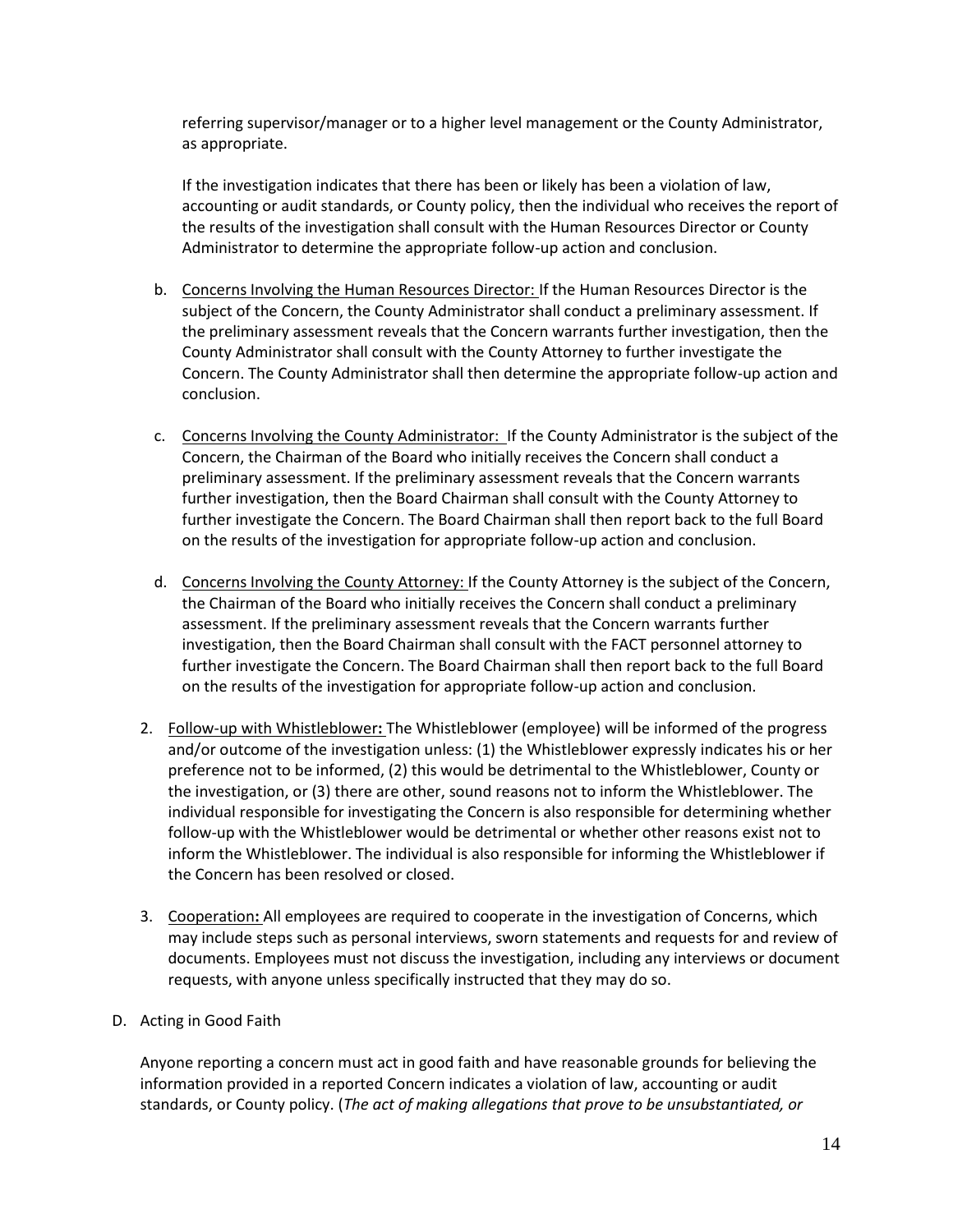*which are made maliciously, recklessly, or with knowledge of their falsity, will be reviewed as a serious disciplinary offense.)* 

E. Limited Confidentiality

Reports of Concerns, and any investigations regarding Concerns, shall be kept confidential to the extent possible and lawful, consistent with the need to conduct an adequate investigation.

It is the responsibility of all directors, officers and employees to comply with this policy and report Concerns in accordance with this policy.

#### **116 Job Posting**

Effective Date: 7/1/2002 Revision Date: 11/13/2003

The Santa Rosa County BOCC provides employees an opportunity to indicate their interest in open positions and advance within the organization according to their skills and experience. In general, notices of all regular, full-time job openings are posted, although the Santa Rosa County BOCC reserves its discretionary right to not post a particular opening.

Job openings shall be posted on bulletin boards, the Intranet and County website, and in the e-mail system, and normally remain open for 7 days. Each job posting notice will include the dates of the posting period, job title, and qualifications (required skills and abilities).

Eligible employees should only apply for those posted jobs for which they possess the required skills, competencies, and qualifications.

To apply for an open position, employees should submit a Santa Rosa County application to the Human Resources Department listing job-related skills and accomplishments. It should also describe how their current experience with the Santa Rosa County BOCC and prior work experience and/or education qualifies them for the position.

Job posting is a way to inform employees of openings and to identify qualified and interested applicants who might not otherwise be known to the appointing authority. Other recruiting sources may also be used to fill open positions in the best interest of the organization.

#### **201 Categories of Regular Employment**

Effective Date: 7/1/2002 Revision Date: 11/13/2003

REGULAR FULL-TIME employees are those who are not in a temporary or introductory status and who are regularly scheduled to work the Santa Rosa County BOCC's full-time schedule. Generally, they are eligible for the Santa Rosa County BOCC's benefit package, subject to the terms, conditions, and limitations of each benefit program.

REGULAR PART-TIME employees are those who are not assigned to a temporary or introductory status and who are regularly scheduled to work less than the full-time work schedule, but at least 20 hours per week. Regular part-time employees are eligible for some benefits sponsored by the Santa Rosa County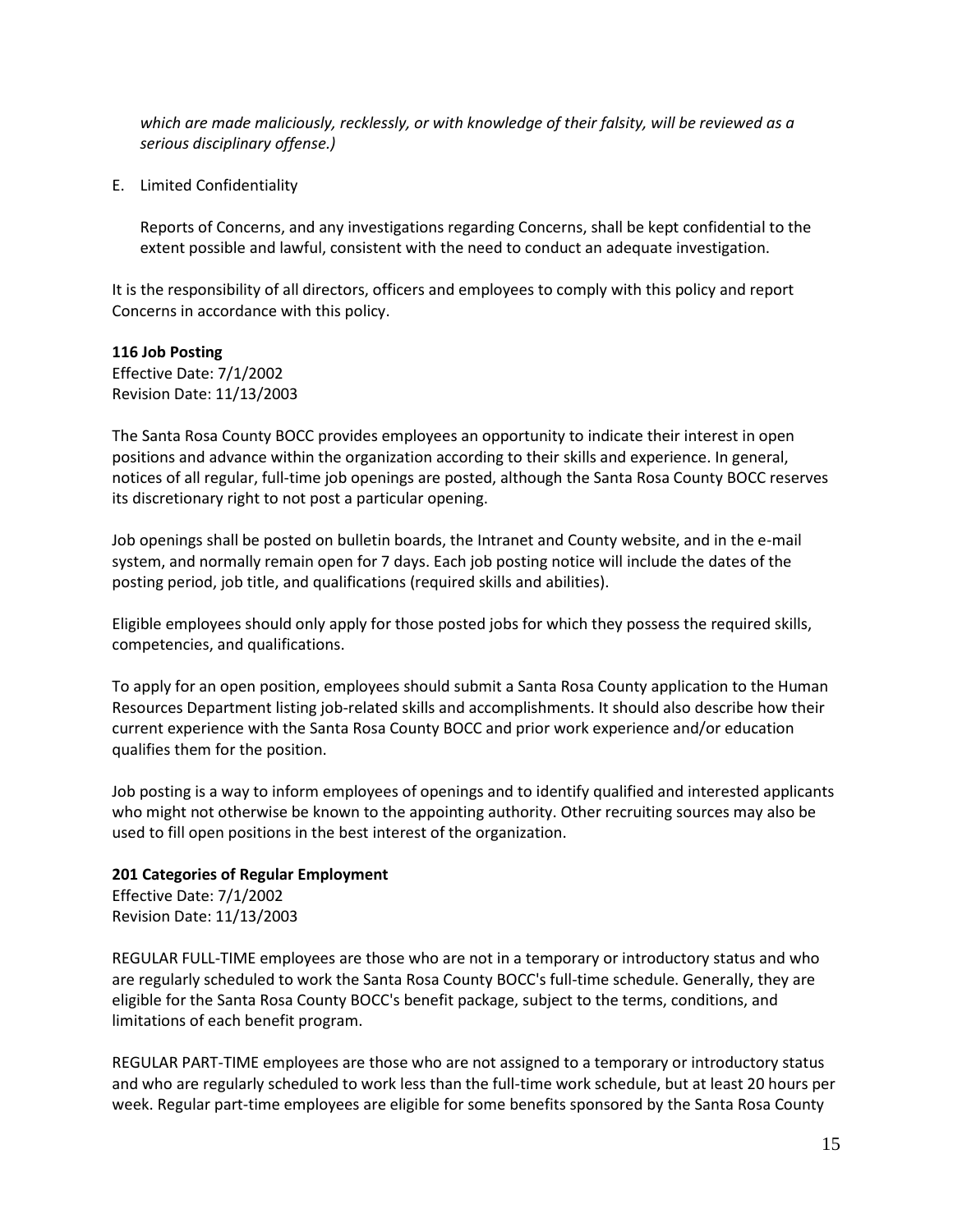BOCC, subject to the terms, conditions, and limitations of each benefit program.

#### **202 Access to Personnel Files**

Effective Date: 1/1/2004

The Santa Rosa County BOCC maintains a personnel file on each employee. The personnel file includes such information as the employee's job application, resume, records of training, documentation of performance appraisals and salary increases, and other employment records.

Employees who wish to review their own file should contact the Human Resources Department. With reasonable advance notice, employees may review their own personnel files in Santa Rosa County Human Resources Department and in the presence of an individual appointed by Human Resources to maintain the files.

#### **203 Employment Reference Checks**

Effective Date: 1/1/2004

To ensure that individuals who join the Santa Rosa County BOCC are well qualified and have a strong potential to be productive and successful, it is the policy of the Santa Rosa County BOCC to check the employment references of all applicants.

The Santa Rosa County BOCC will respond to all reference check inquiries from other employers. Responses to such inquiries will be limited to factual information that can be substantiated by the Santa Rosa County BOCC's records.

#### **204 Personnel Data Changes**

Effective Date: 1/1/2004

It is the responsibility of each employee to promptly notify the Santa Rosa County BOCC of any changes in personnel data. Personal mailing addresses, telephone numbers, number and names of dependents, individuals to be contacted in the event of an emergency, educational accomplishment, and other such status reports should be accurate and current at all times. If any personnel data has changed, notify the Human Resources Department.

#### **205 Probationary Period**

Effective Date: 7/1/2002 Revision Date: 11/12/2015

The probationary period is intended to give new employees the opportunity to demonstrate their ability to achieve a satisfactory level of performance and to determine whether the new position meets their expectations. The Santa Rosa County BOCC uses this period to evaluate employee capabilities, work habits, and overall performance. Either the employee or the Santa Rosa County BOCC may end the employment relationship at any time during the Probationary period, with or without cause or advance notice.

All new and rehired employees work on a probationary basis for the first 365 calendar days after their date of hire. Employees who are promoted or transferred within the Santa Rosa County BOCC must complete a secondary probationary period of the same length with each reassignment to a new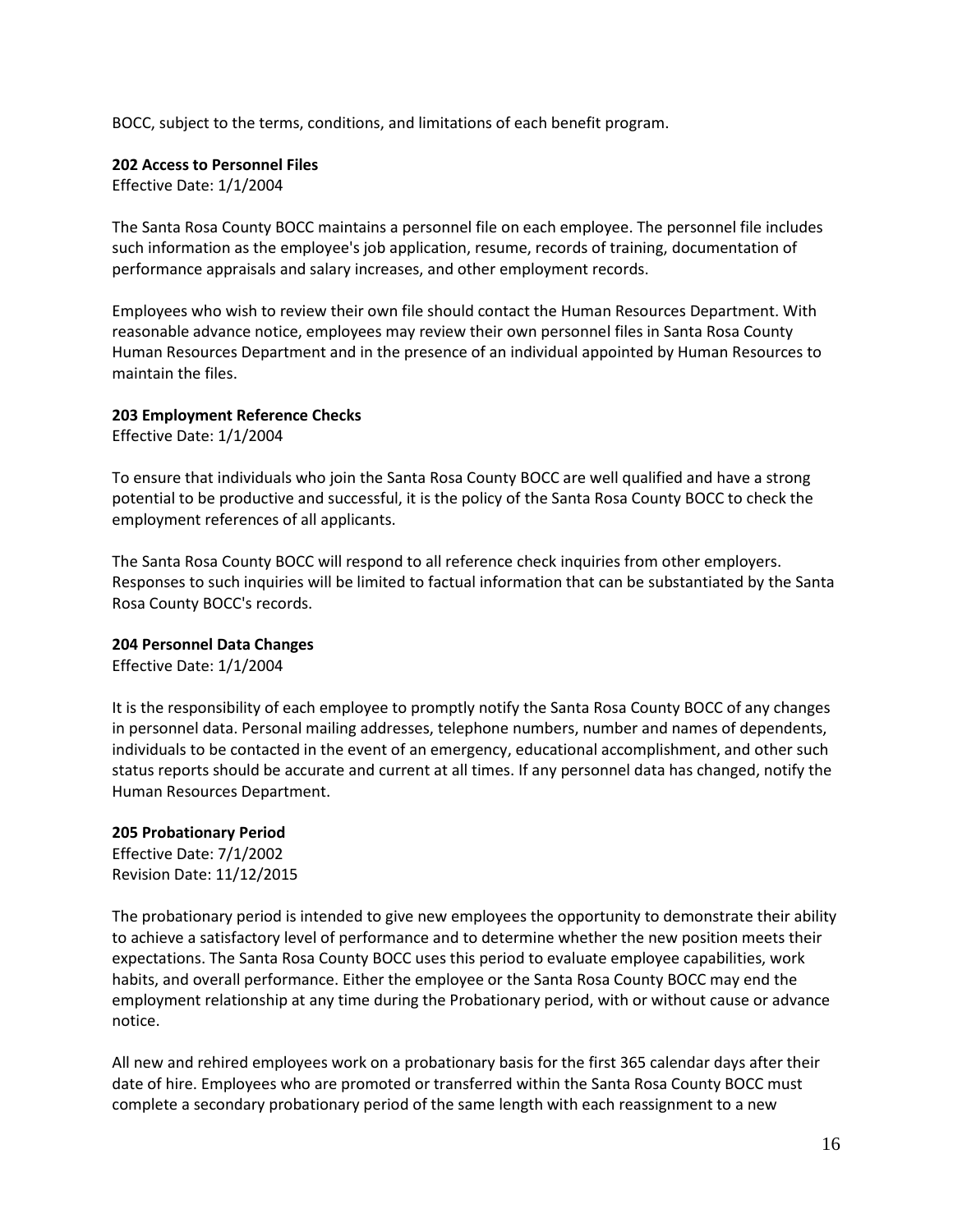#### position.

An employee may be placed in an extended probationary period due to a disciplinary action, documented work performance deficiencies, or an extended period of time on the job missed. This period may not exceed 90 days past the initial twelve (12) month probationary period. Written notice must be provided to Human Resources and approved by the Appointing Authority prior to the end of the initial twelve (12) month period.

In cases of promotions or transfers within the Santa Rosa County BOCC, an employee who, in the sole judgment of management, is not successful in the new position can be removed from that position at any time during the secondary probationary period. If this occurs, the employee may be allowed to return to his or her former job or to a comparable job for which the employee is qualified, depending on the availability of such positions and the Santa Rosa County BOCC's needs.

Upon satisfactory completion of the initial probationary period, employees enter the "regular" employment classification.

During the initial Probationary period, new employees are eligible for those benefits that are required by law, such as workers' compensation insurance and Social Security. They may also be eligible for other the Santa Rosa County BOCC-provided benefits, subject to the terms and conditions of each benefits program. Employees should read the information for each specific benefits program for the details on eligibility requirements.

#### **207 Educational, Driving, Credit, Criminal, and Employment Background Screening During Employment Policy**

Effective Date: 2/2/2016 Revision Date: 12/8/2016

The County must be able to employ individuals that are trustworthy and able to properly interact with key organizational partners. Employees agree, by signing the acknowledgment provision verifying agreement to this handbook, that the County may conduct occasional credit, criminal, employment, driving and educational backgrounds on employees as it deems necessary to conduct its operation in a profitable and legal manner. The County reserves the right to take any and all action it deems necessary to act upon the results of such ongoing screening.

#### **208 Employment Applications**

Effective Date: 7/1/2002

The Santa Rosa County BOCC relies upon the accuracy of information contained in the employment application, as well as the accuracy of other data presented throughout the hiring process and employment. Any misrepresentations, falsifications, or material omissions in any of this information or data may result in the exclusion of the individual from further consideration for employment or, if the person has been hired, termination of employment.

#### **209 Performance Evaluation**

Effective Date: 7/1/2002

Supervisors and employees are strongly encouraged to discuss job performance and goals on an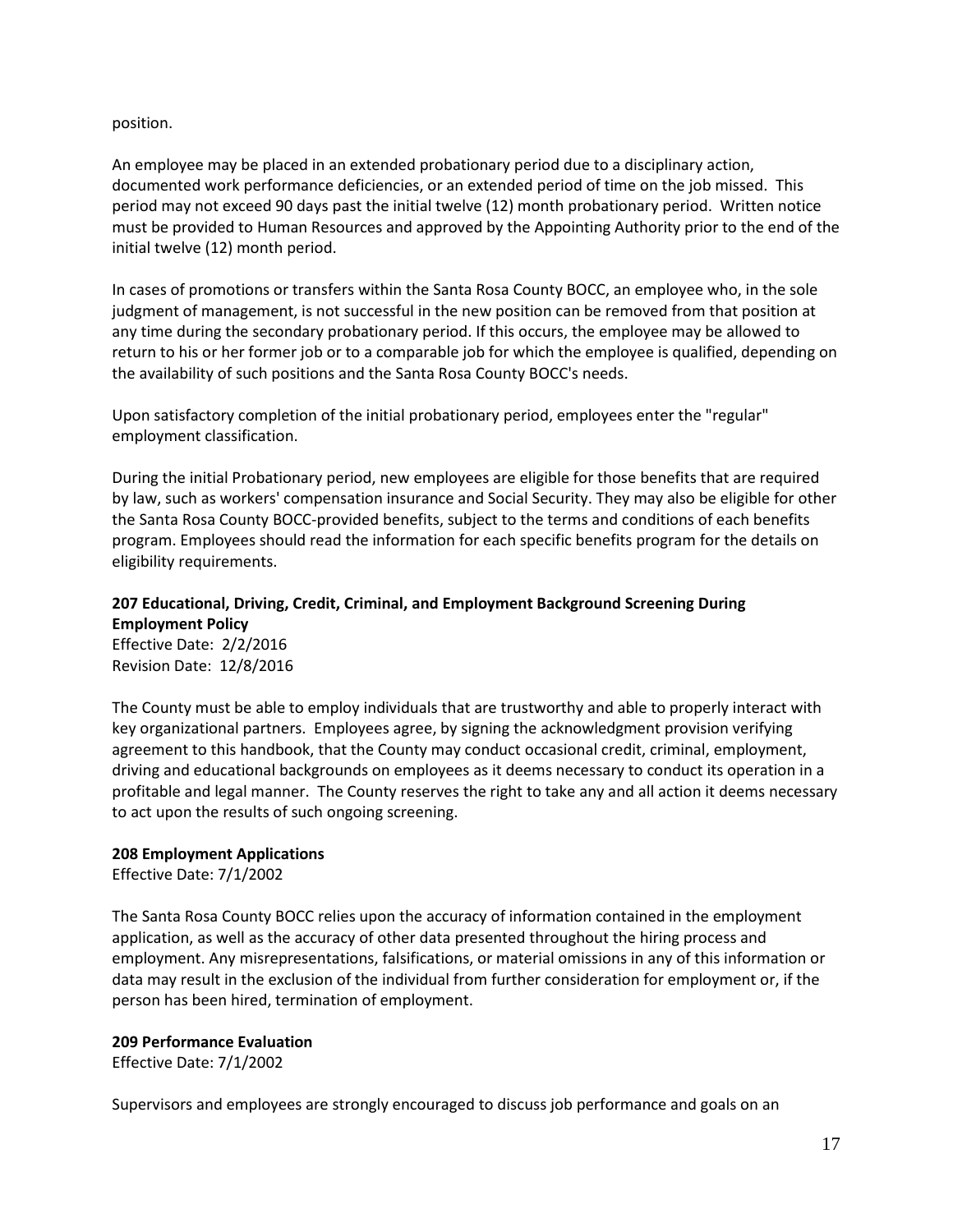informal, day-to-day basis. Formal performance evaluations are conducted at the end of an employee's initial period in any new position. This period, known as the probationary period, allows the supervisor and the employee to discuss the job responsibilities, standards, and performance requirements of the new position. Additional formal performance evaluations are conducted to provide both supervisors and employees the opportunity to discuss job tasks, identify and correct weaknesses, encourage and recognize strengths, and discuss positive, purposeful approaches for meeting goals.

The performance of all employees is generally evaluated according to an ongoing 12-month cycle, beginning at the fiscal-year end.

#### **210 Job Descriptions**

Effective Date: 7/1/2002 Revision Date: 11/13/2003

The Santa Rosa County BOCC makes every effort to create and maintain accurate job descriptions for all positions within the organization. Each description includes a job information section, a job summary section (giving a general overview of the job's purpose), an essential duties and responsibilities section, a supervisory responsibilities section, a qualifications section (including education and/or experience, language skills, mathematical skills, reasoning ability, and any certification required), a physical demands section, and a work environment section.

The Santa Rosa County BOCC maintains job descriptions to aid in orienting new employees to their jobs, identifying the requirements of each position, establishing hiring criteria, setting standards for employee performance evaluations, and establishing a basis for making reasonable accommodations for individuals with disabilities.

The Appointing Authority will prepare job descriptions when new positions are created. Existing job descriptions are also reviewed and revised in order to ensure that they are up to date. Job descriptions may also be rewritten periodically to reflect any changes in the position's duties and responsibilities. All employees will be expected to help ensure that their job descriptions are accurate and current, reflecting the work being done.

Employees should remember that job descriptions do not necessarily cover every task or duty that might be assigned, and that additional responsibilities may be assigned as necessary. Contact the Appointing Authority if you have any questions or concerns about your job description. Additionally an employee may not perform every duty or task specified.

#### **212 Salary Administration**

Effective Date: 7/1/2002

The salary administration program at the Santa Rosa County BOCC was created to achieve consistent pay practices, comply with federal and state laws, mirror our commitment to Equal Employment Opportunity, and offer competitive salaries within our labor market. Because recruiting and retaining talented employees is critical to our success, the Santa Rosa County BOCC is committed to paying its employees equitable wages that reflect the requirements and responsibilities of their positions and are comparable to the pay received by similarly situated employees in other organizations in the area.

Compensation for every position is determined by several factors, including the essential duties and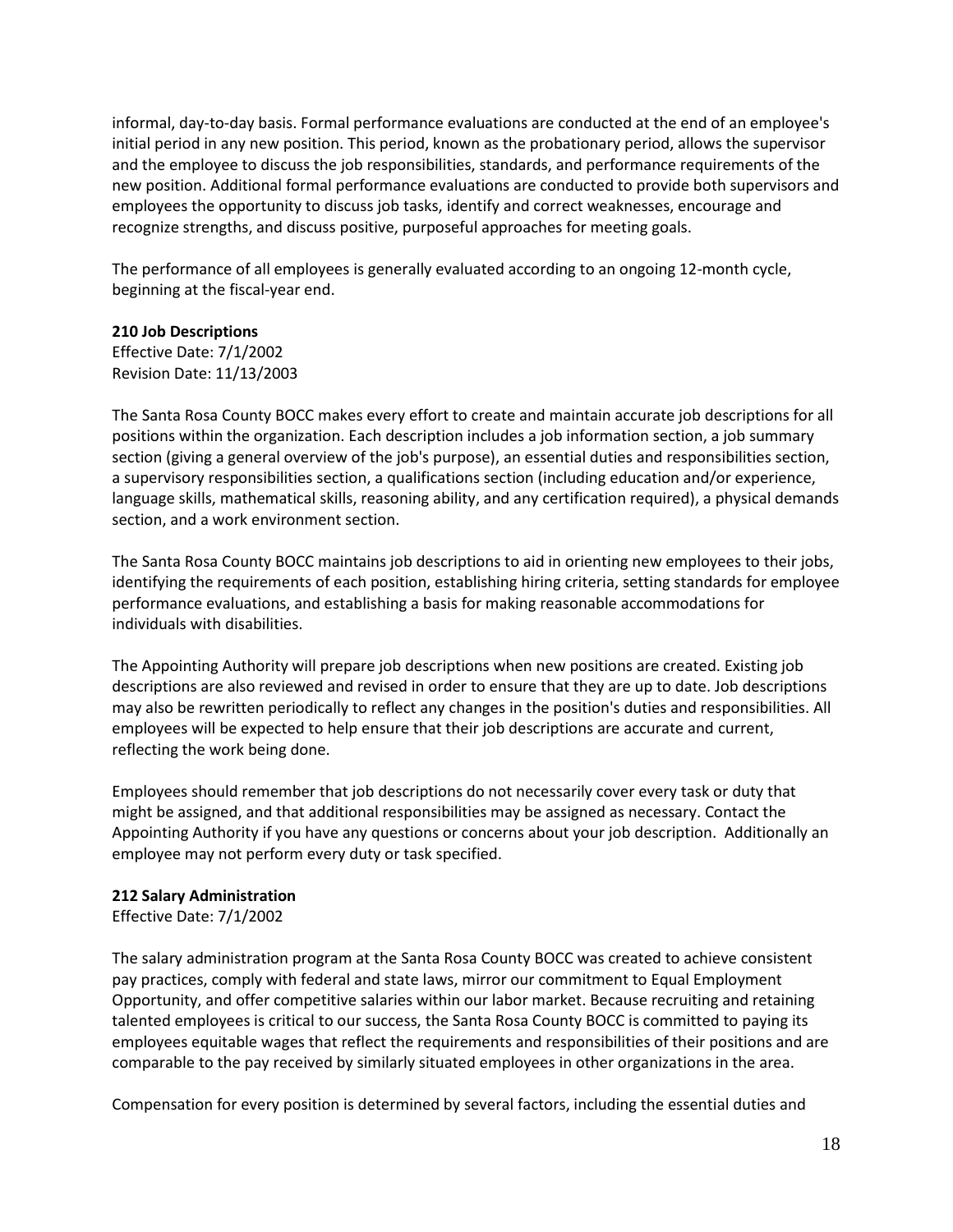responsibilities of the job, and salary survey data on pay practices of other employers. The Santa Rosa County BOCC periodically reviews its salary administration program and restructures it as necessary. Employees should bring their pay-related questions or concerns to the attention of their immediate supervisors, who are responsible for the fair administration of departmental pay practices. The Human Resources Department is also available to answer specific questions about the salary administration program.

#### **214 Medical Information Privacy**

Effective Date: 4/14/2003 Revision Date: 12/8/2016

In keeping with Santa Rosa County's long-held position as to County employees', retirees' and dependents' rights to medical privacy, and in order to comply with applicable federal and state laws, the County will take necessary steps to insure the confidentiality of all medical–related information.

If you require any type of assistance involving health care claims: claim filing, submittal, processing, payment or denial, appeals, filing grievances or determining if a claim is covered, it will be necessary for you to take the following action:

- (1) Call the particular medical provider's (doctor, hospital, lab, etc.) office in order to discuss your claim. (*Be sure to get full name & telephone number of person you talk with at the medical provider*)
- (2) Directly make contact with the appropriate County Health Insurer or Plan Administrator. (*Be sure to get full name & telephone number of person you talk with at the medical provider*)
- (3) After you make that contact in both #1 and #2 above, but you are still unable to get your claim problem or question resolved and you need further assistance, you may want to call the County's Insurance Consultant.

#### **215 Employment Reference Prohibition Policy**

Effective Date: 2/2/2016

The County prohibits leaders and employees alike from providing employment reference information to third parties, including prospective employers. Any and all solicitations for reference information should be immediately directed to the human resource office for appropriate management. The human resource office shall only provide a former employee's position title, dates of employment, and whether such employee is eligible to be rehired absent court mandate or a contractual agreement to the contrary. Such policy has been designed to protect both employees and the County from liability.

#### **301 Employee Benefit Programs**

Effective Date: 7/1/2002 Revision Date: 10/01/2007

Full-time and part-part time regular employees of Santa Rosa County are provided a wide range of benefits. A number of the programs (such as Social Security, workers' compensation, state disability, and unemployment insurance) cover all employees in the manner prescribed by law.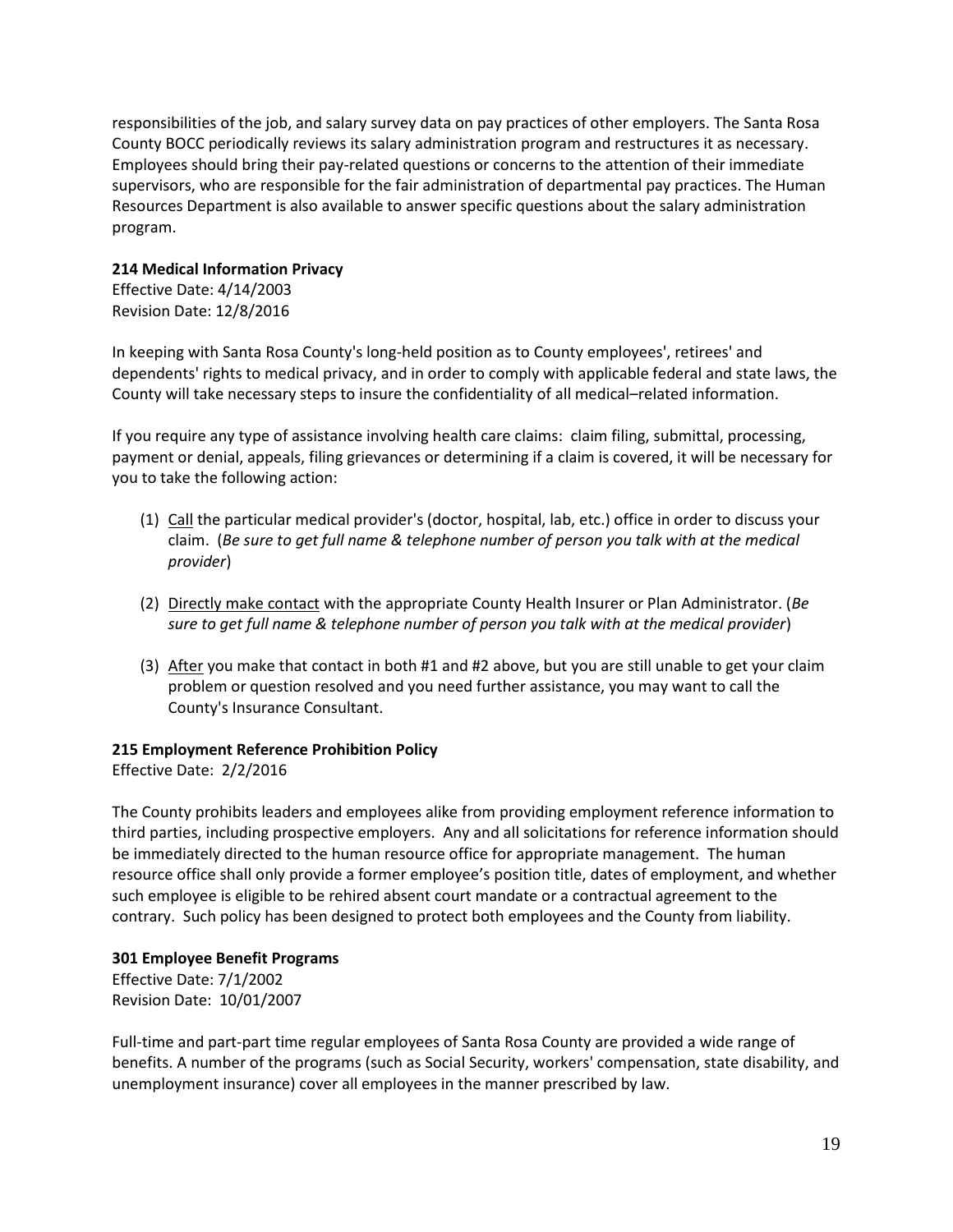Benefits eligibility is dependent upon a variety of factors, including employee classification. Payroll departments can identify the programs for which you are eligible. Details of many of these programs can be found elsewhere in the employee handbook.

The following benefit programs are available to eligible employees:

- Bereavement Leave
- Cafeteria Plan (Flexible Benefit Plan)
- Deferred Compensation Plan
- Dental Insurance
- Educational Leave
- Family Leave
- Health Insurance
- Holidays
- Jury Duty Leave
- Life Insurance
- Long-Term Disability
- Medical Leave
- Military Leave
- Personal Leave
- Short-Term Disability
- Sick Leave Benefits
- Supplemental Life Insurance
- Travel Allowances
- Uniform and Uniform Maintenance
- Vision Care Insurance
- Voting Time Off

Some benefit programs require contributions from the employee.

#### **303 Annual Leave**

Effective Date: 7/1/2002 Revision Date: 10/1/2019

#### **Employee Leave Policy**

#### **A. Method of earning annual leave.**

 1. Full-time employees hired prior to April 24, 2003, who are filling established positions shall earn annual leave as follows: amended 10/01/2019

Seven (7) hours of annual leave credits per pay period from the fifteen  $(15<sup>th</sup>)$  through the nineteenth  $(19<sup>th</sup>)$  year of continuous and creditable service. Eight  $(8)$  hours per pay period shall accrue after twenty (20) years of continuous and credible service.

Full-time employees hired after April 24, 2003, who are filling established positions, shall earn annual leave as follows:

Four (4) hours of annual leave credits per pay period from the first  $(1<sup>st</sup>)$  through the tenth  $(10<sup>th</sup>)$  year of continuous and creditable service. Six (6) hours per pay period shall accrue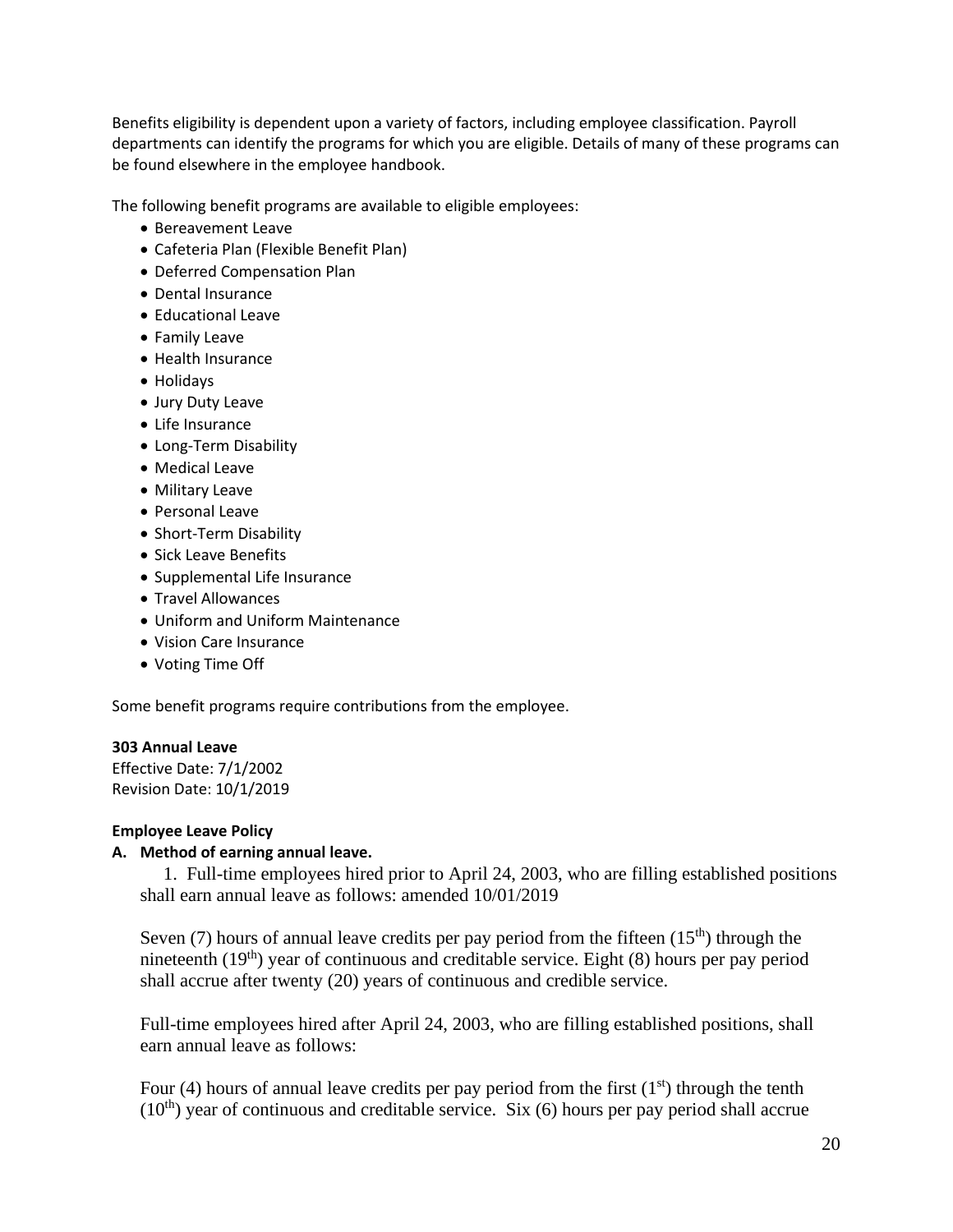after ten (10) years of continuous and creditable service. A maximum accumulation of 240 hours per year is allowed. On December 31, all annual leave hours over 240 will transfer to sick leave. amended: 10/01/2019

Full-time employees who work a fixed percentage of the pay period shall earn annual leave credits proportionate to the time worked.

 2. Annual leave earned during any pay period shall be credited to the employee on the first day of the following pay period or, in case of separation, on the last day the employee is on the payroll. amended: 10/01/2019

 3. During leaves of absence with pay, an employee shall continue to earn leave credits, except in the case where an employee is granted educational leave with pay or is granted leave in conjunction with a resignation from county government. In such cases the employee shall not earn annual leave credits during leave of absence.

 4. Each appointing authority should make every effort to ensure that annual leave is used on a current yearly basis in order to provide employees with vacation and proper rest and relaxation. By following this practice, employees will not normally accrue annual leave in excess of that earned each year. amended: 1/27/2011

 5. Under circumstances involving natural disasters or other emergencies an appointing authority may be required to cancel all approved leaves and to disapprove any requests for leave during an extended period of time which would prevent employees from using their accrued annual leave. When an emergency exists and the appointing authority cancels approved leave, the Human Resource Department shall be notified immediately.

#### **B. Use of earned annual leave.**

- 1. Annual leave should be used to provide periodic vacation; however, earned annual leave credits may be used for any other purpose when authorized by the appointing authority or the Human Resource Department.
- 2. Use of annual leave shall not be authorized prior to the time it is earned and credited to the employee and shall only be used with the approval of the appointing authority within the department.
- 3. An employee who uses annual leave in an amount of time which is less than a full hour shall be charged with such leave based on the following formula, as determined by the appointing authority. 11/10/2005

All hours worked shall be rounded to the nearest quarter of an hour, as follows:

| <b>MINUTES WORKED</b> |                | TIME CHARGED |
|-----------------------|----------------|--------------|
| Or LEAVE USED         | <b>MINUTES</b> | <b>HOURS</b> |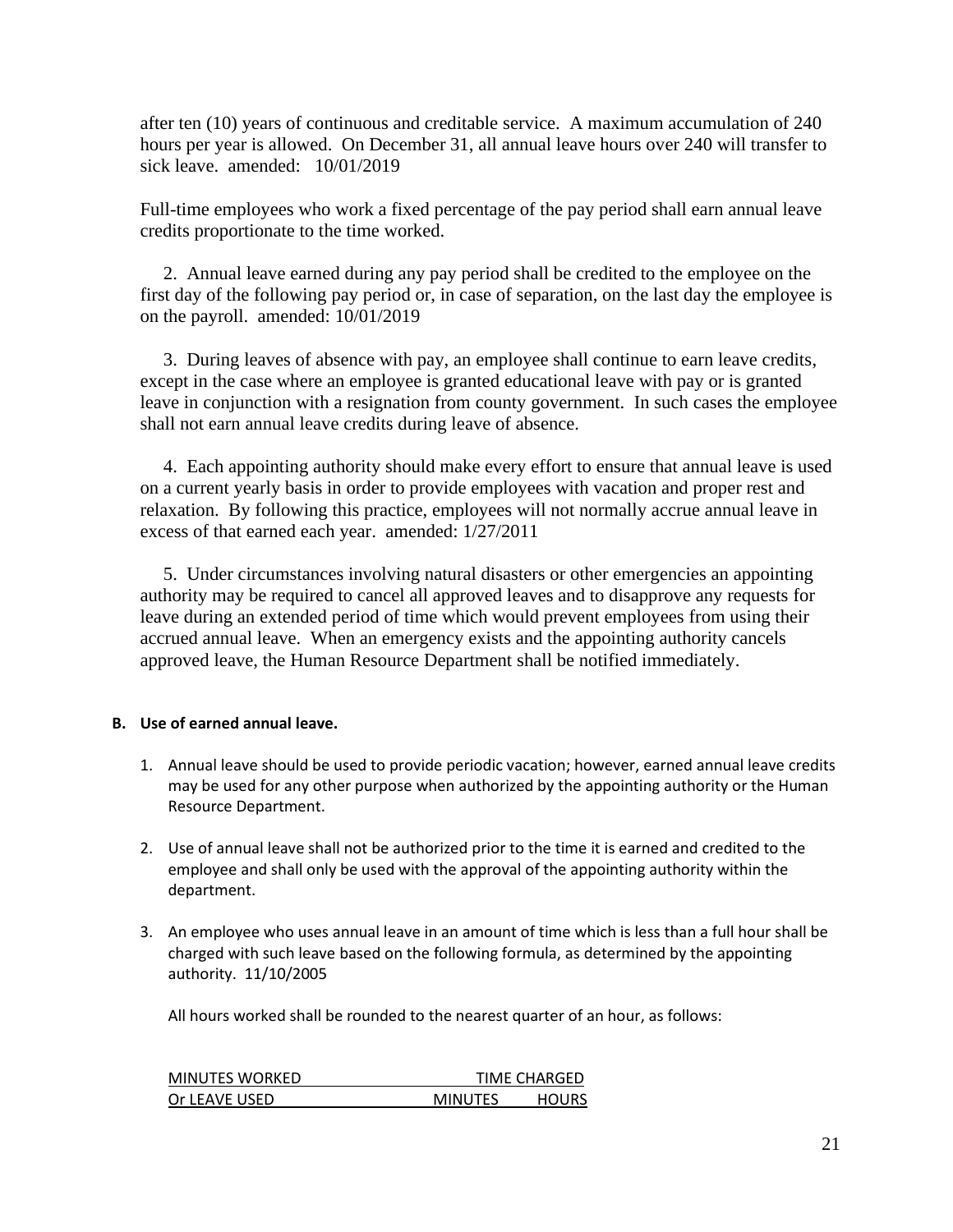| $0 - 7$   | 00 | .00  |
|-----------|----|------|
| $8 - 22$  | 15 | .25  |
| $23 - 37$ | 30 | .50  |
| $38 - 52$ | 45 | .75  |
| $53 - 60$ | 60 | 1.00 |

Time worked shall be calculated from the following table. Normal work day minus time worked equals time used.

| Example: | Normal work day $8:00 =$ total time $8.0$  |  |
|----------|--------------------------------------------|--|
|          | Actual time worked 7:15 = earned time 7.25 |  |
|          | Time used: $45 =$ used time .75            |  |

#### **C. Transfer of earned annual leave.**

An employee who transfers from one department to another department in the County shall be credited with unused annual leave by the receiving authority provided there is no break in service as defined in Rule 79-3.

#### **D. Forfeiture of leave.**

An employee shall forfeit all rights of benefits under Section VII, if, an act or offense is committed while in the classified service and one of the following applies:

- 1. Has admitted to or is found guilty in a court of competent jurisdiction of committing, aiding or abetting any embezzlement, theft or bribery in connection with Santa Rosa County.
- 2. Is found guilty by a court of competent jurisdiction of having violated any state law prohibiting strikes by public employees.

#### **E. Payment of earned annual leave**

- 1. Employees shall be paid for unused annual leave upon separation from the County after six (6) months of satisfactory, continuous and creditable service, in the last paycheck; before the effective beginning date of participation in The Deferred Retirement Option Plan "DROP".
	- a. If employment is terminated as a result of any act referenced in Section VII, D, the employee shall not be paid for any unused annual leave credits even though the employee has six months creditable service.
- 2. In case of death of an employee, payment of unused annual leave at the time of death shall be made to the employee's beneficiary, estate, or as provided by law. Such payment shall be made at the rate of pay at the time of death and by the department in which the employee was last employed.
- 3. Terminal leave payment due employees shall be computed as follows: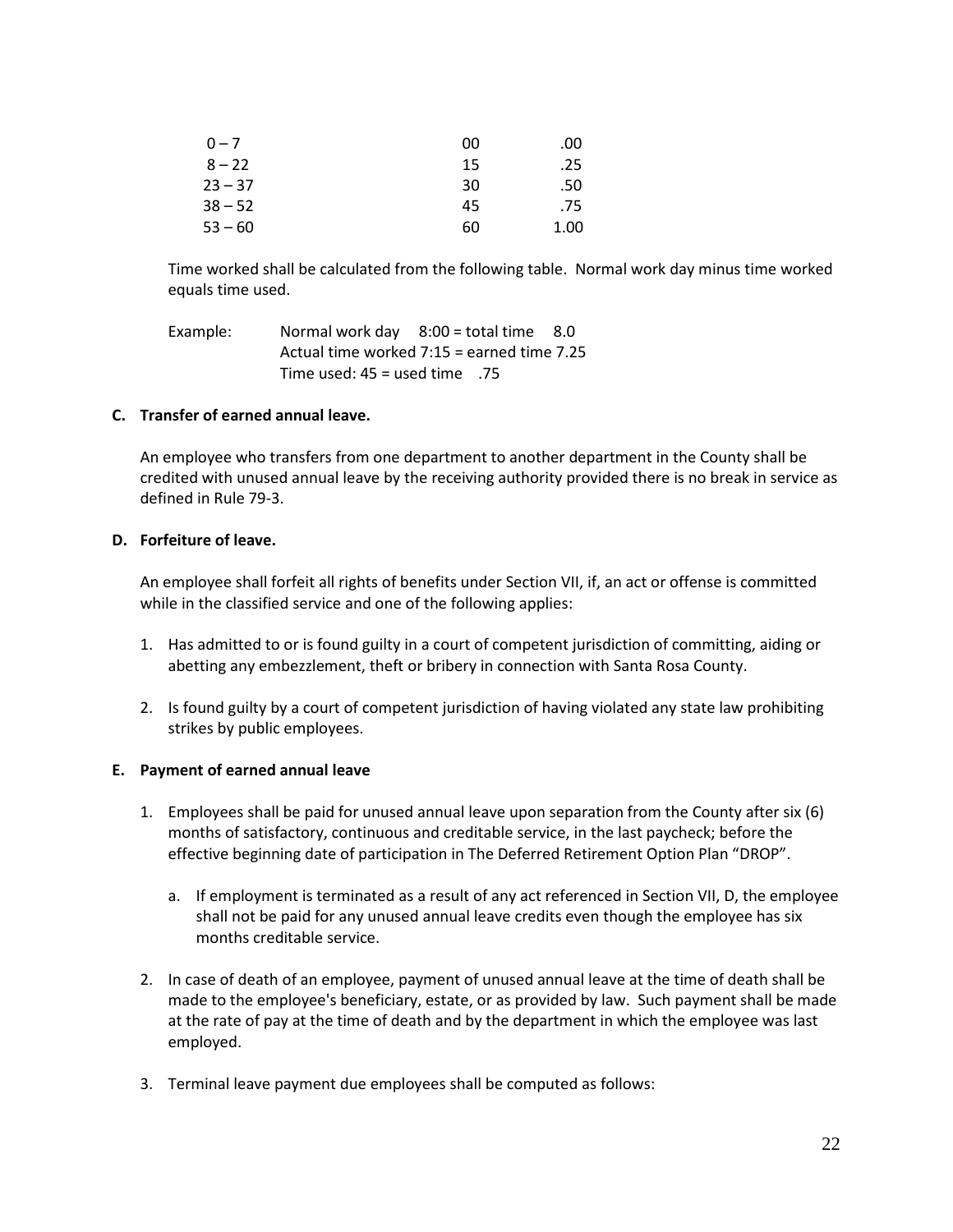- a. Determine the current hourly rate in accordance with the employee's base salary.
- b. Multiply the number of unused annual leave hours times hourly rate to determine the payment which shall be made. All such payments for accrued annual leave shall be made in a lump sum and the employee shall not be carried on the department payroll beyond the last official day of employment.
- 4. Upon terminal separation or death of the employee, hired prior to April 24, 2003, payment for accrued annual leave will not exceed 500 hours. Payment for employees hired after April 24, 2003 shall not exceed 240 hours. If at the time an employee enters DROP they do not have 500 hours of annual leave, or 240 for those hired after April 24, 2003, they may be paid for subsequent accumulated annual leave at the time of final separation, but the total number of hours for all payments shall not exceed 500 hours, or 240 for employees hired after April 24, 2003. Payment for annual leave associated with *Temporarily Terminated Status*, as defined in section 15 of the special act, will not affect the 500 hour cap, or for employees with a 240 cap, at terminal separation. amended: 12/8/2016
- 5. Payment shall be made at the employee's current rate of pay.

#### **305 Holidays**

Effective Date: 7/1/2002 Revision Date: 11/12/2015

Santa Rosa County Board of County Commissioners will grant holiday time off to all employees on the holidays listed below:

- New Year's Day (January 1)
- Martin Luther King, Jr. Day (third Monday in January)
- Good Friday (Friday before Easter)
- Memorial Day (last Monday in May)
- Independence Day (July 4)
- Labor Day (first Monday in September)
- Veterans' Day (November 11)
- Thanksgiving (fourth Thursday in November)
- Day after Thanksgiving
- Christmas Eve (December 24)
- Christmas (December 25)

These holidays may be modified by the Board of County Commissioners.

Santa Rosa County Board of County Commissioners will grant paid holiday time off to all eligible employees immediately upon assignment to an eligible employment classification. Holiday pay will be calculated based on the employee's straight-time pay rate (as of the date of the holiday) times the number of hours the employee would otherwise have worked on that day. Eligible employee classification(s):

• Regular full-time employees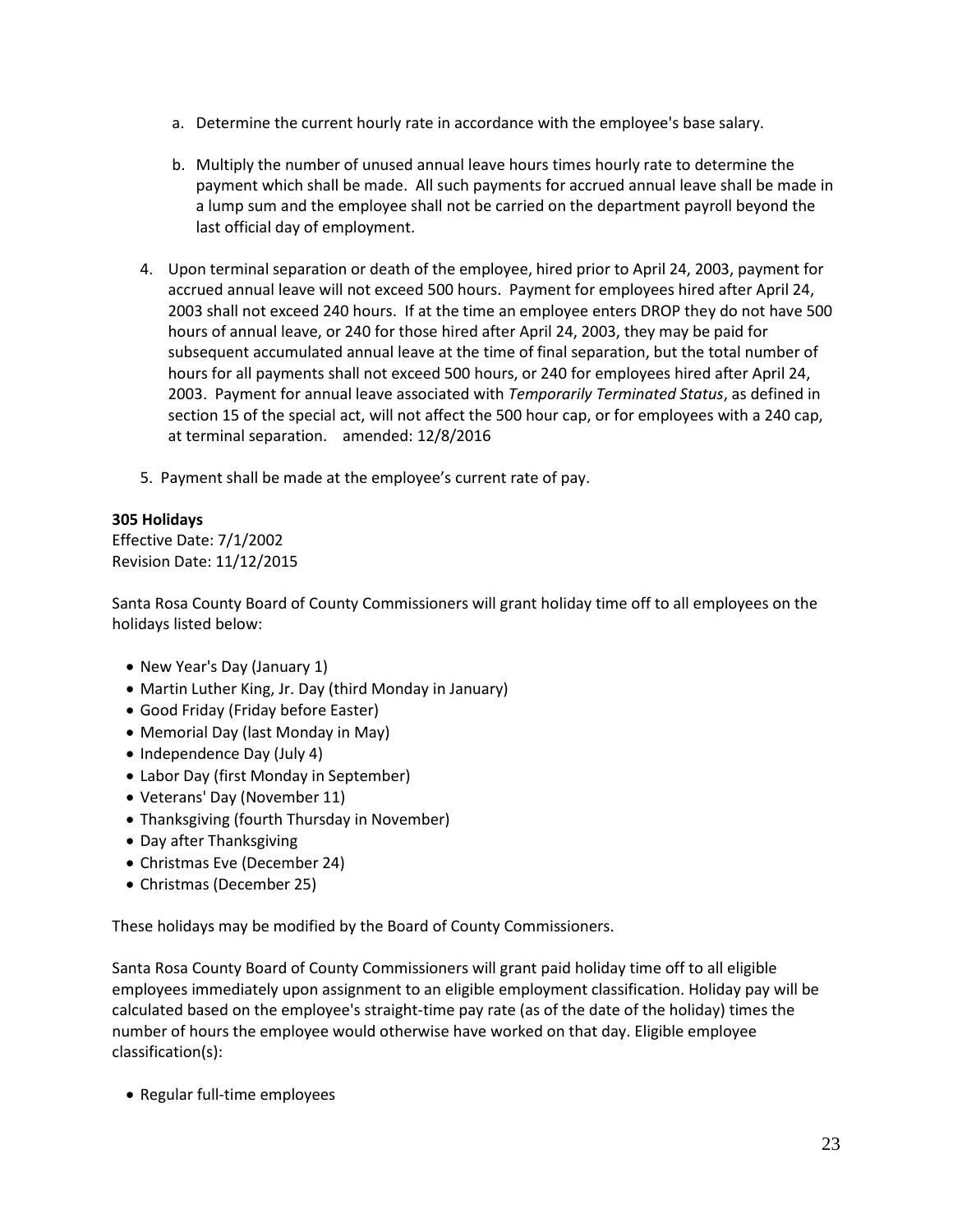• Regular part-time employees

A recognized holiday that falls on a Saturday will be observed on the preceding Friday. A recognized holiday that falls on a Sunday will be observed on the following Monday.

If a recognized holiday falls during an eligible employee's paid absence (such as vacation or sick leave), holiday pay will be provided instead of the paid time off benefit that would otherwise have applied.

Employees in a non-pay status, or suspension during any portion of the last scheduled workday before a holiday, shall not be eligible to receive payment for such holiday. The exception would be an employee on workers' compensation. 11/12/2015

If eligible nonexempt employees work on a recognized holiday, they will receive holiday pay plus wages at one and one-half times their straight-time rate for the hours worked on the holiday.

### **306 Employee's Sick Leave Pool**

Effective Date: 8/11/2016 Revision Date: 2/8/2018

- A. Any full-time employee who has a minimum of eighty hours of accumulated sick or annual leave during the established membership enrollment periods may participate in the Sick Leave Pool. However, an applicant must meet all requirements, as otherwise stated in this agreement, and must apply on an approved form. Participation in the Pool is voluntary.
- B. All participants in the Sick Leave Pool shall contribute eight hours of accrued sick leave to the Pool during the month of October. During initial enrollment, employees eligible for participation shall contribute eight hours of accrued sick leave to the pool. In the event the pool reaches 10,000 hours, contributions shall cease until the balance drops below 8,500 hours.
- C. Any sick leave contributed to the Pool shall be deducted from the balance reflected on the employee's official sick leave record.
- D. Sick leave credit, up to 480 hours (annually), may be granted to a participating employee at the discretion and upon the authority of the Sick Leave Pool Committee after consideration by Human Resources of all outstanding eligible applications. Any sick leave awarded from the Sick Leave Pool to a participating employee shall be used for absence due to a verifiable health emergency, serious personal illness or serious injury of the employee and/or immediate family member, as defined in Section X. F. of the County's personnel policy (note – qualifying for FMLA does not automatically qualify someone for borrowing from the Sick Leave Pool). The allowance for a mother's maternity leave shall be 8 weeks, unless there is a verifiable health issue with the mother or baby.
- E. A participating employee may be eligible for sick leave from the Pool only after having met the following conditions:

Has used all of his/her accumulated sick leave, annual leave and compensatory time.

- 1. Is not eligible for injury in line-of-duty pay (or workers' compensation) as granted by rule of the County.
- 2. Has a physician's report and pool leave request form approved by Human Resources.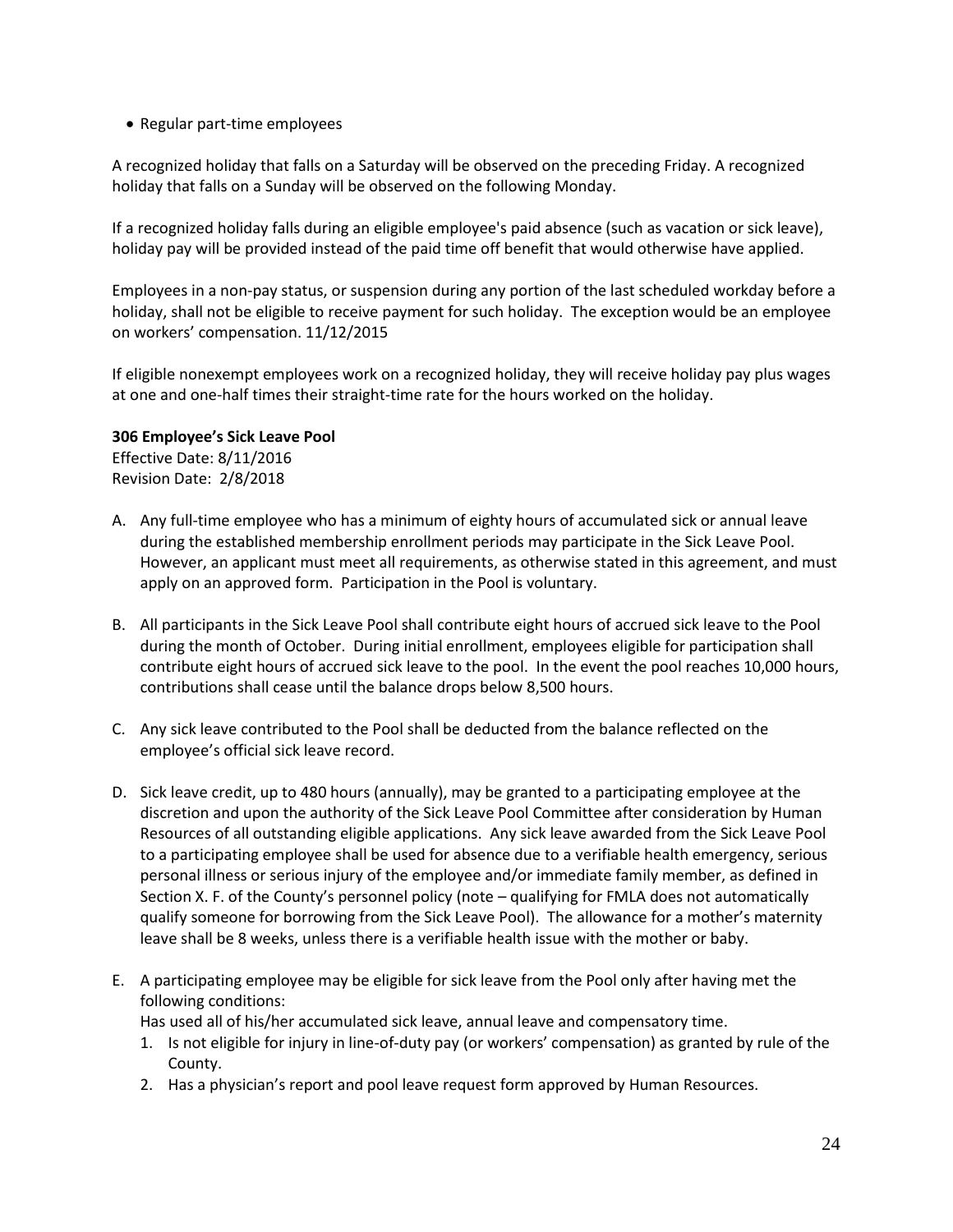- 3. Is within the first 12 months of employment and injured in-the-line-of-duty (this only applies to the one-third of the injured employee's salary not covered by workers' compensation. Once the employee has been employed for 12 months, this option is no longer available, except for injuries sustained during that time period.
- F. Membership applications shall be submitted during the enrollment periods conducted during the months of March and September each year or at other times established by the Sick Leave Pool Committee. The Committee shall act to approve or disapprove applications on basis of rules herein described.
- G. A participating employee shall not be required to pay back any sick leave awarded from the Pool except as otherwise provided for in this agreement.
- H. Each participating employee shall contribute, by way of deduction from his/her official sick leave record, eight hours of sick leave anytime the balance in the Pool falls below 4500 8500 hours and providing the committee, by way of the chairperson, is notified and agrees in writing to such contribution by the employees. No employee shall be required to contribute more than sixteen hours in any one fiscal year.
- I. Any participating employee, who is unable to meet Sick Leave Pool renewal or assessment membership contribution at the time for contribution to be made, shall contribute the first 8 hours of sick leave earned.
- J. Each membership shall be on a continuing basis unless a letter requesting withdrawal from the Sick Leave Pool is received before October 1 or March 1. Such letter, directed to the Committee chairperson, shall be acted on upon receipt, and the Committee shall be notified.
- K. Any employee who chooses to withdraw from participation in the Sick Leave Pool shall not be able to withdraw any sick leave days already contributed.
- L. Alleged abuse of any provision contained in this agreement by a participant shall be reviewed by the Sick Leave Pool Committee. A finding of violation of any provision of this agreement may, upon the action and the authority of the Committee, result in expulsion from further participation, and/or a requirement to repay all the sick leave drawn from the Pool, and be subject to other disciplinary action as determined by the County.
- M. The Sick Leave Poll Committee shall review the operation and rules of the Sick Leave Pool annually and, when appropriate, recommend recommendations for changes to the County.
- N. The sick leave balance of any employee resigning or retiring from County service shall be transferred into the Pool, after any applicable distribution or payout.

#### **PROCEDURES**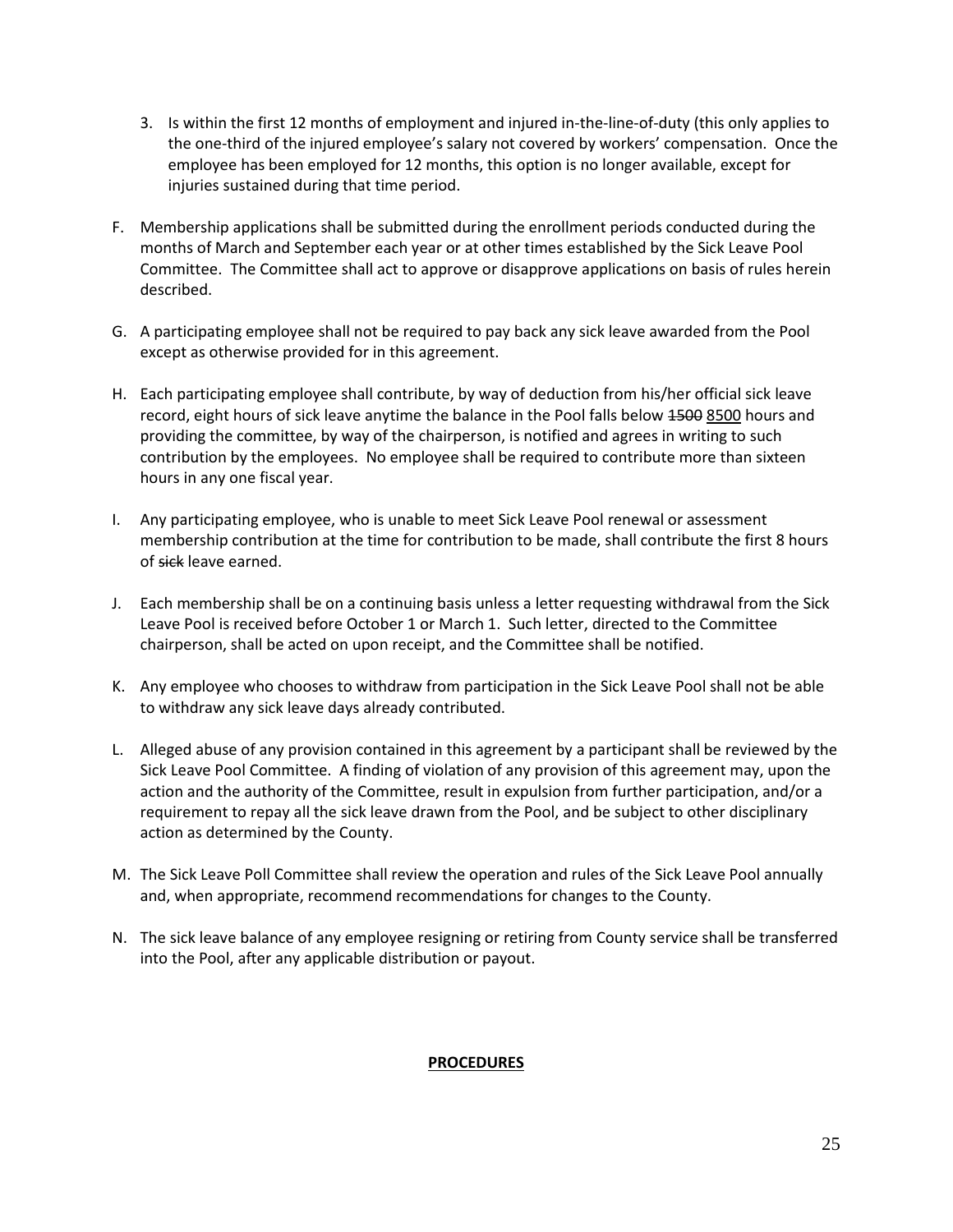- 1. Employees shall file membership application with the County's Human Resources Department during membership enrollment periods hereafter on the form titled "Sick Leave Pool – Application for Membership".
- 2. Santa Rosa County Human Resources shall determine eligibility.
	- A. Employees who apply and are NOT eligible will be notified in writing by Human Resources.
	- B. Each eligible employee will have the appropriate deduction made from his/her sick leave and entered into the Pool by their Payroll or Human Resources Department.
- 3. Participating employees in need of drawing from the Pool will fill out the appropriate form and submit it to their Payroll or Human Resources Department.
- 4. Applications for leave may be submitted by an interested party if the member is unable to apply.
- 5. The Santa Rosa County Human Resources Department will notify the employee of the approval or disapproval of the employee's application, the number of hours awarded and deduct the number of hours from the Pool.
- 6. Any employee whose Sick Leave Pool request is denied by Human Resources, is eligible to appeal to the Sick Leave Pool Committee, if they meet the following requirements:
	- A. The appeal must be filed on the appropriate appeal form, within 5 days of their notice of denial.
	- B. The employee must sign a HIPPA release form, allowing the Human Resources office to provide the Sick Leave Pool Committee member the necessary medial information to review their appeal (names and personal information will be withheld whenever possible).
	- C. The employee must provide the most current medical documentation available on the condition which the appeal is based.
- 7. The chairperson will notify the Committee of meeting dates, times, and sites.
- 8. Santa Rosa County Human Resources Department will notify the Committee when the number of hours in the Pool has dropped below 1500 hours.
- 9. The Committee will be comprised of 5 employees, appointed by the Constitutional Officers, with at least one representative from each of the Departments listed below:

Board of County Commissioners (two representatives) Property Appraiser Clerk's Office Supervisor of Elections

- 10. The chairperson of the Committee will be elected by the Committee.
- 11. Committee membership shall be for two (2) years. (May continue if appointed again at the end of the two (2) years.)
- 12. Committee members not completing two (2) years will be replaced by the elected official or appointing authority of the group they represent.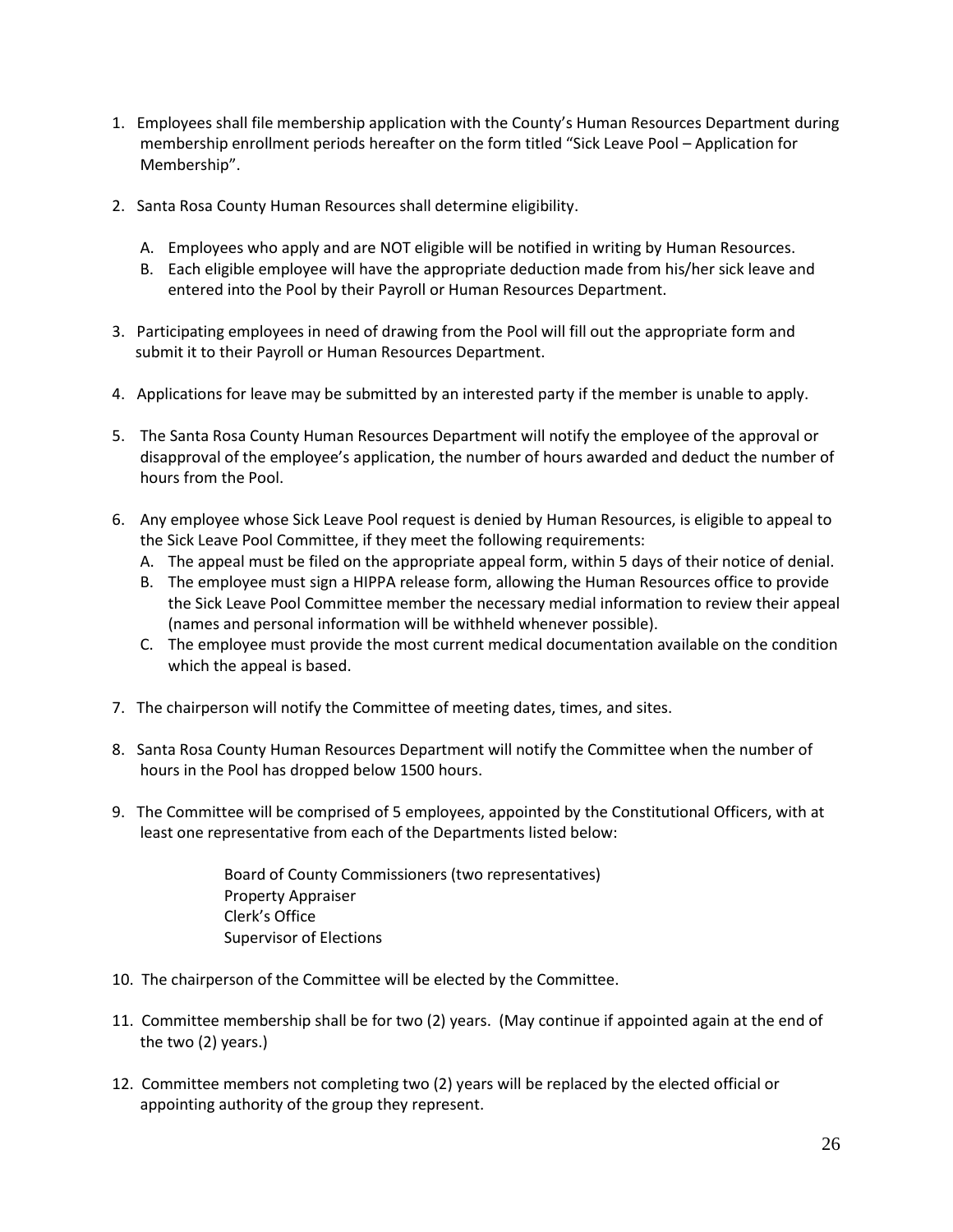13. All complaints to any Committee member should be reduced to writing, filed with the chairperson, and considered at the time of review of policy.

#### **307 Sick Leave Benefits**

Effective Date: 7/1/2002 Revision Date: 10/01/2019

The Santa Rosa County BOCC provides paid sick leave benefits to all eligible employees for periods of temporary absence due to illnesses or injuries.

A. Method of earning sick leave.

 1. All full-time employees filling established positions shall earn 4 hours of sick leave credits per pay period. amended: 10/01/2019

 2. Full-time and part-time employees who work a fixed percentage of the pay period shall earn leave credits for hours worked during the pay period proportionate to the time worked. amended: 10/01/2019

 3. During leave of absence with pay, an employee shall continue to earn sick leave credits, except when an employee is granted educational leave with pay or is granted leave in conjunction with resignation from county government. In such case, the employee shall not earn sick leave credits during that leave of absence.

 4. Sick leave earned during any pay period shall be credited to the employee on the first day of the following pay period, or in the case of separation, on the last day the employee is on the payroll. amended: 10/01/2019

B. Use of earned sick leave.

 1. Use of sick leave shall not be authorized prior to the time it is earned and credited to the employee and shall only be used with the approval of the appointing authority within the department.

2. Sick leave shall be authorized only for the following purposes:

 a. The employee's personal illness, injury or exposure to a contagious disease which would endanger others. Personal illness shall include disability caused or contributed to by pregnancy, miscarriage, abortion, childbirth and recovery. Therefore, any sick leave credits used for these reasons shall be authorized only by the appointing authority.

 b. The employee's personal appointments with a doctor, dentist or other recognized practitioner when it is not possible to arrange such appointment for off duty hours.

 c. Illness or injury of a member of the employee's immediate family. Immediate family is defined as the spouse, grandparents, parents, brothers, sisters, children and grandchildren of both the employee and the spouse. amended: 02/26/2004

 d. Four (4) days of personal leave will be allowed annually to any employee; provided that these days shall be charged to accrued sick leave; provided further, that personal leave days shall be non-cumulative.

 3. Notification of absence due to illness, injury or exposure to a contagious disease shall be given to the appropriate authority by the employee or the employee's representative as soon as possible on the first day of absence.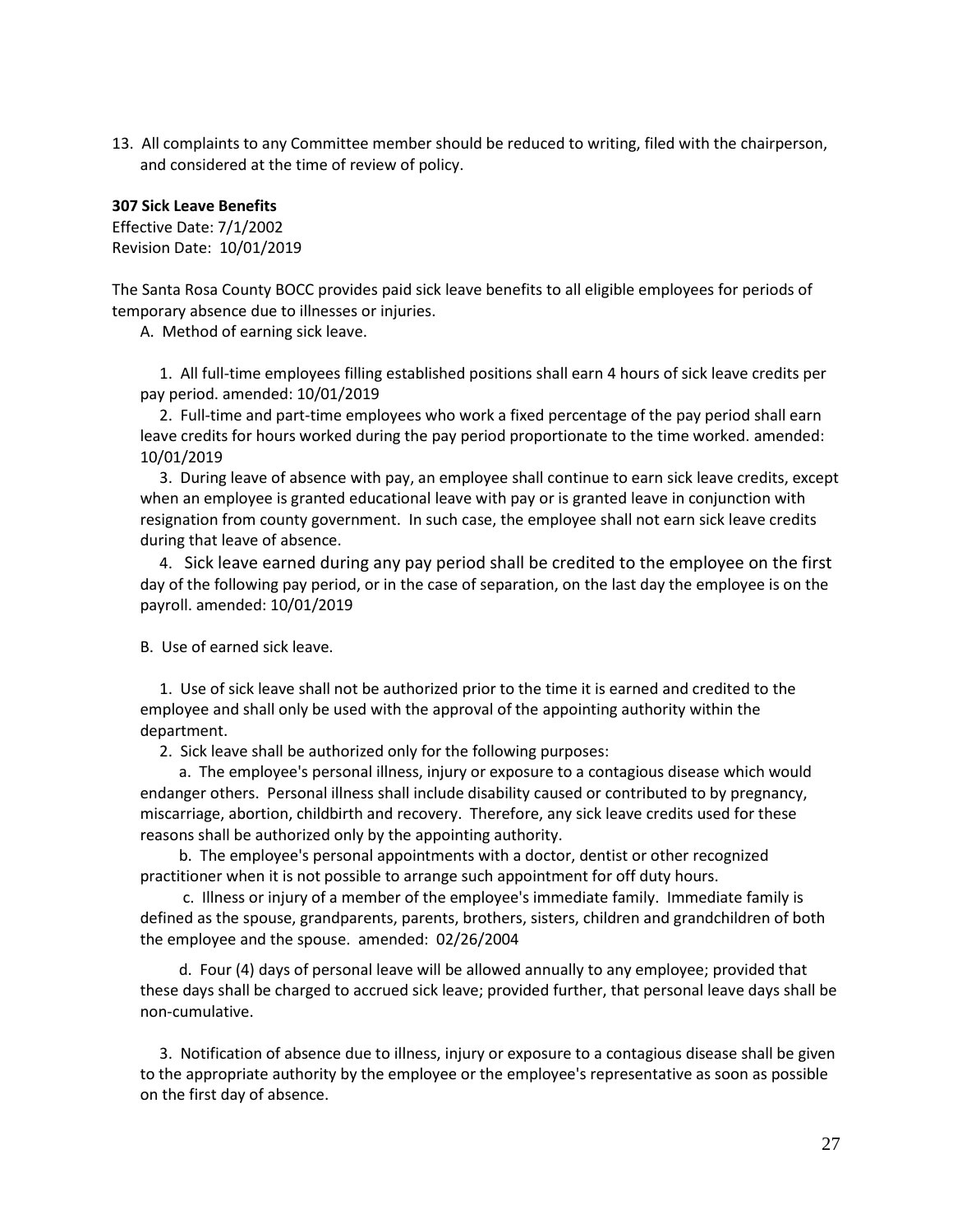4. Upon request, an employee shall be allowed to use accrued sick leave credits as provided in this section.

 a. After 3 workdays of absence in any month, the appointing authority may require a medical certification of the employee's illness before authorizing any additional use of sick leave credits by the employee.

 b. After ten consecutive days of absence, the employee shall submit to the appointing authority a medical certificate from the attending physician before any additional use of sick leave credits can be authorized for the employee. If the employee continues to be absent, the appointing authority shall require further medical certification for each thirty (30) consecutive days of absence, unless the appointing authority has personal knowledge that the employee is hospitalized and unable to return to work. Such medical certification must state that the employee is unable to perform the regularly assigned duties if sick leave is to be authorized by the appointing authority.

 c. If the medical certification furnished by the employee is not acceptable to the Human Resource Department, the board shall require the employee to submit to a medical examination which shall be paid for by the appointing authority. Based on the medical certification, the Human Resource Department shall:

(1) If the employee is evaluated as fit for work, shall not approve further use of sick leave credits.

(2) If the employee's health is evaluated as unfit for work, shall allow the employee to use accrued sick leave credits until such leave credits have been used or until the employee is able to return to work, whichever occurs first. If the employee is unable to return to work after all sick leave credits have been used, the employee shall be allowed to use any accrued compensatory or annual leave credits before being placed on leave without pay.

 d. An employee who, upon request by the appointing authority, refuses to comply with these rules shall not be eligible to use accrued sick leave credits, and any absence from work shall be handled in accordance with Section II.

5. An employee who becomes ill while on approved annual leave, compensatory leave or maternity leave shall be allowed to use accrued sick leave credits to cover the period of illness. An employee who is on any other type leave with or without pay shall not be allowed to use sick leave credits while on such leave.

6. An employee who uses sick leave in an amount of time less than a full hour shall be charged with such leave using the following formula, as determined by the appointing authority. amended: 11/10/2005

All hours worked shall be rounded to the nearest quarter of an hour, as follows:

| <b>Minutes Worked</b> | Time Charged   |       |  |
|-----------------------|----------------|-------|--|
| Or Leave Used         | <b>Minutes</b> | Hours |  |
|                       |                |       |  |
| $0 - 7$               | 00             | .00   |  |
| $8 - 22$              | 15             | 25    |  |
| $23 - 37$             | 30             |       |  |
|                       |                |       |  |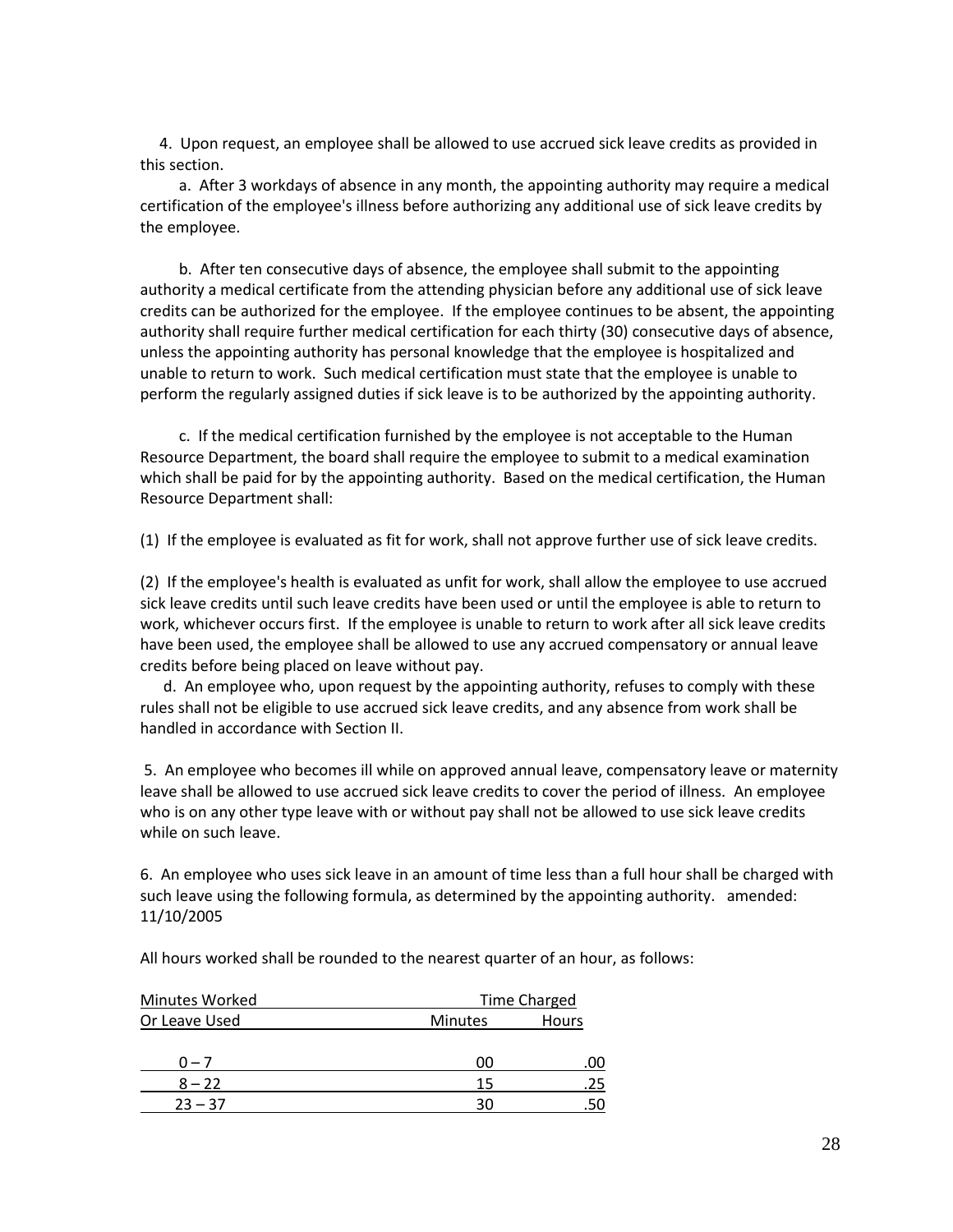Time worked shall be calculated from the following table. Normal workday minus time worked equals time used.

| Example: | Normal work day $8:00 =$ total time |                                             | 8.0 |
|----------|-------------------------------------|---------------------------------------------|-----|
|          |                                     | Actual time worked $7:15$ = earned time 7.3 |     |
|          | Time used                           | :45 = used time                             |     |

| Minutes Worked Time Earned | Minutes Worked | Time Earned |
|----------------------------|----------------|-------------|
|                            |                |             |
| 1 - 6                      | $31 - 36$      | .b          |
| $7 - 12$                   | $37 - 42$      |             |
| $13 - 18$                  | $43 - 48$      | .8          |
| $19 - 24$                  | 49 - 54        | .9          |
| $25 - 30$                  | $55 - 60$      |             |

7. Appointing authorities shall use the same method for all employees in their organization.

 8. Such leave shall be used on a "first in - first out" basis, with sick leave accumulated prior to this rule being used first.

C. Transfer of unused sick leave.

 An employee who transfers from one position to another position in County shall be credited with unused sick leave by the receiving authority.

D. Forfeiture of sick leave. An employee shall forfeit all right of benefits under Section VIII, if an act or offense is committed while in the classified service and one of the following applies:

 1. Has admitted to or is found guilty in a court of competent jurisdiction of committing, aiding, or abetting any embezzlement, theft or bribery in connection with Santa Rosa County, or

 2. Is found guilty by a court of competent jurisdiction of having violated any state law prohibiting strikes by public employees.

E. Payment of unused sick leave.

 1. If employment is terminated as a result of any act defined in Section VIII, the employee shall not be paid for any unused sick leave credits even though the employee has six months creditable service.

 2. Employees shall be paid for unused sick leave credits when the employee has completed six (6) months of satisfactory, continuous and creditable service, and:

a. Separates from the County because of "normal" retirement with the effective date as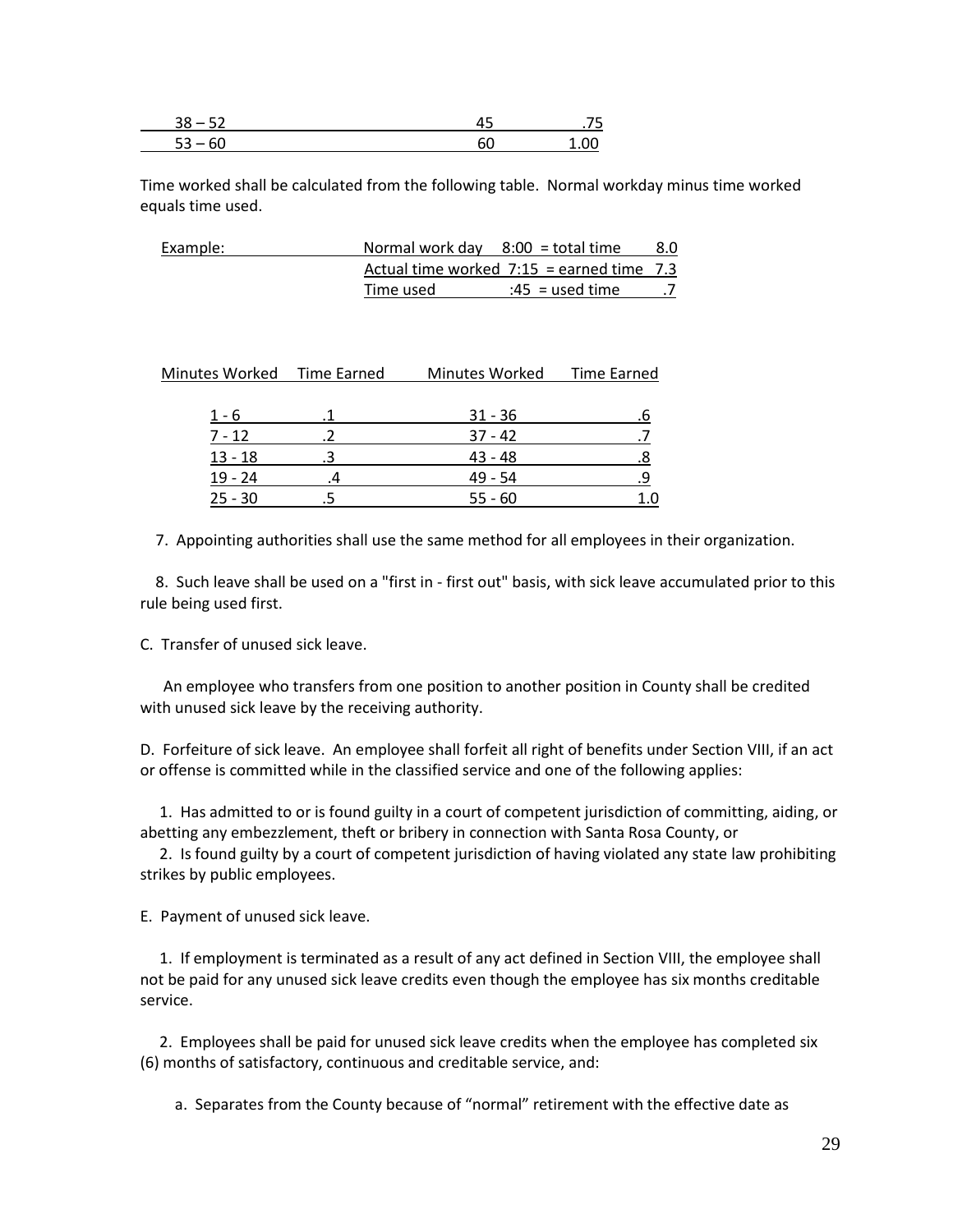determined by the State Retirement System, those hired prior to April 24, 2003 and begin participation in DROP, or death. If the employee is charged with misconduct and elects to retire or resign from County in lieu of a hearing before the Civil Service Board on such misconduct charge, the employee shall NOT be entitled to any accrued sick leave payment. In the case of death, payment for accrued unused sick leave credits shall be made to the employee's beneficiary, estate or as otherwise provided by law, OR amended: 11/12/2015

 b. The employee's position is involuntarily transferred to another governmental agency. No payment shall be made for any sick leave recognized by the governmental agency to which the position is transferred. amended: 07/08/2004

 3. An employee who is eligible for payment for unused sick leave credits shall be compensated at the rate of pay they were receiving at the time of eligibility for payment.

#### **308 Return-to-Work Medical Evaluation**

Effective Date: 11/3/2003 Revision Date: 7/11/2007

Santa Rosa County employees who have had surgery, a serious illness or missed over ten (10) days of work, must have clearance by their physician and/or the County's physician.

For employees in positions requiring only office, sedentary or light work (see chart below), their physician will need to complete a County "Return-to-Work Medical Evaluation."

For employees in positions requiring medium, heavy or very heavy work (see chart below), clearance by the County's physician will be required. This can only be done after the employee's treating physician has given a full medical release and copies of the appropriate medical records have been forwarded to the County's physician.

The County's Human Resources Department, in conjunction with the County's physician, can make exceptions to this policy when circumstances dictate.

Office work (No lifting required) Sedentary work (10 lbs. Maximum lifting) Light work (20 lbs. Maximum lifting) Medium work (50 lbs. Maximum lifting) Heavy work (100 lbs. Maximum lifting) Very heavy work (Lifting in excess of 100 lbs.)

#### **309 Bereavement Leave**

Effective Date: 7/1/2002 Revision Date: 4/11/2013

Employees who wish to take time off due to the death of any member of the employee's immediate or step family, including miscarriage and stillbirth infant loss, should notify their supervisor immediately. The Santa Rosa County BOCC defines "immediate or step family" as the spouse, parents, grandparents, brother, sister, children and grandchildren of both the employee and the spouse.

Up to 3 days of administrative leave will be provided to eligible employees in the following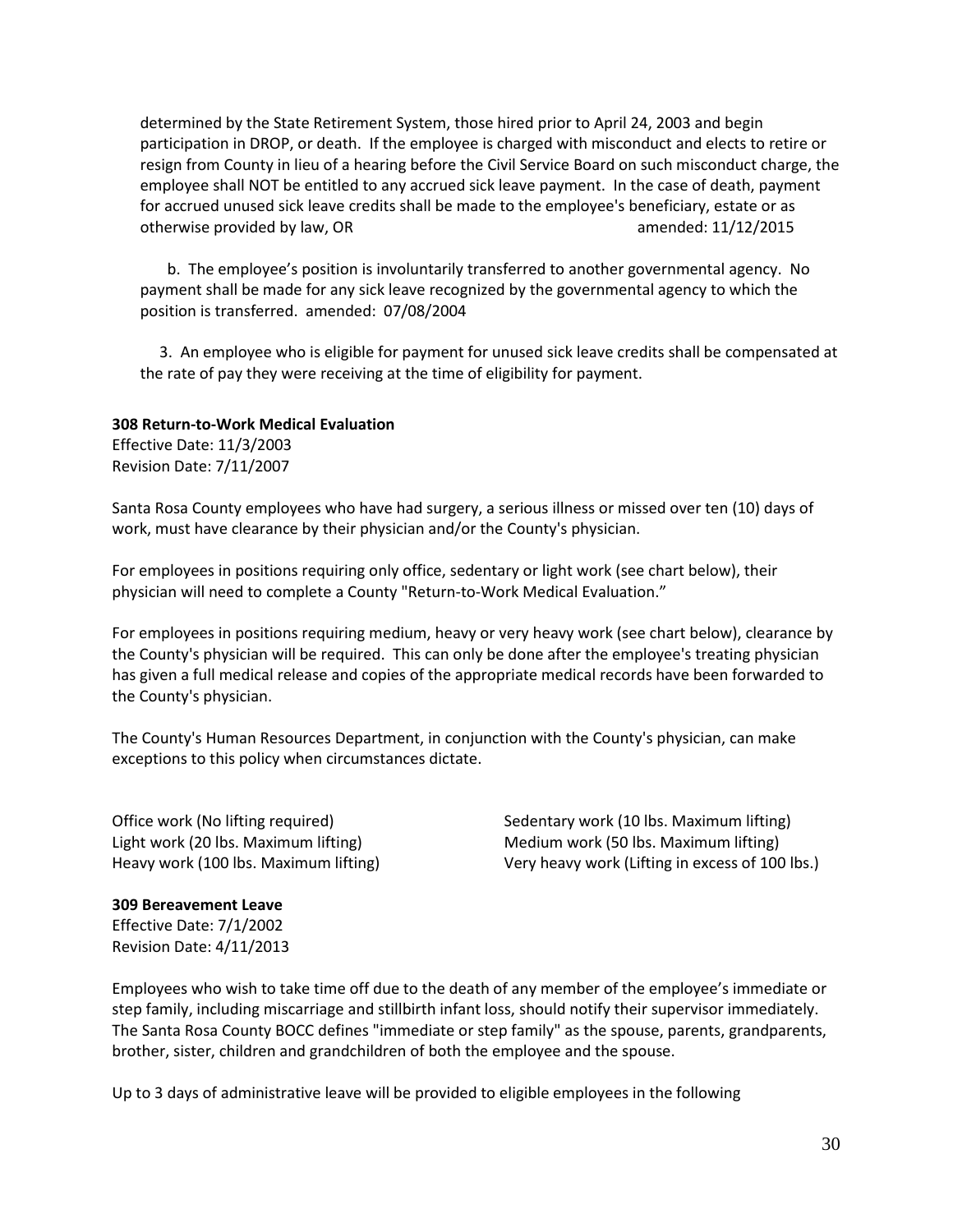classification(s):

a.Regular full-time employees

b.Regular part-time employees

Administrative leave will normally be granted unless there are unusual business needs or staffing requirements. Employees may, with their supervisors' approval, use any available paid leave for additional time off as necessary. Each employee requesting administrative leave due to death in the immediate family shall submit a statement to the appointing authority stating the name of the deceased and the relationship to the deceased.

# **310 Employee Assistance Program (EAP)**

Effective Date: 7/1/2002

The Employee Assistance Program is a program designed to assist employees and dependents with personal problems. EAP provides you and your dependents three (3) counseling sessions at no cost to you. This program is a confidential, voluntary counseling service that offers assessments, training, education, intervention, and referrals. Most EAP utilization is voluntary and based on self-referrals; however, employers or supervisors may refer individuals to the EAP based on unsatisfactory job performance, medication, a positive drug screen or a violation of company policy.

# **313 Benefits Continuation (COBRA)**

Effective Date: 7/1/2002

The Consolidated Omnibus Budget Reconciliation Act (COBRA) gives employees and their qualified beneficiaries the opportunity to continue health insurance coverage under the Santa Rosa County BOCC's health plan when a "qualifying event" would normally result in the loss of eligibility. Some common qualifying events are resignation, termination of employment, or death of an employee; a reduction in an employee's hours or a leave of absence; an employee's divorce or legal separation; and a dependent child no longer meeting eligibility requirements.

Under COBRA, the employee or beneficiary pays the full cost of coverage at the Santa Rosa County BOCC's group rates plus an administration fee. The Santa Rosa County BOCC provides each eligible employee with a written notice describing rights granted under COBRA when the employee becomes eligible for coverage under the Santa Rosa County BOCC's health insurance plan. The notice contains important information about the employee's rights and obligations.

### **316 Santa Rosa County Benefit Plan**

Effective Date: 12/1/1998 Revision Date: 01/11/2007

The Santa Rosa County BOCC's health insurance plan provides employees access to medical insurance benefits. Employees in the following employment classifications are eligible to participate in the health insurance plan:

c. Regular full-time employees d.Regular part-time employees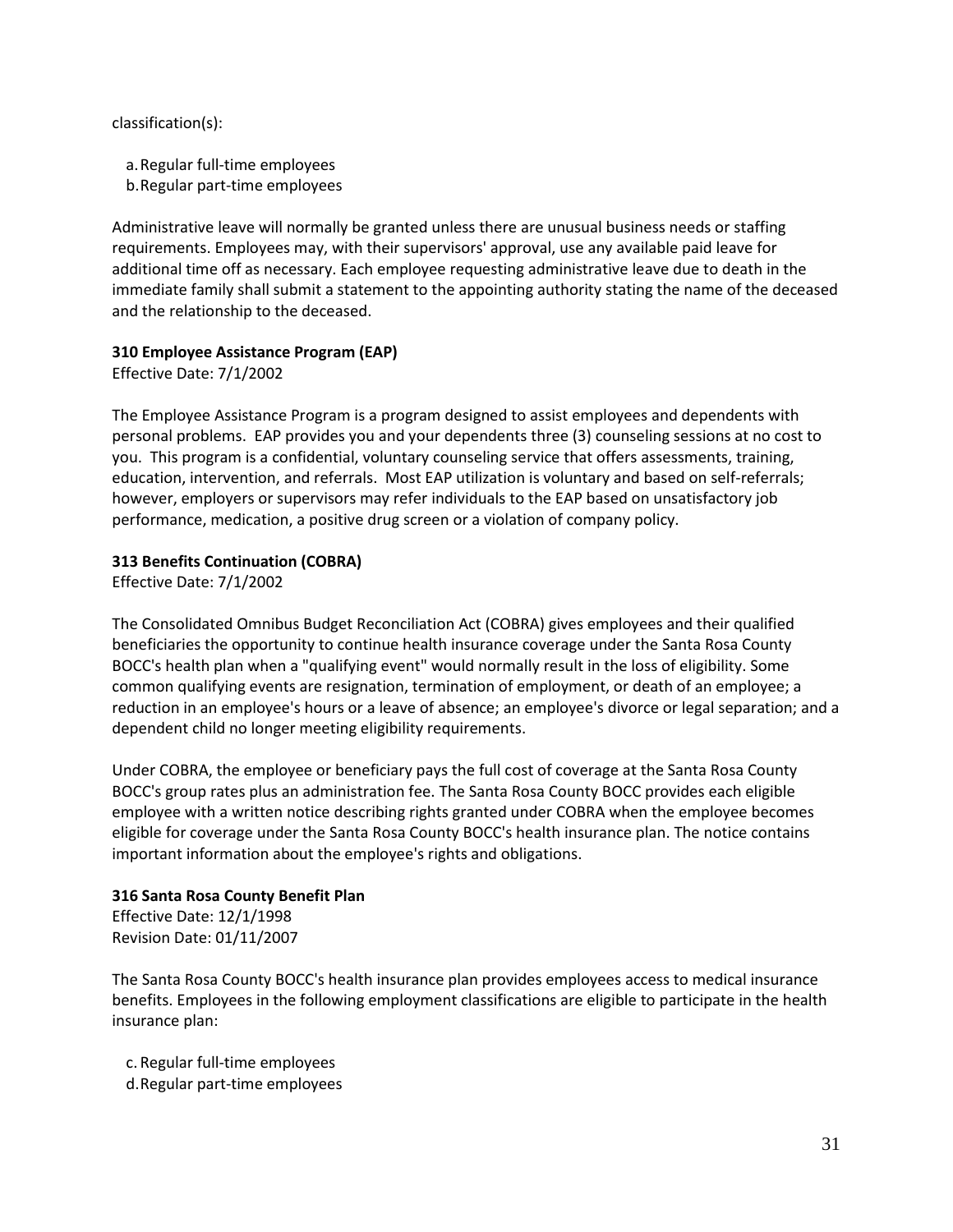Eligible employees may participate in the health insurance plan subject to all terms and conditions of the agreement between the Santa Rosa County BOCC and the insurance carrier.

## **General Provisions**

The County may create, establish, modify, amend and terminate or discontinue, in whole or in part, from time to time group health, life, and other insurance plans for County employees, former employees and their dependents. The County may determine, modify and amend the coverages and levels of benefits, plan participation, premium contributions and other provisions of such plans. No such plan shall be deemed to constitute a contract between the County and the employee, plan participant or person insured or to be a consideration of inducement for the employee or participant. Nothing contained in any such plan shall be deemed to give any employee the right to be retained in the service of the County, to interfere with the right of the County to discharge any employee at any time regardless of the effect such discharge shall have upon the employee as a participant of such plan, or to interfere with the right of the County to terminate, discontinue, modify or amend any such plan in whole or in part.

# **Participants; persons insured**

The following persons may be participants or persons insured in any plan of group health, life or other insurance, unless by action of the County Commission plan participation is otherwise limited:

- **a.** Any active, regular, full-time County employee who is continuously scheduled to work forty (40) hours or more per week on a full-time basis. Any active, regular, part-time County employee who is continuously scheduled to work twenty (20) hours or more per week on a part-time basis.
- **b.** Any other active County employee whose written employment contract with the County provides for participation in such insurance plan.
- **c.** Any former County employee, as described in subsection a. or b. who is eligible to participate in the Florida Retirement System.
- **d.** Any former County employee, as described in subsection a. or b., whose employment has been terminated due to an accident, injury or occupational disease arising out of and in the course of County employment which is compensable under the workers' compensation laws of Florida in effect at the time that such accident, injury or occupational diseases occurs, for so long as such employee remains totally disabled.
- **e.** Insurance coverage shall be extended to the spouse and eligible dependents of any of the above-described employees or former employees, provided that the employee, while in the active service of the County, enrolls spouse and eligible dependents for coverage during an authorized enrollment period and in the case of former employees, continuously maintains such exact coverage in the future without any break or interruption in such exact coverage.
- **f.** Any surviving spouse and/or eligible dependent children of an employee or former employee eligible to receive retirement benefits under the Florida Retirement System, provided that surviving spouse and/or eligible dependent children were enrolled for coverage prior to the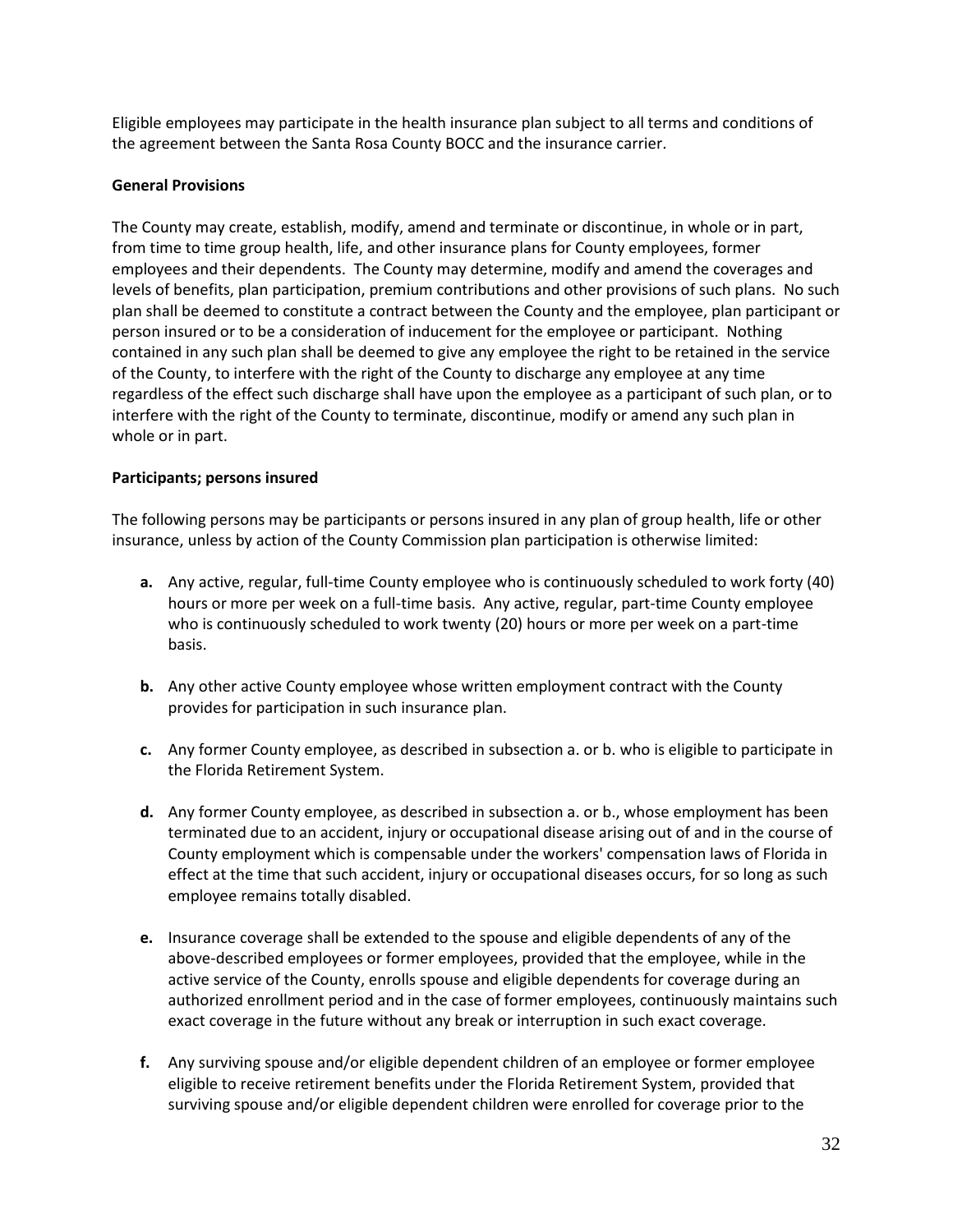deceased employee's last day of active service with the County.

### **Conditions of participation and insurance.**

- **a.** Participation and insurance coverage, and the privilege of continuing participation and coverage shall be conditioned upon the prompt payment of premiums for coverage by the County and by the participant. The County Administrator shall determine the means and manner for collecting such premiums, including, without limitation, payroll deductions, pension benefit deductions or collection from the participant. The failure of any participant to promptly and completely pay all premiums due by the participant shall cause cancellation of the participant's insurance when premiums become 30 days past due. No person whose participation has been cancelled for non-payment of premiums shall thereafter again become eligible for participation.
- **b.** Participation shall be voluntary. Participant enrollment will be during enrollment periods established by the County Administrator. No person may be a participant who does not enroll during enrollment periods.
- **c.** No former employee shall be enrolled as a participant unless the employee was a participant immediately prior to the termination of the employee's active service and unless, prior to terminating active service, the employee enrolls for, and continuously maintains participation following active service.
- **d.** No surviving spouse or eligible dependent of a former employee shall be enrolled as a participant or person insured unless the employee was a participant immediately prior to the termination of the employee's active service, and the employee enrolled the spouse and eligible and/or dependents as persons insured prior to termination of the employee's active service in the case of former employees, continuously maintains such exact coverage in the future without any break or interruption in such exact coverage.

### **Eligible dependent defined.**

For the purpose of this plan, eligible dependent shall be defined in the manner set forth in the insurance policy.

### **Insurance Subsidy – Retirees**

The purpose of this plan is to provide monthly payment to retired employees, of following Santa Rosa County departments, to assist with purchase of health insurance:

- Board of Commissioners Sheriff's Department Property Appraiser Tax Collector Clerk of Court Supervisor of Elections
- **a. Eligibility:** any person who retires from any of the above Santa Rosa County departments and has ten (10) years creditable service (eight (8) years elected official service) with Santa Rosa County and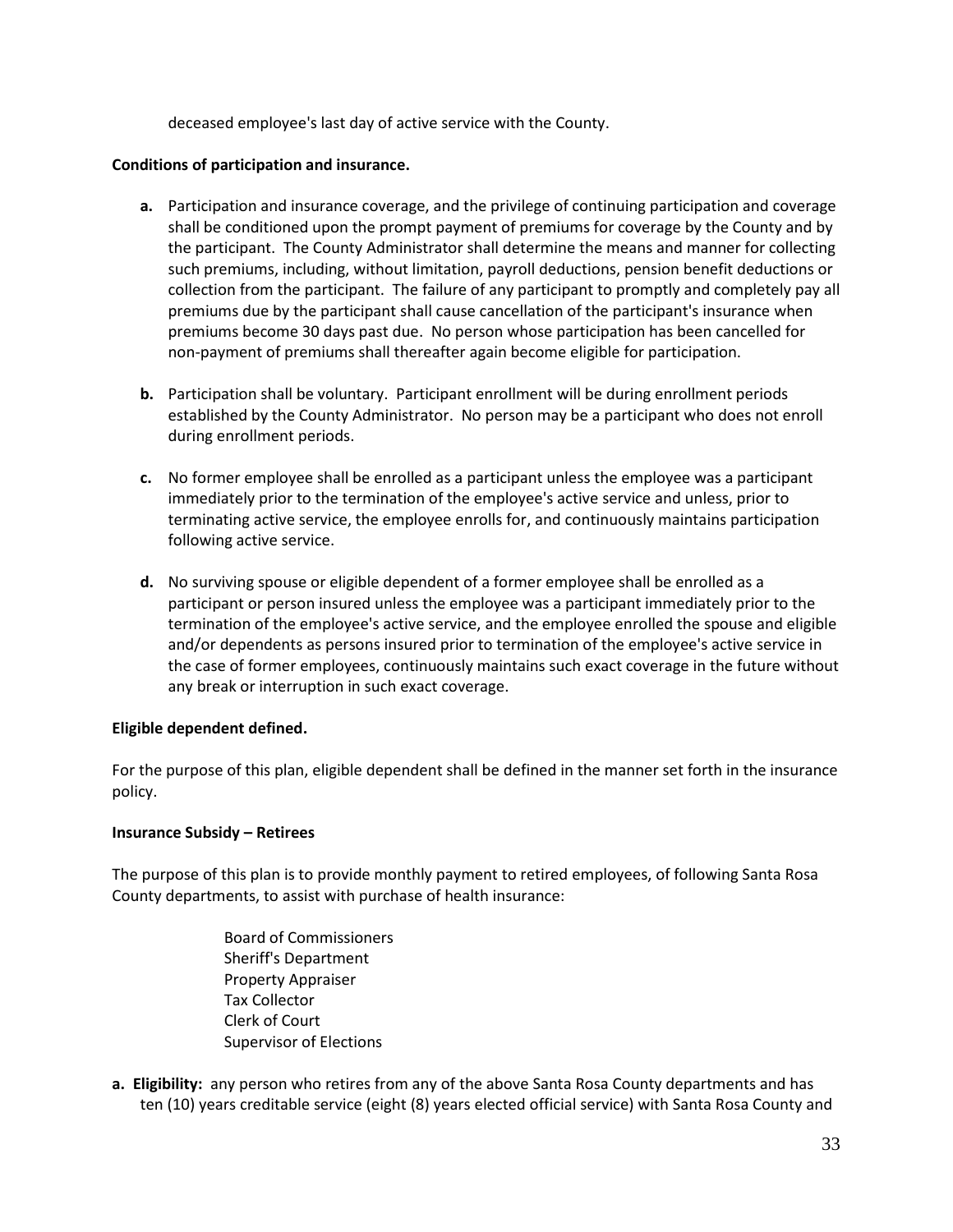is qualified under State of Florida Retirement System. Retiree must be purchasing health insurance to receive this subsidy.

- **b. Amount:** the monthly payment is calculated by multiplying the total years of Florida Retirement System creditable service by \$3 with maximum of thirty (30) years. No one will receive more than \$90/month or the total cost of their health insurance premium.
- **c. Administration:** the Santa Rosa County Risk Manager, in conjunction with Santa Rosa County Finance Office, will administer this program and payments therein. Appointing Authorities, listed in Section 1 above, are responsible to provide the Finance Office the necessary information for determination of employee eligibility including, but not limited to:
	- **1.** All Division forms related to employee retirement.
	- **2.** Proof of employee eligibility with Santa Rosa County.
	- **3.** Proof of employee eligibility with State of Florida Retirement System.

The retiree must provide the Finance Office, at time of retirement and by October 1 of each year thereafter, proof of payment for health insurance coverage.

**d. Limitation:** this program is subject to annual budget review and funding by Santa Rosa County Board of Commissioners. Thus, program continuation is entirely within discretion of the Board of Commissioners.

### **317 Life Insurance**

Effective Date: 1/1/2004 Revision Date: 4/24/2003

Life insurance offers you and your family important financial protection. The Santa Rosa County BOCC provides a basic life insurance plan for eligible employees. Additional supplemental and/or dependent life insurance coverage may also be purchased.

Accidental Death and Dismemberment (AD&D) insurance provides protection in cases of serious injury or death resulting from an accident. AD&D insurance coverage is provided as part of the basic life insurance plan.

Employees in the following employment classifications are eligible to participate in the life insurance plan:

- e.Regular full-time employees
- f. Regular part-time employees

Eligible employees may participate in the life insurance plan subject to all terms and conditions of the agreement between the Santa Rosa County BOCC and the insurance carrier.

Contact the Risk Management Department for more information about life insurance benefits.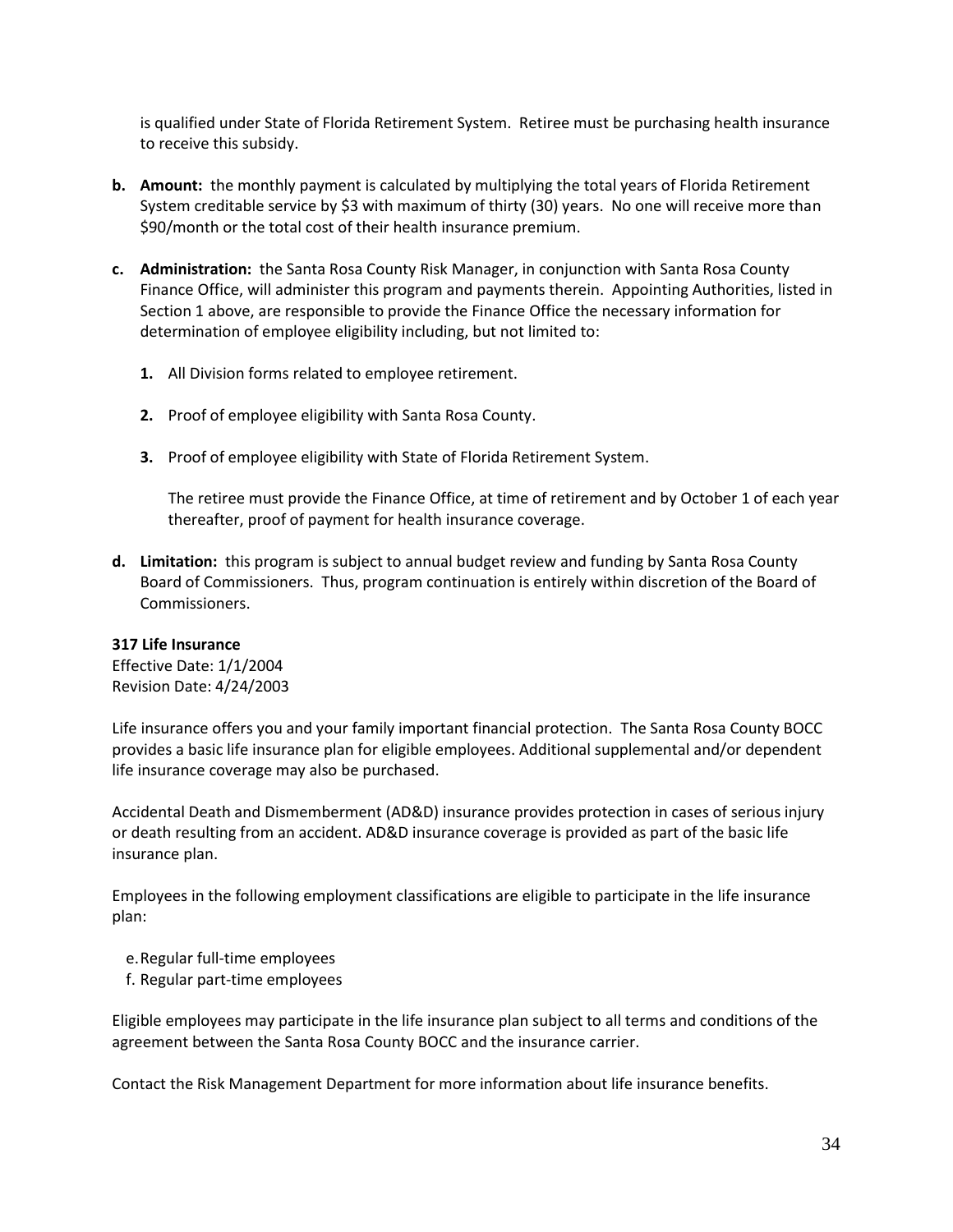**324 Employee Hardship Policy** Effective Date: 6/12/2003 Revision Date: 6/12/2003

Santa Rosa County in its sole discretion may authorize an employee of Santa Rosa County to draw payment of up to 500 hours of annual leave if they have recently experienced a severe financial hardship resulting from sudden illness, disability or accidental property loss or imminent foreclosure of, or eviction from, an employee's primary residence. This financial hardship must be severe and beyond the control of the employee; emergency circumstances must be sudden and unexpected. Written, verifiable proof of the cause and financial hardship must be submitted to Santa Rosa County.

Any payment previously made for hardship and any made under this provision will be deducted from future leave payouts an employee would be entitled to receive.

# **405 Separation of Employment**

Effective Date: 7/1/2002 Revision Date: 8/23/2007

Separation of employment is an inevitable part of personnel activity within any organization, and many of the reasons for separation are routine. Below are examples of some of the most common circumstances under which employment is separated:

- g.Resignation voluntary employment separation initiated by an employee.
- h.Discharge involuntary employment separation initiated by the organization.
- i. Layoff involuntary employment separation initiated by the organization for non-disciplinary reasons.
- j. Retirement voluntary employment separation initiated by the employee meeting age, length of service, and any other criteria for retirement from the organization.

Employee benefits will be affected by employment separation in the following manner. All accrued, vested benefits that are due and payable at separation will be paid. Some benefits may be continued at the employee's expense if the employee so chooses. The employee will be notified of the benefits that may be continued and of the terms, conditions, and limitations of such continuance.

### **501 Safety**

Effective Date: 1/1/2004 Revision: 12/8/2016

To assist in providing a safe and healthful work environment for employees, citizens, and visitors, the Santa Rosa County BOCC has established workplace safety programs for specific departments depending on the nature of work. The Risk Management Department has responsibility for implementing, administering, monitoring, and evaluating the safety programs. Its success depends on the alertness and personal commitment of all.

The Santa Rosa County BOCC provides information to employees about workplace safety and health issues through the County's Safety Manual, regular internal communication channels such as supervisoremployee meetings, bulletin board postings, and memos or by e-mail. Each employee must be cognizant and aware of all safety and health regulations as they apply to the specific job duties required.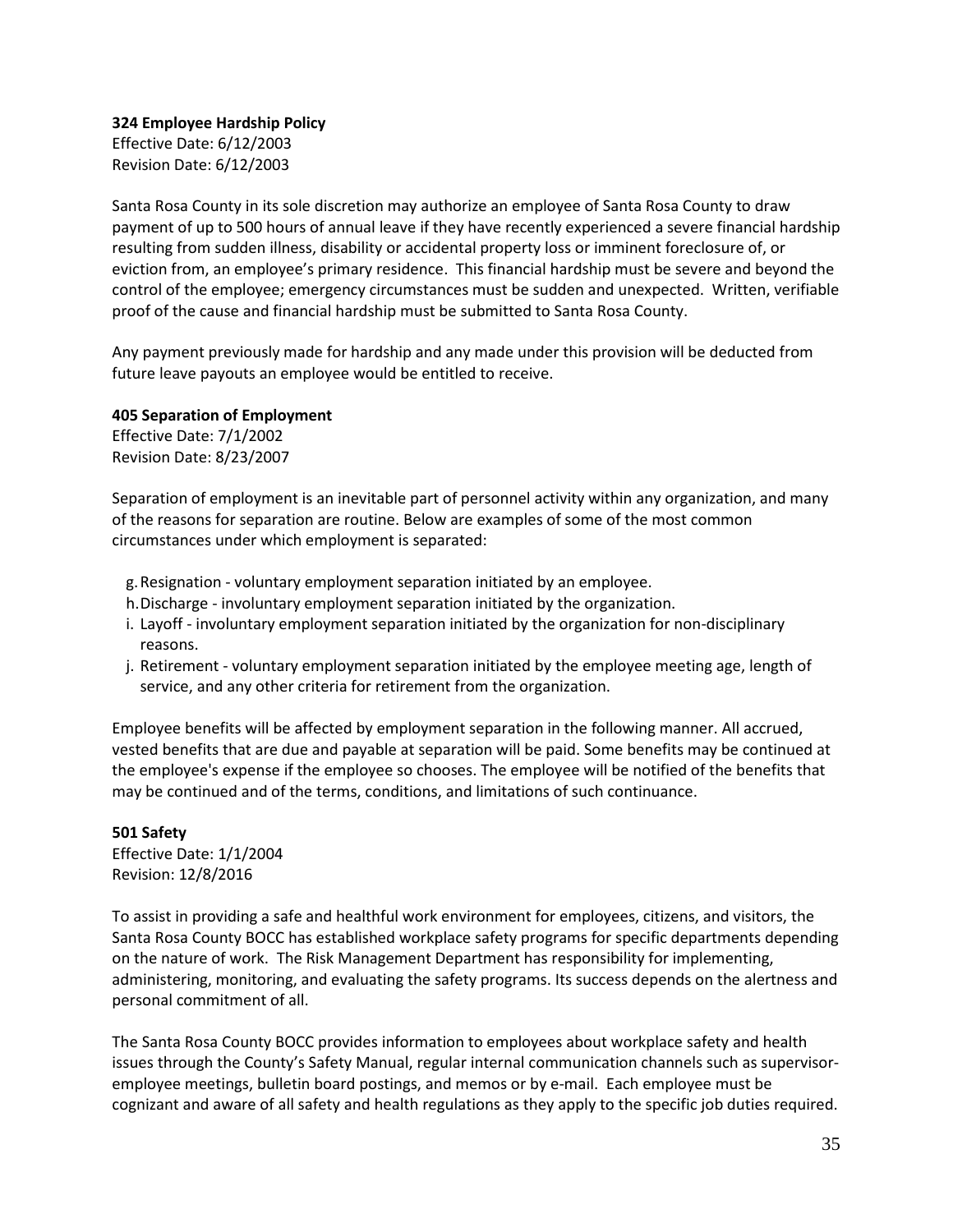Employees and supervisors receive periodic workplace safety training. The training covers potential safety and health hazards and safe work practices and procedures to eliminate or minimize hazards.

Some of the best safety improvement ideas come from employees. Those with ideas, concerns, or suggestions for improved safety in the workplace are encouraged to raise them with their supervisor, or with another supervisor or manager. All reports can be made without fear of reprisal.

Each employee is expected to obey safety rules and to exercise caution in all work activities. Employees must immediately report any unsafe condition to the appropriate supervisor. Employees who violate safety standards, who cause hazardous or dangerous situations, or who fail to report or, where appropriate, remedy such situations, may be subject to disciplinary action, up to and including termination of employment.

In the case of accidents that result in injury, regardless of how insignificant the injury may appear, employees should immediately notify the Risk Management Department or the appropriate supervisor. Such reports are necessary to comply with laws and initiate insurance and workers' compensation benefits procedures.

#### **502 Employee Identification Badge**

Effective Date: 10/8/2010

Identification badges are issued to all Board of County Commission employees as a part of the new hire orientation process conducted by the Personnel Department.

There will be a \$5.00 fee for replacing any ID Badge for any reason, with the exception of the following:

- Official name change (official documentation required)
- The employee receives a promotion, demotion, transfer to a different department, etc.
- Any other reason deemed appropriate and submitted in writing to the Director of Human Resources by the employee's department/division director

To replace a lost or stolen badge an employee should inform his/her supervisor, who will call Emergency Management. A new badge will be printed and forwarded to your department upon payment of the \$5.00 fee.

When an employee has a name change or is transferred to another department, a new badge will need to be printed. Supervisors who receive transferred employees should promptly notify Emergency Management and forward the badge for re-coding. Emergency Management will be responsible for recoding of the badge and re-issue the badge to the employee.

Upon separation from County employment, employees will be required to turn over their ID Badges to their supervisors who will then forward the badge to Human Resources.

#### **504 Use of Telephones**

Effective Date: 1/1/2004

Employees may be required to reimburse the Santa Rosa County BOCC for any charges resulting from their personal use of the telephone.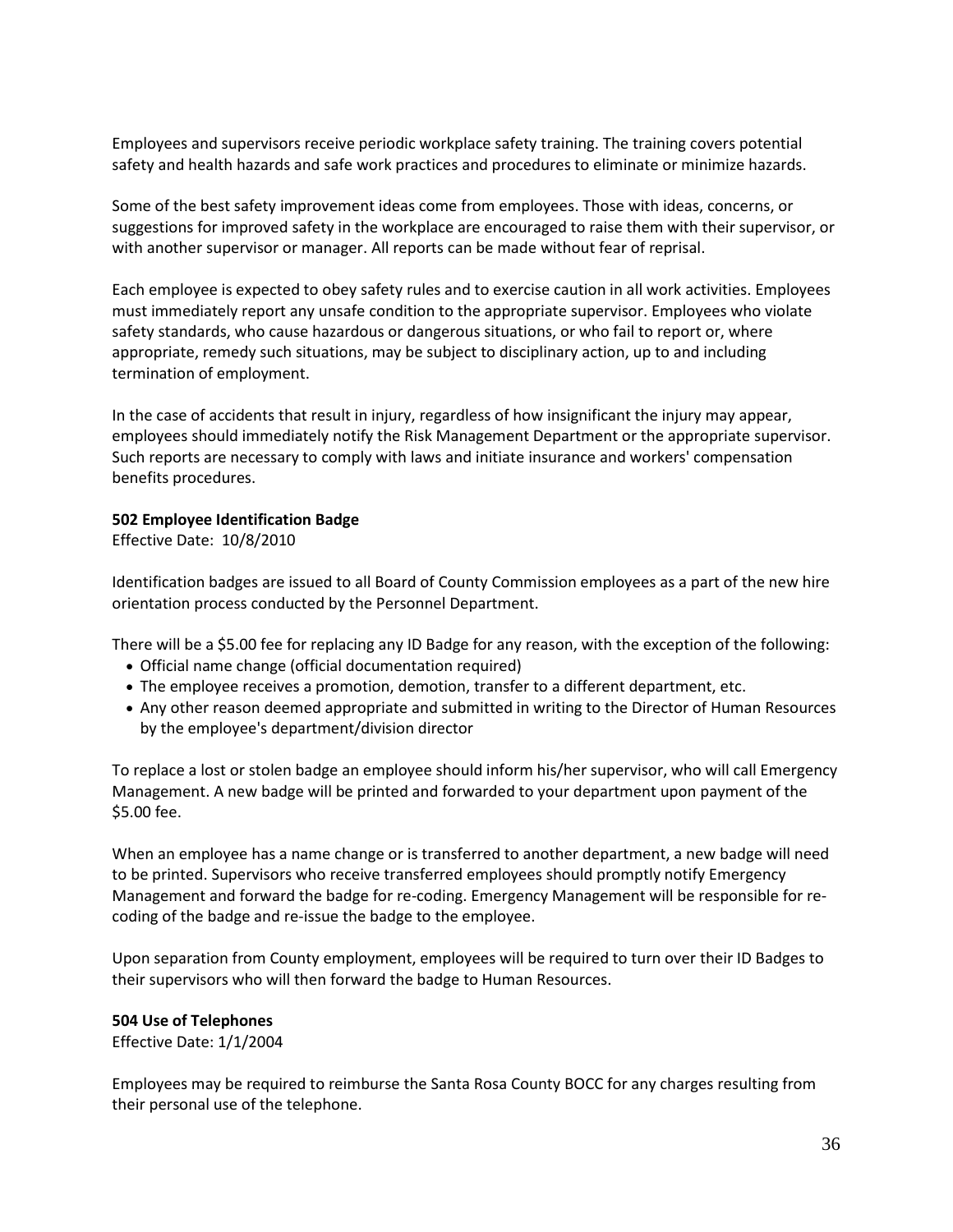To ensure effective telephone communications, employees should always use the approved greeting and speak in a courteous and professional manner. Please confirm information received from the caller, and hang up only after the caller has done so.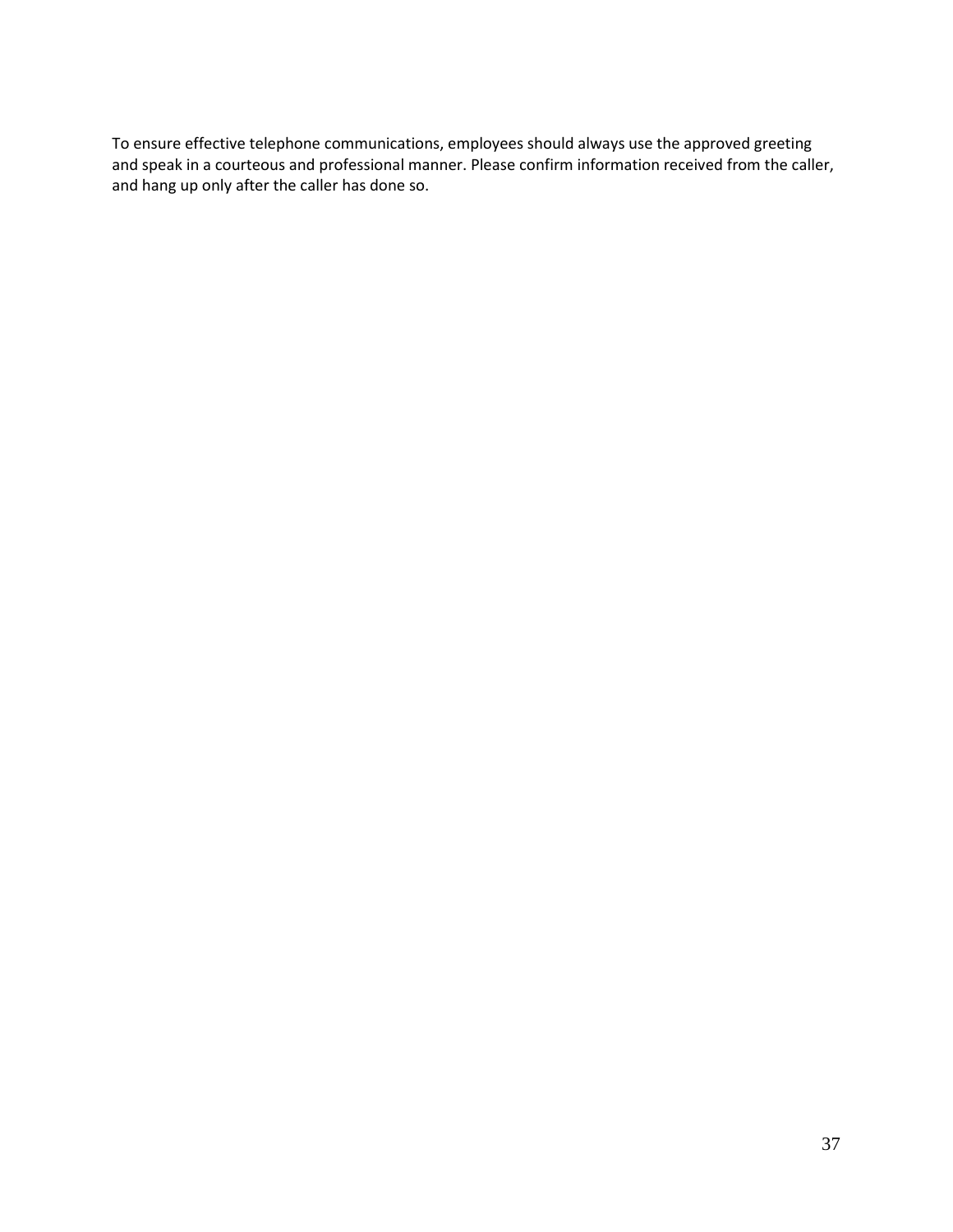# **505 Smoke-Free/Tobacco-Free Workplace Policy**

Effective Date: 1/1/2004 Revision Date: 4/14/2016

Santa Rosa County Board of Commission is dedicated to providing a healthy and productive work environment. In compliance with F.S. 386.204, it will be our policy to provide a smoke-free work environment. The Florida Clean Indoor Air Act of 1985 applies to all enclosed areas of business where employees perform work and for which the employer is responsible.

This policy will be posted and copies will be made available to anyone who requests one. Appointing authorities will enforce this policy for their staff.

Effective May 1, 2016 the use of all tobacco products (smoking, dipping, chewing, electronic cigarette, electronic pipe, vaporizer, vape pen or other similar devices) is banned in:

- All enclosed areas where work is performed, as well as in all restrooms, all meeting rooms, all break areas and all private offices.
- All employer-owned vehicles.
- All employee-owned vehicles used in the course of work whenever other employees or another person is in the vehicle for work-related reasons.

The use of tobacco products is only allowed in outdoor areas designed by Santa Rosa County. Tobacco use can only occur in locations that are at least 50 feet from any workplace entryway, vent, window or doorway. Smoking is never allowed in any location that allows smoke to circulate back into the building.

No Smoking signs will be posted at all building entrances and throughout the building. In addition, this policy will be included in training manuals and new employee orientation.

Effective May 1, 2016 tobacco use will be banned in all Santa Rosa County vehicles. The success of this policy will depend on the courtesy and cooperation of both tobacco users and nonusers. Each of us is responsible for following and helping enforce the policy. Problems should be brought to the attention of the appropriate supervisor. Violations of this policy will be handled through the established disciplinary procedures.

### **506 Break Periods** Effective Date: 7/1/2002 Revision Date: 11/13/2003

Employees will be allowed one work break during the first half of their work shift and one work break during the second half of their work shift, provided that:

- 1. An employee may not accumulate unused work breaks.
- 2. Work break time shall not be authorized for covering an employee's late arrival on duty or early departure from duty.

All employees are provided with one meal period of 30 minutes in length each workday. Supervisors will schedule meal periods to accommodate operating requirements. Employees will be relieved of all active responsibilities and restrictions during meal periods and will not be compensated for that time.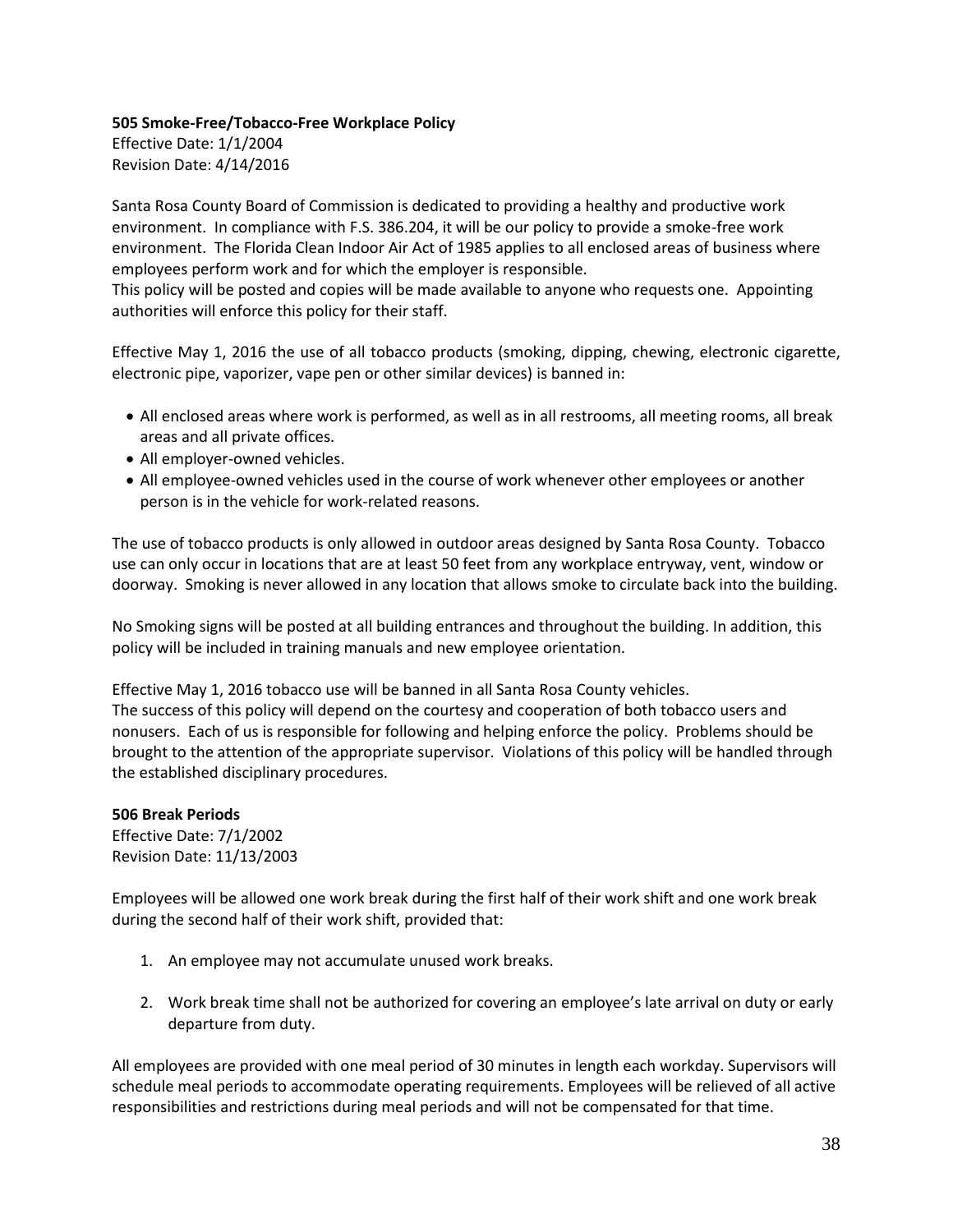**508 Use of Equipment and Vehicles** Effective Date: 7/24/1986 Revision Date: 4/14/2016

The following policies apply to all county-owned/leased vehicles. It is the responsibility of the authorized employee, volunteer or work release personnel/inmate operating a county-owned/leased vehicle to understand and follow these policies.

Persons who are not employees of Santa Rosa County Board of County Commissioners should not be permitted to ride in county-owned/leased vehicles. This includes friends and family members. The only exception is someone that a supervisor or department head deems necessary when conducting county business.

Those persons assigned a vehicle that is driven home are permitted to use their vehicle for commuting to lunch during working hours, making personal, incidental stops on a limited basis, and for responding to emergencies as needed during and after working hours. No **PERSONAL** use is allowed after working hours.

Employees using County vehicles in the performance of their job shall use the vehicle for County business only with the exception of stops for lunch and authorized breaks in the immediate vicinity of their work area. Early morning stops at stores or restaurants or any other non-emergency stops are prohibited.

Employees departing from the same facility where they report to work or any employee not using County vehicles in the performance of their jobs are prohibited from using County vehicles for personal use including lunch and authorized breaks.

The county Risk Manager shall be empowered to authorize certain volunteer or work release/inmate personnel to drive county-owned/leased vehicles when the appropriate department head submits a request in writing or during emergency situations as needed.

No use of tobacco products (smoking, dipping, chewing, electronic cigarette, electronic pipe, vaporizer, vape pen or other similar devices) will be allowed in any county-owned/leased vehicle.

Any accident involving a county-owned/leased vehicle requires notification of the appropriate law enforcement agency for a report. A supervisor, department director and Risk Management should also be notified immediately. The driver of the county-owned/leased vehicle most go for a drug screen, and in the case of a CDL holder, a drug and alcohol screen. This must be done as soon as they are released, by law enforcement, from the accident scene. Only the County Administrator or department director have the authority to waive reporting to law enforcement. This will only be for accidents that are very minor in nature and have no liability issues with another party. A drug screen will still be required. "Driver" is defined as anyone operating a county-owned/leased vehicle, including volunteers and work release.

This policy applies to ALL county-owned or leased vehicles, towed motor vehicles, including but not limited to private passenger cars, all heavy equipment, trucks, buses, vans and self-propelled equipment.

This policy shall help ensure the health and wellbeing of drivers and passengers, while protecting and maintaining the value of County assets.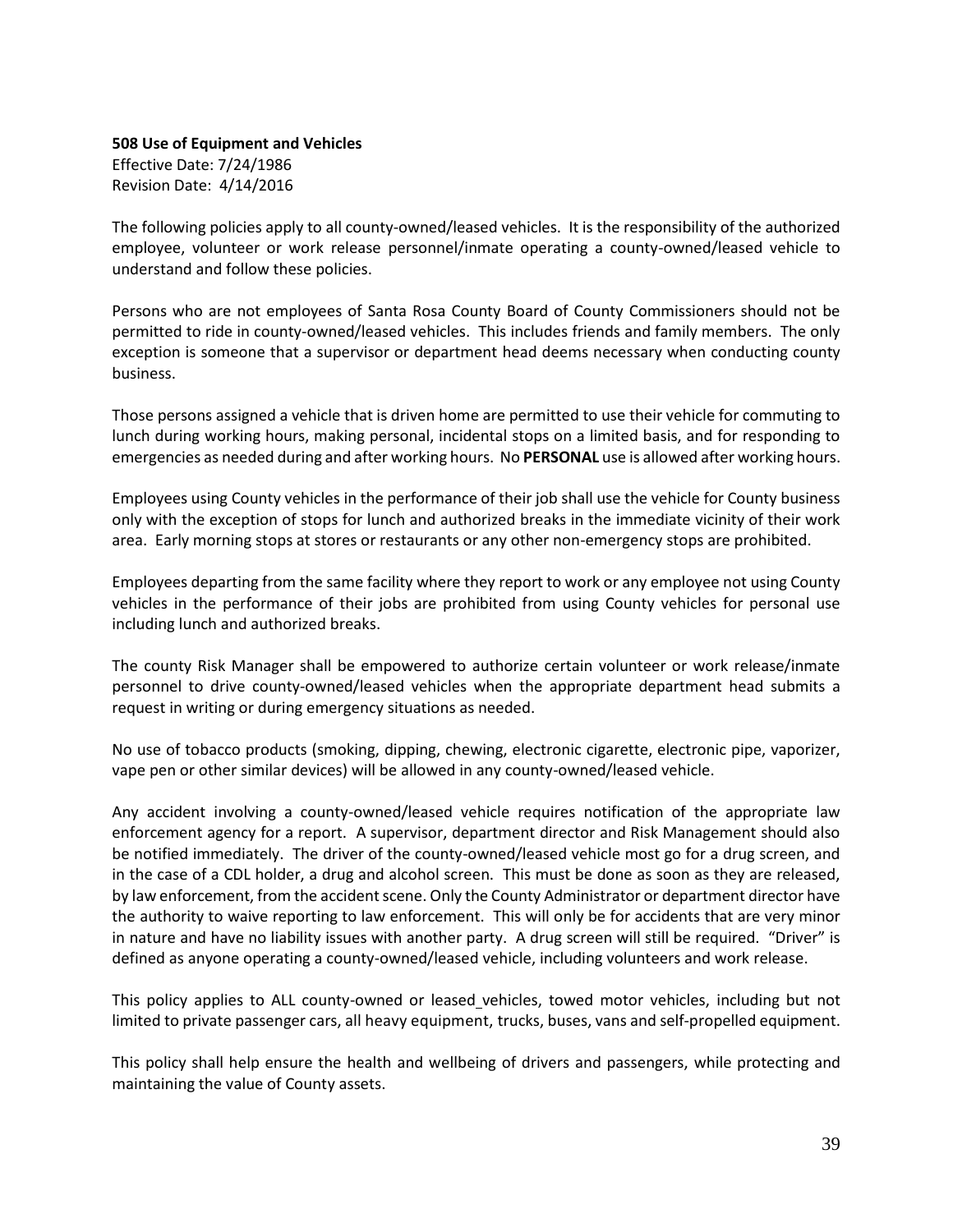Tobacco use and/or smoking is prohibited in County-owned and or leased vehicles as defined above. All drivers operating County-owned or leased vehicles, and passengers shall refrain from use of tobacco and smoking. Failure to do so will result in the following appropriate disciplinary action: (1) a written letter of counsel (2) a written warning (3) a suspension from work, without pay, for up to one week resulting in deferment of a step increase (4) If the employee's behavior is not corrected following the suspension, termination will result.

## **512 Travel Policy**

Effective Date: 1/1/2004 Revision Date: 02/20/2008

It is the policy of Santa Rosa County ("County") to allow business travel by paying applicable expenses for employees when the travel is necessary and of benefit to the County.

Due to the necessity for travel, the following regulations (in accordance with Section 112.061, Florida Statutes) have been formulated to provide consistency in submitting and processing travel requests and to establish proper accounting procedures for travel. All such travel will be completed at the most economical and reasonable cost. Employees should contact their supervisor for assistance on procedures related to travel arrangements, expense reports, reimbursement for specific expenses, or any other business travel issues.

Abuse of this business travel policy, including falsifying expense reports to reflect costs not incurred by the employee, can be grounds for disciplinary action, up to and including termination of employment.

### **County Administrator Approval**

All out-of-county travel, by Santa Rosa County Board of County Commission employees, must be approved by the County Administrator.

### **Travel Route**

All travel must be by the most direct route. If a person travels by an indirect route for their own convenience, any extra costs shall be paid for by the traveler. Reimbursement for expenses shall be based only on such charges that would have been incurred by a usually traveled route.

### **Mode of Transportation**

The traveler should use the following factors to determine the most appropriate form of travel:

- The nature of the business;
- The most efficient and economical means of travel, considering the time of the traveler (e.g., salary costs, other scheduling conflicts), cost of transportation, and per-diem required; and,
- The number of persons making the trip and the amount of equipment or material to be transported.

### **Comparison Worksheet**

A "Travel Cost Comparison Worksheet" is available, on the Intranet, if you need to calculate all options.

### **Transportation by Privately-Owned Vehicles**

When a traveler is authorized to use a personal vehicle in lieu of a County vehicle or common carrier, the following conditions shall apply: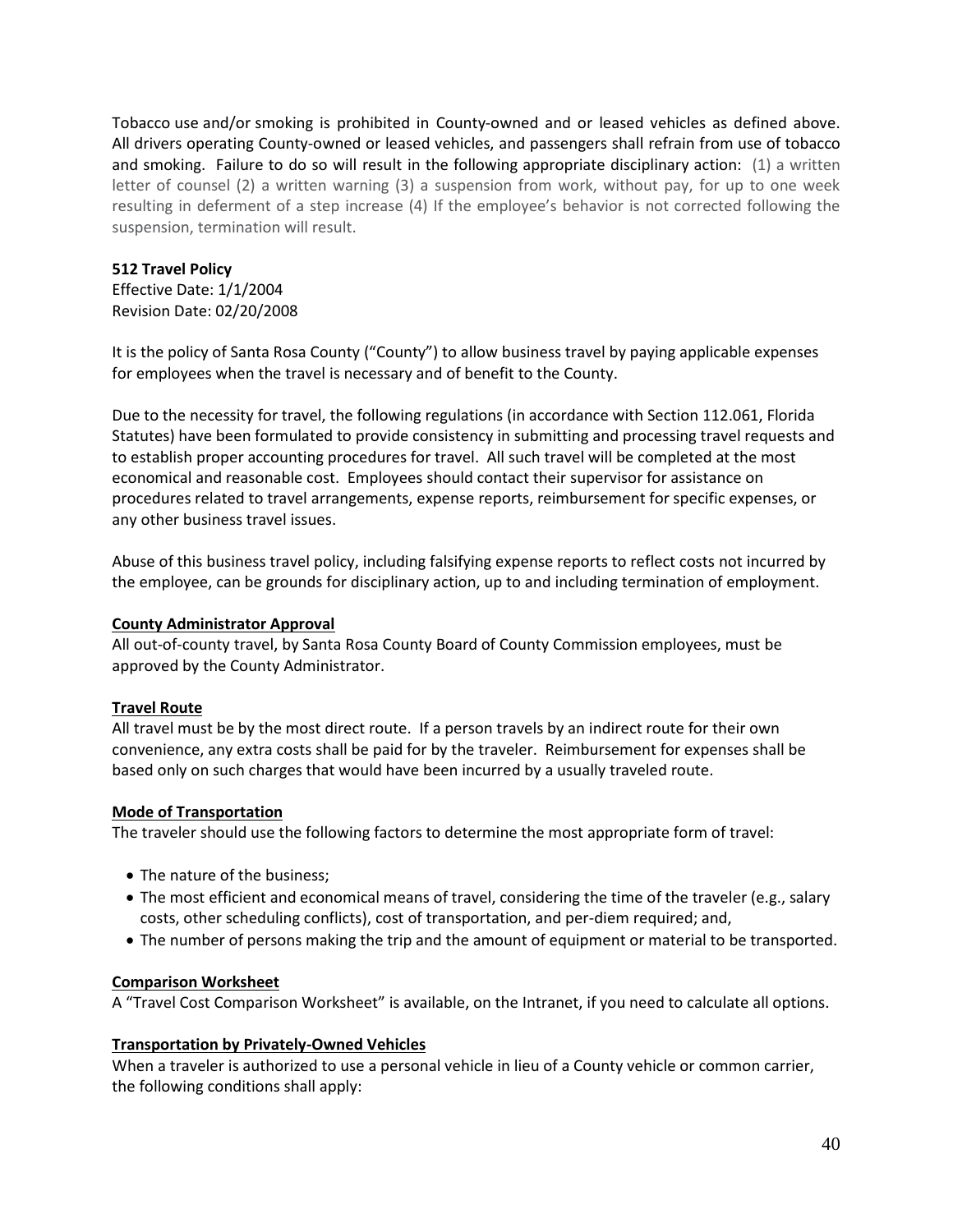Mileage Rate - The traveler shall be entitled to a mileage allowance at the rate established by the County at the time of travel. All mileage shall be shown from the point of origin to the point of destination, along a usually traveled route. Map mileage should be broken down on the travel expense report.

Parking - Parking charges will be reimbursed. Valet parking will be reimbursed only in cases where selfparking is not available. Receipts for all parking charges must be attached to the Travel Expense Report. Parking meter charges will be paid without receipts if reasonable and if approved by the Department/Division Director. Metered parking should be identified on the Travel Expense Report.

Bridge, Road and Tolls – Reimbursements for bridge, road and tolls are permitted, and can either be paid in advance, provided there is some form of documentation to substantiate the amounts, or the traveler can accumulate receipts for these charges which must show the date/time, location, and service provided and submit them with the Travel Expense Report.

Gasoline and Similar Charges – Charges for gasoline, lubricants, repairs, towing, etc., will not be reimbursed when privately owned vehicles are used. These costs are included in the mileage reimbursement rate.

Parking and Moving Vehicle Citations – Parking and moving vehicle citations are the responsibility of the traveler, and will not be reimbursed.

### **Meals Allowance**

Meal allowances are designed to supplement the cost of travel meals not totally reimburse the traveler. This allowance will be used in lieu of reimbursement of actual expenses substantiated by receipts.

**Class A** travel is continuous travel of 24 hours or more, away from official headquarters and away from home overnight. This is based on four equal quarters of six hours each, which shall be a travel day.

**Class B** travel is continuous travel of less than 24 hours, away from official headquarters and away from home overnight. This is based on six-hour quarters, which begin at the hour of departure.

**Class C** Short or daytime trips during which the traveler is not away from official headquarters overnight (travel may occur during evening hours due to special assignment).

The standard meals allowance is established by the State of Florida and will change accordingly. The individual authorizing the travel will be responsible for determining whether the traveler is eligible for breakfast, lunch and/or dinner meal reimbursement, based upon the travel times. The meal allowance will be prorated as follow:

| <b>Breakfast</b> | (before 6 a.m. beyond 8 a.m.) |
|------------------|-------------------------------|
| Lunch            | (before noon beyond 2 p.m.)   |
| Dinner           | (before 6 p.m. beyond 8 p.m.) |

### Lodging

Lodging is paid based on the rates that are documented in the seminar/meeting brochures. This should be paid for with a County check or County credit card. To use a personal credit card or to pay with a personal check will incur state sales tax, which will not be reimbursed.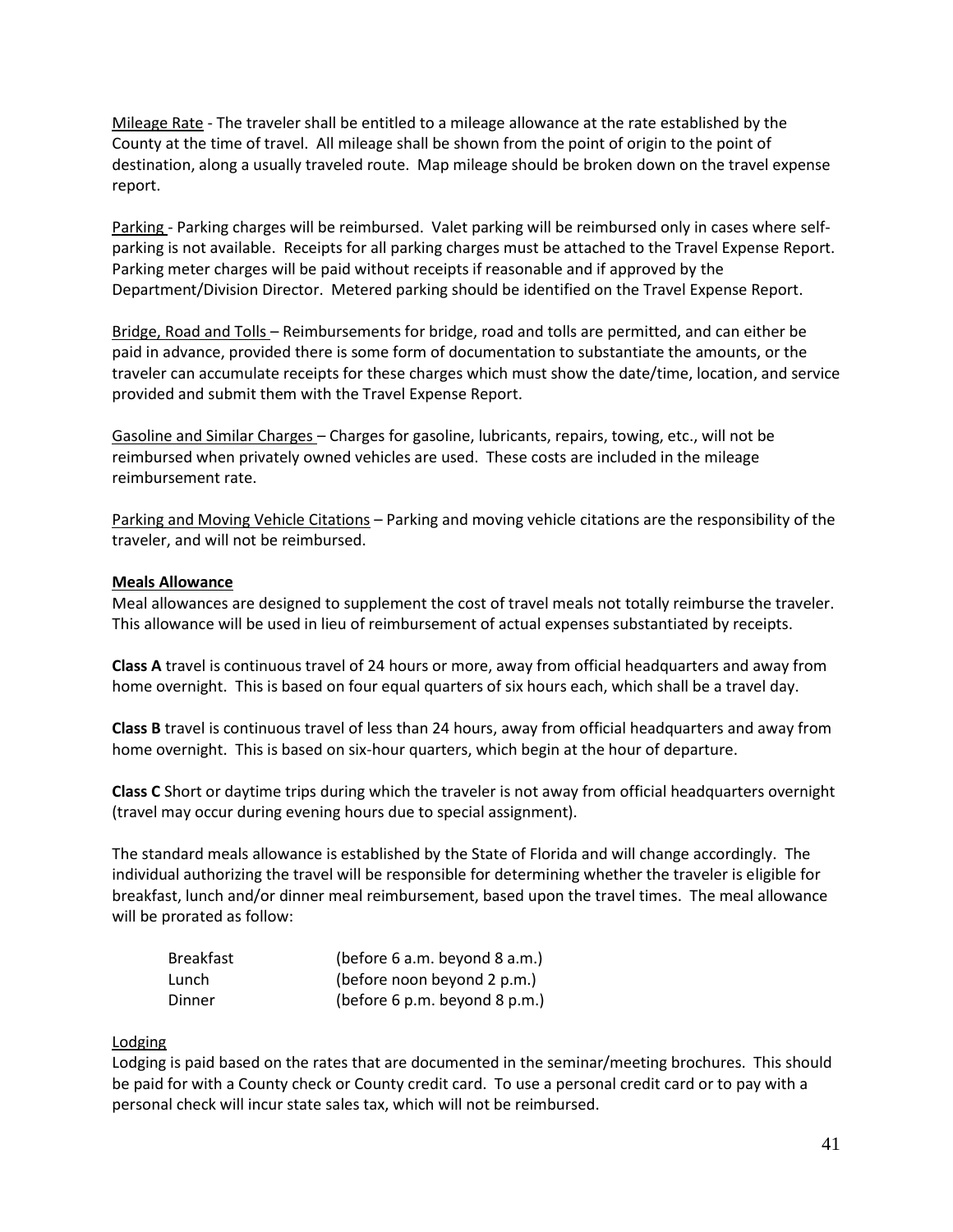Actual expenses for lodging, substantiated by receipts, will be reimbursed at the single occupancy rate. A single room with private bath in a business class hotel/motel is the County standard. Additional cost for suite or luxury accommodations will not be reimbursed except in those situations where the lodging is occupied by more than one County traveler, resulting in a lower overall expense to the County.

### Miscellaneous Expenses Allowable for Reimbursement

Miscellaneous expenses should be held to the minimum amount required for essential and efficient conduct of County business. By his or her certification, the Department/Division Director approving the travel reimbursement will be held responsible for all miscellaneous items of expense as being necessary and correct. These include but are not limited to:

- Taxi fares based upon receipts
- Portage charges not to exceed \$1 per bag or \$5 per occasion
- actual tips paid to taxi drivers not to exceed fifteen percent of fare

Other travel expenses not detailed in this procedure shall be handled by exception with the County Administrator's approval.

# **516 E-mail, Bring Your Own Device and Software Usage**

Effective Date: 1/1/2004 Revision: 12/8/2016

# **General Information**

The E-mail policy outlines the position of the Board of County Commissioners (BOCC) regarding use of the E-mail system. The E-mail system is provided to employees for the transmission of business messages.

In April 1999, an Exchange Server E-mail System was installed. This system copies all E-mail before it is delivered to employees and before it is sent to an email recipient, in order to comply with the Florida Public Records Law.

The County reserves the right to limit or prohibit employee use of electronic communications when necessary to ensure organizational production or to discipline employees for performance related reasons.

The County may monitor employee use of computers and email for any and all legitimate management purposes. Such purposes include the assurance of employee production, the prevention of illegal harassment and other unethical behaviors, and all other reasons necessary to best ensure that the mission of the County is met. Employees should not expect any privacy when using County computers or email.

### **Management Responsibilities**

Managers are responsible for ensuring their employees comply with the E-mail policy.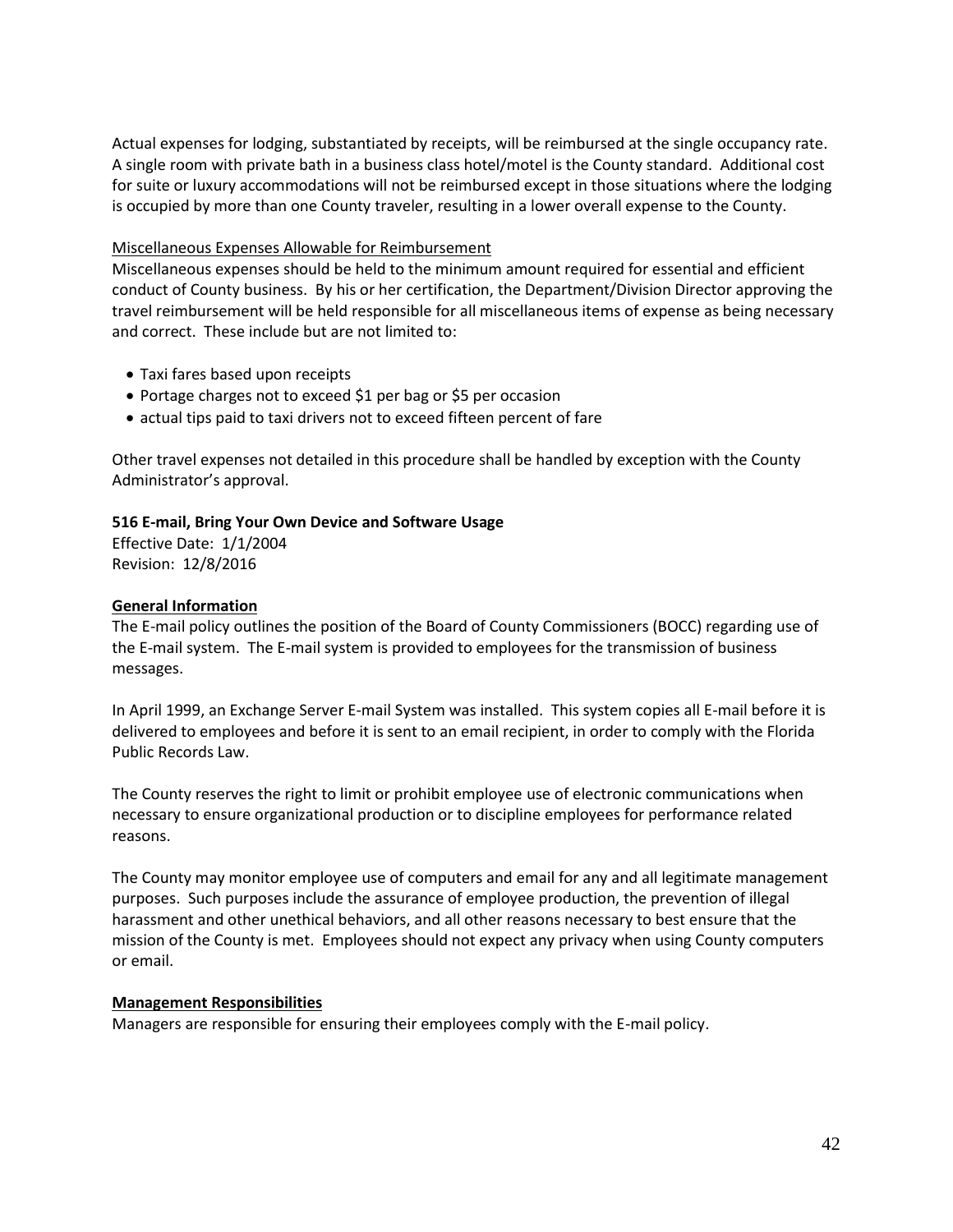# **BOCC Information Technology (IT) Department Responsibilities**

The BOCC IT Department does monitor the E-mail system to ensure the system is functioning properly and that E-mail is being delivered and sent to the appropriate person(s). The IT Department will also make copies of an employee's E-mail, if requested by BOCC Management.

## **Employee Responsibilities**

Each employee is responsible for understanding the following BOCC employee responsibilities:

- The E-mail system of the BOCC is to be used for business purposes.
- **DO NOT** open any personal email attachments or any attachments that you are not expecting to minimize the risk of being infected by a computer virus.
- The BOCC reserves the right to authorize management to monitor all electronic mail messages.
- Any views expressed by individual employees in electronic mail messages are not necessarily those of the BOCC.
- Any E-mail messages sent to non-employee groups, systems, or individuals must include a disclaimer stating the views of the message are the sender's and do not necessarily represent the views of the BOCC.
- Do not share E-mail passwords.
- Establish appropriate precautions when sending E-mail. Send information with the assumption that other people may read it.
- Keep in mind a forwarded message may not necessarily be an exact duplicate of the original. A forwarding party can alter the original message.

### *Failure to follow the E-mail Policy could result in disciplinary action.*

### **APPROPRIATE E-MAIL USE**

### **Acceptable E-Mail Use**

E-mail is used primarily for business correspondence. A good general rule is never to say anything in an E-mail message that you would not say if you were talking to the recipient face-to-face. Employees should limit their use of E-mail for sending personal messages.

Examples of acceptable use of E-mail include the following:

- Business messages.
- Messages about County events.
- Short personal messages deemed necessary.

### **Unacceptable Use of E-Mail**

Examples of unacceptable use of E-mail include the following:

- Messages interfering with the normal conduct of business.
- Messages involving solicitation or for-profit personal business activity.
- Sending chain letters or electronic art.
- Do not use inappropriate language.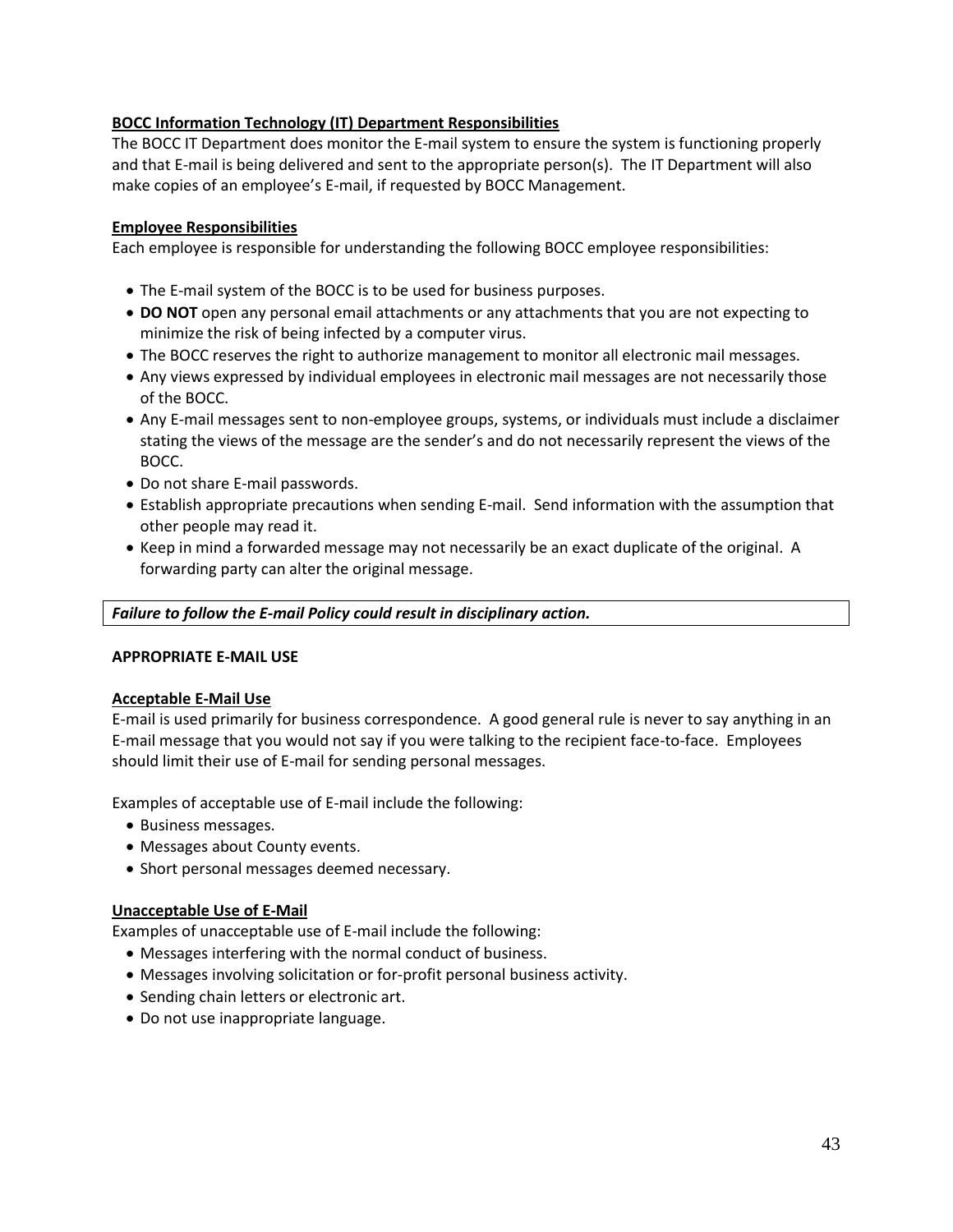## **Abuse of E-Mail**

BOCC Management does not routinely monitor E-mail messages for misconduct. However, managers who suspect an employee is using E-mail in an unacceptable manner can monitor the employee's E-mail use.

# **Legal Implications**

Certain words, phrases, and messages, often seemingly harmless on E-mail, could lead to accusations of slander, defamation or discrimination. E-mail messages have been used as evidence in recent and varied legal cases.

When using E-mail, express facts clearly and be careful when expressing opinions. Avoid sending messages laced with anger, humor, or irony, which can easily be misunderstood.

### **Deleting Messages**

Deleting a message from your Inbox does not mean the message is gone. A copy of the email is permanently stored on the email server.

# **Sharing E-Mail Passwords**

Employees are responsible for their E-mail account and the messages sent from this account. Therefore, employees must not share E-mail passwords. Once an employee has shared the password with another person, the other person can log on to E-mail in the employee's name, send messages from the employee's name, read the employee's incoming messages and access the employee's E-mail files. Request a new password if you think your password has been compromised.

To keep mischievous coworkers from sending messages in your name, sign off the E-mail system whenever you will be away from your computer. Any message sent from your computer while you are signed on will appear to be from you. This is too much of a temptation for some pranksters to resist. If you are one of these pranksters, think twice about what you are doing.

# **E-MAIL ETIQUETTE**

### **Format**

Messages sent via E-mail are intended to be accessed only by the employee who sends or receives the message. In general, you should write E-mail messages as you would write a letter. Use an appropriate salutation and closing. Follow the same basic rules of grammar, punctuation, spelling, and sentence structure that you would for a regular letter. If you are responding to part of a message that was sent to you, include the pertinent part of the message in your reply so the recipient knows what you are referring to. Be careful, however, not to repeat more of the message than is really necessary - this is both boring and a waste of the recipient's time and money. Keep your sentences short.

### **Courtesy**

To make your E-mail messages more personal, use a greeting within your message instead of simply relying on the header of the message. Likewise, sign it with your name and an appropriate closing instead of making the recipient check the line with the account name listed as the originator of the message. It may or may not identify you clearly, and it certainly is less personal than signing your name. Use the "subject line" to give the recipient an overview of the message. This line, which appears in the recipient's "inbox" or list of new mail along with the name of the sender, will allow them to decide whether the message needs immediate attention or not.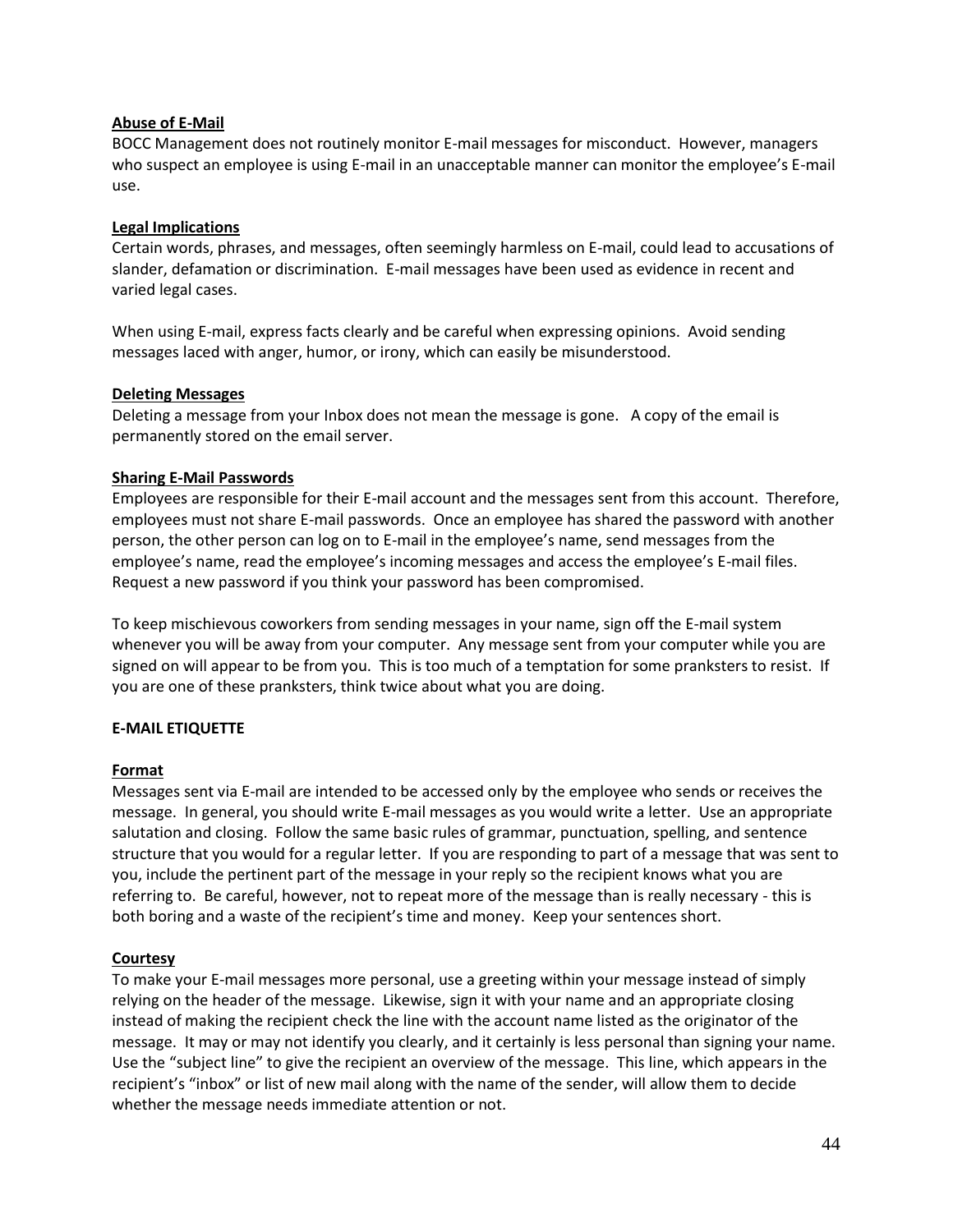Check your E-mail frequently, at least daily, if not more often. If you neglect to do so, you may be inadvertently ignoring a message sent to you.

Workplace E-mail etiquette also concerns "personal groups", which are lists of employees grouped by some common factor, such as a list of all supervisors. It is inconsiderate - and an inefficient use of the system resources - to send a message to an entire address group if it really needs to go only to two or three people.

### **Computer Passwords**

Passwords are an important aspect of computer security. They are the front line of protection for user accounts. A poorly chosen password may result in the compromise of our County network. As such, all employees are responsible for taking the appropriate steps to select and secure their passwords:

- All passwords (e.g., e-mail, Web, desktop computer) must be changed at least every six months.
- Passwords must not be inserted in e-mails or other forms of electronic communication without the consent of the IT Department.
- All passwords must conform to the guidelines described below.
- All passwords are to be treated as sensitive information and should therefore never be written down or stored on-line unless adequately secured.
- Passwords that could be used to access sensitive information must be encrypted in transit.

#### **Password Construction**

Passwords are used for various purposes at the County. Some of the more common uses include userlevel accounts, Web accounts, e-mail accounts, screen saver protection, voice mail and local router logins. All employees should be aware of how to select strong passwords:

- Contains both upper and lower case characters.
- Has digits and punctuation characters as well as letters.
- Is at least 8 alphanumeric characters long and is a passphrase (e.g., "1LoveT!!")?
- Is not a word in any language, slang, dialect or jargon?
- Is not based on personal information, names of family members, etc.?

Employees should try to create passwords that can be easily remembered. One way to do this is to create a password based on a song title, affirmation or other phrase. For example, the phrase might be: "Star Spangled Banner," and the password could be: "\*Sg1dBnR".

Employees should not use the same password for County accounts as for other non-County access (e.g., personal ISP account, bank accounts, etc.).

Employees should not share passwords with anyone, including coworkers, administrative assistants or supervisors – even when on vacation or otherwise out of the office. If someone demands a password, refer him to her the Human Resources Department.

If an account or password is suspected to have been compromised, report the incident to the Information Technology Department and immediately changes all passwords.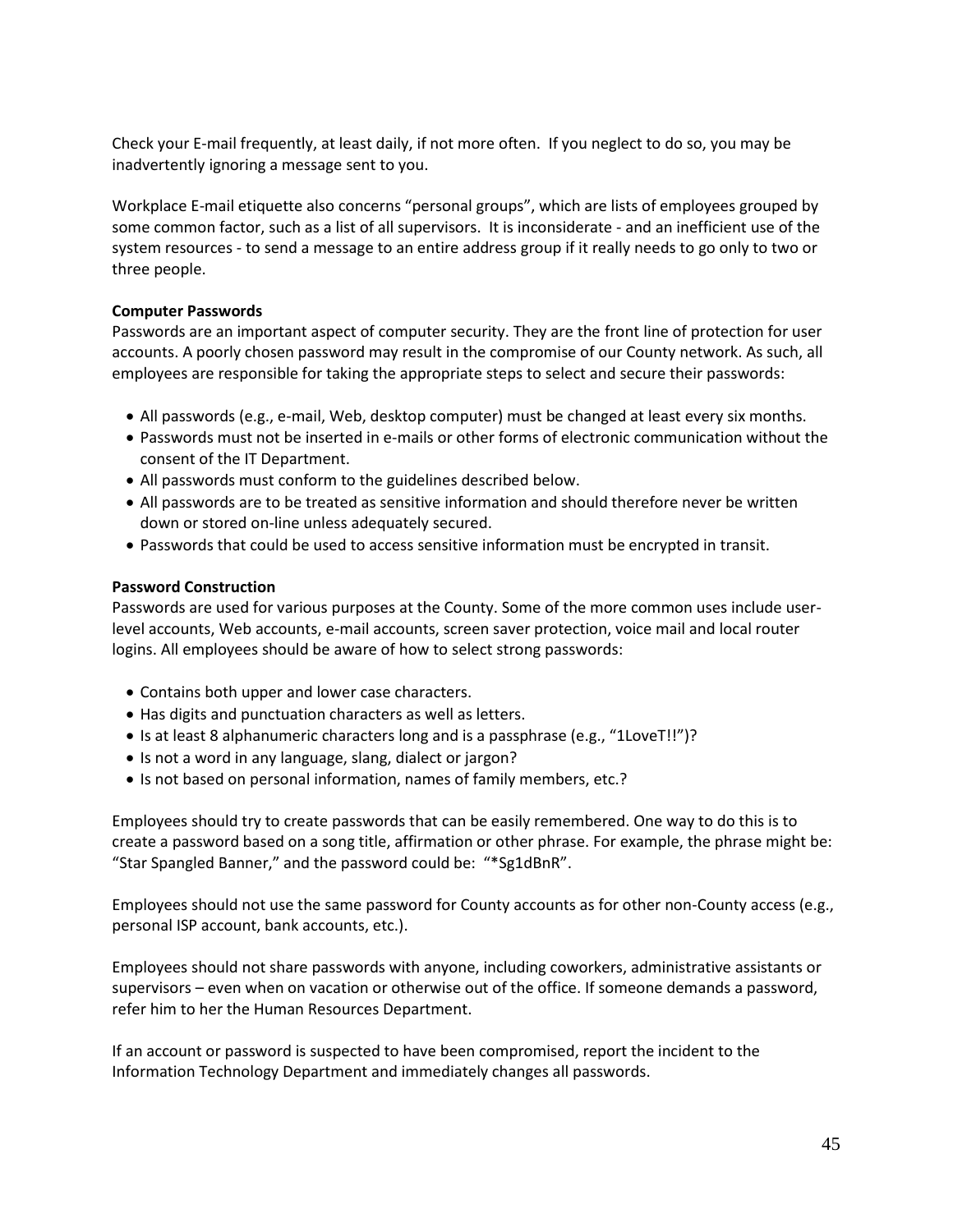Any employee found to have violated this policy will be subject to disciplinary action, up to and including termination of employment.

#### **Bring Your Own Device**

These policies provide the standards and rules of behavior for the use of personally-owned smart phones and/or tablets by employees to access our network resources. Access to and continued use of network services is granted on condition that each user reads, signs, respects, and follows the policies concerning the use of these devices and services.

We permit employees to use personally owned smart phones and tablets for business purposes so long as the rules of behavior are followed. Personally owned devices should only connect to the county's publicly provided SRC Public Wireless Wi-Fi for personal web surfing, Do not connect to a work related Wi-Fi for personal web surfing.

Santa Rosa County will respect the privacy of your personal device and will only request access to the device by technicians to implement security controls, or to respond to legitimate discovery requests arising out of administrative, civil, or criminal proceedings (applicable only if user downloads County email/attachments/documents to their personal device). This differs from policy for County-provided equipment/services, where employees do not have the right, nor should they have the expectation, of privacy while using County equipment or services. While access to the personal device itself is restricted, County policy and rules of behavior regarding the use/access of County e-mail and other County system/service remains in effect. If there are questions related to compliance with the security requirements, the user may opt to drop out of the Bring Your Own Device (BYOD) program versus providing the device to technicians for compliance verification.

Document Transfer involves connecting the personal device to the user's work PC via USB connections for file-sharing (document transfer) or backup purposes. It also includes backing up data/documents to external sources, such as cloud storage services. Your Supervisor's approval is required before copying any data to personal or work provided devices such as USB drives, etc.

Overall Requirements for all BYODs Accessing County Network Services:

- User will not download or transfer sensitive business data to their personal devices. Sensitive business data is defined as documents or data whose loss, misuse, or unauthorized access can adversely affect the privacy or welfare of an individual (personally identifiable information), the outcome of a charge/complaint/case/project, proprietary information, or Organization's financial operations. This excludes County e-mail that is protected through the various security controls;
- User will password protect the device;
- User agrees to maintain the original device operating system and keep the device current with security patches and updates, as released by the manufacturer;
- User agrees that the device will not be shared with other individuals or family members, due to the business use of the device (potential access to County e-mail, etc.);
- User agrees to delete any sensitive business files that may be inadvertently downloaded and stored on the device through the process of viewing e-mail attachments;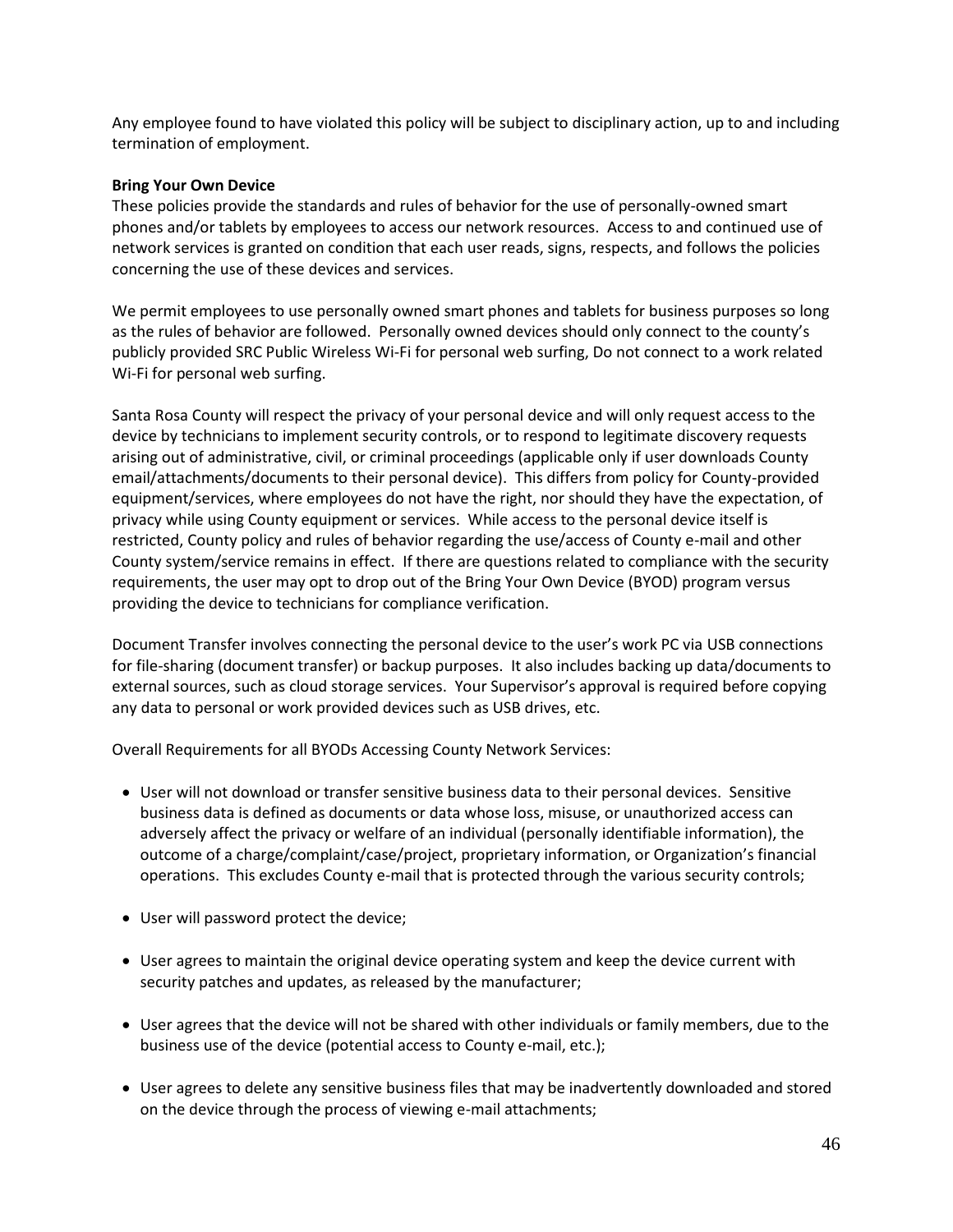- If the device is lost or stolen, the user will notify the County Help Desk within one hour, or as soon as practical after you notice the device is missing. The Help Desk will lock the device, e-mail on the device will be deleted, and notify-link services will be deactivated;
- Users must comply with all County password policies, including use of strong passwords, password expiration, and password history;
- User will maintain anti-virus protection on the device;
- User will not download/transfer business data that is considered sensitive or confidential to the personal device, including any documents that contain personally identifiable information;
- User will not download/transfer sensitive business data/documents to any non-County approved device.

#### **517 Internet Usage**

Effective Date: 3/19/1997 Revision Date: 2/2/2016

**General Statement of Policy.** Internet access via Santa Rosa County system is restricted to official county business. Only employees authorized by the County Administrator may access the Internet system.

The County reserves the right to limit or prohibit employee use of electronic communications when necessary to ensure organizational production or to discipline employees for performance related reasons.

The County may monitor employee use of computers and email for any and all legitimate management purposes. Such purposes include the assurance of employee production, the prevention of illegal harassment and other unethical behaviors, and all other reasons necessary to best ensure that the mission of the County is met. Employees should not expect any privacy when using County computers or email.

- 1. The following inappropriate use of Internet access is expressly prohibited and violation will result in adverse disciplinary action: solicitation or communication of obscene or sexually explicit material; solicitation or sale of products and services for non-County business; posting, downloading, etc. chain letters, employment opportunities; installation of Internet software not authorized by supervisor; downloading, uploading, etc. any software, information, or data which does not comply with copyright or licensing agreements.
- 2. Procedures for Internet usage include: immediate scanning of all downloaded files for viruses; information communicated over the Internet from Santa Rosa County is public; information and record and must be formatted and treated accordingly.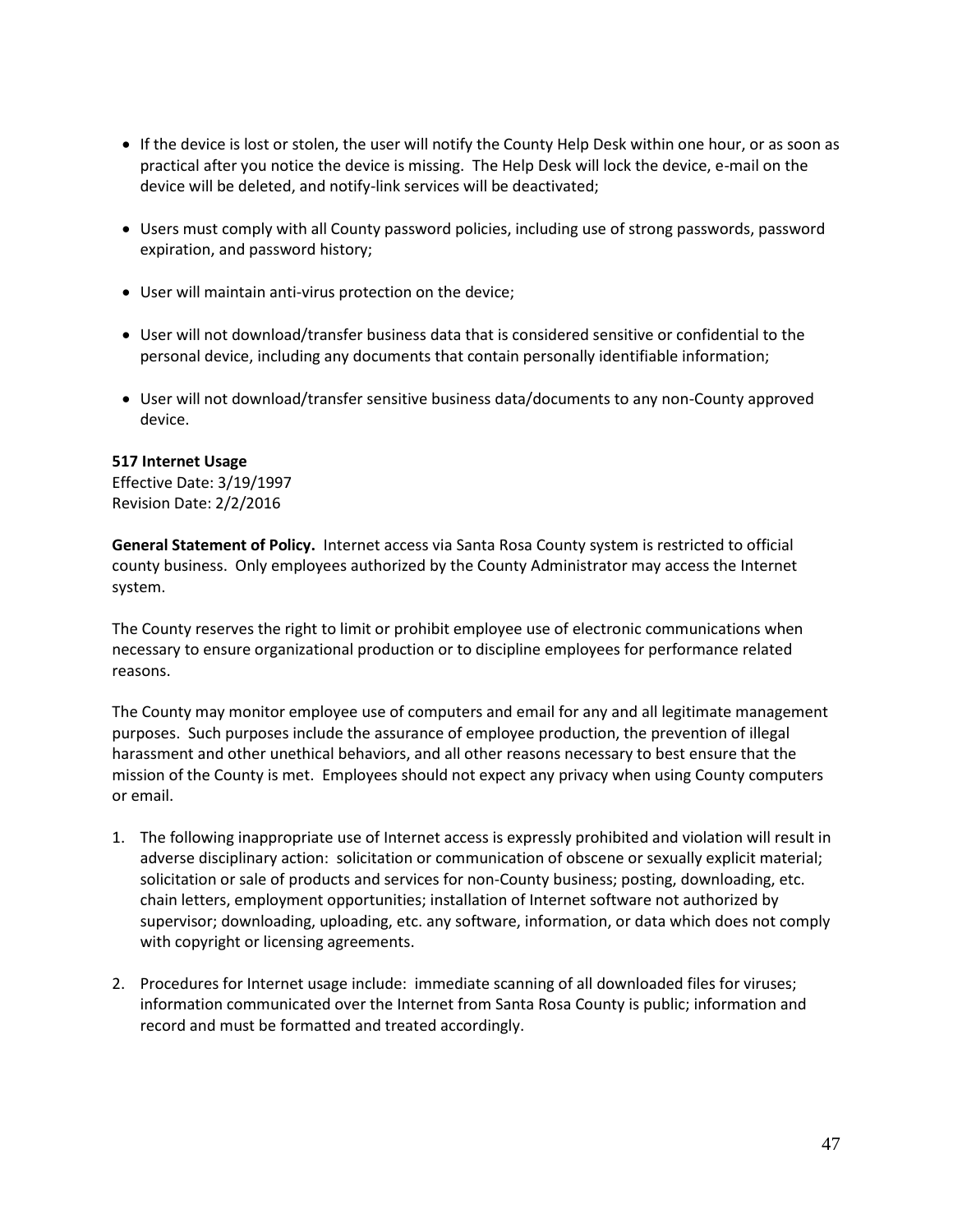# **518 Employee Confidentiality Agreement**

Effective Date: 3/10/2016

The employees of Santa Rosa County are entrusted with privileged access and through their administrative rights can view sensitive information. The Department must meet the highest standards possible for managing the County's information in a secure and professional manner. If, at any time, confidential data is thought to be compromised, either the Computer/GIS Department Director or the County Commissioners' Office should be notified immediately.

As an employee of Santa Rosa County and in regards to the computing systems, applications, databases, network monitoring tools, and other relative equipment, I agree to the following:

- 1. I understand and agree that in the course of my employment activities I may have access to information, some or all of which may be confidential, whether or not it is labeled or identified as such. Types of information considered confidential may include but are not limited to:
	- Personal information about County employees, elected officials, associates, etc.
	- Computer network operations and security
	- Construction and building plans of facilities
	- Protected Electronic Health Information
	- Current or projected financial particulars of the County, including its payroll systems.
- 2. I understand and agree that having access to County confidential information does not grant me permission to actively seek, examine, use, transmit, share, copy, or change such information and that I will only perform such activities with permission while exercising my job responsibilities.
- 3. I understand that I am required to treat information proprietary to other parties as confidential:
	- employee private documents or communications
	- vendor proprietary information
- 4. If I am uncertain whether a particular piece of information or data is considered confidential, I will seek clarification from my supervisor before engaging in any conduct that might jeopardize the confidentiality of that item.
- 5. I understand and agree to abide by all of the County of Santa Rosa's policies and procedures at all times. I understand that this agreement is not a contract of employment and that it does not alter my status as an at-will employee of the County of Santa Rosa.
- 6. I further understand that if I violate these confidentiality provisions that I may be subject to discipline, up to and including termination of my employment.

### **520 Contagious Illness Policy**

Effective Date: 2/2/2016

The County owes an obligation to the entire workforce to prohibit employees who have an infectious condition, illness, or injury from working until such time that an infected employee is able to produce written verification from a licensed physician that the condition is no longer contagious. The County shall work with immense diligence to protect the private health information of the infected employee;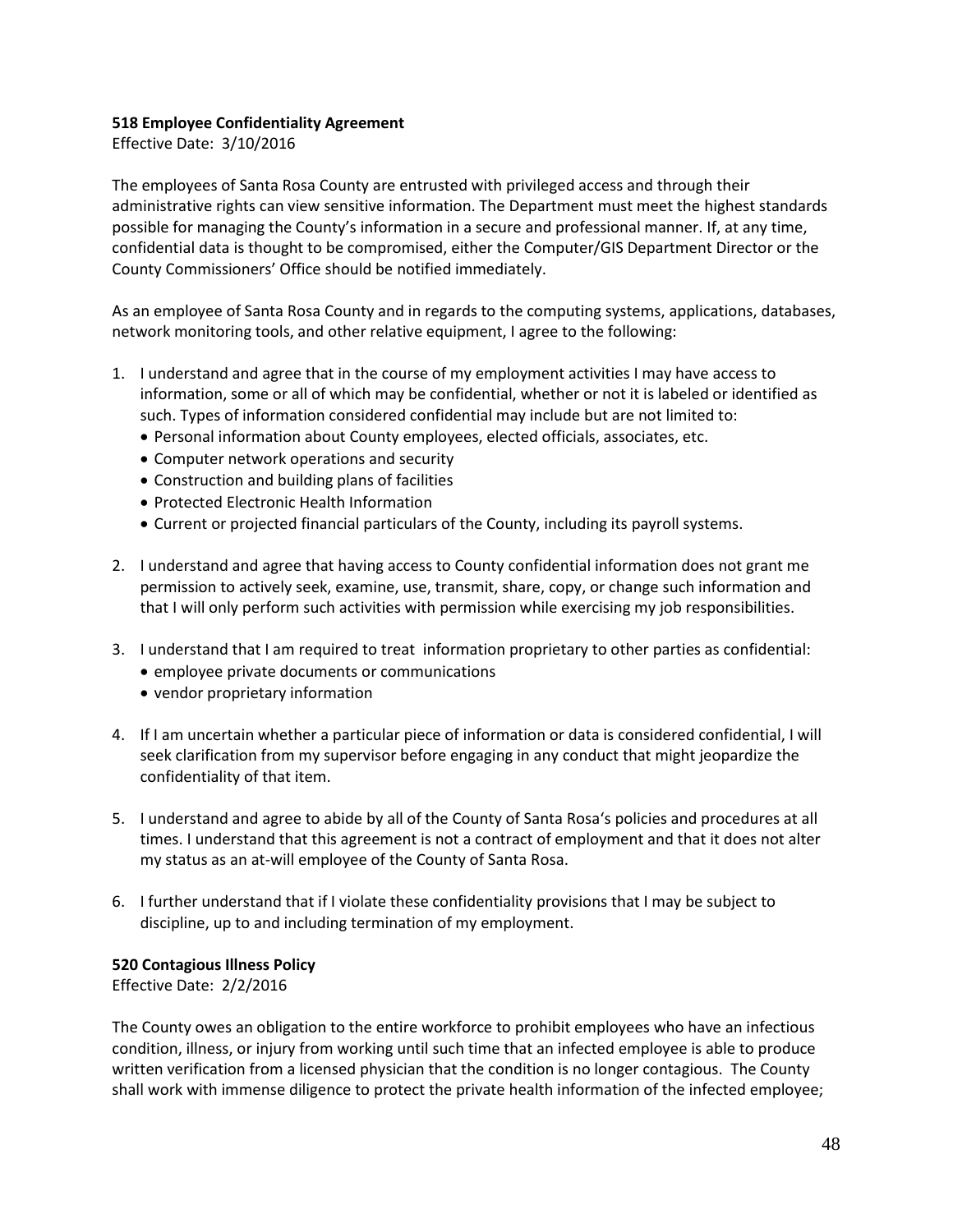however, all employees must also recognize the need to alert other employees of infectious conditions that may have impacted others, particularly those with sensitive medical conditions including pregnancy, immune deficiency conditions, etc. Records of employee medical examinations shall be kept in a separate and confidential file.

Employees with contagious conditions that may pose health risks to others agree that they will report such conditions to the human resource department for appropriate guidance and management immediately upon learning of the condition. An employee who reports for duty with a suspected infections condition shall be sent home and referred to their personal physician for further evaluation. Following the medical evaluation the employee may return to work with a physician's statement that indicates the employee is free of an infectious condition.

When reporting for duty after recovering from an infectious condition, the employee shall present the physician's statement to human resources that states the employee is free of the infectious condition before being allowed to return to work. No employee shall return to work who has a temperature elevation, draining skin lesions, a communicable rash, or a communicable disease. Such employees may pose a direct threat to the health and safety of the other employees and our customers.

#### **522 Workplace Violence Prevention**

Effective Date: 1/1/2004

The Santa Rosa County BOCC is committed to preventing workplace violence and to maintaining a safe work environment. Given the increasing violence in society in general, The Santa Rosa County BOCC has adopted the following guidelines to deal with intimidation, harassment, or other threats of (or actual) violence that may occur during business hours or on its premises.

All employees, including supervisors and temporary employees, should be treated with courtesy and respect at all times. Employees are expected to refrain from fighting, "horseplay," or other conduct that may be dangerous to others.

Conduct that threatens, intimidates, or coerces another employee, a customer, or a member of the public at any time, including off-duty periods, will not be tolerated. This prohibition includes all acts of harassment, including harassment that is based on an individual's sex, race, age, or any characteristic protected by federal, state, or local law.

All threats of (or actual) violence, both direct and indirect, should be reported as soon as possible to your immediate supervisor or any other member of management. This includes threats by employees, as well as threats by customers, vendors, solicitors, or other members of the public. When reporting a threat of violence, you should be as specific and detailed as possible.

All suspicious individuals or activities should also be reported as soon as possible to a supervisor. Do not place yourself in peril. If you see or hear a commotion or disturbance near your work station, do not try to intercede or see what is happening.

The Santa Rosa County BOCC will promptly and thoroughly investigate all reports or threats of (or actual) violence and of suspicious individuals or activities. The identity of the individual making a report will be protected as much as is practical and in accordance with Florida Public Records Law. In order to maintain workplace safety and the integrity of its investigation, the Santa Rosa County BOCC may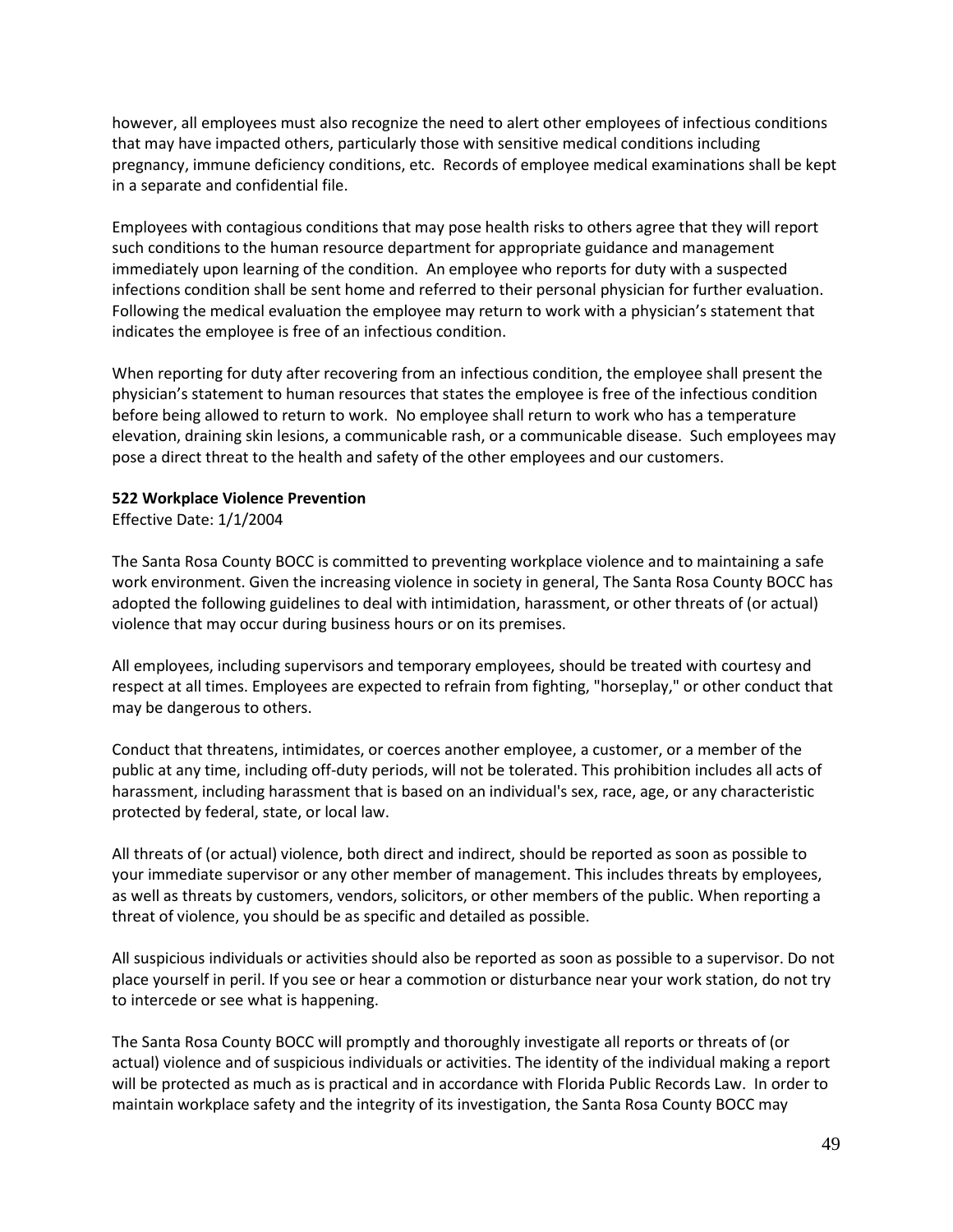suspend employees, either with or without pay, pending investigation.

Anyone determined to be responsible for threats of (or actual) violence or other conduct that is in violation of these guidelines will be subject to prompt disciplinary action up to and including termination of employment.

The Santa Rosa County BOCC encourages employees to bring their disputes or differences with other employees to the attention of their supervisors or the Risk Management Department before the situation escalates into potential violence. The Santa Rosa County BOCC is eager to assist in the resolution of employee disputes and will not discipline employees for raising such concerns.

**602 Family and Medical Leave**

Effective Date: 3/23/1995 Revision Date: 12/8/2016

In compliance with the Family and Medical Leave Act, eligible employees may take up to 12 workweeks of unpaid, job-protected leave under the Family and Medical Leave Act ("FMLA") in a 12-month period for specified family and medical reasons. In addition, eligible employees may qualify for up to 26 workweeks of unpaid job-protected leave under the FMLA in certain situations related to a covered family member's service in the Armed Forces.

- 1. The birth of the employee's child and in order to care for the child (this also includes leave for a pregnant employee who becomes unable to work and leave for prenatal care);
- 2. The placement of a child with the employee for adoption or foster care in order to care for the child;

Entitlement to leave for the birth/placement of a child, for adoption or foster care will expire one year from the date of birth or placement. **NOTE**: If both parents work for the County, their combined leave entitlement for this reason is 12 weeks.

- 3. To care for the spouse, child or parent of an employee, if such family member has a serious health condition; or
- 4. The employee is unable to perform the functions of the position because of the employee's own serious health condition.
- 5. Because of any qualifying exigency (as defined by statute) arising out of the fact that a spouse, or a son, daughter, or parent of the employee is on active duty (or has been notified of an impending call or order to active duty) in the Armed Forces in support of a contingency operation.
- 6. Service member Family Leave. Subject to Section 103 of the FMLA, an eligible employee who is the spouse, son, daughter, parent, or next of kin of a covered service member shall be entitled to a total of 26 workweeks of leave during a 12-month period to care for the service member. The leave described in this paragraph shall only be available during a single 12-month period.

In addition to the limitation on leave for the birth/placement of a child for adoption or foster care, if both husband and wife work for the County, their combined leave for service member family leave is limited to 26 workweeks during the single 12-month period.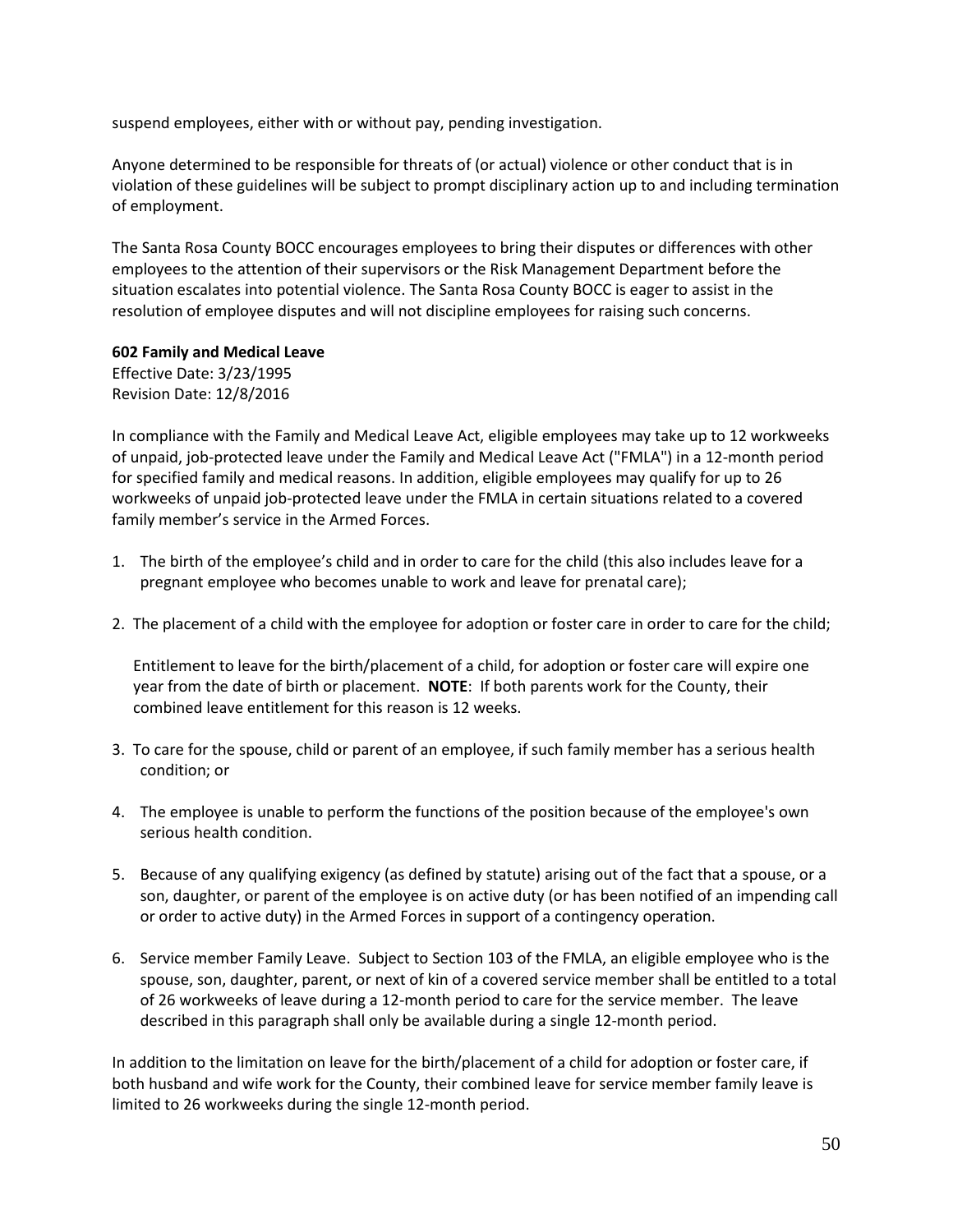When an employee requests family or medical leave for his or her own serious health condition, or for any of the reasons listed above, the employee must use all available and appropriate leave credits concurrent with FMLA until all leave credits are exhausted. After all available and appropriate leave is expired, then any remaining FMLA may be used as unpaid leave. Based on information from the employee, every effort will be made to designate qualified leave as FMLA prior to taking such leave.

### **603 Domestic Violence Leave**

Effective Date: 7/1/2007

Employees with three (3) or more months of service are entitled to domestic violence leave.

- A. Eligible employees can take up to three (3) working days of leave in any 12-month period if the employee, or family or household member of the employee, is the victim of domestic violence. This leave may be with or without pay, at the discretion of the appointing authority. This leave applies if the employee is:
	- 1. Seeking an injunction for protection against domestic violence or an injunction for protection in cases of repeated violence or sexual violence;
	- 2. Obtaining medical care or mental health counseling, or both, for the employee or family or household member to address physical or psychological injuries resulting from the act of domestic violence;
	- 3. Obtaining the services from a victim-services organization, including, but not limited to, a domestic violence shelter of program or a rape crises center as a result of a domestic violence act;
	- 4. Making the employee's home secure from the perpetrator of the domestic violence or to seek new housing to escape the perpetrator; or
	- 5. Seeking legal assistance in addressing issues arising from the domestic violence or attending and preparing for court-related proceedings arising from the domestic violence.

Except in cases of imminent danger to the health or safety of the employee, family or household member, employees seeking such leave must provide their appointing authority with appropriate advance notice of the leave along with sufficient documentation of the domestic violence act.

Before receiving such leave, employees must exhaust all annual leave and compensatory leave, if applicable, which is available to the employees.

### **604 Educational Leave**

Effective Date: 6/12/2003

Enrollment in short courses, seminars, conferences or less than full time at a college, university or training academy which is required as part of the employee's job shall not be considered educational leave, but shall be considered a part of the employee's work assignment.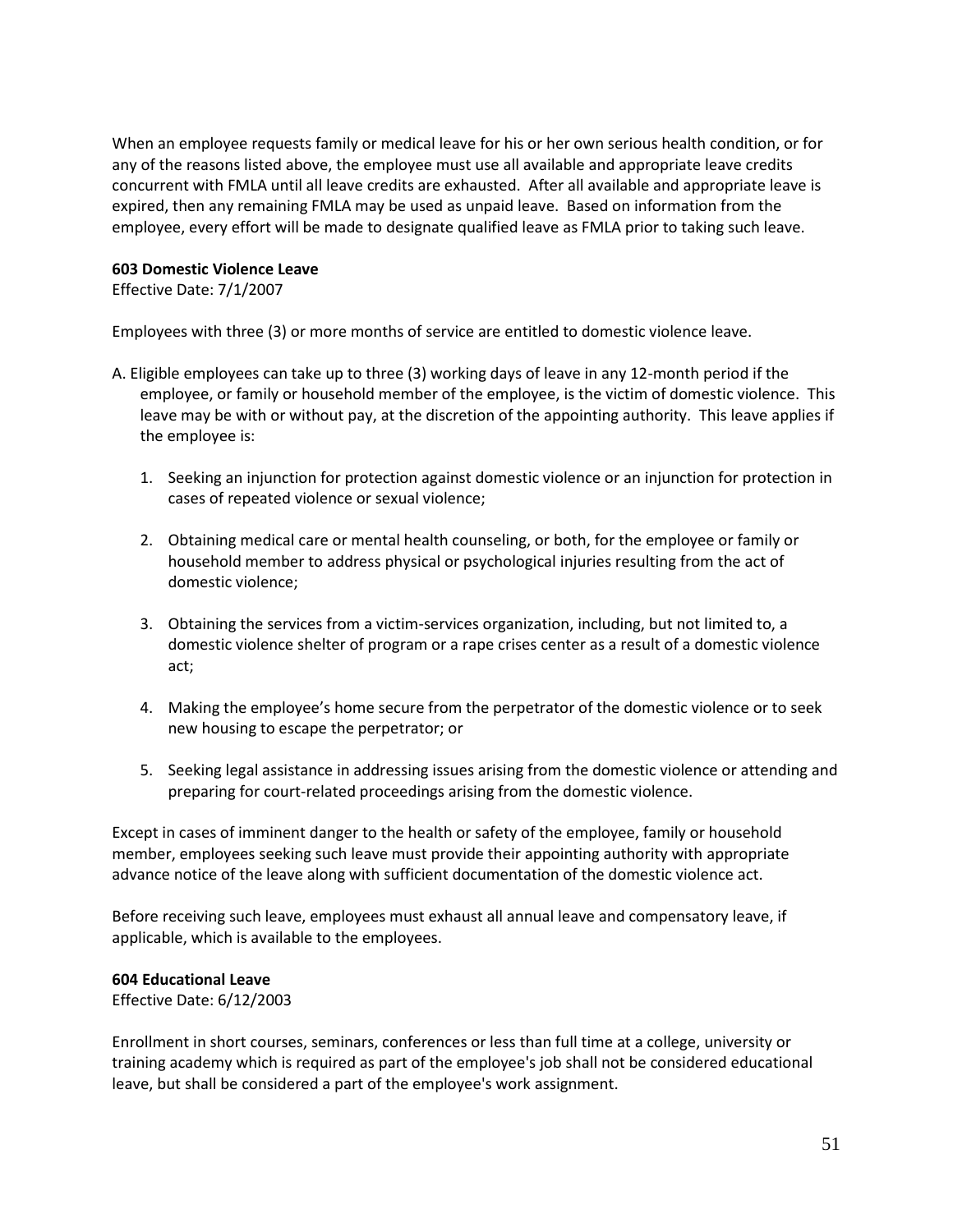When an employee requests leave for the purpose of furthering education and when such leave does not conform to the provisions of this section, such leave shall not be considered educational leave with pay. In these cases the employee may be granted annual or compensatory leave at the discretion of the appointing authority; or the employee shall be required to work extra hours in an amount equal to the time absent, including travel to and from classes.

The granting of educational leave with pay to employees shall be in accordance with the departments approved program.

#### **605 Military Leave**

Effective Date: 3/13/2003 Revision Date: 12/8/2016

Regular employees shall, upon presentation of a copy of their official orders, be granted leave with pay not to exceed three days for the purpose of taking their physical examination for induction into the military service. Such leave shall not be deducted from the employee's sick or annual leave credits.

Employees who are commissioned reserve officers or reserve enlisted personnel in the U.S. Military or naval service or members of the National Guard shall be granted leave without loss of pay for up to 240 working hours in a calendar year for reserve or guard training, upon presentation of a copy of the official orders for such training.

An employee who is called to active military service shall be granted a leave of absence with full pay for the first thirty (30) days of such service, upon presentation of a copy of the official orders for such service. All County paid benefits will remain in effect. These benefits are health insurance, life insurance (\$25,000), cafeteria plan, etc...

### **701 Employee Conduct and Work Rules**

Effective Date: 1/1/2004 Revision: 12/8/2016

To ensure orderly operations and provide the best possible work environment, the Santa Rosa County BOCC expects employees to follow rules of conduct that will protect the interests and safety of all employees and the organization. It is not possible to list all the forms of behavior that are considered unacceptable in the workplace.

The following are examples of infractions of rules of conduct that may result in disciplinary action, up to and including termination of employment:

- Theft or inappropriate removal or possession of property;
- Falsification of timekeeping records;
- Working under the influence of alcohol or illegal drugs;
- Possession, distribution, sale, transfer, or use of alcohol or illegal drugs in the workplace, while on duty, or while operating employer-owned vehicles or equipment;
- Fighting or threatening violence in the workplace;
- Boisterous or disruptive activity in the workplace;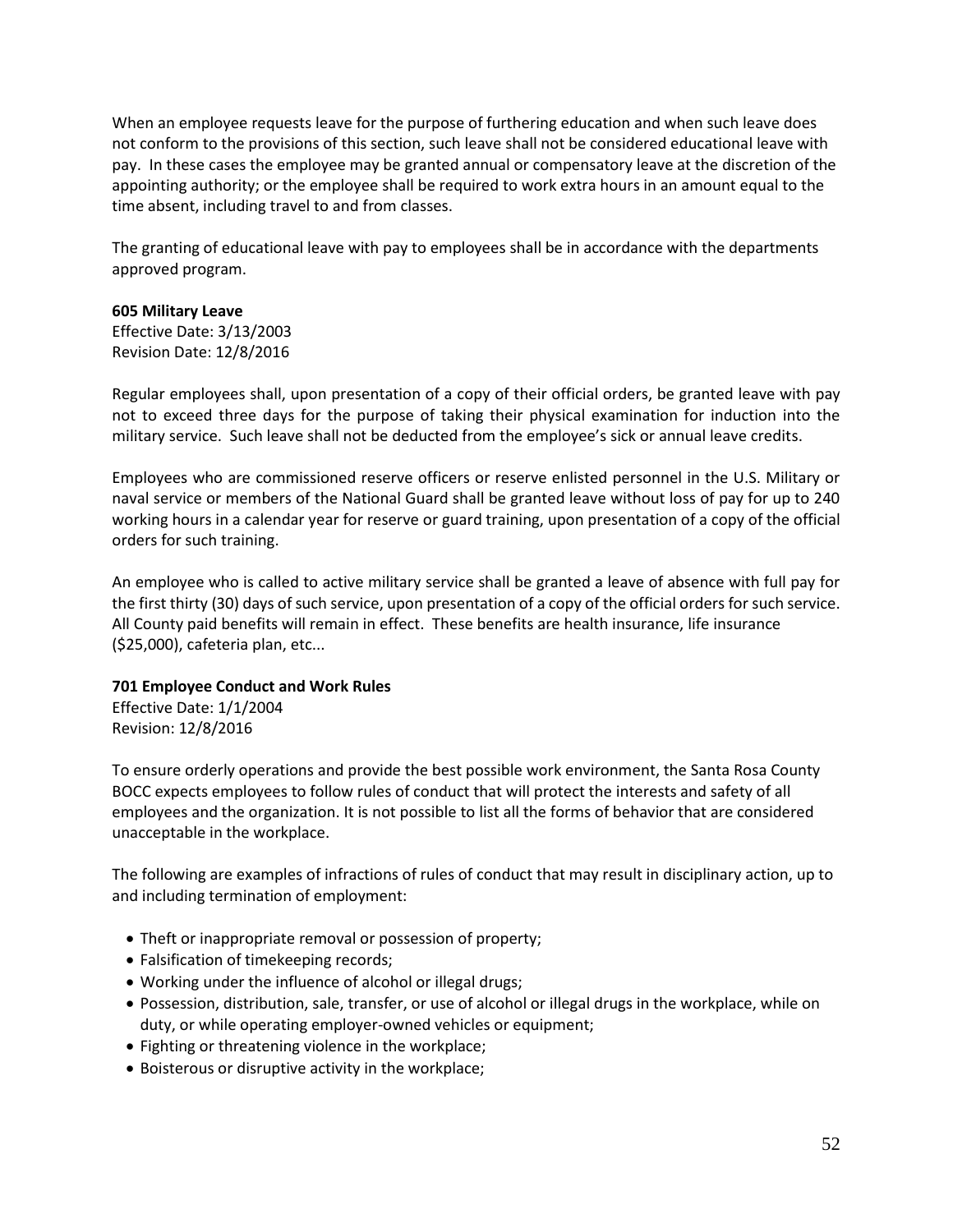- Negligence or improper conduct leading to damage of employer-owned or customer-owned property; Insubordination or other disrespectful conduct: Employees are required to obey company directives issued by their supervisor or manager. A refusal to carry out a specific, legal, and workrelated directive or request issued by an appropriate supervisor or a lack of respect directed toward that supervisor will subject that employee to the company's progressive step discipline program;
- Violation of safety or health rules;
- Smoking in prohibited areas;
- Sexual or other unlawful or unwelcome harassment;
- Possession of dangerous or unauthorized materials, such as explosives, in the workplace;
- Excessive absenteeism or any absence without notice;
- Unauthorized use of telephones, mail system, Internet, or other employer-owned equipment;
- Unauthorized disclosure of confidential information;
- Violation of personnel policies;
- Unsatisfactory performance or conduct;
- Failure to maintain required license or certifications.

# **702 Drug and Alcohol Use**

Effective Date: 1/26/1989 Revision: 5/23/2019

**Santa Rosa County,** hereafter known as the **"**County" strives to provide a safe work environment and encourages personal health. In this regard, the County considers the abuse of drugs on the job to be an unsafe counter-productive work practice. Furthermore, we see substance abuse as a serious threat to our staff and the public. With these objectives in mind, the County has established the following policy with regard to the use, possession, and sale of illegal drugs and alcohol at work. This policy is implemented pursuant to Section 112.0455 and 440.102, Florida Statutes.

Drug use has serious adverse effects upon a significant portion of the workforce, resulting in billions of dollars of lost productivity each year and posing a threat to the workplace and to public safety and security. Drug use creates a variety of workplace problems, including increased injury on the job, increased absenteeism, increased financial burden on health and benefit programs, increased workplace theft, decreased employee morale, decreased productivity, and a decline in the quality of products and services.

Drug addiction is a complex, yet treatable condition. We encourage those who abuse drugs or alcohol to seek help in overcoming their problem and participate in an alcohol and drug rehabilitation program.

Prior to testing, employees and job applicants shall be given a written policy statement. The ultimate goal of this policy is to balance our respect for individual privacy with our need to keep a safe and drug free environment within government through fair and reasonable drug testing methods for the protection of public employees and employers. Our intention is to prevent and treat substance abuse.

### **Over the Counter or Prescription Medications**

An employee who has been prescribed or issued a drug or who is otherwise taking a non-prescribed drug which could impair their ability to perform their job must immediately notify their supervisor so that a determination can be made about whether the employee can safely perform his or her job. Employees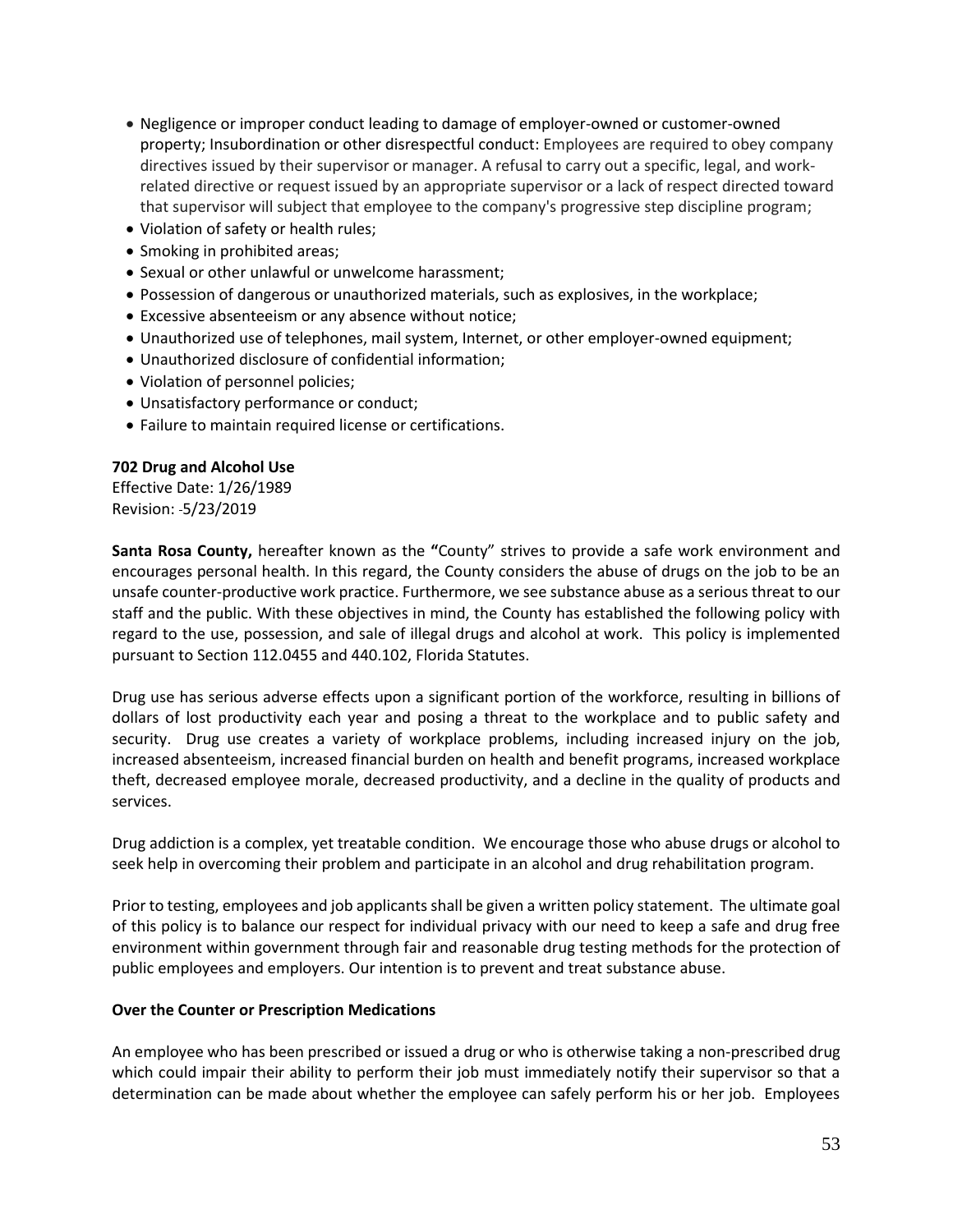may be required to provide evidence of valid prescriptions.

#### **Requirement to Report Conviction**

As a condition of employment, employees must abide by the terms of this policy and must notify the County in writing of any conviction of a violation of a criminal drug statute occurring in the workplace no later than five calendar days after such conviction.

#### **II. DEFINITIONS**

**"Alcohol"** – the intoxicating agent in beverage alcohol, ethyl alcohol, or other lowe molecular weight alcohols including methyl isopropyl alcohol.

**"Chain of custody"** refers to the methodology of tracking specified materials or substances for the purpose of maintaining control and accountability from initial collection to final disposition for all such materials or substances and providing for accountability at each stage in handling, testing, and storing specimens and reporting test results

**"Collection Site"** - a place where individuals present themselves for the purpose of providing a specimen to be analyzed for the presence of drugs or alcohol.

"**Confirmation Test"** - a second analytical test, which must be different in scientific principle from that of the initial test, performed following an initial test that provides quantitative data of alcohol concentration or identifies the presence of a specific drug or metabolite; considered the final result upon which action, including discipline, may be taken.

**"Drug"** - alcohol, including distilled spirit, wine, a malt beverage or an intoxicating liquor, a cannabinoid, marijuana (THC metabolite), cocaine, opiates or opioids, amphetamines, phencyclidine (PCP and analogs) hallucinogens, methaqualone, barbiturates, benzodiazepines, a synthetic narcotic, stimulants, club drugs, dissociative drugs, hallucinogens, designer drug or a metabolite of any of the substances listed in this paragraph.

**"Drug Rehabilitation Program"** - a service provider program capable of providing confidential, timely, and expert identification, assessment and resolution of employee drug abuse.

**"Drug Test"** - any chemical, biological or physical instrumental analysis in conformity with this policy, administered for the purpose of determining the presence or absence of a drug or its metabolites.

"**Employee"** means any person who works for salary, wages, or other remuneration from the County.

**"Employee assistance program"** means an established program capable of providing expert assessment of employee personal concerns; confidential and timely identification services with regard to employee drug abuse; referrals of employees for appropriate diagnosis, treatment, and assistance; and follow-up services for employees who participate in the program or require monitoring after returning to work. If, in addition to the above activities, an employee assistance program provides diagnostic and treatment services, these services shall in all cases be provided by service providers pursuant to s. 397.311(43).

"**Employer"** means any agency within County government that employs individuals for salary wages, or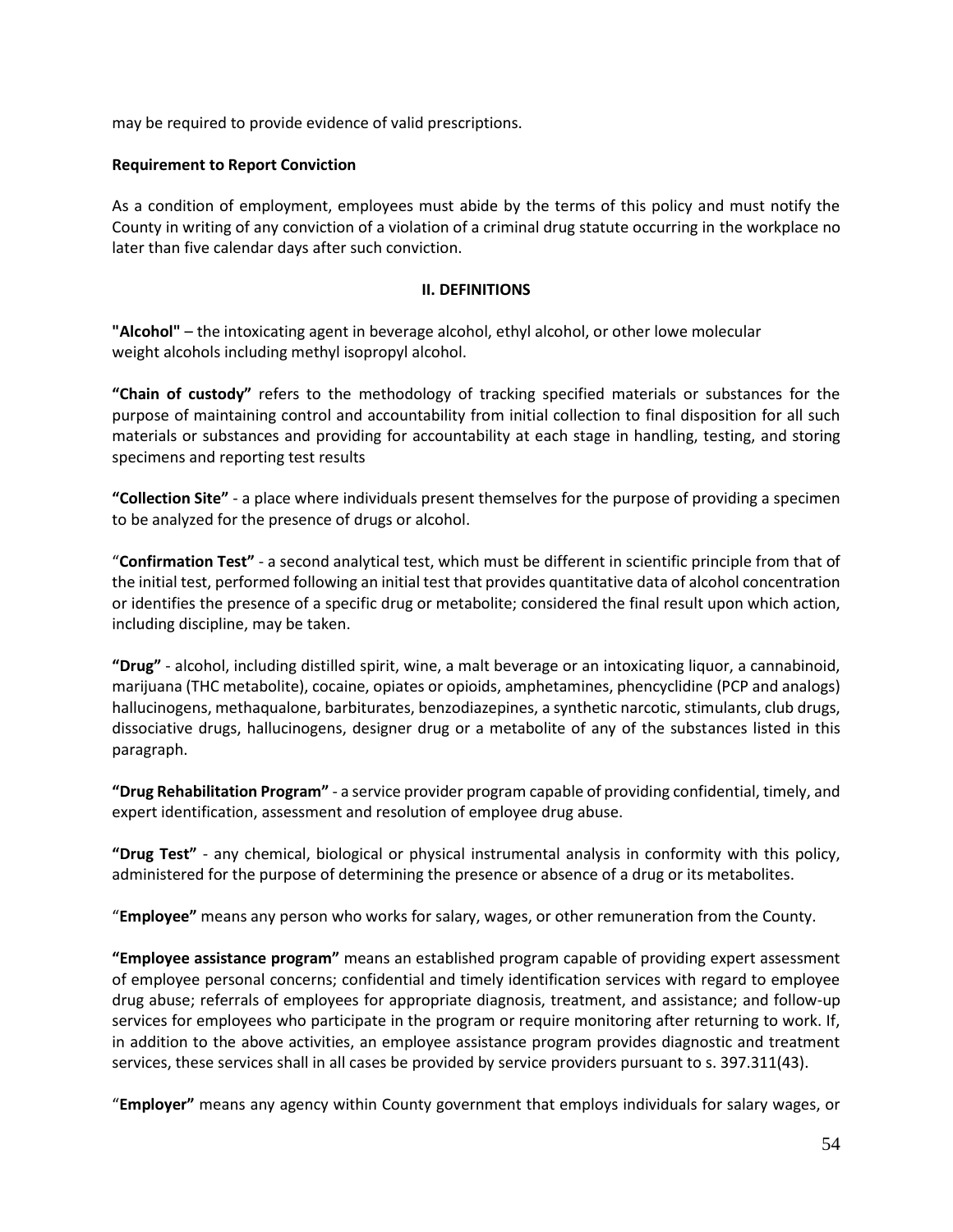other remuneration.

"**Job Applicant**" – A person who has been offered a position with the County, conditioned upon meeting the requirements of the Drug Free Workplace Policy

"**Medical Review Officer (MRO)"** - a licensed medical physician, employed with or contracted with the County, who has knowledge of substance abuse disorders, laboratory testing procedures, and chain of custody collection procedures; who verifies positive, confirmed test results; and who has the necessary medical training to interpret and evaluate an employee's positive test result in relation to the employee's medical history, and other relevant biomedical information.

**"Prescription or nonprescription medication"** means a drug or medication obtained pursuant to a prescription as defined by s. 893.02 or a medication that is authorized pursuant to federal or state law for general distribution and use without a prescription in the treatment of human diseases, ailments, or injuries.

**"Safety Sensitive" or Mandatory Testing" position** – a job assignment that requires the employee to carry a firearm, work closely with an employee who carries a firearm, perform life-threatening procedures, work with heavy or dangerous machinery, work as a safety inspector, work with children, work with detainees in the correctional system, work with confidential information or documents pertaining to criminal investigations, work with controlled substances, or a job assignment that requires an employee security background check, pursuant to s. 110.1127, or a job assignment in which a momentary lapse in attention could result in injury or death to another person.

**"Special Risk" position** – means a position that is required to be filled by a person certified under Chapter 633 Firefighter, or Chapter 943 Law Enforcement and Correctional Officer.

**"Specimen"** means tissue, hair, or a product of the human body capable of revealing the presence of drugs or their metabolites, as approved by the United States Food and Drug Administration or the Agency for Health Care Administration.

### **III. POLICY AND WORK RULES**

The County's policy is to employ a workforce free from the use of illegal drugs either on or off the job, and free from alcohol in the workplace. Any employee determined to be in violation of this policy is subject to disciplinary action up to and including termination, even for the first offense. It is a Standard of Conduct of the Employees of the County that employees shall not use illegal drugs or abuse legal ones. In order to maintain this standard, the County shall establish and maintain the programs and rules set forth here.

### **Prohibited Conduct**

County employees are prohibited from being under the influence of, using, possessing, selling, distributing, or manufacturing an illegal drug or alcohol while conducting County business, whether on or off County property. County employees are also prohibited from misusing prescription medication and from reporting for duty or remaining on duty while impaired by a prescription or non-prescription medication, unless the employee has reported the use of the medication to his or her supervisor.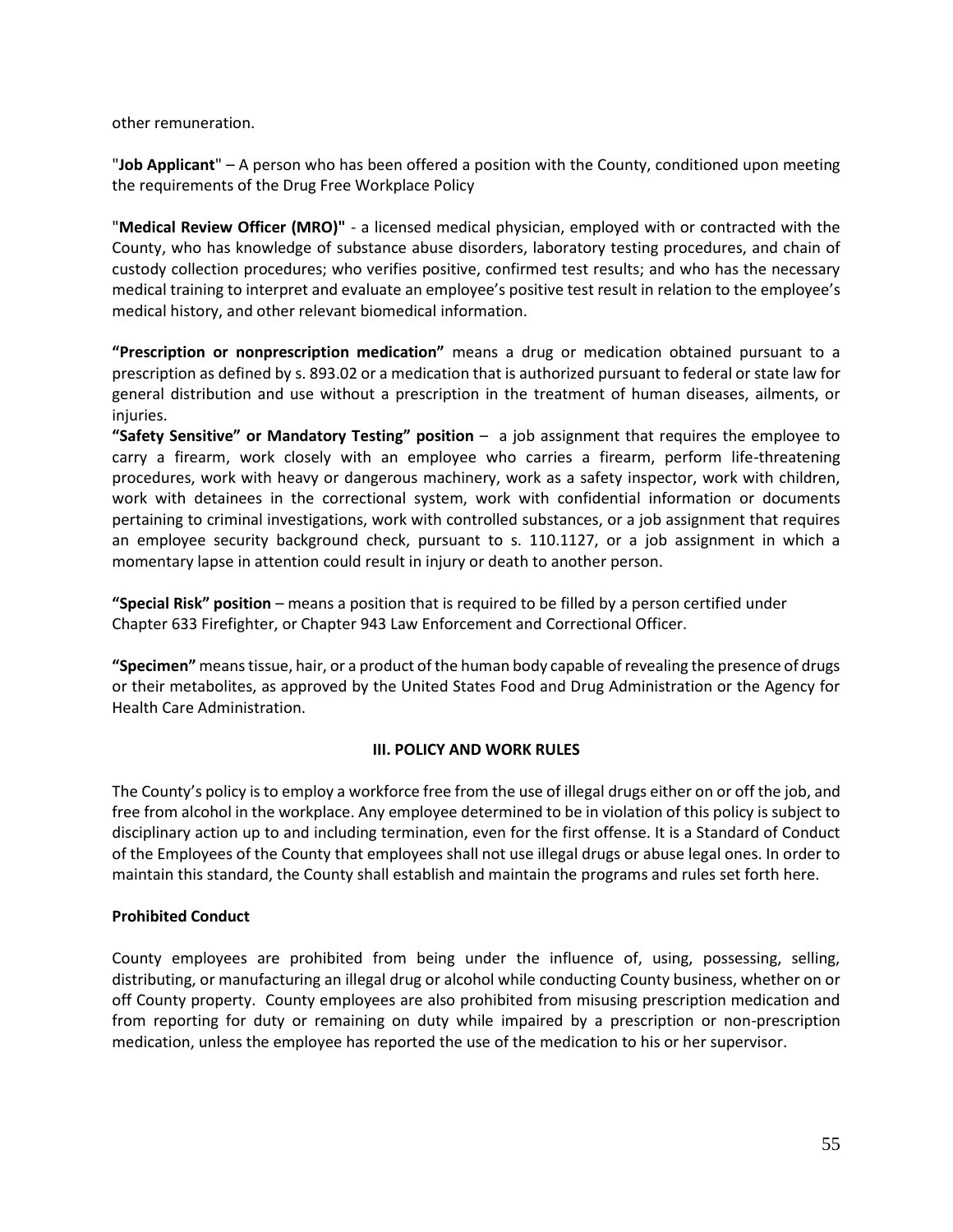# **Refusal to Test**

Refusal to submit to testing includes, but is not limited to:

- Failure to provide an adequate specimen for testing without valid medical explanation;
- Providing an adulterated or substituted specimen;
- Delaying or failure to appear or remain at the testing facility within a reasonable time after being instructed to do; and
- Leaving the scene of an accident or failing to remain available for testing after an accident.

A refusal to test will be treated as a positive test result. Applicants who refuse to test will not be offered employment and employees who refuse to test may be disciplined, up to and including termination. Refusal to take a drug or alcohol test may result in the employee forfeiting his or her eligibility for medical and indemnity benefits under State Workers' Compensation; and is cause for automatic termination of the employee which may also cause denial of Unemployment Compensation.

### **Drug Testing Standards**

All testing will be conducted by an Agency for Health Care or State certified laboratory; positive test results will be reviewed by a certified Medical Review Officer to assure accuracy. All testing, specimen collection, security measures, monthly reports, storage, handling, chain of custody procedures, and quality control procedures will be performed in accordance with applicable rules and regulations.

### **General Procedures**

Employees and applicants will be required to provide a blood, breath, or urine specimen (or any other approved specimen that detects the presence of drug or alcohol) for testing. The County will pay for required drug and alcohol tests. The applicant or employee shall pay costs of non-required tests.

### **Initial Test**

The initial screen for all drugs except alcohol shall use an **immunoassay or other scientifically accepted method** approved by the Agency for Health Administration. For alcohol the initial test may be the enzyme oxidation methodology or other approved method. For alcohol testing, all levels equal to or exceeding .02% shall be reported as positive.

### **Confirmation Test**

A positive finding will generate a confirmation test through the **GC/MS (gas chromatography /mass spectrometry),** or other scientifically accepted method approved by the Agency for Health Care Administration and the results will be kept confidential. A copy of any positive can be received by the employee by submitting his/her request in writing.

# **Confidentiality**

All information, interviews, reports, statements, memoranda and drug and alcohol test results may not be received in evidence, discovery, or disclosed without a written consent by the donor, except when compelled by a hearing officer or a court of competent jurisdiction, or where otherwise permitted by law.

**Types of Testing –** The County is authorized to conduct the following types of tests:

**1. Pre-employment Drug Testing:** Consistent with the County's policy opposing drug abuse and its commitment to a safe working environment, we have implemented a pre-employment drug testing policy. All job applicants will undergo screening for the presence of illegal drugs as a condition of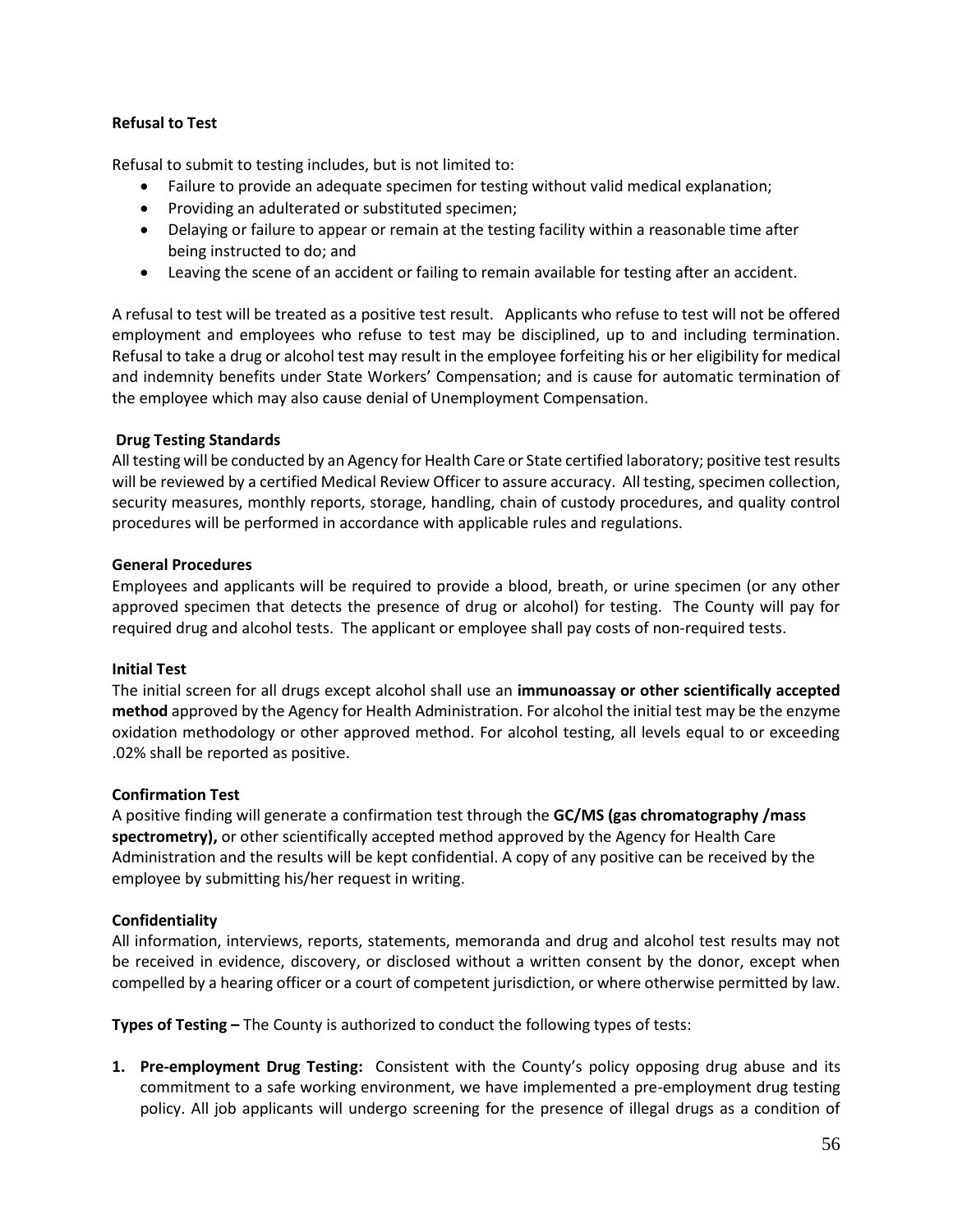employment. Applicants will be required to voluntarily submit to a test at a laboratory chosen by the County after signing a consent and release form. Job applicants who refuse to submit to a drug test or have a positive confirmed drug test may be denied employment. The County may require employees who are promoted, transferred, or who assume safety sensitive positions within the County to submit to a drug test prior to the commencement of that position.

- **2. Active Employee Testing:** The County has adopted screening practices to identify employees who use illegal drugs. It shall be a condition of employment for all employees to refrain from reporting to work, or working with the presence of drugs or alcohol in his/her system, and to submit to drug testing.
- **3. Routine Fitness for Duty testing:** The County may require an employee to submit to a drug and alcohol test if conducted as part of a routinely scheduled employee fitness-for-duty medical examination or determined to be job related and consistent with business necessity.
- **4. Reasonable Suspicion testing:** The County may require an employee to submit to testing when there is reasonable suspicion to believe that an employee is using or has used drugs in violation of this policy drawn from specific objective facts and reasonable inferences drawn from those facts. Among other things, such facts and inferences may be based upon:
	- (1) a report of drug use, provided by a reliable and credible source;
	- (2) observed drug use during work hours on County premises;
	- (3) observable physical signs;
	- (4) incoherent mental state;
	- (5) marked changes in personal behavior that are otherwise unexplainable;
	- (6) deteriorating work performance that is otherwise unexplainable;
	- (7) evidence an employee has used, possessed, sold, solicited, or transferred drugs while on the County's premises or while operating the County's vehicle, machinery, or equipment;
	- (8) information that an employee has caused, contributed to, or been involved in an accident while at work.

Where reasonable suspicion exists that an employee is using or has used drugs in violation of this policy, the employee may not be allowed to work. The employee may be provided safe transportation to a collection facility, and depending on the extent of the observed impairment, accompanied by the supervisor or another employee.

If an employee is tested for reasonable suspicion, documentation will be placed in the employee's confidential file within five working days of the reasonable suspicion test. The County will provide to an employee (upon their request) a written report regarding the circumstances that formed the basis for reasonable suspicion. The original and signed report will be maintained in the confidential human resource records.

**5. Post Accident:** The County will require drug and/or alcohol testing for any employee involved in an accident while on duty. An accident may involve a vehicle, harm or injury to self or others, or damage to equipment or property.

An employee who leaves the scene of an accident or fails to remain available for testing following an accident shall be deemed to have refused to submit to testing under this policy. However, testing may be delayed while the employee assists with resolution of the accident or while the employee is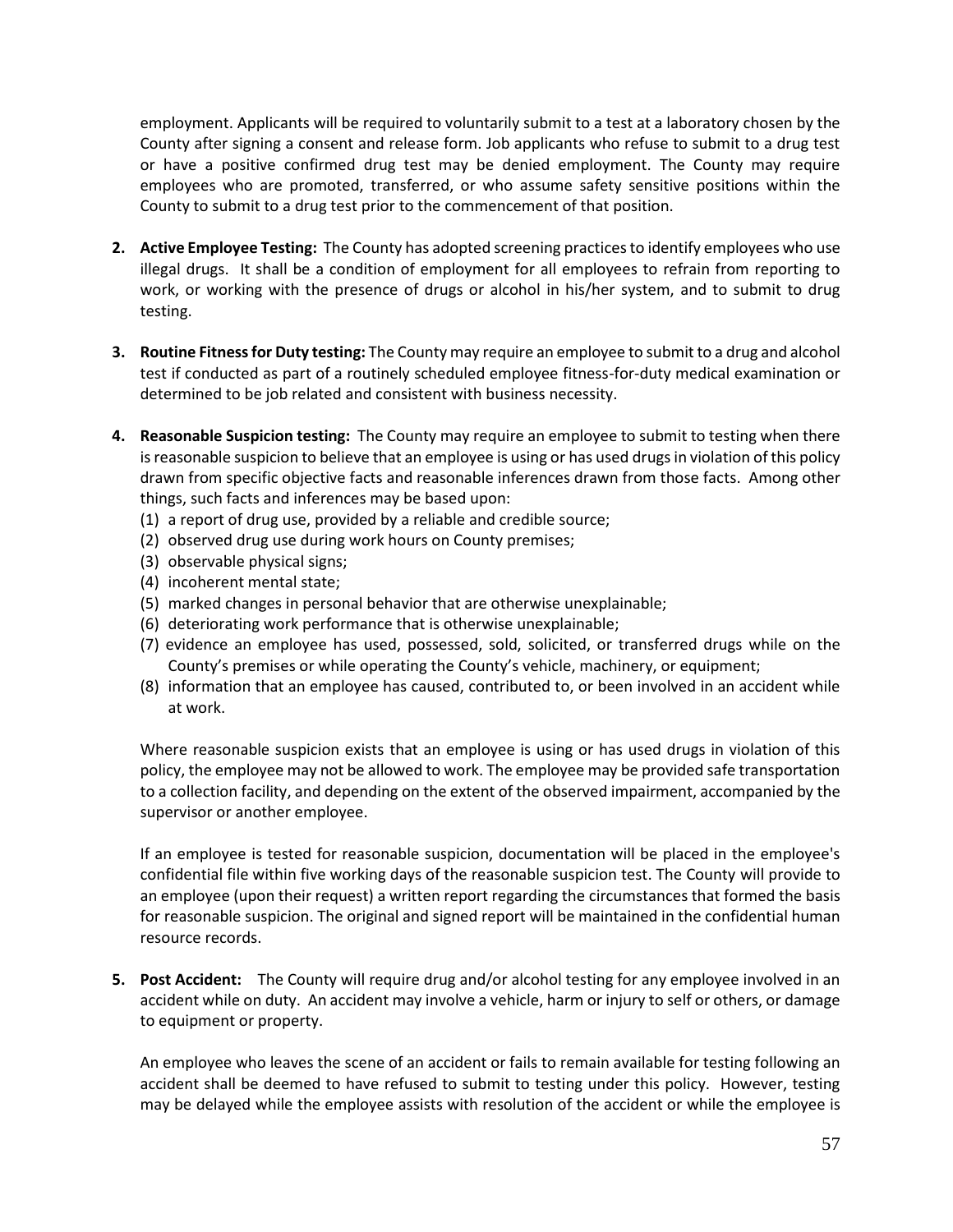receiving medical attention. Test results from tests administered by on-site law enforcement may be used by the County in lieu of a separate test conducted by the County.

- **6. Return-to-duty and Follow-up Testing:** Employees who are afforded the opportunity to complete a rehabilitation or employee assistance program and who successfully complete the program will be required to submit to a **Return-to-duty** test and **Follow-up** testing for up to two years following completion of the program. Follow-up testing will be unannounced and on a quarterly, semiannual, or annual basis for up to two years thereafter. Employees not complying with these conditions, or testing positive at any time during or following the rehabilitation or employee assistance program, will be terminated from employment.
- **7. Random Testing:** The County may perform random drug and alcohol screening for employees in positions classified as Safety Sensitive or Special Risk.

### **Procedures**

All testing will be conducted by an Agency for Health Care Administration or state certified lab; and results will be reviewed by a Medical Review Officer to assure accuracy. All testing, sample collection, storage, handling, and chain of custody will be conducted in accordance with appropriate applicable rules and regulations. Employees and job applicants will have the opportunity to consult with an MRO for technical information regarding prescription and non-prescription medication.

The employee or job applicant may contest or explain a positive test result to the MRO within 5 working days of receiving notification of the test result from the MRO. If the employee or job applicant's explanation or challenge is unsatisfactory, the MRO shall report a positive test result back to the County.

Documentation of a positive test result will be placed in the employee's confidential file within five working days of receipt of a positive result from the MRO, the County shall inform the employee or job applicant in writing of the positive result, consequences of the result, and options available. A copy of the test results will be provided upon request.

Within 5 working days after receiving notice of the positive test result from the County, the employee or job applicant may submit information to the County's Human Resources Department explaining or contesting the test result and explaining why the result does not constitute a violation of the County's policy. If the employee or job applicant's explanation or challenge is unsatisfactory, a written explanation of why the challenge or explanation is unsatisfactory, along with the report shall be provided to the employee or job applicant.

Safety Sensitive and Special Risk employees who have tested positive shall not be permitted to perform a safety-sensitive function. If a non-safety sensitive position is not available, the employee may be placed on leave status while participating in an alcohol and drug rehabilitation program.

### **Education**

Employee and Supervisor education and training will be conducted in a manner required by applicable rules and regulations.

#### **Employee Assistance**

The County shall not discharge, discipline, or discriminate against an employee solely upon voluntarily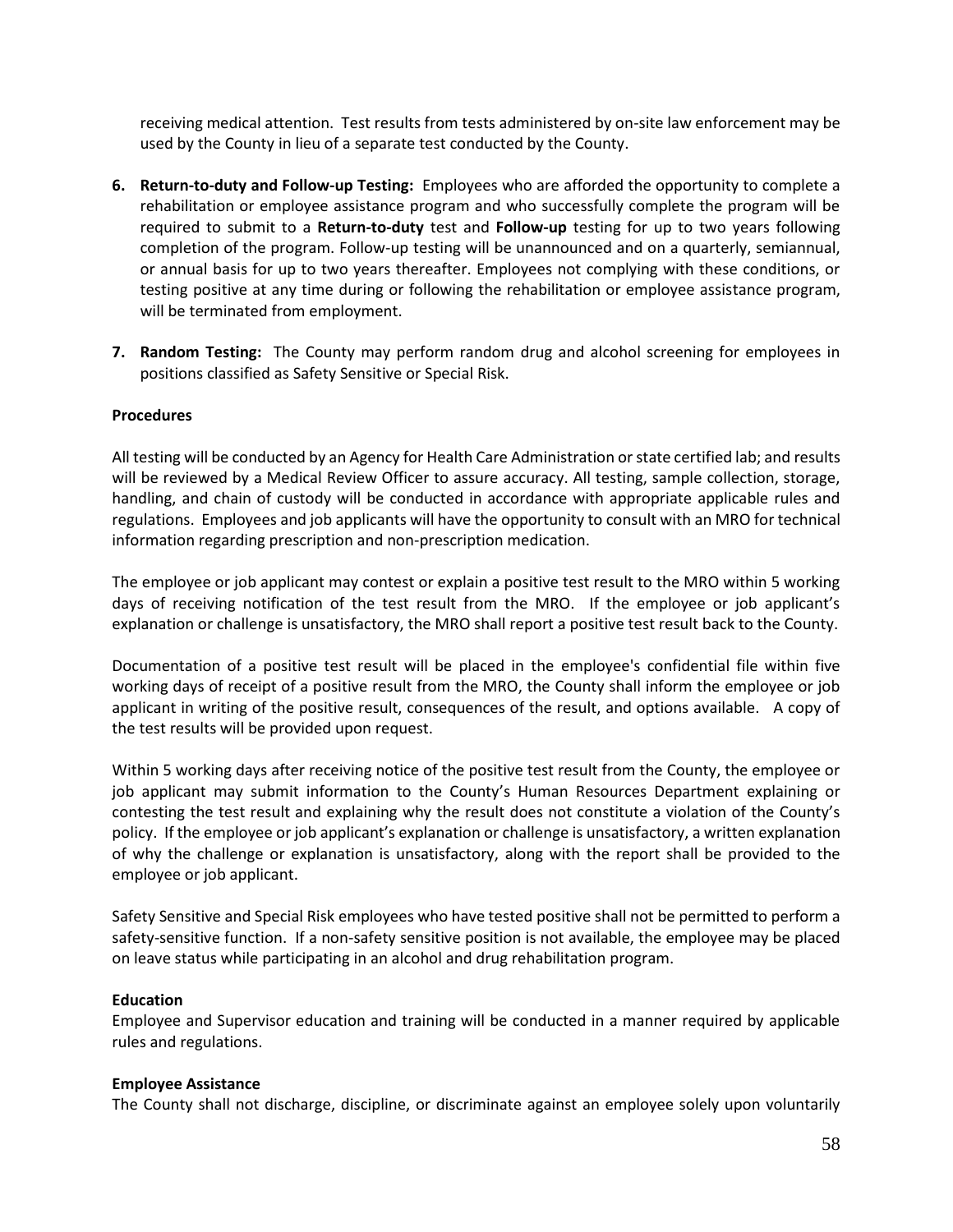seeking treatment for a drug or alcohol related problem if the employee has not previously tested positive for alcohol or drug use, or previously entered an alcohol and drug rehabilitation program. Participation in an Employee Assistance Program, or another mental health or substance abuse counseling program, will not affect the employee's future career advancement or employment, nor will it protect an employee from disciplinary action if substandard job performance continues. Employee Assistance is used in conjunction with discipline, not a substitute for discipline.

An employee may be placed on leave status while participating in a drug and alcohol rehabilitation program. If this occurs, the employee shall be permitted to use accumulated leave prior to being place on leave without pay. Provided that the employee has voluntarily sought treatment for a drug or alcohol related problem, upon successful completion of the rehabilitation program, the employee shall be reinstated to the same or equivalent position. Should the County decide not to terminate an employee who tests positive, the employee will be required to complete a drug and alcohol rehabilitation program as a condition of employment and may not be returned to his or her original position.

The Human Resource Office will have a list of Drug and Alcohol Counselors and other mental health facilities available in your area. The employee may review this list discreetly. The costs of these services are the responsibility of the employee.

Cordova Counseling Center, 4400 Bayou Boulevard, Suite 8, Pensacola, Florida 32503 Phone: (850) 474-9882

Stone Ridge Counseling Center, 9013 University Parkway, Suite C, Pensacola, Florida 32514 Phone: (850) 478-7800

### **Responsibilities of the Employee**

As a condition of employment, employees must abide by the terms of this policy and must notify the County in writing of any conviction of a violation of a criminal drug statute occurring in the workplace no later than five calendar days after such a conviction. The employee must also notify his/her supervisor that his/her drug or medication may affect or impair his/her judgment or job performance or safety. In addition, the employee or job applicant must notify the laboratory of any administrative or civil action brought pursuant to Section 440.102, Florida Statutes.

#### **Drugs that may be Tested**

The drugs are listed by chemical name and brand or common name **Alcohol** (ethanol, beer, wine, booze, alley juice, fire water, grog, hooch, rocket fuel) **Amphetamines** (methamphetamine, amp, cinnamon, lemon drop, trash, tweak, crystal, crank, biphetamine, desoxyn, dexedrine, speed) **Cannabinoids** (marijuana, blunt, columbo, hash, hay, pot, joint, indo, roach, grass, weed, reefer) **Cocaine** (coke, blast, flake, railers, ringer, toot, blow, nose candy, snow, crack, rock) **Phencyclidine** (PCP, angel dust, LSD, beast, blaze, Superman, tab, trips, hog) **Opiates** (opium, codeine, morphine, heroin, dover's powder, paregoric, parepectolin, school boy, smack, tar, chasing the tiger) **Barbiturates** (phenobarbital, tuinal, amytal, barbs, downers, tranqs) **Benzodiazepines** (bennies, rophies, ativan, azene, clonopin, dalmane, diazepam, halcion, librium, poxipam, remestan, serax, tranxene, valium, veratrine, vivol, xanax)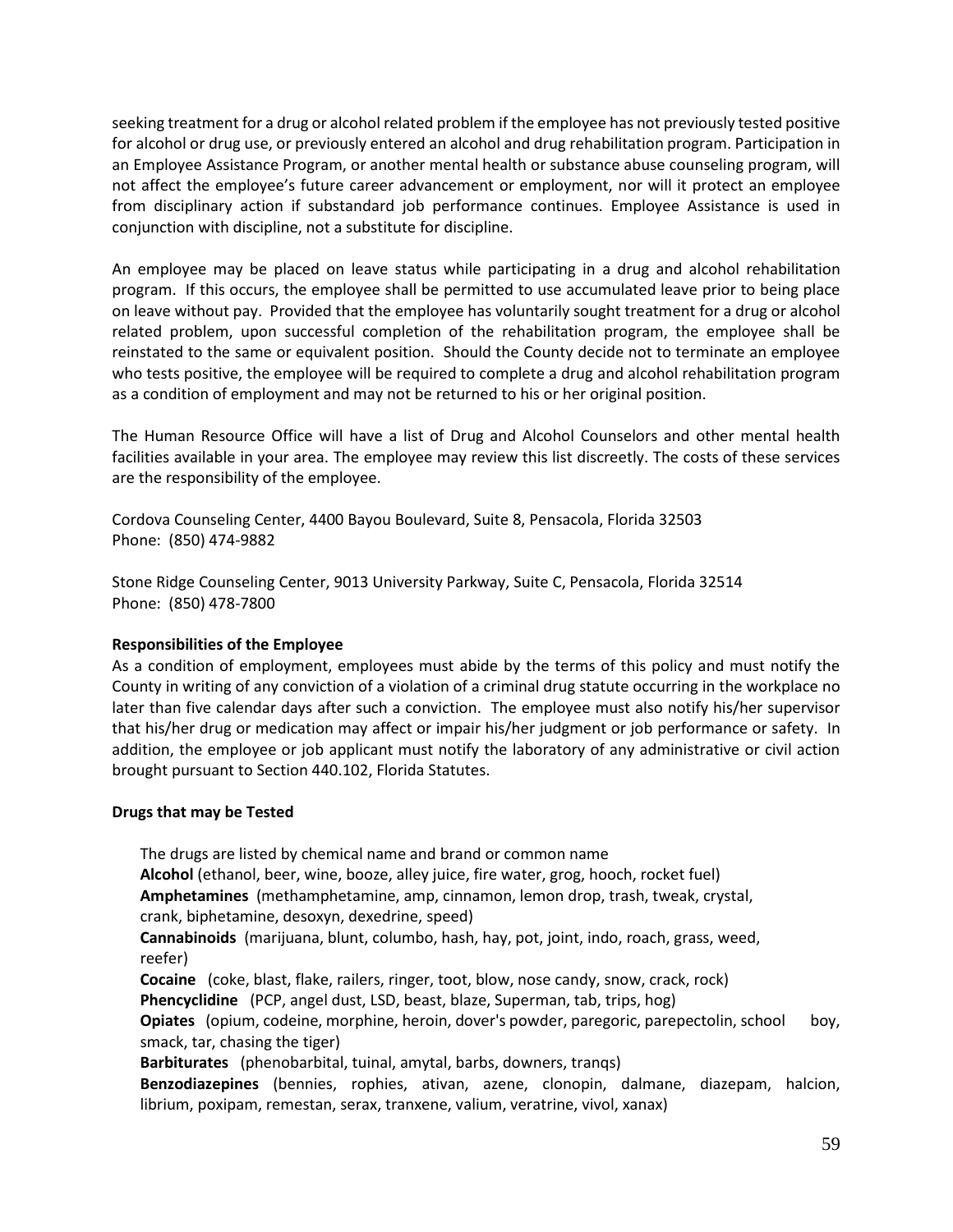**Methadone** (dolophine, methadose, amidone, fizzies) **Propoxyphene** (darvocet, darvon N, dolene, novopropoxyn)

#### **Federal Compliance:**

The testing procedures and requirements provided in this section are in addition to the requirements that may apply where the specific work performed requires employee or job applicants to be subject to drug testing pursuant to:

- 1. Federal regulations that specifically preempt state and local regulations;
- 2. Federal regulations or requirements implemented in connection with the operation of a federally regulated facilities;
- 3. Federal contracts where drug testing is conducted for safety, or protection of sensitive or proprietary date or national security; or
- 4. State agency rules that adopt federal regulations applicable to the interstate component of a federally regulated activity.

DOT required tests will be conducted separately from any non-DOT test conducted under this policy.

# **Subcontractor, Vendor, Consultant Requirements (Optional)**

In all future contracts with individuals or organizations that wish to do business with the County a stipulation may be made in the contract or purchase order that requires the subcontractor, vendor, or consultant to have a substance abuse policy. The employees of such subcontractors, vendors, or consultants will be subject to the same rules of conduct and tests as the employees of the County. In the event of an employee of a supplier of goods or services is found to have violated this Policy, that employee will be denied access to the County's job sites. In addition, if the violation(s) is/are considered flagrant, or the County is not satisfied with the actions of the subcontractor, vendor, or consultant, the County can exercise its right to bar all of the subcontractor, vendor, or consultant's employees from its job sites or decline to do business with the subcontractor in the future. All expenses and penalties incurred by a subcontractor, vendor, or consultant as a result of a violation of the County's policy shall be paid by the subcontractor, vendor, or consultant.

### **IV. CONCLUSION**

The County considers drug and alcohol testing to be only one of several steps to achieve a safe, healthy, and productive atmosphere for its employees. This policy is available for inspection by the job applicant or employees. This policy supersedes any information provided to applicants and/or employees either written or oral and reserves the right to change the provisions of this policy and testing program at any time in the future without prior notice and does not constitute a contract for employment.

# **OVER-THE-COUNTER AND PRESCRIPTION DRUGS THAT COULD ALTER OR AFFECT THE OUTCOME OF A DRUG TEST**

### **This sheet is for your information only.**

### **ALCOHOL**

All liquid medications containing ethyl alcohol (ethanol). Please read the label for alcohol content. For example, Vick's Nyquil is 25% (50 proof) ethyl alcohol; Comtrex, 20% (40 proof); Listerine, 26.9% (54 proof).

### **AMPHETAMINES**

Obetral, Biphetimine, Desoxyn, Dexedrine, Didrex.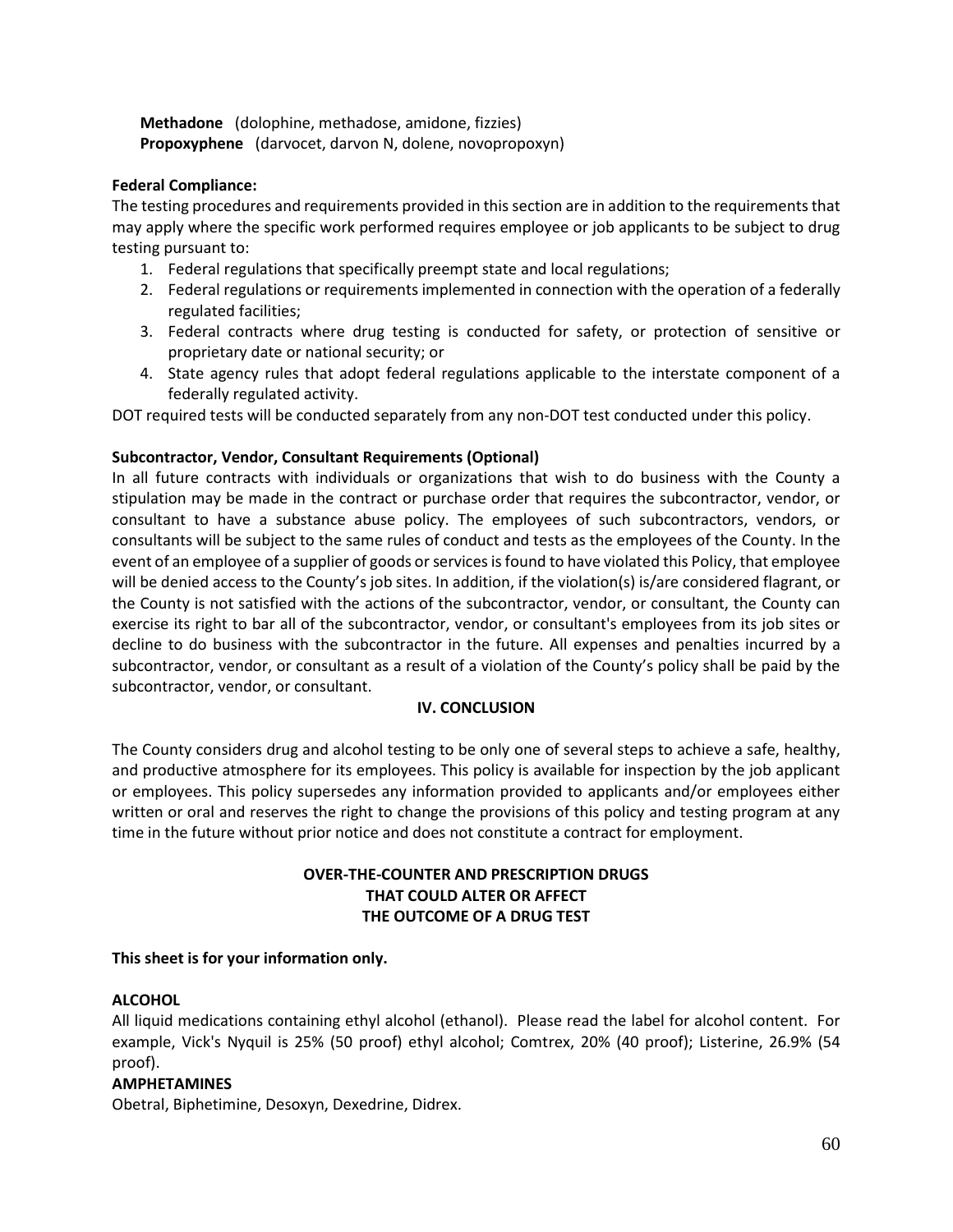### **CANNABINOIDS**

Marinol (Dronabinol, THC).

#### **COCAINE**

Cocaine HCI topical solution (Roxanne).

#### **PHENCYCLIDINE**

Not legal by prescription.

### **METHAQUALONE**

Not legal by prescription.

### **OPIATES**

Paregoric, Parepectolin, Donnagel PG, Morphine, Tylenol with Codeine, Empirin with Codeine, APAP with Codeine, Aspirin with Codeine, Robitussin AC, Guiatuss AC, Novahistine DH, Novahistine Expectorant, Dilaudid (Hydromorphone), M-S Contin and Roxinol (morphone sulfate), Percodan, Vicodin, etc.

#### **BARBITURATES**

Phenobarbital, Tuinal, Amytal, Nembutal, Seconal, Lotusate, Fiorinal, Fiorecet, Esgic, Butisol, Mebarbal, Butabarbital, Phrenilin, Triad, etc.

#### **BENZODIAZEPHINES**

Ativan, Azene, Clonopin, Dalmane, Diazepam, Librium, Xanax, Serax, Tranxene, Valium, Verstran, Halcion, Paxipam, Restoril, Centrax.

#### **METHADONE**

Dolophine, Methadose.

#### **PROPOXYPHENE**

Darvocet, Darvon N, Dolene, etc.

#### **704 Attendance and Punctuality**

Effective Date: 1/1/2004 Revision Date: 11/13/2003

To maintain a safe and productive work environment, the Santa Rosa County BOCC expects employees to be reliable and to be punctual in reporting for scheduled work. Absenteeism and tardiness place a burden on other employees and on the Santa Rosa County BOCC. In the rare instances when employees cannot avoid being late to work or are unable to work as scheduled, they should notify their supervisor as soon as possible in advance of the anticipated tardiness or absence.

Requesting leave while not having a sufficient amount of leave time available at the time of leave taken will result in the employee being placed in a non-pay status and subject to disciplinary action. The exception would be leave without pay in conjunction with the Family and Medical Leave Act (FMLA).

Poor attendance and excessive tardiness are disruptive. Either may lead to disciplinary action, up to and including termination of employment.

### **705 Personal Appearance**

Effective Date: 1/1/2004

Dress, grooming, and personal cleanliness standards contribute to the morale of all employees and affect the business image the Santa Rosa County BOCC presents to customers, visitors and citizens.

During business hours or when representing the Santa Rosa County BOCC, you are expected to present a clean, neat, and tasteful appearance. You should dress and groom yourself according to the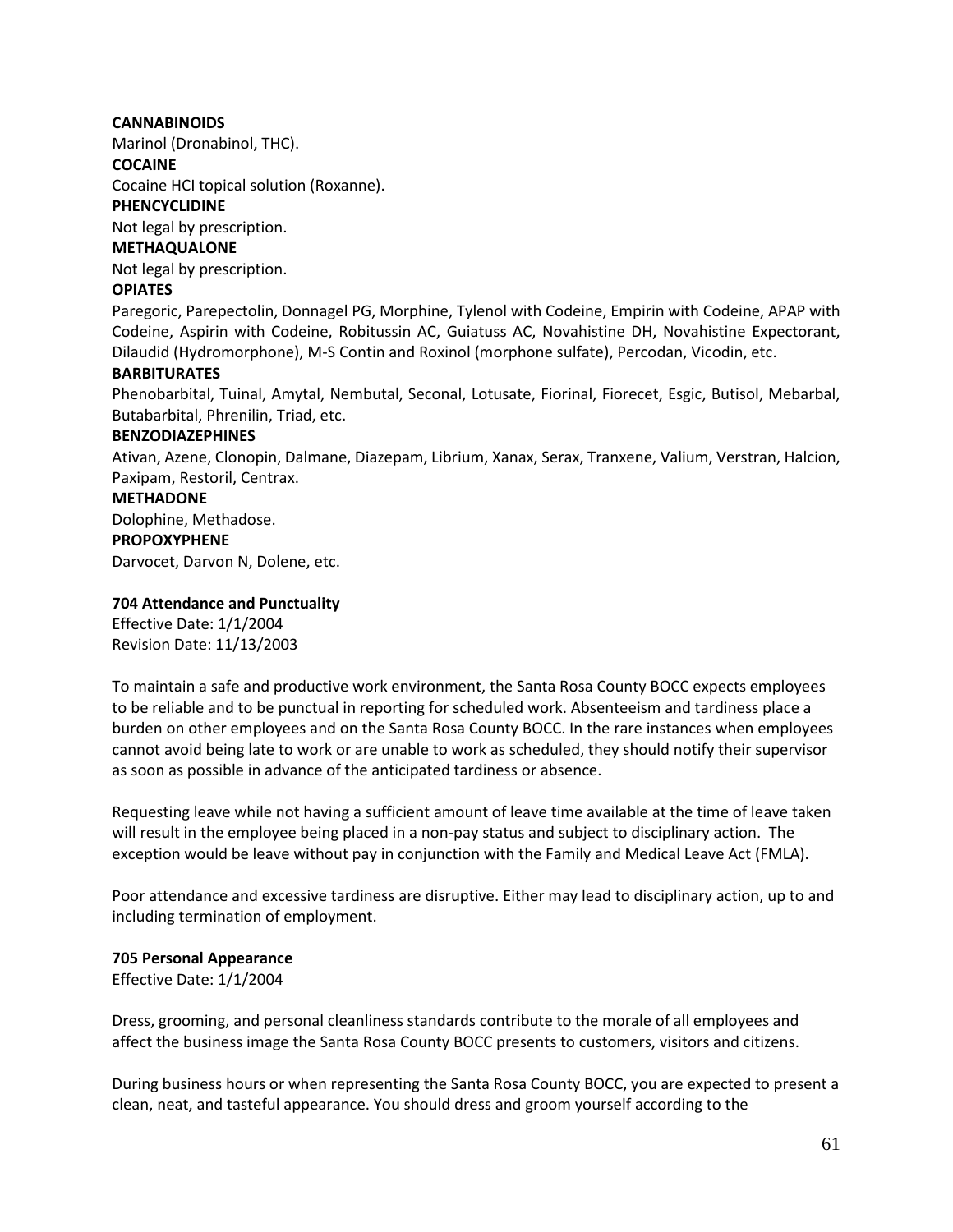requirements of your position and accepted social standards. This is particularly true if your job involves dealing with customers or visitors in person.

Your supervisor or department head is responsible for establishing a reasonable dress code appropriate to the job you perform. If your supervisor feels your personal appearance is inappropriate, you may be asked to leave the workplace until you are properly dressed or groomed. Under such circumstance, you will not be compensated for the time away from work. Consult your supervisor if you have questions as to what constitutes appropriate appearance. Where necessary, reasonable accommodation may be made to a person with a disability.

Without unduly restricting individual tastes, the following personal appearance guidelines should be followed:

- Shoes must provide safe, secure footing, and offer protection against hazards.
- Tank tops, tube or halter tops may not be worn under any circumstances.
- Shorts may be worn if approved by the department head.
- Mustaches and beards must be clean, well-trimmed, and neat.
- Hairstyles are expected to be in good taste.
- Unnaturally colored hair and extreme hairstyles, such as spiked hair, do not present an appropriate professional appearance.
- Offensive body odor and poor personal hygiene is not professionally acceptable.
- Perfume, cologne, and aftershave lotion should be used moderately or avoided altogether, as some individuals may be sensitive to strong fragrances.
- Jewelry should not be functionally restrictive, dangerous to job performance, or excessive.
- Torso body piercings with visible jewelry or jewelry that can be seen through or underclothing must not be worn during business hours.
- Visible excessive tattoos and similar body art must be covered during business hours.

### **706 Return of Property**

Effective Date: 1/1/2004

Employees are responsible for all the Santa Rosa County BOCC property, materials, or written information issued to them or in their possession or control. All the Santa Rosa County BOCC property must be returned by employees on or before their last day of work. Where permitted by applicable laws, the Santa Rosa County BOCC may withhold from the employee's check or final paycheck the cost of any items that are not returned when required. The Santa Rosa County BOCC may also take all action deemed appropriate to recover or protect its property.

### **708 Resignation**

Effective Date: 7/1/2002 Revision Date: 05/31/2007

When resigning or retiring from a position, an employee should submit a "Notice of Resignation" at least two weeks prior to the effective date of resignation unless a briefer notice is mutually agreed upon in writing by the supervisor and the employee. This notice must be submitted to the supervisor for forwarding to Human Resources (HR). Some departments may find it necessary to request that certain positions give more than two weeks' notice. In these cases the department will be responsible for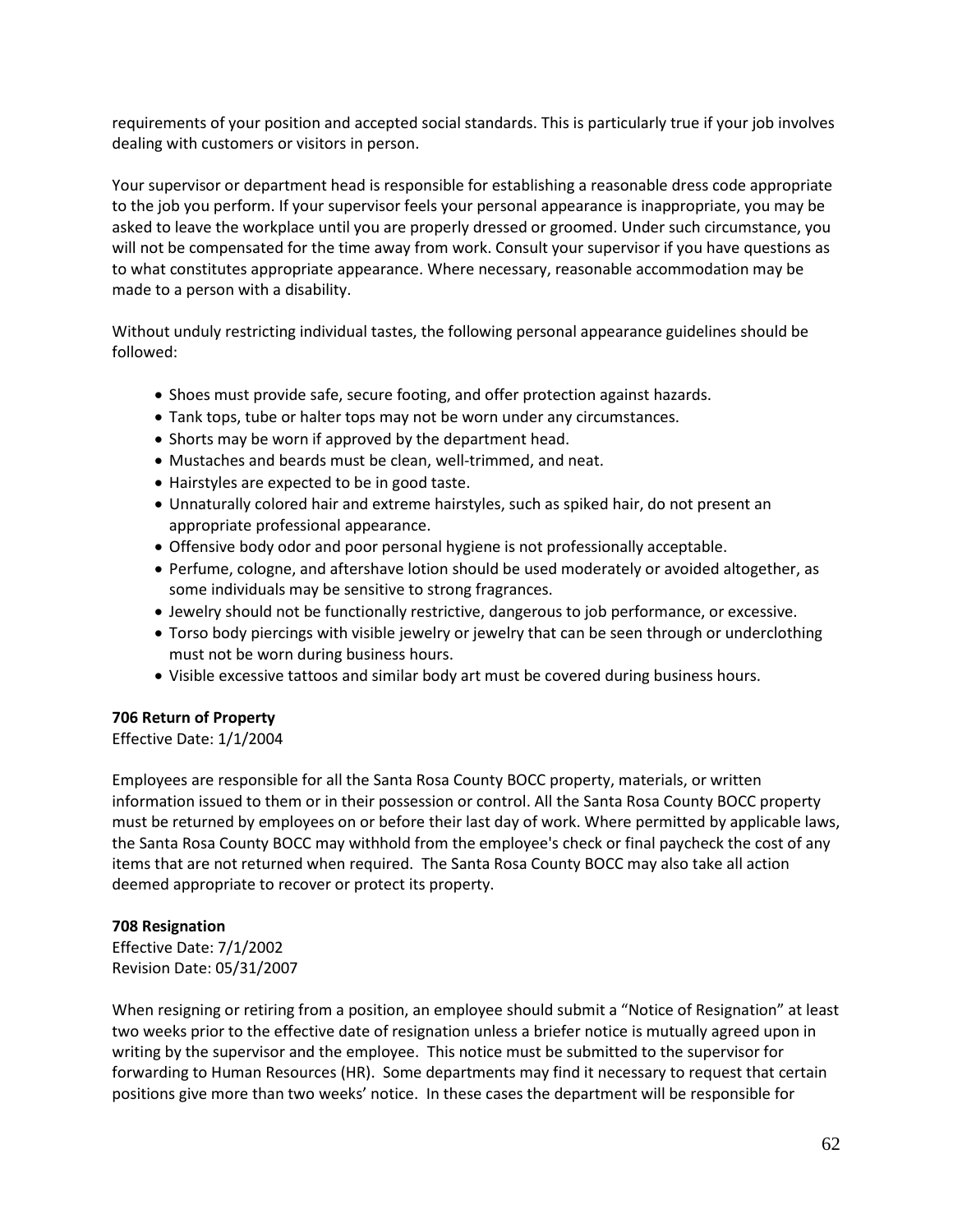establishing this request with the employees.

- A. Any person who resigns from County service shall not, during such separation, be certified from any eligible promotion register.
- B. A resignation is considered a voluntary act on the part of the employee and shall not be forced or accepted as means of avoiding disciplinary action.
- C. No resignation shall be required in advance or as a condition of appointment or employment.
- D. An employee who resigns will automatically terminate their seniority.
- E. Supervisors are required to secure all County property from the employee on or before the last day of work.
- F. Prior to the effective date of resignation, the employee should contact HR to arrange for an exit interview.
- G. For employees who are currently working, the effective date of resignation is the last day the employee performs duties for the County. However, for those employees who are on an official leave of absence, the effective date will be the date the employee notifies Santa Rosa County of their intent to resign.

#### **711 SOCIAL MEDIA & DIGITAL MARKETING**

Effective Date: 6/30/2014 Revision Date: 2/25/2016

### **Staff and Personal Social Media Accounts**

Online, your personal and business personas are likely to intersect. Santa Rosa County respects the free speech rights of all of its staff, but you must remember that citizens, colleagues and supervisors often have access to the online content you post.

The following are guidelines for Santa Rosa County staff, appointees, interns and volunteers who participate in social media. These guidelines apply whether staff are posting to their own sites or commenting on other sites. The guidelines apply to staff outside of work hours and while using personal accounts when use of social media affects an individual's responsibility as an employee of Santa Rosa County.

### **1. Speak for yourself**

It's important to be transparent in your online postings. If commenting on county operations or issues, identify yourself as an employee of the county. But, unless you are speaking as an official spokesperson, don't imply or in any way indicate that you speak on behalf of the county. If you identify yourself as a Santa Rosa County employee when speaking on an issue, use a disclaimer, such as "These postings are my own and don't necessarily represent Santa Rosa County's positions, strategies or opinions." Do not use county logos without expressed permission. All staff are welcome and encouraged to share links to the Santa Rosa County's website or social media pages.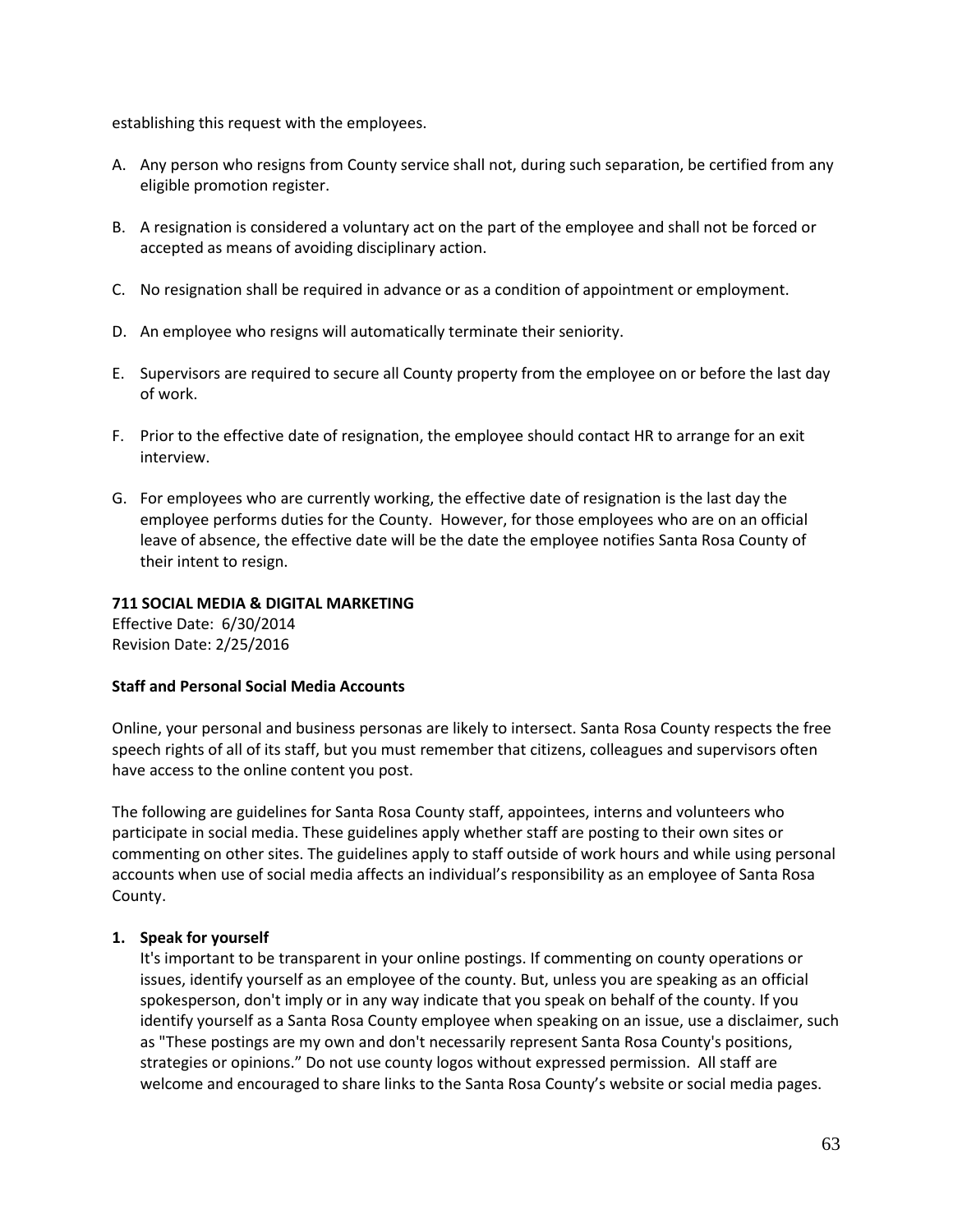Simply, there's a big difference in speaking "on behalf of the county" and speaking "about" the county. Staff may speak *about* the county, but not on *its behalf* without prior approval.

Always consider the power of your comments and contemplate the impact of your post on your reputation and that of the Organization before you publish it.

When disagreeing with others opinions, be appropriate and professional in doing so when posting such disagreement on social media sites.

### **2. Protect Confidentiality**

While most county activities fall under Florida Open Record Laws, there are a few examples that are exempt. Your obligation is to protect confidential information during social media interactions. *Be aware that if you make posts regarding the work you do as a county employee, Florida Open Public Record laws could be applicable to your personal activities online*.

Respect all confidential and proprietary information that you possess as a result of your relationship with the Organization. Secure written permission to publish or report on conversations that are meant to be private or internal to the Organization. Examples of confidential information include, but are not limited to, client/customer/patient information, confidential academic information, proprietary data, development of systems, products, processes and/or technology, internal policies and memorandums, and all proposed and executed organizational strategies. Do not post internal reports, policies, procedures or other internal business-related communications.

Respect financial disclosure laws. It is illegal to communicate or give a "tip" on inside information to others so that they may buy or sell stocks or securities.

### **3. Staff Social Networking**

A supervisor may not ask, compel or require an employee to "add" a supervisor as a friend on social networking sites. However, a supervisor may accept a request initiated by an employee.

Respect the boundaries between co-workers' personal and professional lives. Don't initiate online friendships that might feel awkward or inappropriate to your co-worker, manager or subordinate.

#### **4. Use good judgment**

Staff should always remember that anything posted in social media can go viral, no matter what your privacy settings may be, so be sure you're only posting content you would feel comfortable showing up in your boss' inbox, your coworker's Twitter feed or the front page of a major news site.

Respect your audience. Don't use slurs, personal insults, obscenity, or engage in any conduct that would not be acceptable in our workplace. You should also show proper consideration for others' privacy and for topics that may be considered objectionable or inflammatory.

Staff are prohibited from posting any type of photograph of any Organization employee, citizen, parent, family member, or volunteer on any and all social networking sites without the express written approval of the Organization.

Do not create a link from your blog, website or other social posting to an organizational website.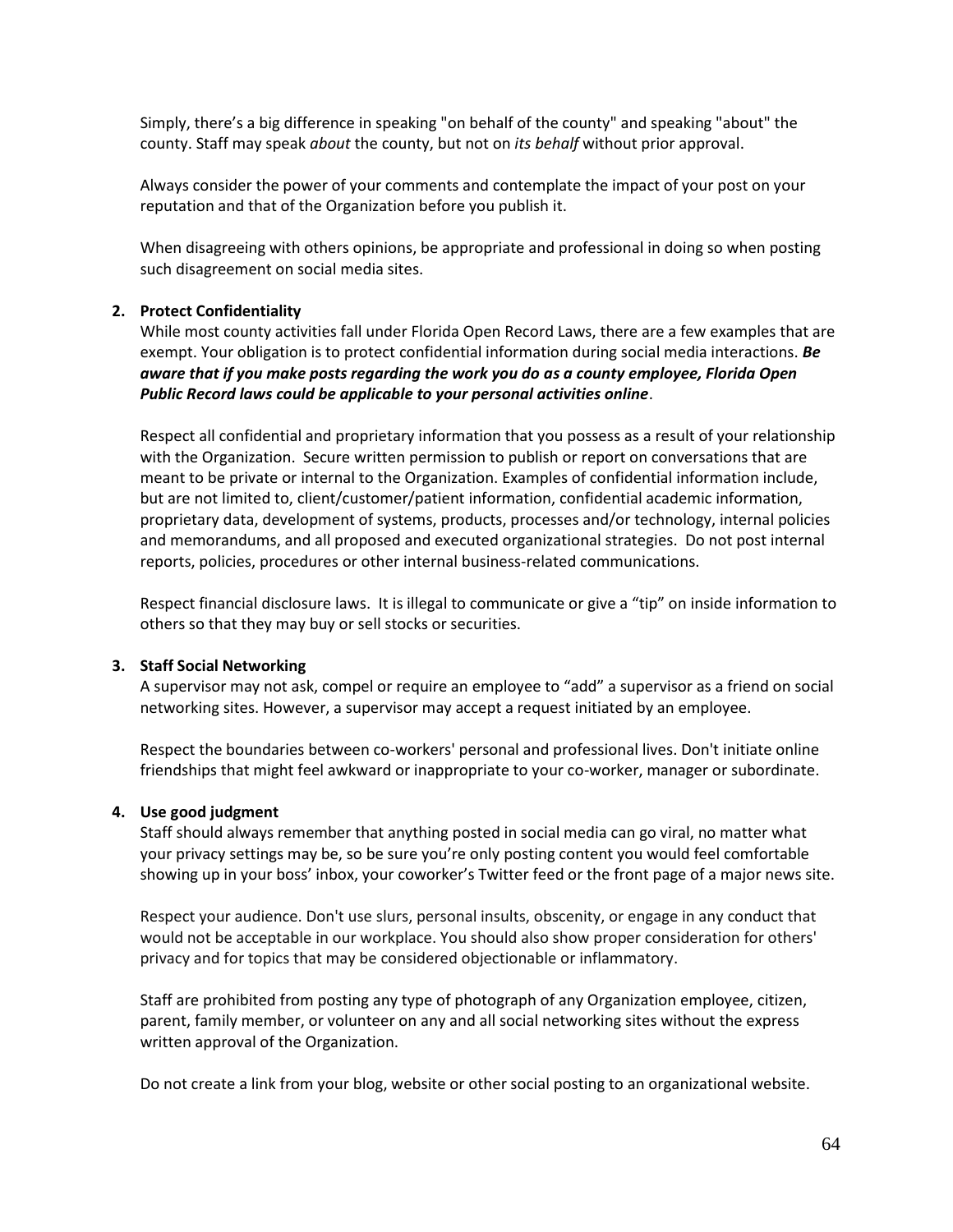The Organization respects its Staff's interest and willingness to convey group complaints regarding existing working conditions. While it wholly respects Staff's right to discuss such concerns utilizing social media, it encourages any such concerns to be brought to the Organization's administration.

Refrain from using social media while on work time or on equipment we provide, unless it is work related and authorized by your manager and consistent with the organization's equipment policy.

Do not use your organizational email address to register on social networks, blogs or other online tools utilized for personal use.

Vulgar, obscene, threatening, intimidating, harassing, discriminatory, or unlawful behaviors on social media sites may result in an employee's immediate termination.

### **5. Be a "scout" for compliments and criticism**

Even if you are not an official online spokesperson for the county, you are one of our most vital assets for monitoring the social media landscape. If you come across positive or negative remarks about the Santa Rosa County online that you believe are important, please forward the information to [news@santarosa.fl.gov,](mailto:news@santarosa.fl.gov) but let the subject matter experts respond to negative posts. Unless you are an approved online spokesperson for the county, avoid the temptation to react yourself. Pass the post(s) along to your supervisor and/o[r news@santarosa.fl.gov.](mailto:news@santarosa.fl.gov)

### **Santa Rosa County Official Social Media Accounts**

All county social media accounts and pages shall require approval by the county administrator before being created. The county's social media networks are then coordinated through the public information office. Unless the commission specifically contracts with an outside agency, the Santa Rosa County Public Information Office is responsible for the county's overall social media creation and administration, including, but not limited to, blogs, wikis, video sharing, business pages and social networking sites.

**Non-Compliance:** Deviations or non-compliance with this policy may result in disciplinary actions.

### **712 Solicitation**

Effective Date: 1/1/2004

In an effort to ensure a productive and harmonious work environment, persons not employed by the Santa Rosa County BOCC may not solicit or distribute literature in the workplace at any time for any purpose.

The Santa Rosa County BOCC recognizes that employees may have interests in events and organizations outside the workplace. However, employees may not solicit or distribute literature concerning these activities during working time. (Working time does not include lunch periods, work breaks, or any other periods in which employees are not on duty.)

In addition, the posting of written solicitations on company bulletin boards is prohibited. Bulletin boards are reserved for official organization communications on such items as:

- Affirmative Action statement
- Employee announcements
- Internal memoranda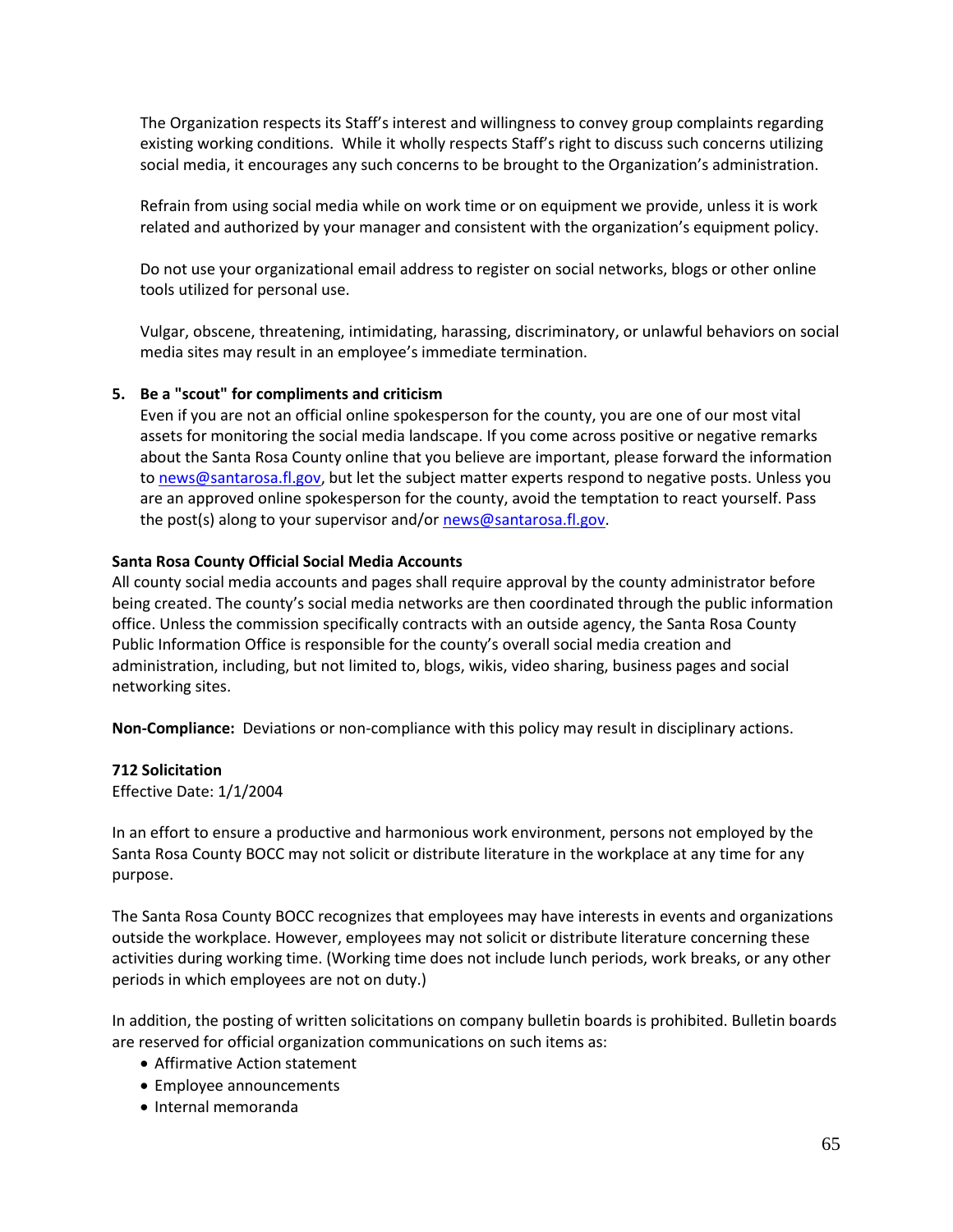- Job openings
- Organization announcements
- Workers' compensation insurance information
- State disability insurance/unemployment insurance information

### **713 Gift Reporting Policy**

Effective Date: 2/2/2016 Revision Date: 12/8/2016

County employees are prohibited from soliciting or accepting cash or gratuities of any amount from any person or entity doing business with the County. Additionally, unless specifically permitted by this policy, County employees are also prohibited from accepting any and all non-cash gifts, including materials, meals, services, travel, entertainment, attendance at a charitable of similar event as a guest at no cost or at unreasonably discounted prices from person or entities proposing to do or actually doing business with the County. The only exceptions to this policy are as follows:

- Holiday business gifts of value totaling less than one hundred dollars (\$100) in any single year that are for the shared departmental use or consumption
- Occasional meals in connection with actual business
- Awards or gifts provided by the County in express and open recognition of an employee's contributions

All unpermitted gifts must be immediately declined, returned or discarded. Employees must report to their supervisors and the human resources professional before the end of each month regarding all gifts received during the month. Employees found in violation of this policy will be subjected to immediate disciplinary action, up to and including termination of employment.

### **716 Progressive Discipline**

Effective Date: 1/1/2004 Revision Date: 12/8/2016

The purpose of this policy is to state the Santa Rosa County BOCC's position on administering equitable and consistent discipline for unsatisfactory conduct in the workplace. The best disciplinary measure is the one that does not have to be enforced and comes from good leadership and fair supervision at all employment levels.

The Santa Rosa County BOCC's own best interest lies in ensuring fair treatment of all employees and in making certain that disciplinary actions are prompt, uniform, and impartial. The major purpose of any disciplinary action is to correct the problem, prevent recurrence, and prepare the employee for satisfactory service in the future.

Disciplinary action may call for any of seven actions -- verbal warning, corrective action plan, performance improvement plan, written warning, suspension with or without pay, demotion, or termination of employment -- depending on the severity of the problem and the number of occurrences. There may be circumstances when one or more steps are bypassed.

Progressive discipline means that, with respect to most disciplinary problems, these steps will normally be followed: a first offense may call for a verbal warning; a next offense may be followed by a written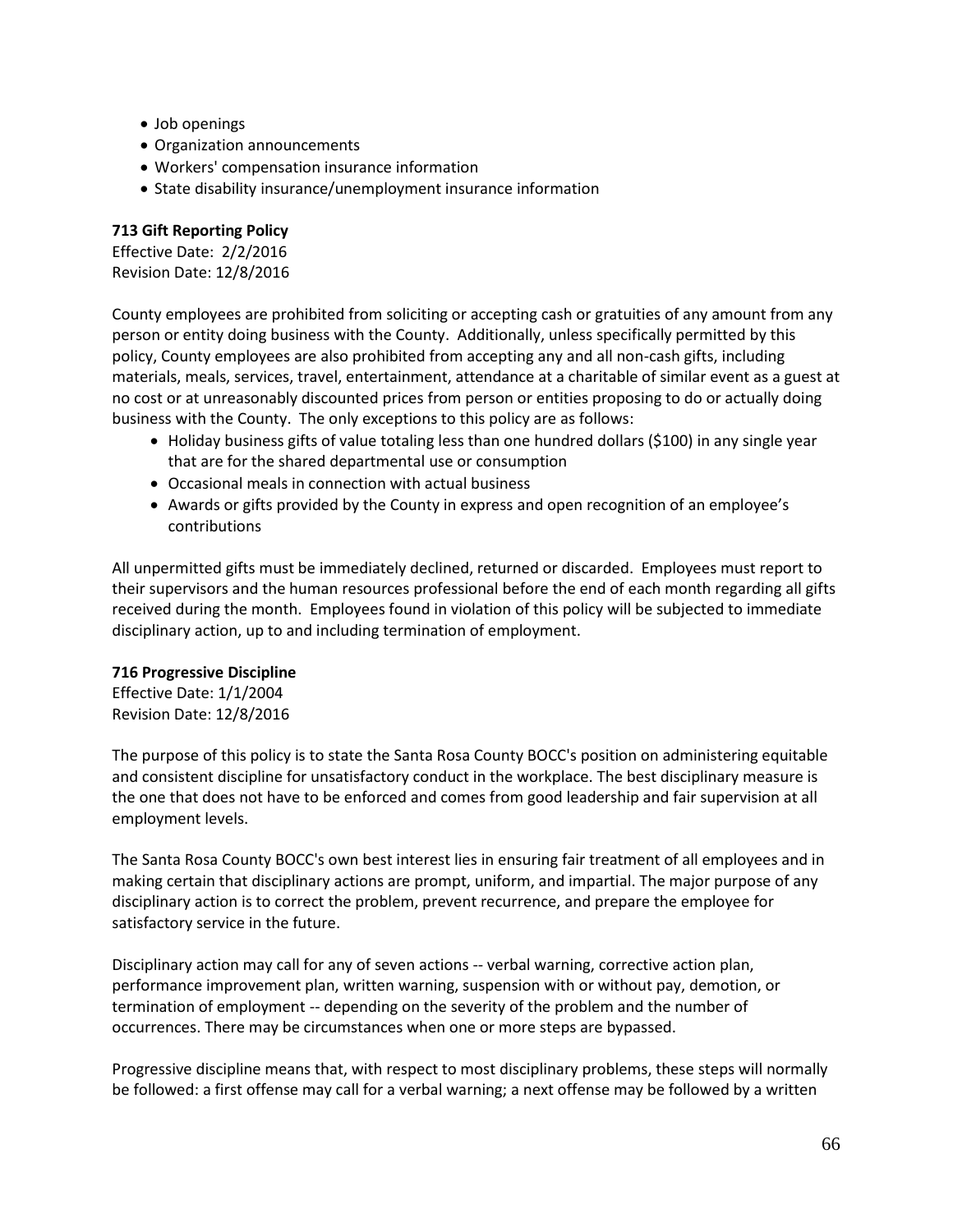warning; another offense may lead to a suspension; and, still another offense may then lead to termination of employment.

The Santa Rosa County BOCC recognizes that there are certain types of employee problems that are serious enough to justify either a suspension, or, in extreme situations, termination of employment, without going through the usual progressive discipline steps.

While it is impossible to list every type of behavior that may be deemed a serious offense, the Employee Conduct and Work Rules policy includes examples of problems that may result in immediate suspension or termination of employment. However, the problems listed are not all necessarily serious offenses, but may be examples of unsatisfactory conduct that will trigger progressive discipline.

By using progressive discipline, we hope that most employee problems can be corrected at an early stage, benefiting both the employee and the Santa Rosa County BOCC.

### **717 Sameness vs. Consistency Policy**

Effective Date: 2/2/2016

The County strives to ensure fair treatment of all employees. It is the best interest of our County to ensure that disciplinary and corrective actions are prompt, consistent and impartial and most importantly, correct the problem, prevent recurrence and prepare the employee for satisfactory service in the future.

It is important that employees realize that the same infraction committed by different employees holding different positions may, at times, result in different corrective action procedures. It is the responsibility of our managers and human resources team to review the totality of events, including the tenure, performance record, and previous unrelated infractions of the individual(s) involved to ensure that the corrective action of termination decision is reasonable and appropriate for the offense.

Here's an example of why the same corrective action for the same infraction is not appropriate. Consider three employees that each fall asleep while they are on duty. One is a Fiscal Assistant, the second is the Receptionist and the third is an employee that is responsible for regularly operating a motor vehicle. When the Fiscal Assistant is caught sleeping on the job, a verbal warning may be appropriate. When the Receptionist falls asleep at the front desk, a final written warning may be issued instead because of the role's public nature. But falling asleep while operating the County vehicle would result in immediate termination, without warning, for the third employee because of the obvious safety concerns. The circumstances surrounding the infraction determine the appropriate level of discipline more than the infraction itself.

The goal is to administer corrective actions in a manner that best serves our County and results in satisfactory performance.

# **718 Problem Resolution**

Effective Date: 1/1/2004 Revision Date: 12/8/2016

The Santa Rosa County BOCC is committed to providing the best possible working conditions for its employees. Part of this commitment is encouraging an open and frank atmosphere in which any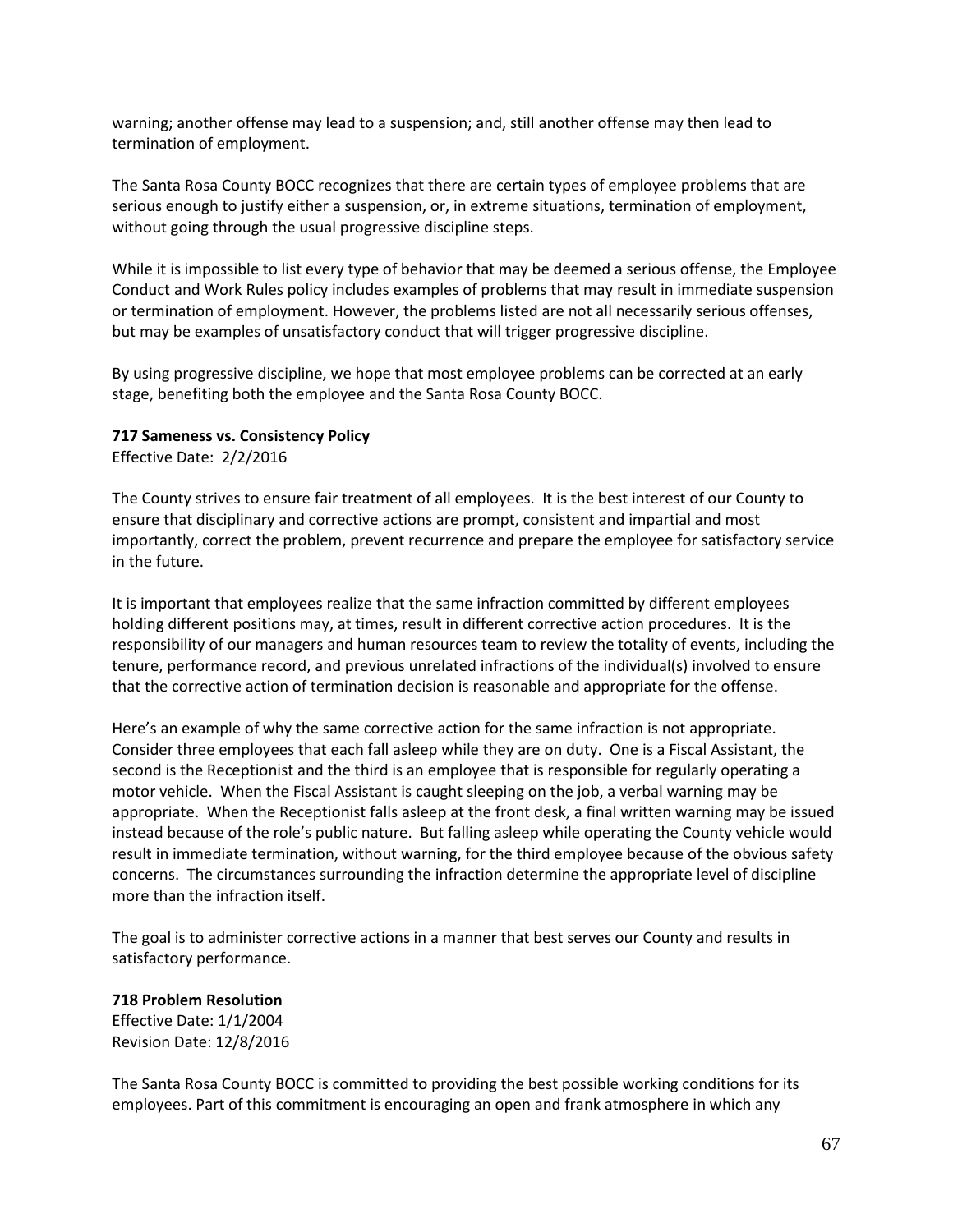problem, complaint, suggestion, or question receives a timely response from the Santa Rosa County BOCC supervisors and management.

The Santa Rosa County BOCC strives to ensure fair and honest treatment of all employees. Supervisors, managers, and employees are expected to treat each other with mutual respect. Employees are encouraged to offer positive and constructive criticism.

If employees disagree with established rules of conduct, policies, or practices, they can express their concern through the problem resolution procedure. No employee will be penalized, formally or informally, for voicing a complaint with the Santa Rosa County BOCC in a reasonable, business-like manner, or for using the problem resolution procedure.

If a situation occurs when employees believe that a condition of employment or a decision affecting them is unjust or inequitable, they are encouraged to make use of the following steps:

- 1. Employee presents problem to immediate supervisor\*, as soon as possible, after incident occurs.
- 2. Supervisor responds to problem during discussion, after consulting with appropriate management, when necessary. Supervisor documents discussion.
- 3. Employee presents problem to Human Resources Department, if problem is unresolved.
- 4. Human Resources Department counsels and advises employee, assists in putting problem in writing, visits with employee's manager(s), if necessary. If not resolved, Human Resources directs employee to the County Administrator for review of problem.
- 5. Employee presents the problem to the County Administrator in writing. The County Administrator reviews and considers problem. The County Administrator informs employee of decision and forwards copy of written response to Human Resources Department for employee's file.

\*If supervisor is unavailable or employee believes it would be inappropriate to contact that person, employee may present problem to Human Resources Department.

The County Administrator has full authority to make any adjustment deemed appropriate to resolve the problem.

Not every problem can be resolved to everyone's total satisfaction, but only through understanding and discussion of mutual problems can employees and management develop confidence in each other. This confidence is important to the operation of an efficient and harmonious work environment, and helps to ensure everyone's job security.

# **719 Employee Right of Appeal**

Effective Date: 07/01/2002

An employee who has been demoted, suspended, or dismissed by their appointing authority from a position in the classified service, and who has attained status by serving the required probationary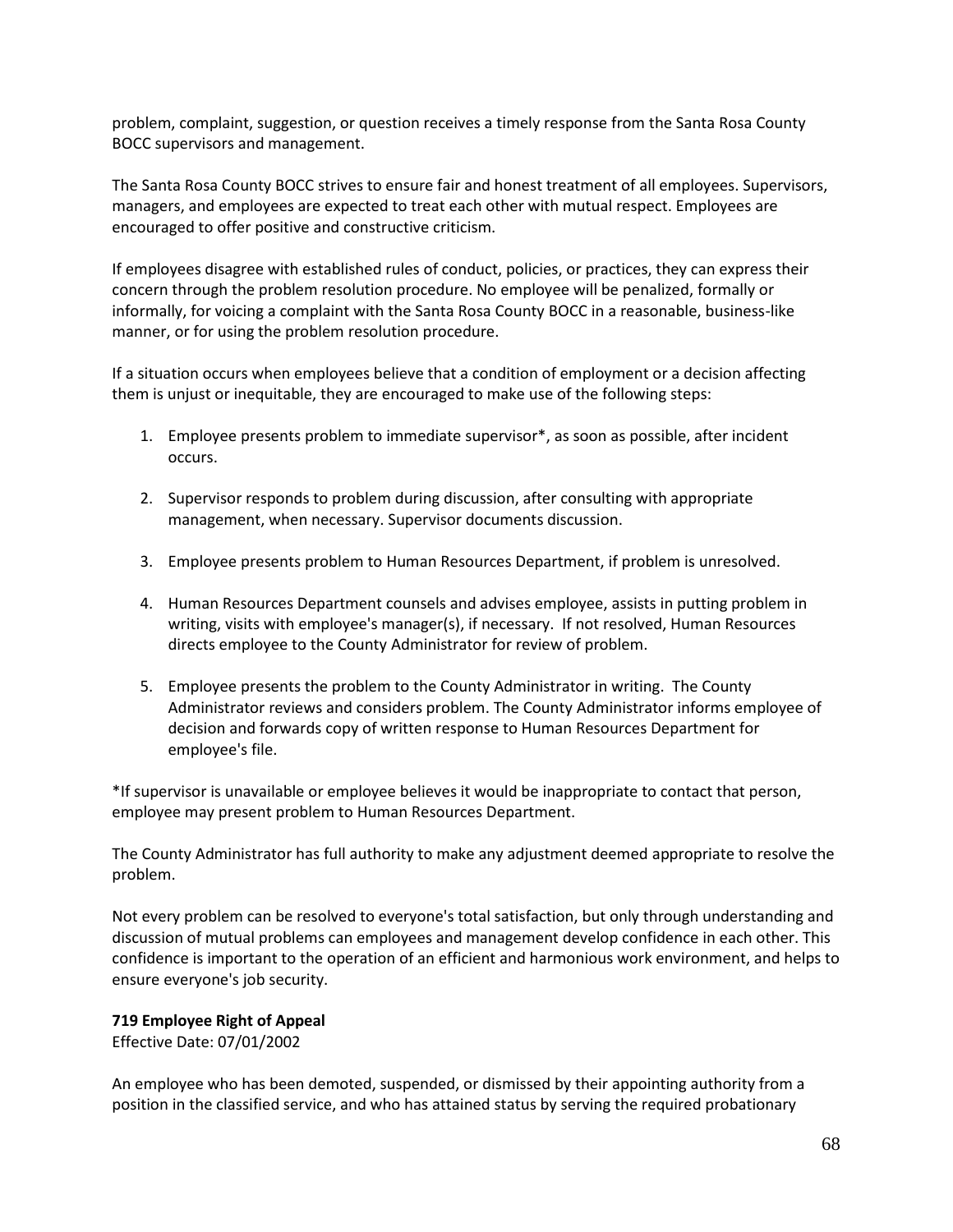period, shall have the right to appeal such action to the Civil Service Board. To appeal, the employee shall, within ten calendar days (excluding holidays of the relevant taxing authority) after the charges are filed with the Civil Service Board or after the date of service upon them of notice of such action, whichever is later, file their appeal, in writing in the Civil Service Board; it shall be sufficient for the employee to deny the charges or reasons given for the action taken, and request a hearing before the Civil Service Board. The appeal shall be signed by the employee or their attorney, and shall state the address to which a copy of the notice of hearing and other pleadings or papers filed in this action should be mailed. Copy of such appeal shall forthwith be served upon the appointing authority or its representative who initiated the action against the employee by delivery or regular United States mail to their address of record.

## **720 Casual Days**

## Effective Date: 1/1/2004

The following information is intended to serve as a guide to help define appropriate casual business wear for all employees during designated casual days.

Our primary objective is to have employees project a professional image while taking advantage of more casual and relaxed fashions. Casual dress offers a welcome alternative to the formality of typical business attire.

However, not all casual clothing is appropriate for the office. Casual business wear means clean, neat, professional clothing. It is never appropriate to wear stained, wrinkled, frayed, or revealing clothing to the workplace. If you are considering wearing something and you are not sure if it is acceptable, choose something else or inquire first.

Listed below is a general overview of acceptable casual business wear as well as a listing of some of the more common items that are not appropriate for the office. Obviously, neither group is intended to be all inclusive. Rather, these items should help set the general parameters for proper casual business wear and allow you to make intelligent judgments about items that are not specifically addressed.

Examples of acceptable casual business wear include:

- slacks
- casual dresses and skirts
- casual shirts and blouses
- golf shirts
- turtlenecks
- sweaters
- athletic shoes
- flats
- dress sandals

Examples of inappropriate clothing items that should not be worn on casual days include:

- jeans that are excessively worn or faded
- sweatpants
- warm-up or jogging suits and pants
- spandex or other form fitting pants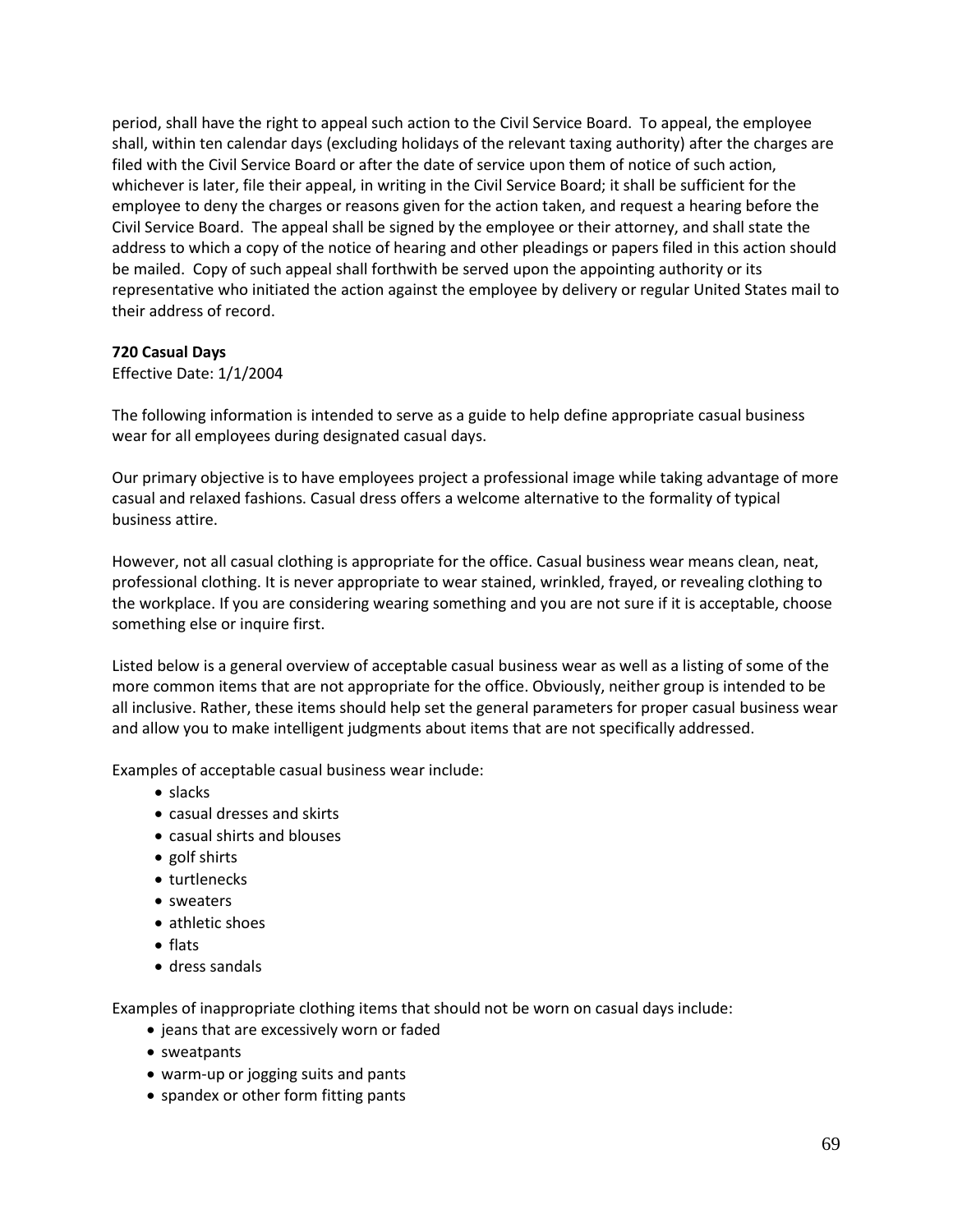- miniskirts
- spaghetti-strap dresses
- T-shirts or sweatshirts with offensive messages or images or reference to alcohol and tobacco
- halter tops
- visible undergarments
- slippers
- thong slippers

For some, traditional business attire may simply remain a more favored option on casual days. The choice will be up to the employee. The Santa Rosa County BOCC hopes and fully expects that casual days will help make our workplace more enjoyable and productive.

## **721 Tattoo Policy**

Effective Date: 2/2/2016 Revision Date: 12/8/2016

Employees may not have any lewd or offensive indelible marks or figures (tattoos) visible on any exposed part of the body while in uniform or other business attire. Tattoos or brands that are extremist, indecent, sexist or racist are prohibited, regardless of location on the body. Extremist tattoos or brands are those affiliated with, depicting or symbolizing extremist philosophies, organizations, or activities; those which advocate racial, gender or ethnic hatred or intolerance; advocate, create or engage in illegal discrimination based on race, color, gender, ethnicity, sexual orientation, religion or national origin; or advocate violence or other unlawful means of depriving individual rights under the U.S. Constitution or federal and state law. Indecent tattoos or brands are those that are grossly offensive to modesty, decency or propriety; shock the moral sense because of their vulgar, filthy or disgusting nature, or tendency to insight lustful thought; or tend reasonably to corrupt morals or incite libidinous thoughts. Sexist tattoos or brands are those that advocate a philosophy that degrades or demeans a person based on gender, but that may not meet the same definition of "indecent." Racist tattoos or brands are those that advocate a philosophy that degrades or demeans a person based on race, ethnicity or national origin.

# **722 Workplace Etiquette**

Effective Date: 1/1/2004

The Santa Rosa County BOCC strives to maintain a positive work environment where employees treat each other with respect and courtesy. Sometimes issues arise when employees are unaware that their behavior in the workplace may be disruptive or annoying to others. Many of these day-to-day issues can be addressed by politely talking with a co-worker to bring the perceived problem to his or her attention. In most cases, common sense will dictate an appropriate resolution. The Santa Rosa County BOCC encourages all employees to keep an open mind and graciously accept constructive feedback or a request to change behavior that may be affecting another employee's ability to concentrate and be productive.

The following workplace etiquette guidelines are not necessarily intended to be hard and fast work rules with disciplinary consequences. They are simply suggestions for appropriate workplace behavior to help everyone be more conscientious and considerate of co-workers and the work environment. Please contact the Human Resources Office if you have comments, concerns, or suggestions regarding these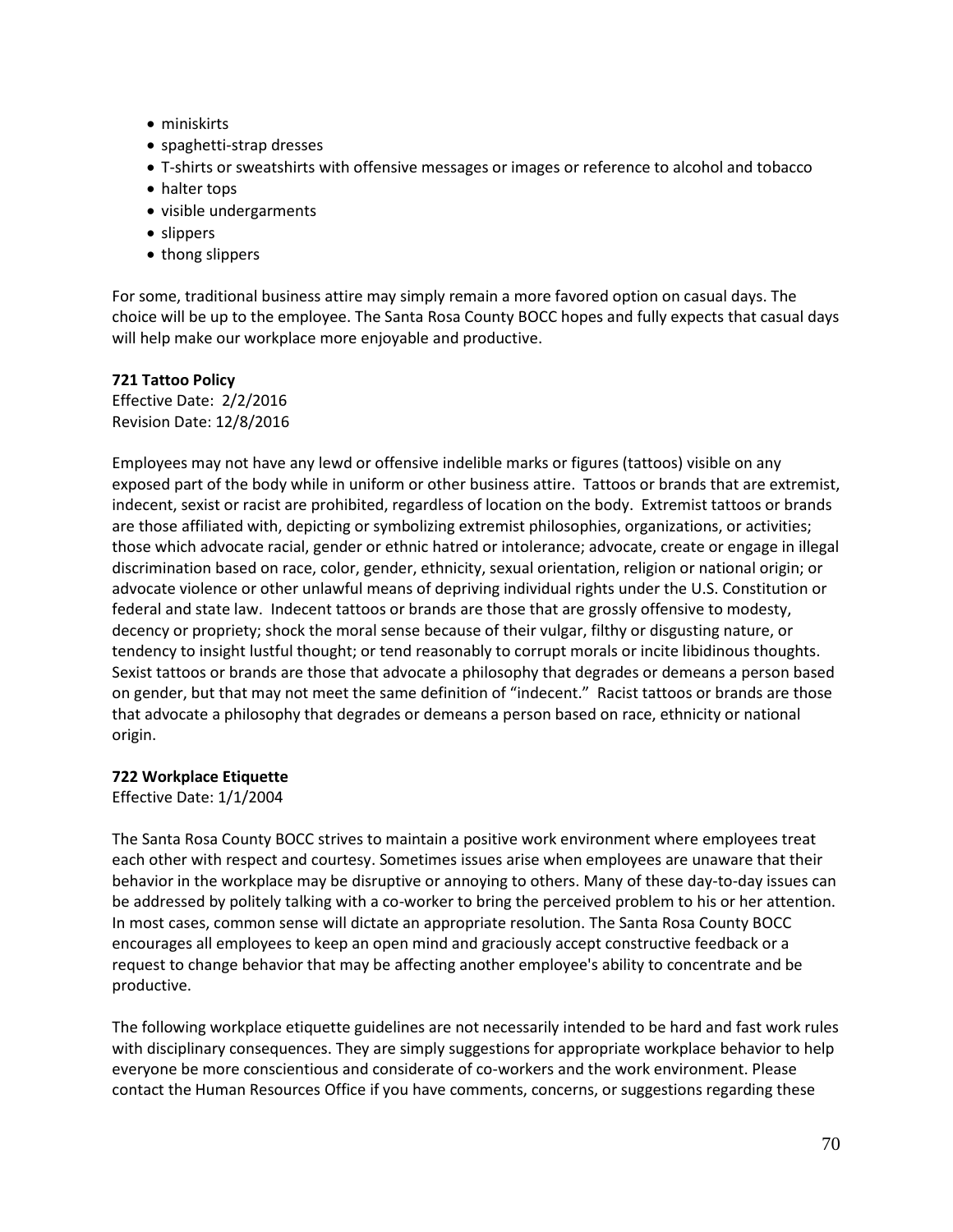workplace etiquette guidelines.

- Return copy machine and printer settings to their default settings after changing them.
- Replace paper in the copy machine and printer paper trays when they are empty.
- Retrieve print jobs in a timely manner and be sure to collect all your pages.
- Keep the area around the copy machine and printers orderly and picked up.
- Be careful not to take or discard others' print jobs or faxes when collecting your own.
- Avoid public accusations or criticisms of other employees. Address such issues privately with those involved or your supervisor.
- Try to minimize unscheduled interruptions of other employees while they are working.
- Communicate by e-mail or phone whenever possible, instead of walking unexpectedly into someone's office or workspace.
- Be conscious of how your voice travels, and try to lower the volume of your voice when talking on the phone or to others in open areas.
- Keep socializing to a minimum, and try to conduct conversation in areas where the noise will not be distracting to others.
- Minimize talking between workspaces or over cubicle walls. Instead, conduct conversations with others in their workspace.
- Try not to block walkways while carrying on conversations.
- Refrain from using inappropriate language (swearing) that others may overhear.
- Avoid discussions of your personal life/issues in public conversations that can be easily overheard.
- Monitor the volume when listening to music, voice mail, or a speakerphone that others can hear.
- Clean up after yourself and do not leave behind waste or discarded papers.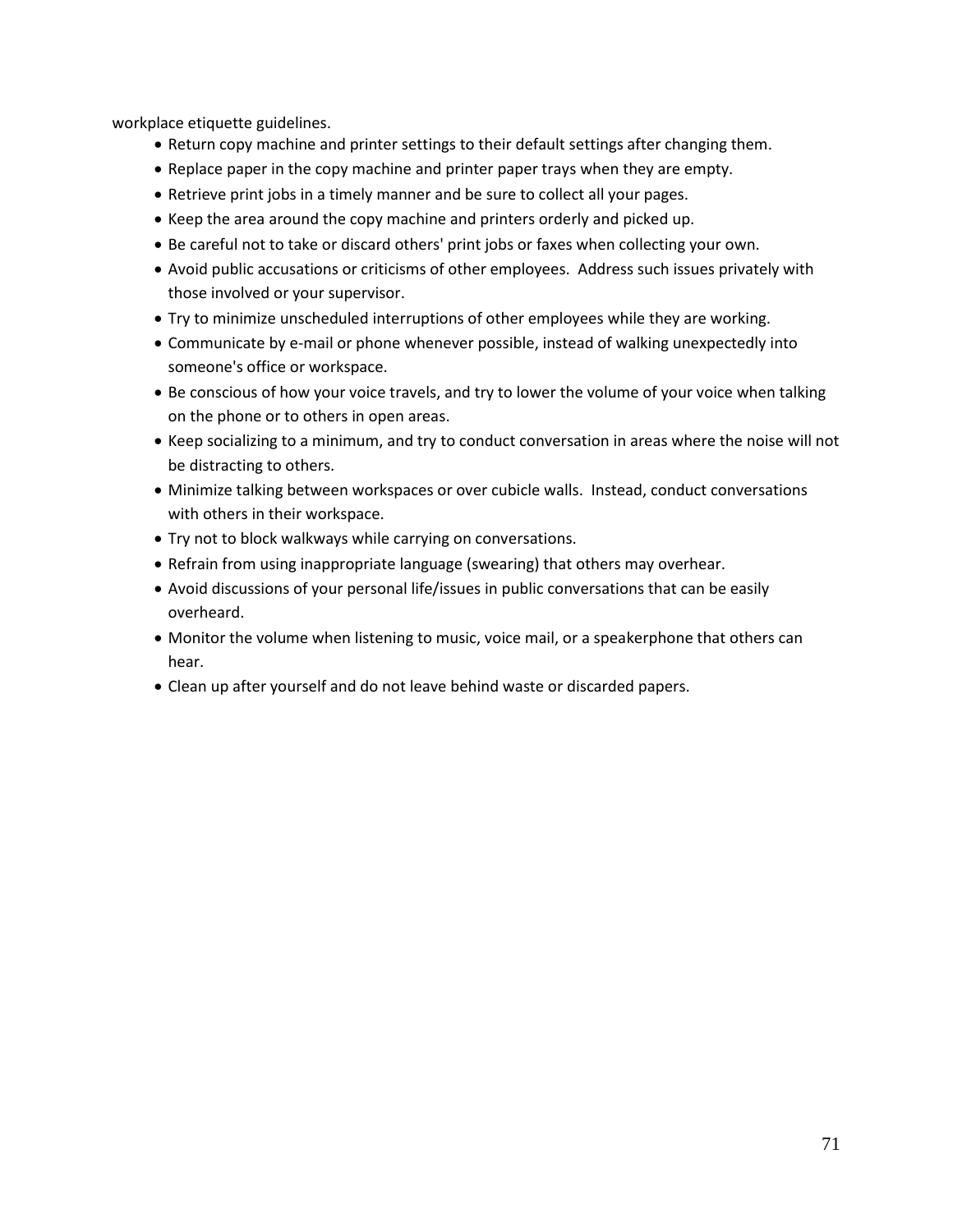#### **Index (Policy number shown in brackets)**

```
ABSENTEEISM
  see Attendance and Punctuality [704] – Page 61
ACCESS TO PERSONNEL FILES [202] – Page 16
ACKNOWLEDGEMENT FORM
  see Employee Acknowledgement Form [051] – Page vi
ACTIVE MILITARY DUTY
  see Military Leave [605] – Page 52
ADOPTION
  see Family and Medical Leave [602] – Page 50
ALCOHOL ABUSE
  see Drug and Alcohol Use [702] – Page 53
ANNUAL LEAVE [303] – Page 20
APPEARANCE
  see Personal Appearance [705] – Page 61
  see Tattoo [721] – Page 70
APPLICATIONS FOR EMPLOYMENT
  see Employment Applications [208] – Page 17
ATTENDANCE AND PUNCTUALITY [704] – Page 61
BACKGROUND SCREENING DURING EMPLOYMENT 
  see Educational, Driving, Credit, Criminal, and Employment Background Screening During Employment 
  [207] – Page 17
BEHAVIOR GUIDELINES
  see Workplace Etiquette [722] – Page 70
BENEFITS CONTINUATION (COBRA) [313] – Page 31
BEREAVEMENT LEAVE [309] – Page 30
BREAK PERIODS [506] – Page 38
BULLETIN BOARDS
  see Solicitation [712] – Page 65
BUSINESS ATTIRE
  see Casual Days [720] – Page 69
TRAVEL POLICY [512] – Page 40
CASUAL DAYS [720] – Page 69
CASUAL EMPLOYEES
  see Categories of Regular Employment [201] – Page 15
CATEGORIES OF REGULAR EMPLOYMENT [201] – Page 15
CHILD CARE
  see Family and Medical Leave [602] – Page 50
CLOTHING ITEMS
  see Casual Days [720] – Page 69
CO-WORKER COURTESY
  see Workplace Etiquette [722] – Page 70
COBRA
  see Benefits Continuation (COBRA) [313] – Page 31
CODE OF ETHICS [104] – Page 9
COLLECTIVE BARGAINING AGENT
```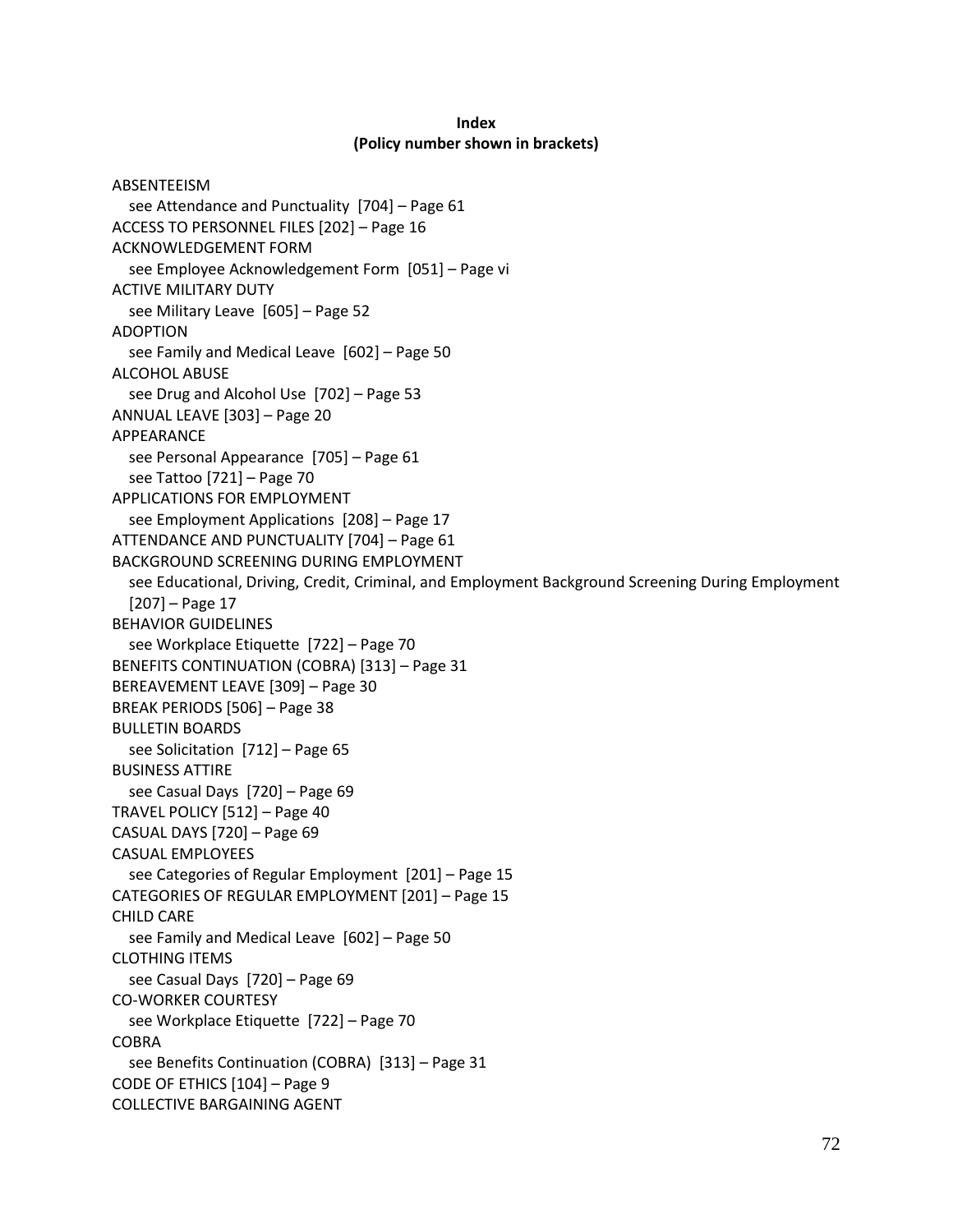see Employee Relations [102] – Page 2 COMPANY PROPERTY see Return of Property [706] – Page 62 see Use of Telephones [504] – Page 36 COMPENSATION see Salary Administration [212] – Page 18 COMPLAINT PROCEDURES see Problem Resolution [718] – Page 67 **COMPUTERS** see E-mail, Bring Your Own Device and Software Usage [516] – Page 42 CONDUCT see Code of Ethics [104] – Page 9 CONFIDENTIALITY see Employee Confidentiality Agreement [518] – Page 48 CONTAGIOUS ILLNESS [520] – Page 48 CONTINUATION OF BENEFITS see Benefits Continuation (COBRA) [313] – Page 31 COPYRIGHT LAW see E-mail, Bring Your Own Device and Software Usage [516] – Page 42 CORRECTIVE ACTIONS see Progressive Discipline Action [716] – Page 66 **COURTESY** see Workplace Etiquette [722] – Page 70 CREDIT REPORTS see Employment Applications [208] – Page 17 DEATH IN THE FAMILY see Bereavement Leave [309] – Page 30 DISABILITY AND ACCOMMODATION [114] – Page 12 DISCIPLINARY PROCEDURES see Progressive Discipline Action [716] – Page 66 DISCIPLINE see Employee Conduct and Work Rules [701] – Page 52 see Progressive Discipline Action [716] – Page 66 see Sameness vs. Consistency [717] – Page 67 DISPUTE RESOLUTION see Problem Resolution [718] – Page 67 DISTRIBUTION OF LITERATURE see Solicitation [712] – Page 65 DOMESTIC VIOLENCE LEAVE [603] – Page 51 DRESS CODE see Personal Appearance [705] – Page 61 DRESS-DOWN DAYS see Casual Days [720] – Page 69 DRUG AND ALCOHOL USE [702] – Page 53 E-MAIL, BRING YOUR OWN DEVICE AND SOFTWARE USAGE [516] – Page 42 E-MAIL see E-mail, Bring Your Own Device and Software Usage [516] – Page 42 EDUCATIONAL, DRIVING, CREDIT, CRIMINAL, AND EMPLOYMENT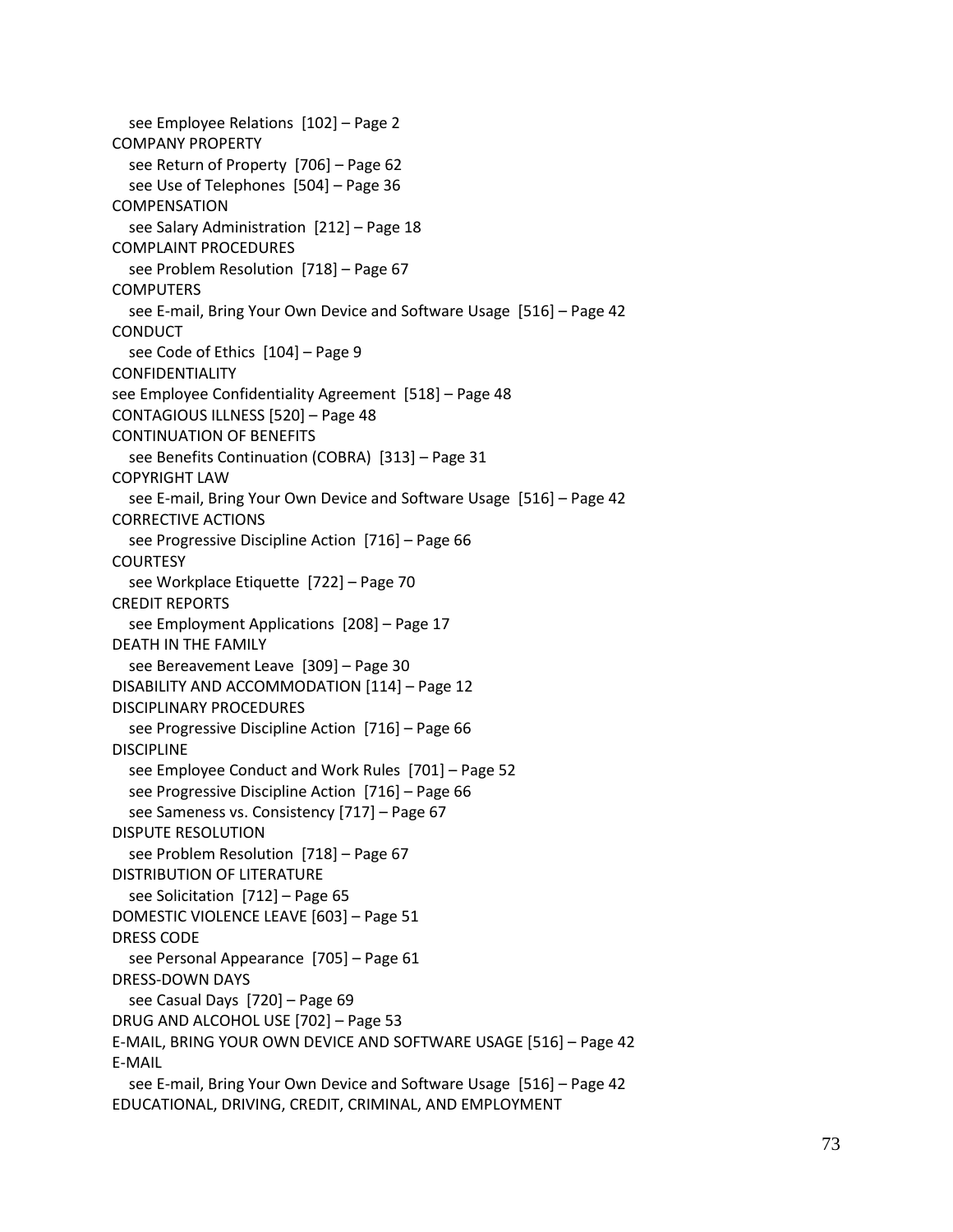BACKGROUND SCREENING DURING EMPLOYMENT [207] – Page 17 EDUCATIONAL LEAVE [604] – Page 51 ELDERCARE see Family and Medical Leave [602] – Page 50 ELECTRONIC COMMUNICATIONS see Internet Usage [517] – Page 47 EMPLOYEE ACKNOWLEDGEMENT FORM [051] – Page vi EMPLOYEE ASSISTANCE PROGRAM [310] – Page 31 EMPLOYEE BENEFIT PROGRAMS [301] – Page 19 EMPLOYEE CONDUCT AND WORK RULES [701] – Page 52 EMPLOYEE CONFIDENTIALITY AGREEMENT [518] – Page 48 EMPLOYEE HARDSHIP POLICY [324] – Page 35 EMPLOYEE IDENTIFICATION BADGE [502] – Page 36 EMPLOYEE INFORMATION see Personnel Data Changes [204] – Page 16 EMPLOYEE MEDICAL EXAMINATIONS [107] – Page 12 EMPLOYEE MESSAGE [020] – Page ii EMPLOYEE RELATIONS [102] – Page 2 EMPLOYEE REPRESENTATIVES see Employee Relations [102] – Page 2 EMPLOYEE RESPONSIBILITIES [100] – Page 1 EMPLOYEE RIGHT OF APPEAL [719] – Page 68 EMPLOYEE TRAVEL see Travel Policy [512] – Page 40 EMPLOYEE WARNINGS see Progressive Discipline Action [716] – Page 66 EMPLOYMENT [101] – Page 2 EMPLOYMENT APPLICATIONS [208] – Page 17 EMPLOYMENT REFERENCE PROHIBITION [215] – Page 19 EMPLOYMENT REFERENCE CHECKS [203] – Page 16 EMPLOYMENT-AT-WILL see Employee Acknowledgement Form [051] – Page vi see Employee Conduct and Work Rules [701] – Page 52 see Categories of Regular Employment [201] – Page 15 see Introductory Statement [040] – Page v see Probationary Period [205] – Page 16 see Progressive Discipline Action [716] – Page 66 ENVIRONMENTAL HEALTH AND SAFETY see Safety [501] – Page 35 EQUAL EMPLOYMENT OPPORTUNITY PROGRAM AND POLICY AGAINST DISCRIMINATION, HARASSMENT AND RETALIATION [103] – Page 2 **ETHICS** see Code of Ethics [104] – Page 9 **ETIQUETTE** see Workplace Etiquette [722] – Page 70 EVALUATION see Performance Evaluation [209] – Page 17 EXEMPT EMPLOYEES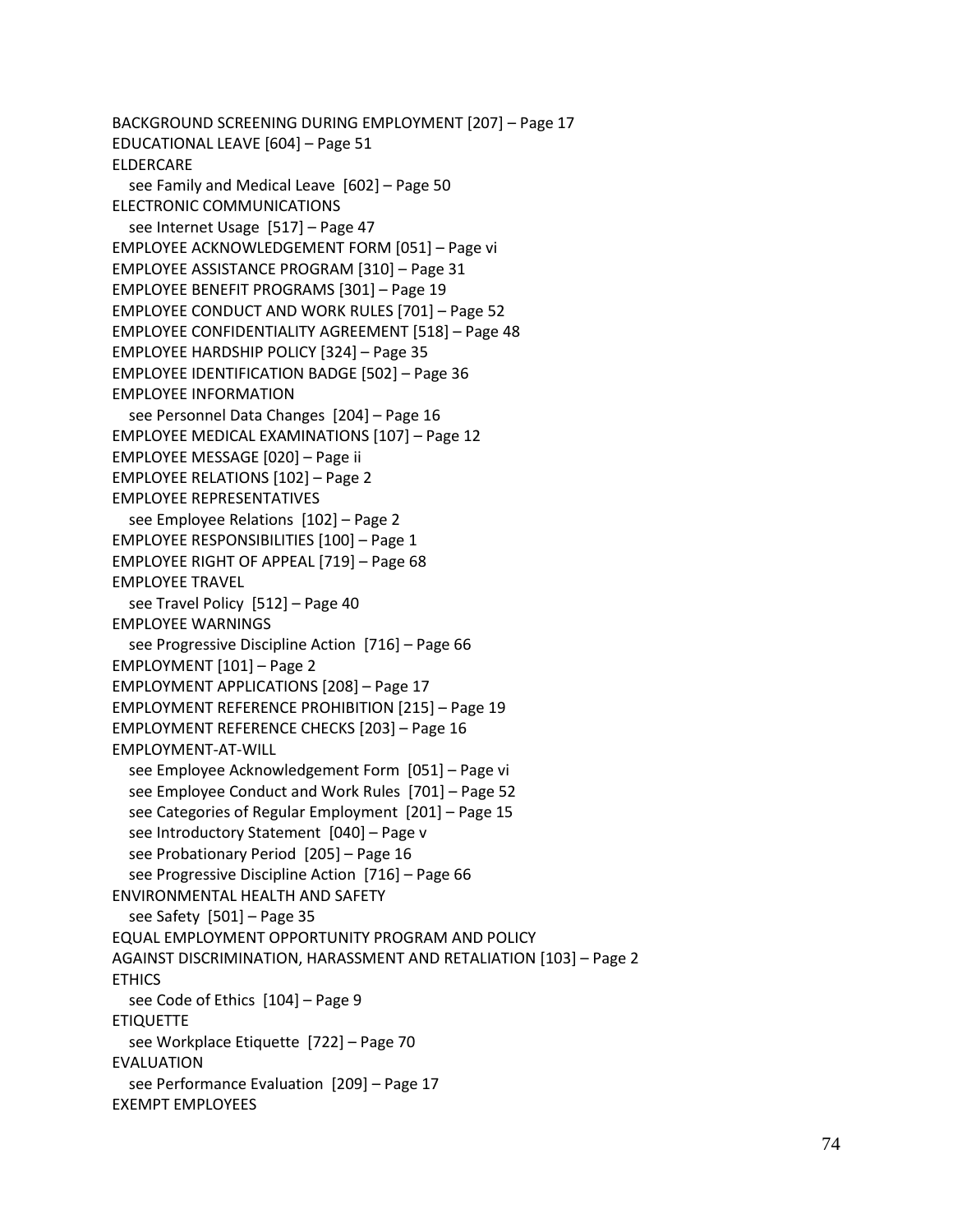see Categories of Regular Employment [201 ] – Page 15 EXPENSE REPORTS see Travel Policy [512 ] – Page 40 EXPENSES, BUSINESS TRAVEL see Travel Policy [512 ] – Page 40 FAIR CREDIT REPORTING ACT see Employment Applications [208 ] – Page 17 FAMILY AND MEDICAL LEAVE [602 ] – Page 50 FMLA see Family and Medical Leave [602 ] – Page 50 FULL -TIME EMPLOYEES see Categories of Regular Employment [201 ] – Page 15 FUNERAL LEAVE see Bereavement Leave [309 ] – Page 30 GIFT REPORTING [713 ] – Page 66 GRIEVANCE PROCEDURES see Problem Resolution [718 ] – Page 67 HEALTH AND SAFETY see Safety [501 ] – Page 35 HOLIDAYS [305 ] – Page 23 ILLNESS See Contagious Illness [520 ] – Page 48 INITIAL EMPLOYMENT PERIOD see Probationary Period [205 ] – Page 16 INSURANCE, HEALTH see Santa Rosa County Benefit Plan [316 ] – Page 31 INSURANCE, LIFE see Life Insurance [317 ] – Page 3 4 INTERNET USAGE [517 ] – Page 4 7 INTRODUCTORY STATEMENT [040 ] – Page v JOB APPLICATIONS see Employment Applications [208 ] – Page 17 JOB DESCRIPTIONS [210 ] – Page 18 JOB POSTING [116 ] – Page 15 JOB REFERENCES see Employment Reference Checks [203 ] – Page 16 LATENESS see Attendance and Punctuality [704] - Page 61 LIFE INSURANCE [317 ] – Page 3 4 MAIL, PERSONAL USE OF see Use of Telephones [504 ] – Page 36 MEDICAL EXAMINATIONS see Employee Medical Examinations [107 ] – Page 12 MEDICAL INFORMATION PRIVACY [214 ] – Page 19 MEDICAL INSURANCE see Santa Rosa County Benefit Plan [316 ] – Page 31 MILITARY LEAVE [605 ] – Page 52 **MISCONDUCT**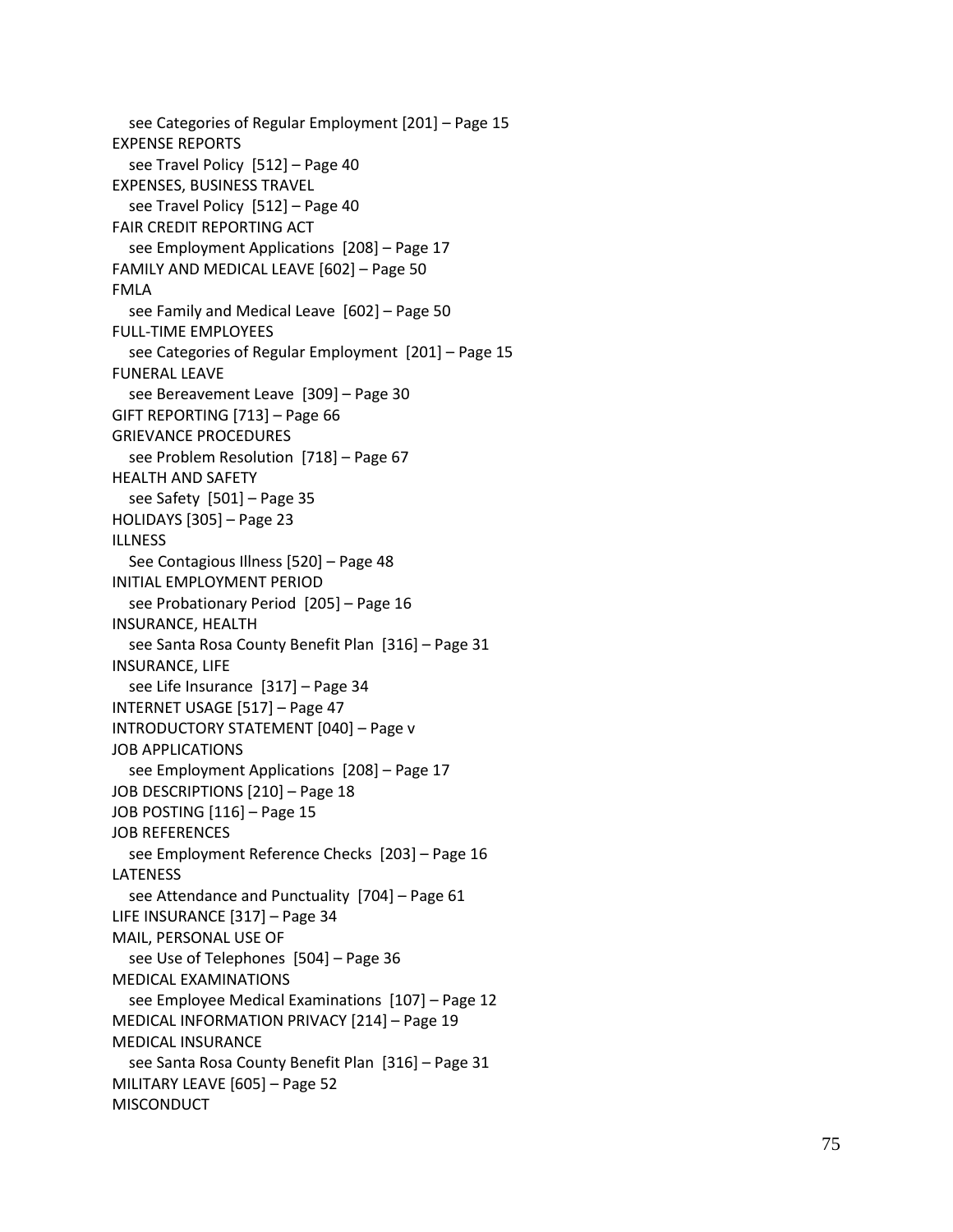see Employee Conduct and Work Rules [701] – Page 52 MONITORING, COMPUTER see E-mail, Bring Your Own Device and Software Usage [516] – Page 42 NEPOTISM see Nepotism/Employment of Relatives [105] – Page 11 **NETIQUETTE** see Internet Usage [517] – Page 47 NO SMOKING AREAS see Smoke-Free/Tobacco-Free Workplace [505] – Page 38 NONEXEMPT EMPLOYEES see Categories of Regular Employment [201] – Page 15 OFFICE ETIQUETTE see Workplace Etiquette [722] – Page 70 OFFICE PHONE AND MAIL SYSTEMS see Use of Telephones [504] – Page 36 OPEN DOOR POLICY see Problem Resolution [718] – Page 67 ORIENTATION PERIOD see Probationary Period [205] – Page 16 PARENTAL LEAVE see Family and Medical Leave [602] – Page 50 PART-TIME EMPLOYEES see Categories of Regular Employment [201] – Page 15 PATERNITY LEAVE see Family and Medical Leave [602] – Page 50 PAY PRACTICES see Salary Administration [212] – Page 18 PER DIEM EMPLOYEES see Categories of Regular Employment [201] – Page 15 PERFORMANCE EVALUATION [209] – Page 17 PERFORMANCE REVIEW see Performance Evaluation [209] – Page 17 PERSONAL APPEARANCE [705] – Page 61 see Tattoo [721] – Page 70 PERSONAL CONDUCT see Employee Conduct and Work Rules [701] – Page 52 PERSONAL RELATIONSHIPS IN THE WORKPLACE [106] – Page 11 (Non-Fraternization Policy) PERSONAL USE OF OFFICE PHONE AND MAIL see Use of Telephones [504] – Page 36 PERSONNEL DATA CHANGES [204] – Page 16 PHYSICALS see Employee Medical Examinations [107] – Page 12 POSITION DESCRIPTIONS see Job Descriptions [210] – Page 18 PROBATIONARY PERIOD [205] – Page 16 PROBLEM RESOLUTION [718] – Page 67 PROGRESSIVE DISCIPLINE ACTION [716] – Page 66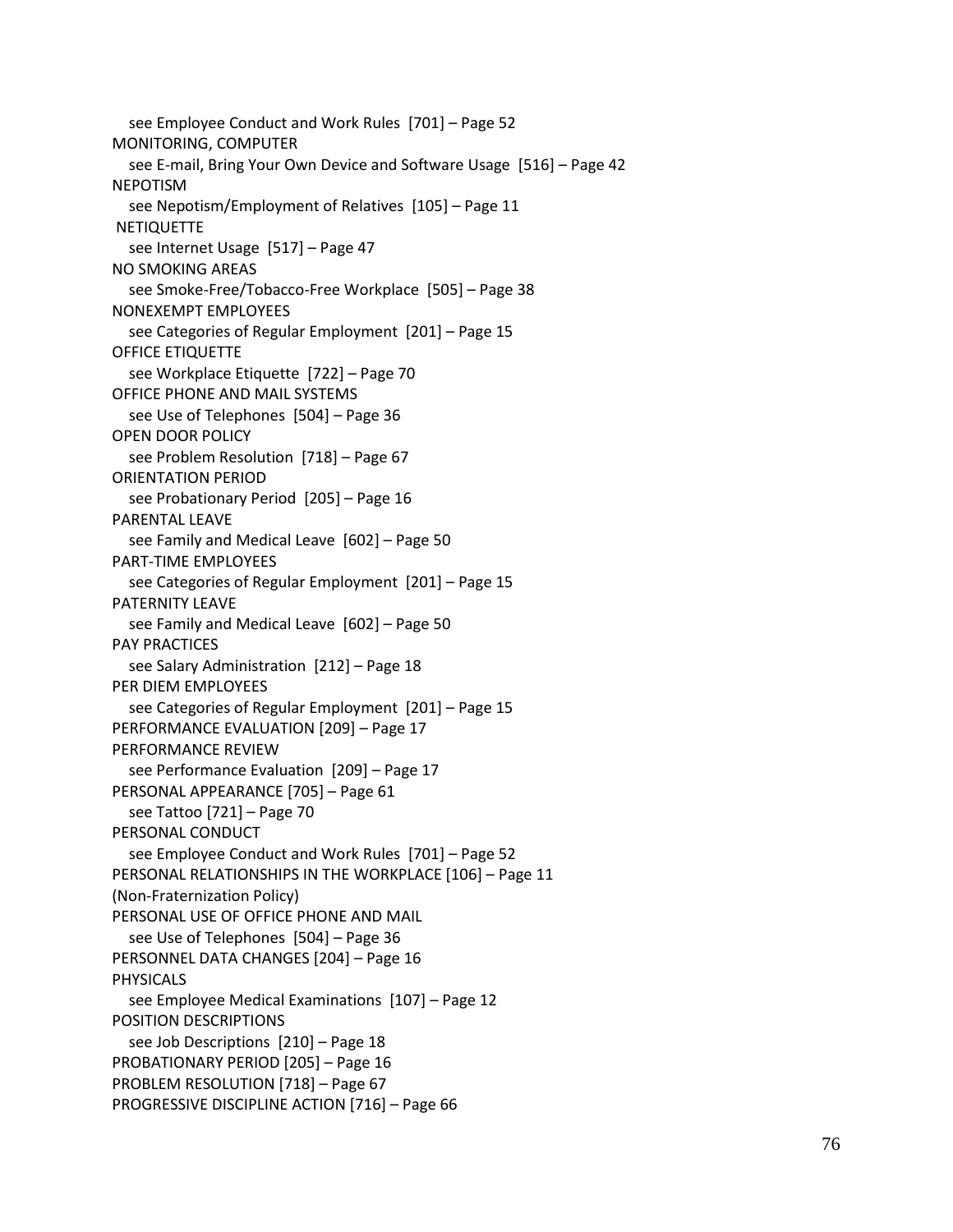PROPERTY see Return of Property [706] – Page 62 REFERENCE CHECKS see Employment Reference Checks [203] – Page 16 REGULAR EMPLOYEES see Categories of Regular Employment [201] – Page 15 REIMBURSEMENTS see Travel Policy [512] – Page 40 RELATIVES see Personal Relationships in the Workplace [106] – Page 11 (Non-Fraternization Policy) RESERVE DUTY see Military Leave [605] – Page 52 RESIGNATION [708] – Page 62 RETURN OF PROPERTY [706] – Page 62 RETURN-TO-WORK MEDICAL EVALUATION [308] – Page 30 REVIEW, EMPLOYEE PERFORMANCE see Performance Evaluation [209] – Page 17 RULES OF CONDUCT see Employee Conduct and Work Rules [701] – Page 52 SAFETY [501] – Page 35 SAFETY see Workplace Violence Prevention [522] – Page 49 SALARIES see Salary Administration [212] – Page 18 SALARY ADMINISTRATION [212] – Page 18 SAMENESS vs. CONSISTENCY [717] – Page 67 SANTA ROSA COUNTY BENEFIT PLAN [316] – Page 31 SEPARATION OF EMPLOYMENT [405] – Page 35 SEXUAL HARASSMENT see Equal Employment Opportunity/Discrimination & Sexual Harassment [103] – Page 2 SICK LEAVE BENEFITS [307] – Page 27 see Employee's Sick Leave Pool [306] – Page 24 SMOKE-FREE/TOBACCO-FREE WORKPLACE [505] – Page 38 SOCIAL MEDICA & DIGITAL MARKETING [711] – Page 63 SOFTWARE see E-mail, Bring Your Own Device and Software Usage [516] – Page 42 SOLICITATION [712] – Page 65 **SUSPENSIONS** see Progressive Discipline Action [716] – Page 66 **TARDINESS** see Attendance and Punctuality [704] – Page 61 TATTOO [721] – Page 70 TELEPHONE, PERSONAL USE OF see Use of Telephones [504] – Page 36 TEMPORARY EMPLOYEES see Categories of Regular Employment [201] – Page 15 TERMINATION OF EMPLOYMENT